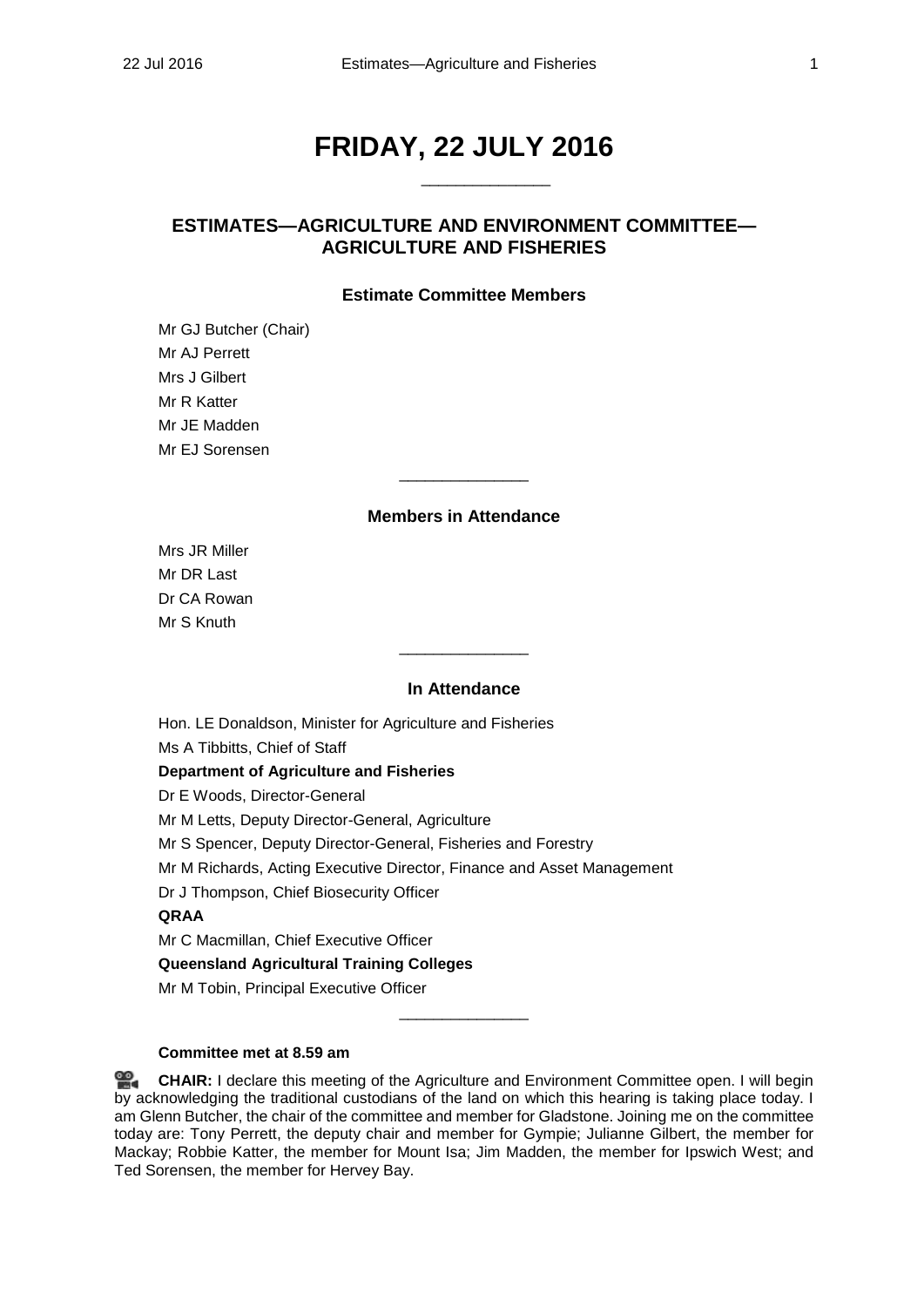The committee has granted leave for the following honourable members to participate in today's hearing in accordance with standing order 181(e): the Leader of the Opposition, the Deputy Leader of the Opposition, the member for Callide, the member for Moggill, the member for Burdekin, the member for Bundamba and the member for Dalrymple. I welcome those members today.

We are here today to examine the proposed expenditure contained in the Appropriation Bill 2016 for the portfolios of the Minister for Agriculture and Fisheries, and the Minister for Environment and Heritage Protection and Minister for National Parks and the Great Barrier Reef. We will be examining the estimates in that order.

The proceedings today are lawful proceedings subject to the standing rules and orders of the parliament. As such, I remind all visitors that any person admitted to this hearing may be excluded in accordance with standing order 208. The committee has resolved that today's hearing will be broadcast in line with the conditions for filming and broadcasting the proceedings of the Legislative Assembly tabled on 21 May 2015. Copies of the conditions are available from the parliamentary attendants. The hearing is being broadcast live via the Parliamentary Service's website. We extend a warm welcome to everyone who is watching online.

The committee has authorised the release of answers from both ministers to the committee's prehearing questions. These will be available shortly on our website. The estimates process is an important part of the parliament's scrutiny of the budget and the work of departments. As laid out in the guidelines at schedule 8 of the standing orders, we expect all departmental officers appearing today to provide full and honest answers to our questions. Anyone who is unable or unwilling to provide an answer should be prepared to state their reasons. I also remind members that departmental officers are not here today to give expert opinions on the merits or otherwise of the policies of the government. That is the role of ministers. Finally, before we begin, can everyone switch their mobile phones off or to silent.

The first item for consideration is the estimates for the Minister for Agriculture and Fisheries. I welcome Minister Donaldson and her advisers. We will examine estimates for your portfolio until 1.30 pm. For the benefit of Hansard, I ask advisers, if they are called to give an answer, to please state their name before they speak for the first time. I now declare the proposed expenditure for the Minister for Agriculture and Fisheries open for examination. The question before the committee is—

#### That the proposed expenditure be agreed to.

Minister, would you care to make an opening statement?

**Ms DONALDSON:** Thank you, Chair. Good morning everyone. I too would like to acknowledge the traditional owners on the land on which we are gathered today and pay my respects to their elders past, present and emerging.

Today I will be answering your questions relating to the Agriculture and Fisheries portfolio. I am joined at the table by Dr Elizabeth Woods, the Director-General of the Department of Agriculture and Fisheries, and my chief-of-staff, Alana Tibbitts. Cameron Macmillan, the Chief Executive Officer of the Queensland Rural Adjustment Authority; Barbara Wilson, Chief Executive Officer of Safe Food Production Queensland; and Mark Tobin, Chief Executive Officer of the Queensland Agricultural Training Colleges are here to answer any questions you may have of them.

As you are all aware, the Premier appointed me as minister in December 2015. Since then I have made it a priority to consult widely with stakeholders and to travel extensively through Queensland to meet food and fibre producers and see their operations firsthand. It has been a busy seven months in which we have introduced legislation and regulations for the betterment of Queensland's agricultural producers and for animal welfare. The new dog breeder registration laws, passed unanimously by parliament in May, will help to eradicate cruel puppy farms. I want to once again thank the committee for its work on this piece of legislation.

In recent weeks we have seen the culmination of years of hard work to modernise, simplify and cut red tape for producers. The new Biosecurity Act 2014, which commenced on 1 July this year, replaces six acts and part of two other acts to provide a modern, risk based approach to biosecurity in Queensland. It coincides with a new cattle tick management protocol and tick line, a simplified fee framework cutting the number of biosecurity fees from 87 to 33, and a new approach to Johne's disease management, which, I might add, was widely praised by industry. We have almost doubled the number of dams and weirs in the Stocked Impoundment Permit scheme, another boon to the hundreds of thousands of recreational fishers in Queensland.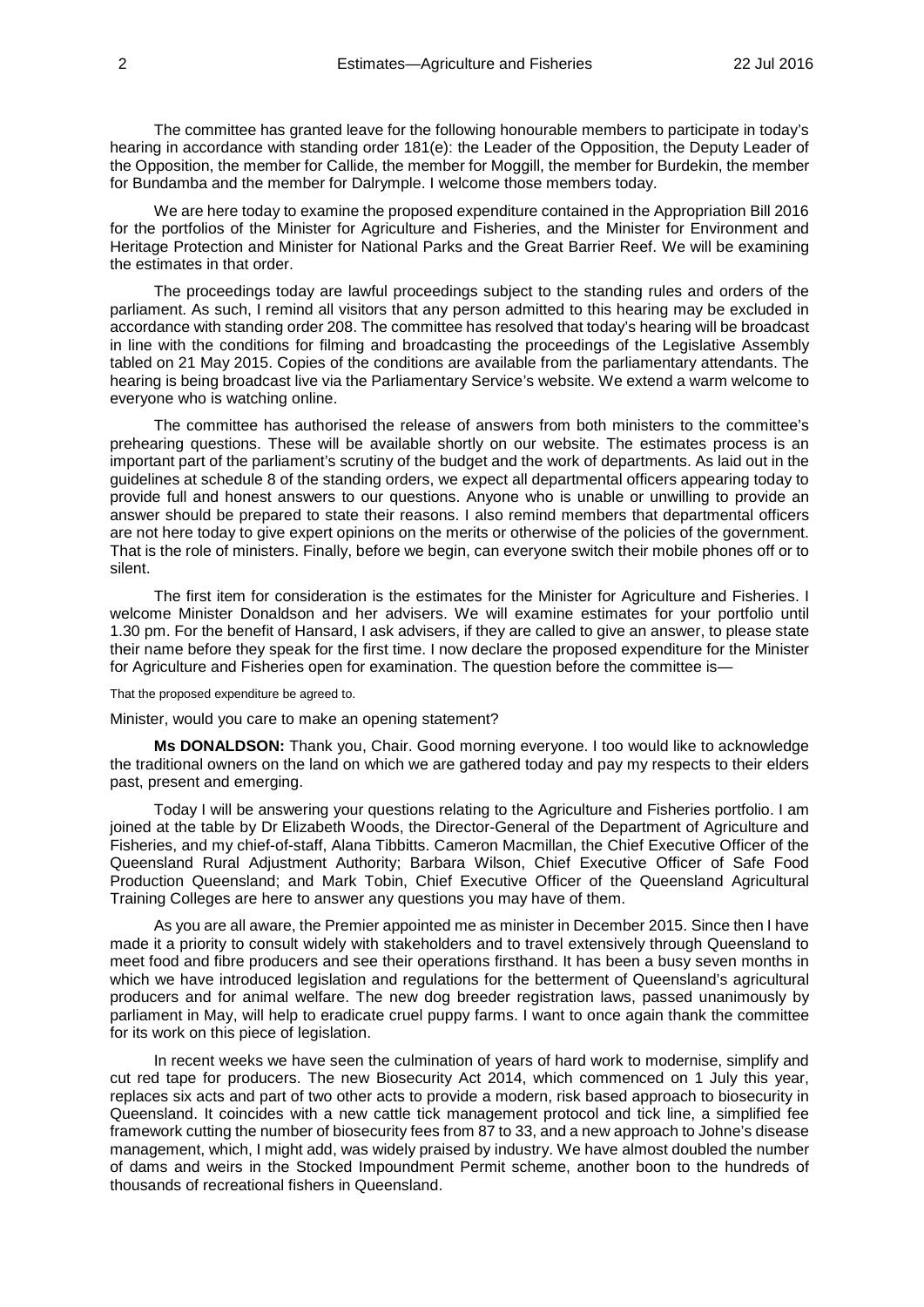I am proud of the efforts the Department of Agriculture and Fisheries is making to protect the Great Barrier Reef, in particular, the well-received best management practice programs and other research and development initiatives underway with the sugar industry. I was also proud to launch the Queensland Agriculture Workforce Network in my own electorate of Bundaberg. The network is another example of the Palaszczuk government listening to industry and working in partnership with stakeholders. It is another element in a package of initiatives that include the Queensland Rural Jobs and Skills Alliance, industry to schools programs and active support for agricultural industries to address labour shortages and skills gaps.

We are delivering for rural Queensland by helping producers and communities across the state affected by debt and drought. Last month we delivered a \$454 million investment in Queensland's agriculture and fisheries sector for 2016-17 and an unprecedented package of financial assistance and practical measures to support primary producers. Our \$42 million drought assistance package includes \$24 million for the Drought Relief Assistance Scheme, a new climate risk and drought resilience program and \$1.5 million for the Rural Flying Doctor Service wellbeing service. In addition, we announced a \$36m rural assistance package which includes the removal of transfer duty on intergenerational family farm transfers.

As minister, my focus is on reducing financial stress and improving financial sustainability. We are also delivering on our promise of a productive and profitable agricultural sector by investing significant funding in the budget to boost our biosecurity capacity and deliver innovative research and development.

The budget provides additional funding of \$10.84 million over four years to begin implementing the recommendations of the biosecurity capability review. It raises to \$30.2 million our commitment to strengthen the incident preparedness and response capability of our biosecurity systems. It is worth reflecting why the review and response were so necessary.

Since the Palaszczuk government took office we have undertaken systematic repair of the Department of Agriculture and Fisheries that was hit hard by severe cuts under the LNP Newman-Nicholls administration. The number of full-time-equivalent positions in the Department of Agriculture and Fisheries fell from 2,589 to 1,973 under the short but disastrous LNP years. There was a 26 per cent cut to Biosecurity Queensland staff. Since the election we have employed an additional actual active 27.63 full-time-equivalent workers in Biosecurity Queensland, 17.23 in agriculture, including Agri-Science Queensland, and 9.2 in fisheries and forestry.

I place on record my appreciation of the incredible wealth of knowledge in the department. Departmental staff are the backbone of the support the government provides to the sector. Their connections to our primary producers are invaluable. I cherish their knowledge and their advice and I can assure the committee that, as minister, I shall do nothing to undermine their expertise or their capacity. I welcome the committee's questions.

**CHAIR:** Thank you, Minister. I now hand over to the opposition for their first question.

**Mr LAST:** My first question relates to the establishment of the Office of Rural Affairs. It was not until the Premier gave her response this week during estimates that I became aware of the details regarding this initiative because the SDS was anything but clear. In fact, there were just six words to cover \$2 million in funding. To be clear, you are establishing a brand-new Office of Rural Affairs with \$250,000 of new money; is that correct?

**Ms DONALDSON:** The funding that was announced in the budget for the Office of Rural Affairs in the department is an allocation of \$500,000 per year for four years.

**Mr LAST:** Can I just clarify, though, that \$250,000 of that \$500,000 you are finding within existing resources; is that correct?

**Ms DONALDSON:** To get across that detail I will pass that question to the director-general to answer?

**Dr Woods:** It is true that the funding for the Office of Rural Affairs will be a combination of cash and in-kind support which will be provided by the department. We are estimating at this point it will be roughly \$250,000 cash and \$250,000 in-kind support.

**Mr LAST:** Minister, I refer you to your answer to non-government question on notice No. 10 where you state that a commissioner will be appointed to run that office. What will be the process for selecting and appointing the new commissioner? How much will it cost? What will be the salary package? It seems to me that the entire amount of new money will be burnt up hiring and paying for this new commissioner.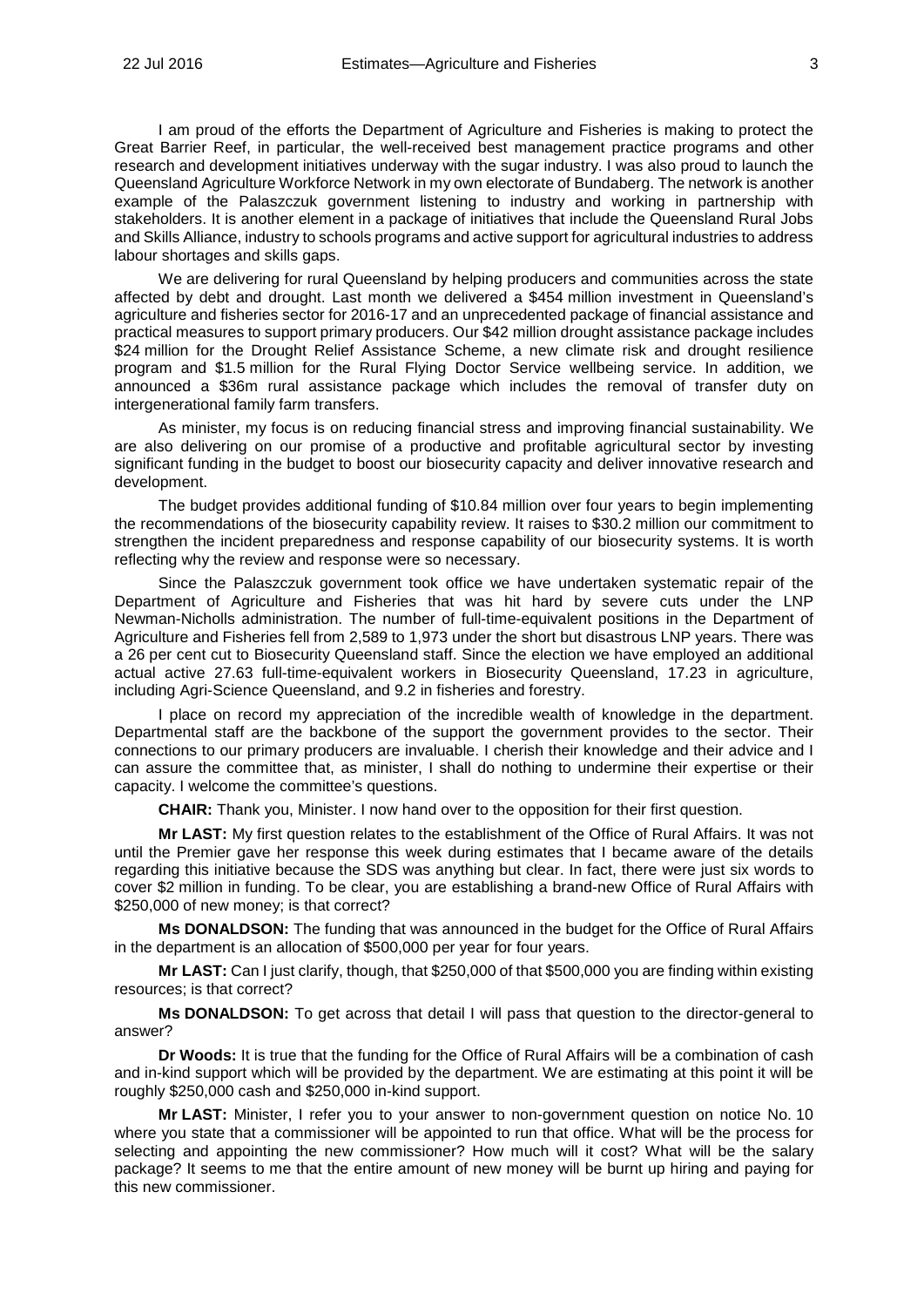**Ms DONALDSON:** As the member pointed out, the recommendation is that a high-profile public person be appointed as the commissioner of rural affairs. This person will work closely with government, with the Department of Agriculture and Fisheries, with rural industry bodies, with rural communities and with the Queensland Rural Adjustment Authority.

The role of this commissioner will be to provide independent advice to the minister and to the director-general based on feedback from industry and regional agribusiness. Support to the commissioner will be provided by the Department of Agriculture and Fisheries, which will thereby free up the budget of the Office of Rural Affairs to fund priorities identified by the commissioner. Examples of these priorities could include the commissioning of an updated Queensland rural debt survey, undertaking research or other high-priority data collection and engagement with the sector to identify where rural and regional adjustment issues need to be addressed.

The Office of Rural Affairs will be based in the Department of Agriculture and Fisheries, but the exact location of the office may depend on the commissioner chosen, where that person lives and what their requirements will be. This will be a significant appointment through the cabinet process. It could be full time or less and it could be regional or otherwise. For further detail on that question, I will pass to the director-general.

**Dr Woods:** The details of the appointment of the position are still being developed, but we do expect that it will be a significant appointment. Given the stature of the position, the details of the appointment will probably depend on the people who make themselves available for the appointment. It is possible this could be a full-time position. It is possible that it might be a part-time position if that is consistent with the sort of stature that is being looked for. Similarly, we are envisaging that we might be supporting either a person who wants to work out of the CBD in Brisbane or a person who may choose to work out of a regional office because that is their most convenient location. All those details are still to be worked through at this point.

**Mr LAST:** In terms of the salary package, would it be safe to say that it would be within the executive band? Are you able to elaborate on what the salary package would be or where they may sit within the pay structure?

**Ms DONALDSON:** That has not been determined as yet.

**Mr LAST:** What will the budget be for the office? Has that figure been determined?

**Ms DONALDSON:** As I stated in a previous answer, the funding that was announced in the budget for the Office of Rural Affairs is an allocation of \$500,000 per year for four years.

**Mr LAST:** Do you have any time frames on when you would expect this person to be in place? When do you would expect that office to be up and running? Is it this year before Christmas or next year?

**Ms DONALDSON:** As I outlined, this is a significant appointment. It is not one we are going to rush into. We will make sure we consult and get the right person for that job because of the high profile of that position, and that appointment will go through the cabinet process.

**Mr LAST:** You talk about a rural debt survey. Can you elaborate on who will do that survey, what it is likely to cost and what will then happen with that survey?

**Ms DONALDSON:** I thank the member for the question. Rural debt surveys are not new. They have been done previously. They are things that take a considerable amount of time and effort to undertake. Those decisions about a rural debt survey will be up to the commissioner, not me as the minister.

**Mr LAST:** Minister, you have just said that they have been done previously. Why are we doing another one?

**Ms DONALDSON:** These things are not static and circumstances change. For example, times of drought are different from times when there is not drought. The industry, as you would well know, is not static. To rely on data that is out of date or information that is not contemporary is something that would not help the sector at all. That is one example of something that the Office of Rural Affairs and the commissioner could undertake.

**Mr LAST:** When was the last rural debt survey undertaken?

**Ms DONALDSON:** I will pass that to the director-general for an answer.

**Dr Woods:** The last rural debt survey was commissioned by QRAA, the Queensland Rural Adjustment Authority. I believe it was four to five years ago. At that point it was undertaken, I believe, by a private contractor.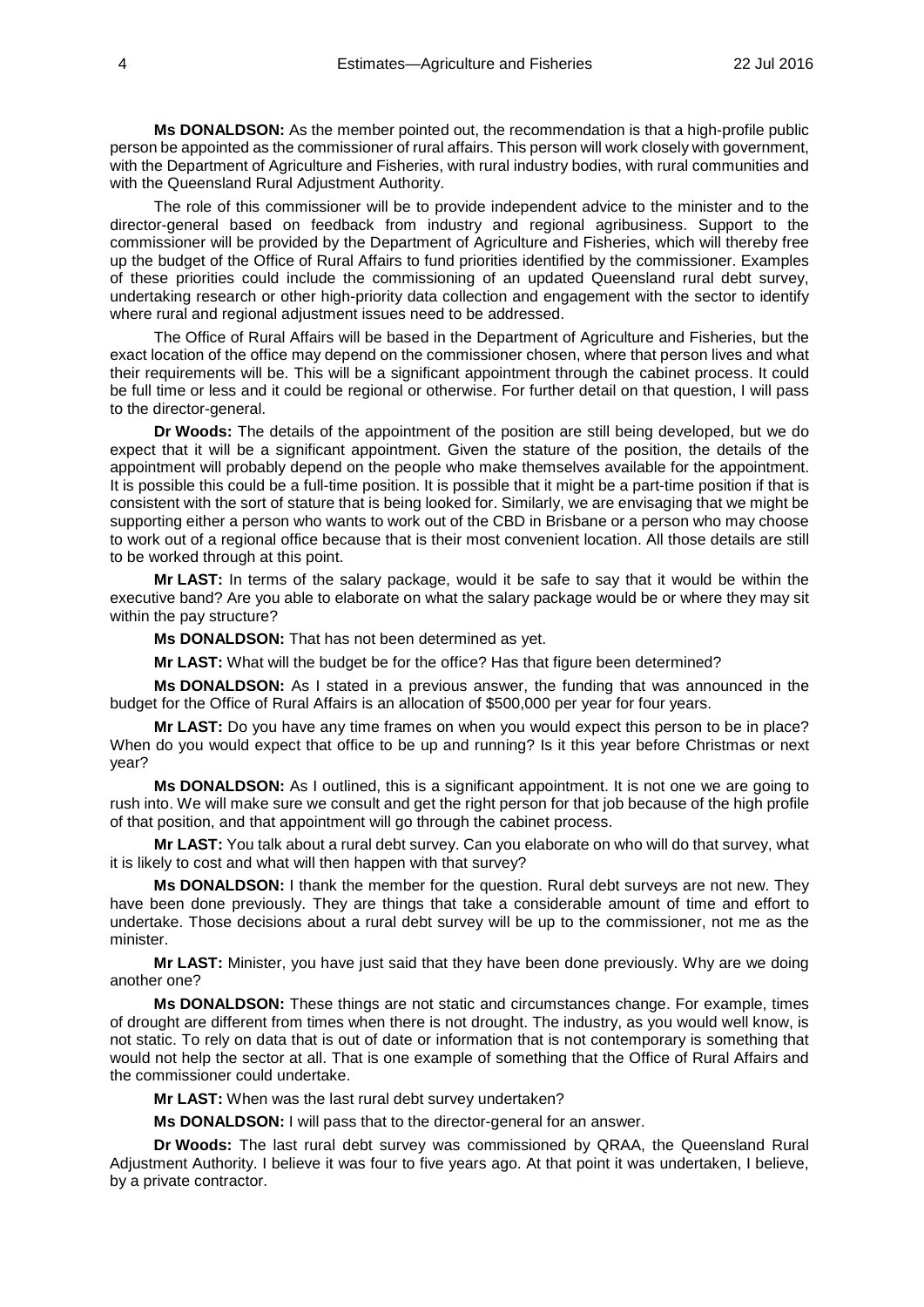**Mr LAST:** Minister, will consultants be engaged to recruit the commissioner?

**Ms DONALDSON:** As I said, that decision will be made through cabinet. The engagement of the commissioner will be a process that is yet to be undertaken. There will be wide consultation about who the right person is for that job, but this is something that we will continue to look into. Whoever does the survey will be up to the commissioner. It may also be done nationally. Minister Joyce has expressed an interest in doing this.

**Mr LAST:** In simple terms, when we set this Office of Rural Affairs up—we have talked about looking at rural debt—what else in terms of reference for that initiative will this office be doing? What do you see as its primary role going forward?

**Ms DONALDSON:** As I said, some examples of the priorities that the Office of Rural Affairs could undertake, as we just discussed, is an updated version of a rural debt survey. The office could undertake research or other high-priority data collection. An important part of that could be engaging with the sector to identify where rural and regional adjustment issues need to be addressed. Those are matters that will be further refined by the commissioner.

**Mr LAST:** Thank you, Minister. I will move on to the next question relating to QRAA. I refer to the firm and announced plans by the Commonwealth government to establish a financial facility within the federal department of primary industries to be known as the Regional Investment Corporation to administer, assess and allocate concessional loans farms for farmers in drought and other weather related hardships. This Regional Investment Corporation will administer water infrastructure loans and other initiatives such as the current support program for farmers to help them investigate multiperil risk insurance, which Queensland is involved in administering. Minister, given the commitment of the federal government, can you explain where the new Queensland Rural and Industry Development Authority will fit?

**Ms DONALDSON:** I thank the member for the question. I, too, was watching during the federal campaign with great interest the announcement made by the Deputy Prime Minister. There have not been any details on what this federal body might do. There is not sufficient detail being provided on whether it is something that will duplicate or will complement. Without that detail, it is difficult to identify what role that body might have, how that might work in with QRAA or how QRAA might continue administering some of the federal government schemes. As I said, it is unknown what the impact will be. Until we get some of that finer detail from the Deputy Prime Minister, I cannot speculate on what it might look like heading forward.

I would like to say that QRAA is an organisation that has a great relationship with the communities. They work very closely with producers and communities around those issues. They have on-the-ground knowledge of the day-to-day issues. They have a proven record in delivering drought assistance and they will still deliver PIPES loans. I would hope that anything that is established at a federal level will still ensure that producers get that one-on-one support on the ground that they need.

**Mr LAST:** Minister, what steps have been taken to establish that new entity in Queensland, QRIDA, given that it is likely now we will see a duplication in terms of the services that it offers and that announcement from your government to establish that facility? How far down the track are you in terms of establishing that?

**Ms DONALDSON:** As I said, I do not know that it is likely we will see duplication. I have yet to see any of the detail, and it is difficult for me to speculate on hypotheticals because I do not know what that organisation will look like. I do not know what programs there might be or how that might work. Until I see that, I do not have the information at hand to be able to give you the answer to that question.

**Mr LAST:** In terms of the work to establish the Queensland Rural and Industry Development Authority, what work has done or is it simply just a name change? Has there been any work done on establishing that authority?

**Ms DONALDSON:** I will pass that question to the director-general.

**Dr Woods:** There will be a range of steps that need to take place to transition QRAA to the new QRIDA. In the budget papers there have been a range of additional roles outlined which include, for example, providing a home for farm debt mediation within the Queensland government. There is also a series of grants that were outlined in the budget papers in addition to changes to various existing schemes and the change of name.

My expectation at this point is that there will be some legislative changes required and some regulatory changes required. There will also be a series of skills to be developed and appointed. Since legislation and regulation changes are required, that will require a significant amount of government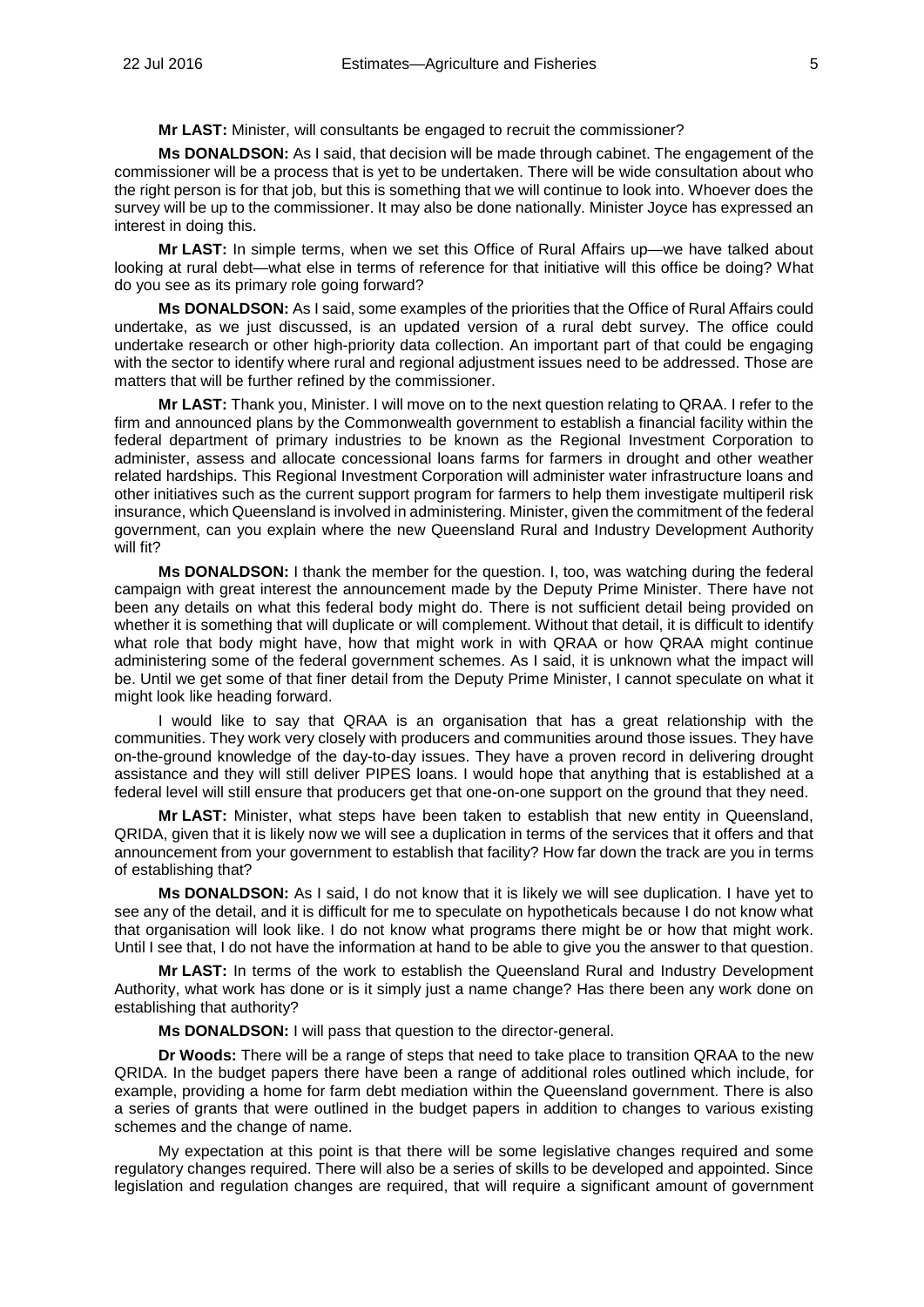work through the cabinet process and then through the process for regulatory changes which I expect will take place over the next few months. Clearly, there will also be significant work done by the board of QRAA which is expected to transition as the board of QRIDA and have the immediate oversight responsibility for the provision of those changes.

**Mr LAST:** Dr Woods, have you and the minister personally discussed this expanded role for QRAA, how it addresses that rural debt and task force report and the need or otherwise for parliament to continue to examine legislation to establish a rural industries development bank?

**Dr Woods:** It would be a normal part of the portfolio business for the minister and I to discuss all parts of the business. Certainly there has been significant discussion in the context of the drought that currently affects rural Queensland and the financial issues that were examined as part of the debt and drought task force which would form part of the discussions that I would have with the minister and her office.

**CHAIR:** Minister, with reference to page 2 of the SDS, will you outline the government's proposal for reform of fisheries management in Queensland?

**Ms DONALDSON:** I thank the member for the question. Today, with the chair's permission, I will table the green paper on fisheries management reform for Queensland.

**CHAIR:** There being no objection, it is so tabled.

**Ms DONALDSON:** There will be a 10-week period of consultation with industry, recreational fishers and the Queensland community on the key proposals outlined in the green paper. Modernisation of fisheries management is long overdue. It has been 22 years since structural reform of fisheries management, and we went to the 2015 election with a promise to review the framework for sustainable management of our fisheries resource. As the state's population grows, I want to ensure that future generations of Queenslanders have access to fresh fish and recreational fishing opportunities. In order to do that, we must develop a management system around principles that guarantee the long-term sustainability of our fish stocks.

The proposals in the green paper have also been informed by public feedback to the MRAG review. The proposals seek to ensure fair access for all to our fisheries resources, clarity for all on how management decisions are made, and improvements in data gathering. I think that it will be clear to all those with an interest in fishing either as a business or a hobby that reform is not only desirable but also essential.

It is vital that we seize the opportunity to bring fisheries management in line in Queensland with world's best practice. The green paper proposals are important for commercial fishers, recreational anglers and Indigenous fishers. I want to see a thriving and profitable commercial industry and increased tourism based on world-class recreational fishing opportunities. There are 10 areas identified in the green paper. These are managing target stocks, managing impacts on the ecosystem including non-target species, resource sharing between the commercial and recreational sectors, access to resources, decision-making frameworks, harvest strategies, data and information, consultation and engagement, fisheries compliance and contributions to the costs of management.

We all know that fishing is an integral part of life in Queensland. It puts wonderful fresh seafood on our plates and is an important contributor to our economy, and I want all those with an interest to have a say on how the resources are managed. That is why there will be this extensive period of consultation. People will be able to make submissions until 30 September either online or in writing.

**Mrs GILBERT:** Fishing, both recreational and commercial, is very important to my electorate so I, too, would like to ask a question about fishing. In reference to page 2 of the SDS, will the minister detail how the fisheries green paper meets the government's sustainable fishing policy?

**Ms DONALDSON:** I thank the member for Mackay for the question. I do know through various conversations with her and from visiting her electorate how important fishing is to the Mackay area. The Queensland government is committed to ensuring, as I said, that Queenslanders have a say in issues that they are affected by and that are important to them. The green paper addresses the policy direction set out in the sustainable fishing policy. We have considered past feedback and are now ready to move forward with a strong stance on the future sustainable and profitable management of Queensland's fisheries. For all sectors to be able to share our fisheries resources in the long term, we need to build our fish stocks with the stocks being a consideration of the green paper.

The Queensland government is committed to the sustainability and profitability of all Queensland fishing sectors, including the recreational and commercial fishing sectors. We are providing balance between all sectors, addressing the need to avoid overfishing and pursuing the goal of maximising the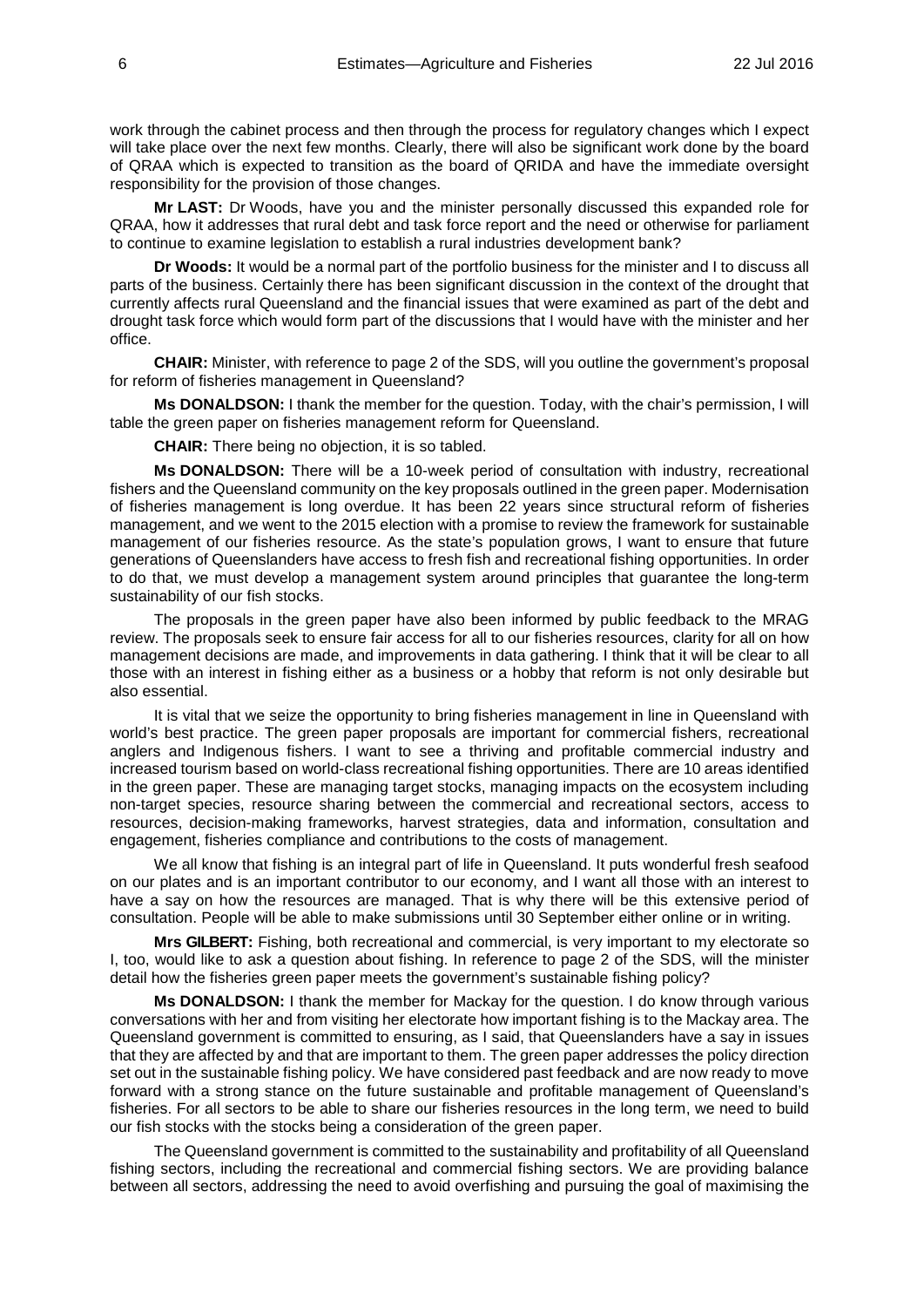economic return from fishing to the Queensland economy. We are a consultative government and strongly oppose making hasty decisions without the necessary consultation with stakeholders. I would also like to encourage members of the public, as well as industry, to make a submission to the green paper.

**Mr MADDEN:** Minister, with reference to page 2 of the SDS, what relevance for Queensland does the minister see in the recommendations from yesterday's release of the Productivity Commission's interim report on red tape in the agricultural sector?

**Ms DONALDSON:** Thank you to the member for the question. That is a very good question. The Queensland government is committed to red-tape reduction and we will be carefully considering the draft findings and recommendations contained in the Productivity Commission's draft report on the regulation that was released yesterday. In February this year, my department provided a submission to the inquiry in response to an issues paper, and I am pleased to see that the draft report addresses a number of areas which were highlighted in the submission. These include issues such as the Commonwealth's arrangements affecting overseas backpacker workers, consistency in heavy vehicle regulation, foreign investment and sugar marketing.

The commission's draft report recommends returning the screening threshold for agricultural land and agribusiness investment to the pre-2015 threshold because it could deter investment without offsetting benefits. The report also recommends the repeal of the amendments made by the Sugar Industry (Real Choice in Marketing) Amendment Act 2015, which passed with the support of the LNP. Of course some regulation, such as biosecurity and food safety regulation, provides clear benefits to Australian farmers, as the draft report points out. The government is always willing to consider how legislation can be improved. We will look carefully at the draft report's recommendations relevant to the department, such as agvet chemicals and animal welfare.

**Mrs MILLER:** Minister, the Dinmore meatworks is in my electorate and there have recently been times where the meatworkers have worked only two days per week due to cattle shortages. Minister, do you support Queensland abattoir production and the full employment of meatworkers or the export of their jobs overseas due to live cattle exports?

**Ms DONALDSON:** I thank the member for the question. The beef-processing sector in Queensland is a major employer and a major source of jobs for people in their local communities. I was out at the processing facility at Cannon Hill only last week and I was very impressed by the facilities they have there.

As I just said, the beef-processing sector employs an estimated 18,000 workers so that makes it Queensland's largest manufacturing sector. I am aware that domestically the beef-processing industry has expressed concern over the large number of cattle being exported, particularly as stock has been hard to source due to drought conditions and local market conditions. A large number of slaughterweight cattle being exported to Vietnam in the last year in particular has caused the processing sector concerns.

In comparative terms, the \$268 million earned through live cattle exports is a relatively small percentage. It is about 5.5 per cent of the total beef export value of \$4.9 billion achieved in 2014-15. The view of the Queensland government is that an open and competitive beef cattle market benefits all participants in the beef supply chain. In speaking with workers and also with people working in the industry, I am acutely aware of the concern that is held in that sector.

The other thing we know is that value-adding is something that helps support and increase jobs in areas that do need a boost. We know that anything we can do to support value-adding—and the beef sector is no different to any other—can actually increase the number of jobs and increase those activities.

**Mrs MILLER:** As a supplementary question, can you explain to me so that I can explain to my local meatworkers: what does value-adding, in your view, mean?

**Ms DONALDSON:** Thank you to the member for the question. Value-adding is anything that is undertaken with cattle production, so when meat is frozen, when meat is packaged or when it is sent for other things that are contributed to it. For example, in relation to the meat-processing facility, some of the offal and other cuts of meat which would not be used for the domestic market are able to be used for export and other markets. That is traditionally not something that we would have a use for here in Australia. As I said, last week I went to the Cannon Hill facility. I saw the cattle go in one end and I saw Coles meat packages go out the other side. That facility was also producing rissoles and a whole range of other products to value-add to that investment that they make at the front end.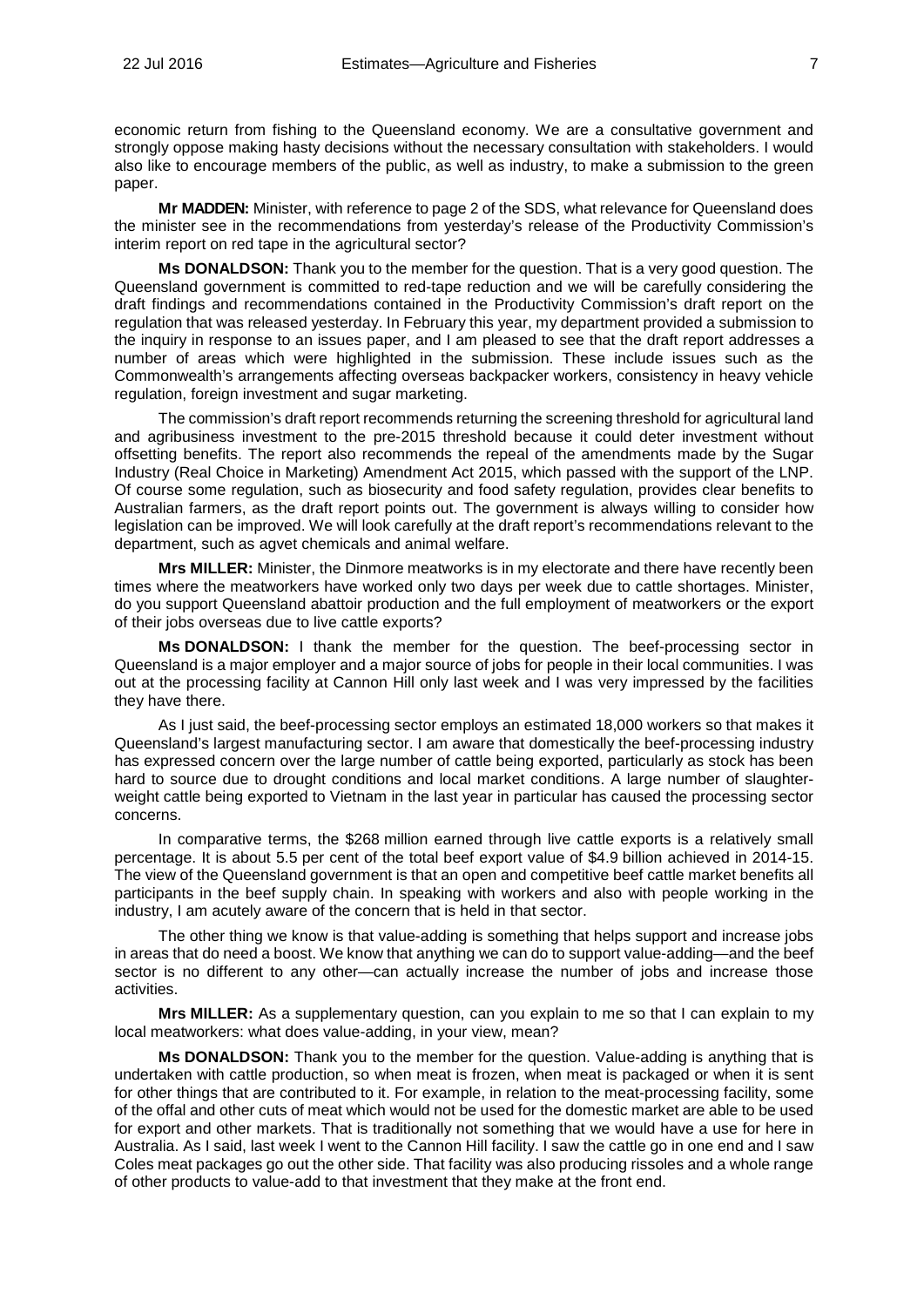**CHAIR:** Thank you for answering that question. I have a question in reference to page 2 of the SDS. Will you inform the committee why the sugar industry amendment act is bad for Queensland agriculture?

**Ms DONALDSON:** I thank the member for the question. Late last year, before I became the minister, the Queensland parliament passed the sugar industry amendment act with LNP amendments which the Palaszczuk government opposed. The Australian Sugar Milling Council warned that the changes would kill capital projects. Almost immediately, MSF Sugar's Thai parent company, Mitr Phol, flagged the suspension of \$360 million over three years which was intended for new growth projects in the sugar industry. The LNP's reckless reregulation of the sugar industry is jeopardising 16,000 sugar jobs. I have watched with dismay as the conflict in the industry has been exacerbated rather than healed by this ill-considered intervention.

Earlier this month Wilmar said that the reason for the delay in the proposed 2017 agreements for its Burdekin and Herbert canegrowers was the sugar marketing legislation that was passed in state parliament last year. Wilmar is clear that the legislation has caused considerable uncertainty in the sugar industry. The shadow minister, the member for Burdekin, was quoted in the *Burdekin Advocate* on 6 July as saying, 'The question that needs to be asked is: why is it taking so long to finalise the contracts for the Burdekin?' In its editorial, the newspaper had the answer to that member's question, calling the legislation a sticky mess and a complex web of confusion. It said that the new law served to disempower growers—the opposite of what the LNP set out to achieve.

The Palaszczuk government's position has not changed. We warned that reregulation of the industry would be a retrograde step. The Palaszczuk government raised its concerns with the federal government, asking for the National Competition Council to assess the anticompetitive provisions of the new legislation, but the federal government has done nothing to date in responding to the Queensland government's letter asking for the NCC to assess the legislation.

As was previously mentioned, yesterday the Commonwealth Productivity Commission released their draft report on agriculture, and the amendments to the act that the LNP supported are noted by the Productivity Commission. In their view, the evidence suggests that the preferred choice of marketing arrangements is likely to reduce the productivity and profitability of the industry. It is ironic, I think, that the LNP—the party that thinks it represents private enterprise—does not seem to understand business in this instance.

**CHAIR:** I will hand over to the opposition and start with the member for Mount Isa.

**Mr KATTER:** My question to the minister relates to page 2 of the SDS and the statement 'creating the conditions for successful agribusinesses and supply chains which encourage innovation and productivity'. Has the government also taken into account moves to encourage the viability of these producers? This includes addressing the market power imbalance between producers and the processing and retailing sectors.

**Ms DONALDSON:** I thank the member for the question. Before I start, could I congratulate the member on his recent engagement.

**Mr KATTER:** Thank you.

**Ms DONALDSON:** I know from the many interactions I have had with the member for Mount Isa that this issue is something he is very passionate about. In fact, the trip we took across North Queensland earlier this year really gave me an opportunity to hear from him about those issues. It was a great opportunity for me to meet some of those local councils and get on the ground and hear from them firsthand. It was timely that we were there as the new councils were being sworn in.

We know that in times of drought—and this prolonged drought has been a very strong example of that—it is tougher for businesses to maintain viability through a whole range of things that are outside their control. It is important in these times that the department continues to undertake a range of activities to support those businesses. Historically, the Drought Relief Assistance Scheme that is administered by the department has met animal welfare needs during drought.

I am happy to inform the member that the budgeted Queensland government drought assistance package, labelled as 'Extending existing drought relief arrangements' in the budget papers, provides \$41.9 million for 2016-17, which includes funding for the following major measures. There is \$15.1 million for the Drought Relief Assistance Scheme, as I said, which provides freight subsidies and emergency water infrastructure rebates and drought reform initiatives. This scheme is also administered by the Department of Agriculture and Fisheries. The department has also internally reallocated \$13.1 million for this scheme, for a total of \$28.2 million. Continued funding is a part of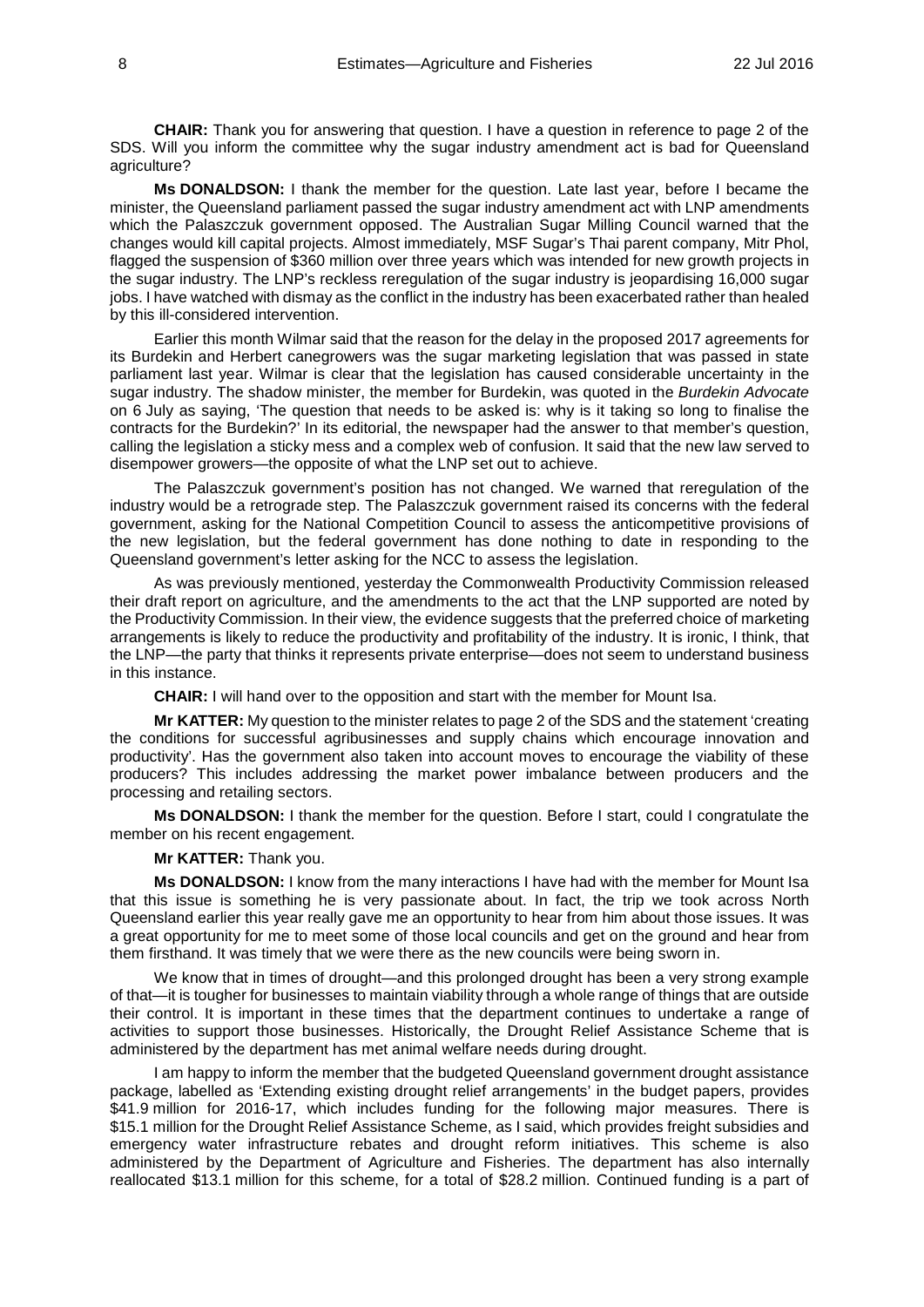DRAS for the rural financial counselling service and a new \$3.5 million drought preparedness and climate risk management program. There is a further \$4.2 million for land rent rebates and water licence waivers, which are managed by the Department of Natural Resources and Mines. There is \$4 million for the community assistance package which is managed by the Department of Communities, Child Safety and Disability Services. There is \$4 million for drought relief from electricity charges, which is managed by the Department of Energy and Water Supply and included estimated forgone revenue from Ergon's community service obligation. There is \$1.5 million for the Royal Flying Doctor Service's drought wellbeing service, which is managed by Queensland Health.

Part of the drought assistance package is \$3.5 million for drought reform measures. This funding has been allocated towards research, development and extension activities that promote drought preparedness and climate risk mitigation, with the centrepiece being the establishment of a Queensland Drought Mitigation Centre, which is in partnership with the University of Southern Queensland. While the DRAS money is provided to primary producers, much of it ends up being spent in local towns and communities which injects much needed economic activity into those communities. The Queensland government also makes donations to charities from time to time that assist local communities. We have also committed to keeping existing drought arrangements in place until 2018. I will pass on to the director-general for some further detail on that also.

**Dr Woods:** In addition to what the minister has already outlined, it is worth returning to the Rural Assistance Package which was announced in this year's budget papers of \$36 million. That, again, has some significant measures to address the question of business viability. There are grants, as I previously mentioned, to be administered through QRAA or the new QRIDA to support farm financial management, succession planning and undertaking multiperil insurance assessment, all of which are important strategies for farm businesses to improve their business viability. We talked earlier about the establishment of the Office of Rural Affairs, which is intended to have an oversight role in understanding issues affecting farm business viability. The government has also announced the extension of transfer duty concessions for properties where properties are being passed to family members with monetary consideration. Again, that is an area that has been the subject of significant discussion by peak industry bodies because that is seen as a key step to support the business viability of younger generation members of the family taking over the business.

It is also the case that farm debt mediation process has the potential to be able to assist businesses to manage their way through debt problems. Through the Drought Assistance Package and Rural Assistance Package we are obviously continuing to fund pest and weed management programs, which particularly in the extensive grazing areas are a critical part of ensuring ongoing business viability.

**Mr KATTER:** In an effort to create that drought resilience—and you talked about the water infrastructure—has the department further explored options around the dam desilting, which is currently restricted, and options such as solar pumps combined with desilting as alternatives so that those places that do not have bores and dams can still access that emergency water infrastructure?

**Ms DONALDSON:** Thank you for the question. The desilting of dams is something that has been raised a number of times. As I have mentioned previously, historically, the DRAS that is administered by my department is a scheme that meets animal welfare needs during drought. Farm maintenance is not something that has been included in this scheme in the past. I am aware that this committee is examining the DRAS scheme. As a number of submissions have raised the issue of dam desilting, it would be appropriate for me to await the outcome of the committee's deliberation of this matter.

**CHAIR:** I hand over to the opposition now.

**Mr LAST:** Minister, I will move on to the area of Forestry, SDS page 3. Can you explain the service area objective to lift productivity of food and fibre businesses in relation to what is happening with the Queensland Forest and Timber Industry Plan 2012? What guarantee can you provide that the plan will be progressed and provide genuine time lines to implement this program?

**Ms DONALDSON:** Thank you to the member for the question. Since becoming minister I have had the opportunity to visit a range of forestry places and activities. I have been out to visit HQPlantations forest. I have been to the Hyne Timber mill. I have been to the department's Salisbury research centre. I have been to Wondai to visit the sawmill there as well. In June I also had the pleasure of opening the inaugural Doing Timber Business in Queensland Conference on the Sunshine Coast. The Queensland Forest and Timber Industry Plan, which you identify, is a joint industry and Queensland government initiative to address the challenges faced by the industry. As you pointed out, the plan was originally developed in 2012 and it is an important platform for assisting the industry to achieve its vision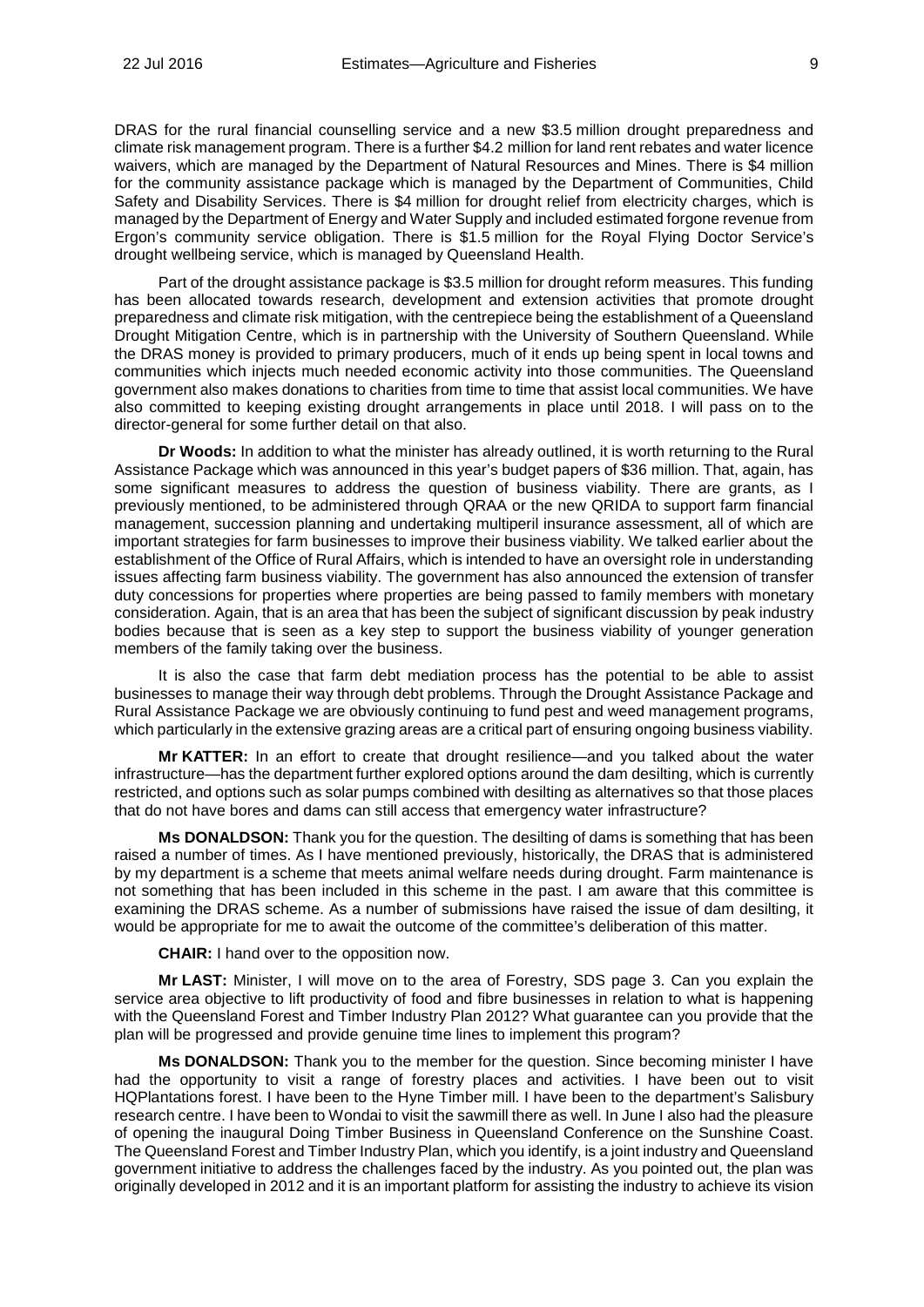of innovation and sustained business growth. Funding of \$2.8 million has been allocated to implement actions under the plan including \$1.4 million towards research priorities and a further \$1.4 million towards other actions.

I understand that significant progress has been made in implementing the actions in the plan, which is overseen by an implementation committee comprising industry and government representatives. Actions that have been delivered to date include establishing an industry-led research, development and extension framework and the initiation of eight aligned research programs; introducing new measures to facilitate and manage plantation developments including the recently completed voluntary Timber Plantation Operations Code of Practice for Queensland; supporting industry to achieve environmental certification of their wood products by providing grants to help businesses develop systems and completing auditing needed for certification; and publishing an overview of the industry that includes reliable statistics about the industry's contribution to the Queensland economy. The actions outlined in the plan align with the Queensland government's priorities of job creation, growing existing economic strengths, value-adding, innovation, workplace safety and supporting regional and rural Queensland.

I am currently finalising the Queensland government's response to the plan, which in essence supports the continued delivery of the plan's actions. This includes continuing the supply of state owned native forest timber to the industry under existing sales contracts. This supply provides around 14 per cent of Queensland's domestically produced logged timber and supports employment and investment in many regional and rural areas.

**Mr LAST:** Minister, when can we expect to see the government's forestry asset management plan relating to the surplus assets that were transferred back to the government prior to the sale of Forestry Plantations Queensland to the private sector?

**Ms DONALDSON:** I thank the member for the question. Could I ask for the reference in the SDS for that question?

**Mr LAST:** It comes under the Forestry SDS. More importantly, it relates to the sale of Forestry Plantations Queensland and those surplus assets—

**Ms DONALDSON:** I just ask what page of the SDS that refers to.

**Mr LAST:** There will be a financial implication there that I would like an answer to.

**Ms DONALDSON:** Can I just ask what page of the SDS that refers to?

**Mr LAST:** I can get that researched for you. I am happy to come back to that while I get that page number of the SDS for you. Minister, I picked up on your point regarding jobs. I want to refer to comments made yesterday by the Attorney-General and Minister for Training and Skills regarding the establishment of a rural job agency in Queensland. When she was asked this question she said that the Minister for Agriculture was best positioned to respond. The Rural Job Agency was a showpiece of the government's Jobs Now, Jobs for the Future plan released as part of last year's budget. Can you advise the committee where that agency is located?

**Ms DONALDSON:** Yes, thank you to the member for that question. I am very grateful to the committee for giving me the opportunity to set the record straight on the efforts we have made to boost employment in regional Queensland. I noted the comments made after the state budget last month in which a number of opposition members displayed their ignorance of investments we have made to create employment and help agricultural employers in rural areas find the workers that they need. It is disappointing that the former shadow minister clearly failed to notice what was happening in her former portfolio, especially as it happened on her watch.

The Rural Jobs and Skills Alliance and the Queensland Agriculture Workforce Network have been enthusiastically received by industry. The industry peak bodies such as Queensland Farmers Federation, AgForce, Canegrowers and Growcom are peak bodies that have embraced the Rural Job Agency. Those bodies advise that their preferred approach was to support an industry-led Rural Jobs and Skills Alliance that would provide a collaborative approach to identifying and addressing agriculture's workforce issues. The alliance was formed in October 2015 and, as I just outlined, the current membership includes the Queensland Farmers Federation, AgForce, Growcom, Cotton Australia and the Department of Agriculture and Fisheries. The alliance will ensure that there is a collaborative approach by industry to identify where businesses have difficulty in recruiting appropriately skilled workers and seasonal labour. The alliance has established comprehensive data on Queensland's agriculture workforce and is providing advice to government, industry and service providers to meet the industry's unique needs.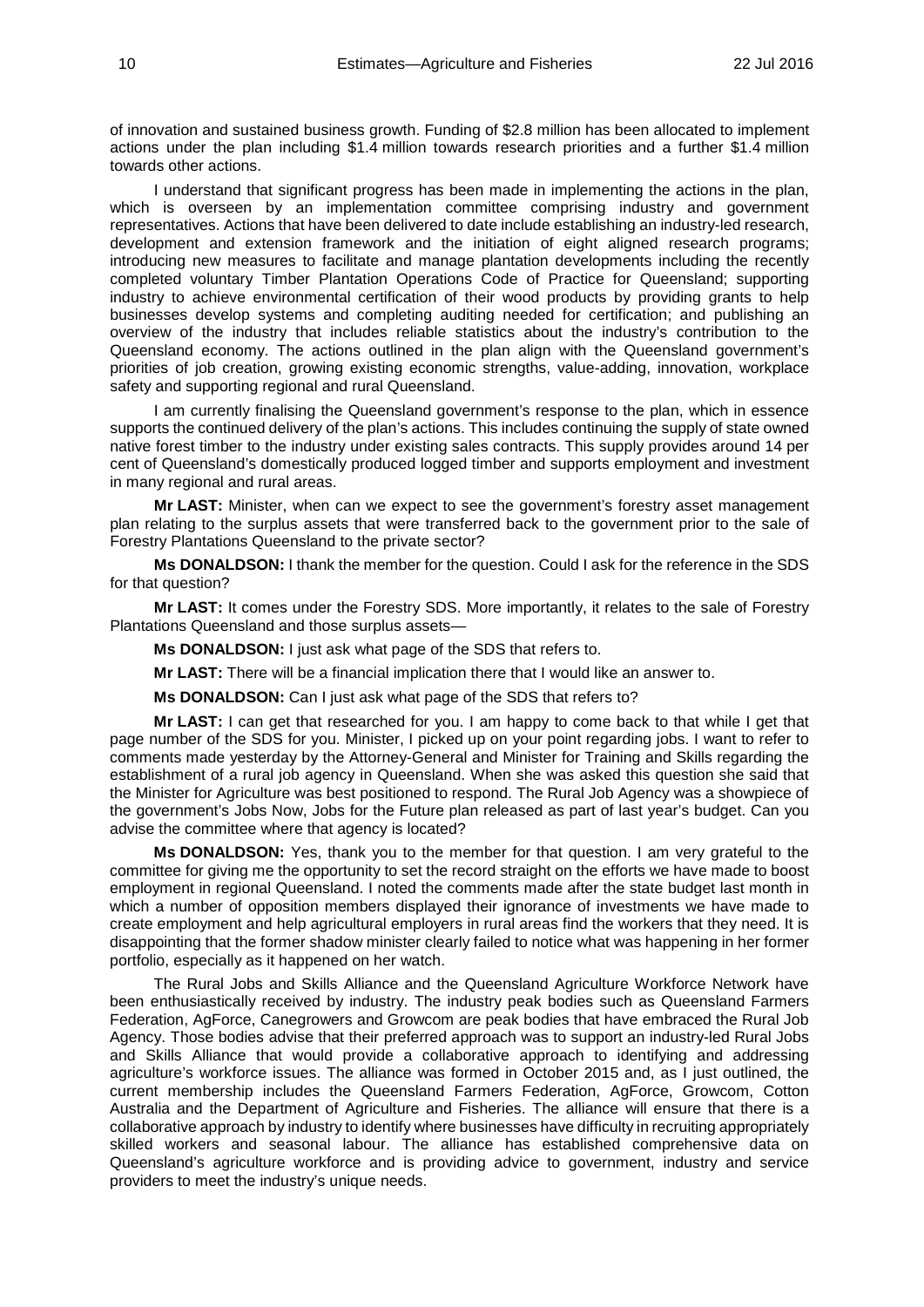The Department of Agriculture and Fisheries is investing \$3.08 million in industry-led workforce initiatives between 2015 and 2018. One of our key election commitments was to work with industry in rural Queensland to help create job opportunities to assist producers to overcome seasonal labour shortages. We said that we wanted to help job seekers to acquire skills to satisfy potential employers and to get more young people in rural and regional areas into apprenticeships. Unlike those opposite, who when in government failed to consult or consider any expert opinion, we have listened to the wishes of employers and we have tailored our initiatives to suit their needs.

The Rural Jobs and Skills Alliance was established, as I said, in partnership with industry. It supports the work of six experienced officers based within regional agricultural bodies. These officers are available to any primary producer or group of producers experiencing difficulty in accessing skilled or semiskilled labour. The Palaszczuk government has listened to industry on our election commitment. I am proud that our election commitment is being delivered to support rural jobs and employment. This is something that is in my charter letter and I am delivering on it.

**Mr LAST:** Minister, how many jobs have actually been created since you established this Rural Jobs and Skills Alliance?

**Ms DONALDSON:** As I said, the Rural Jobs and Skills Alliance is an alliance that is not about creating jobs; it provides advice and support in partnership with industry to give them the information they need to employ workers in the private sector. As I said, part of the alliance assists producers to better understand the range of ways that they can access workers and explore alternative approaches when they have labour shortages. It seems that the members of the opposition do not understand this part of the Rural Jobs and Skills Alliance, but I am sure Growcom Chief Executive, Pat Hannan, would be happy to talk to them about it. His response to this was—

The network will ensure that there is a multi-faceted, coordinated approach to tackling one of the major challenges facing agriculture—accessing a consistent supply of appropriately skilled workers.

The importance of this industry-led initiative cannot be understated.

As I said, these officers are available to any primary producer or group of producers in Queensland. They do not employ people. What they do is provide information on employment options to producers, advise them on available employment or training subsidies, and work with employers to identify current recruitment processes and link them to alternative sources such as long-term unemployed, seasonal workers, school leavers and persons undertaking higher education and training. They initiate local activities contingent on the needs and available opportunities of the local community. Some of the activities they undertake are: coordinating work experience for school students; arranging forums for industry to meet with recruitment and training providers to identify industry needs and available solutions; working with service providers to better target agricultural employers with the relevant solutions; and enhancing employers' understanding that alternate available sources of employment can deliver on their needs. The extension of this election commitment is delivering something that industry has asked for. I have found it surprising that the members of the opposition are not across what the industry actually does.

**CHAIR:** We will now turn to government questions.

**Mr LAST:** Excuse me, Mr Chair, I just have a follow-up to that because I think—

**CHAIR:** Sorry, you have had two follow-ups from the initial question.

**Mr LAST:** I will come back to it. That is fine.

**CHAIR:** You can come back to it.

**Mrs GILBERT:** Minister, with reference to page 6 of the SDS, cattle ticks are a complex and emotive issue for a lot of cattle producers. Did you listen to the feedback on the cattle tick zone changes and what will these changes mean for producers?

**Ms DONALDSON:** I thank the member for the question. The government has listened to producers. The final location of the tick line was determined after an extensive public consultation period. Over 1,000 producers attended information and consultation meetings in relation to the new cattle tick zones and the location of the tick line, and almost 1,000 survey responses were received. Officers from Biosecurity Queensland attended 19 industry meetings along the length of the line, from Prairie to Pilton, to consult with producers and to listen to the views of industry. I also attended meetings with delegations of producers about the tick line to listen to their views and concerns directly, both in Brisbane and out in regional areas.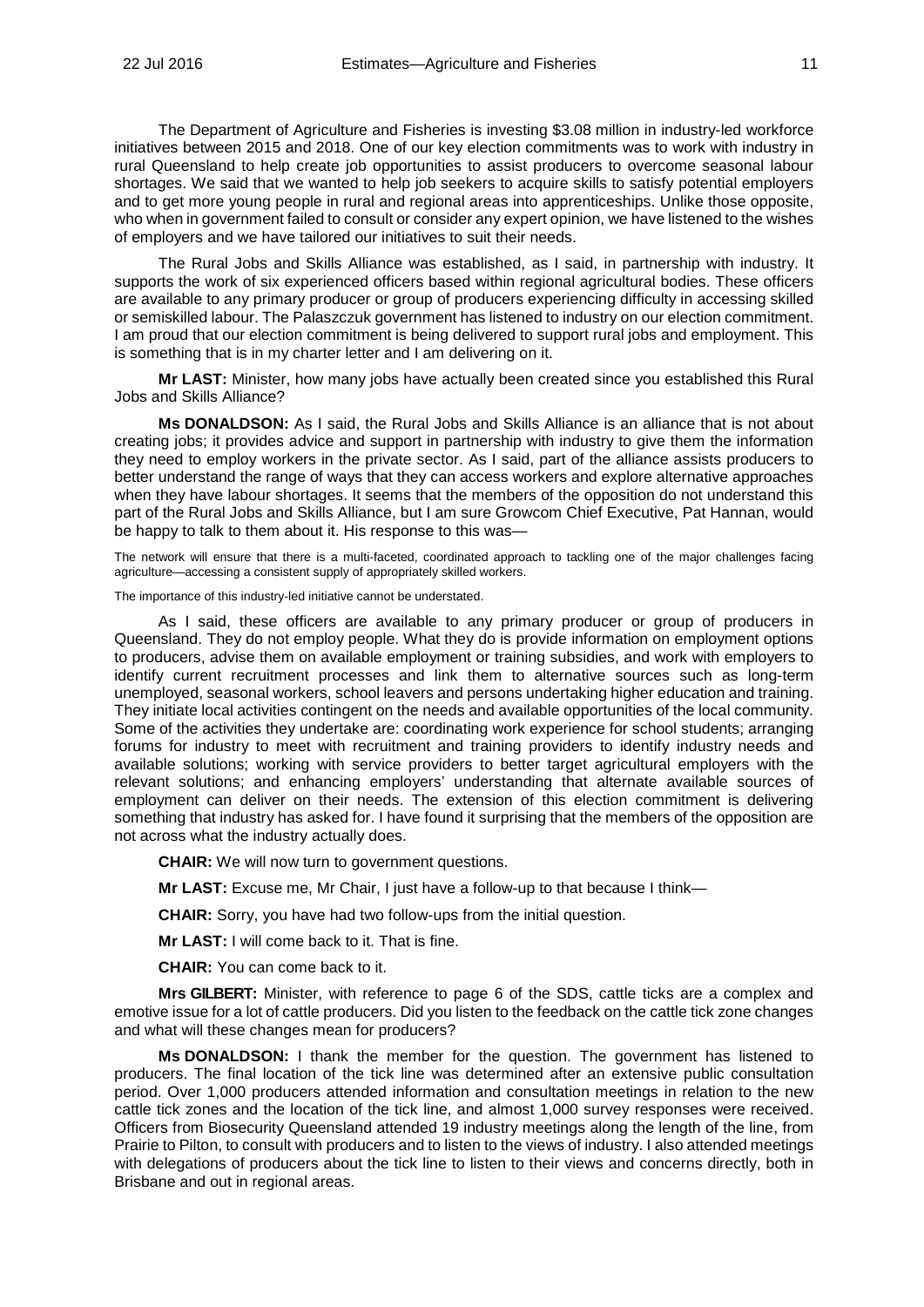While not everyone agrees with some of the finer details of the location of the tick line, I am confident that the final decision reflects the best decision to support the producers of Queensland and is a vote of confidence in their ability to protect the cattle industry in Queensland. Queensland will benefit from the implementation of the bipartisan supported Biosecurity Act 2014 and regulations which support a modern, risk based regulatory framework for the management of cattle ticks in Queensland and serves to protect and support the integrity of the cattle tick free zone in the state. The new framework is less prescriptive and provides opportunity for more flexibility for managing cattle tick incursions in the free zone. Producers who have cattle tick infested properties in the free zone have an obligation to eradicate the infestation. The manner in which this is achieved is for the producer to implement in a way that best suits their enterprise, rather than having a one-size-fits-all approach which, we have regularly been told, does not work.

The shift to the new framework demonstrates the faith that the Queensland government has in producers to effectively manage biosecurity risks at the property level without burdensome regulatory oversight. I would also like to make it clear that the line will be reviewed in two years, and if producers have demonstrated eradication that can be sustained there is an opportunity for that line to continue to move.

**Mr MADDEN:** Minister, with reference to page 6 of the SDS, what are the nature of the changes to Queensland's BJD arrangements?

**Ms DONALDSON:** I thank the member for the question. The industry has been asking and calling for a reduction in the regulatory burdens associated with the management of Johne's disease since 2012, and the Palaszczuk government has listened. The outcomes of an extensive national review of the approach to Johne's disease management provide the framework for the changes to JD management in Queensland to occur. The new national framework shifts focus from government-centric regulatory protection to market driven industry management of JD risk, and this is something that the Productivity Commission draft report supports.

Consultation on this was undertaken with representatives of all JD affected industry sectors, including the dairy and beef cattle industries and the goat, sheep, meat and wool industries, through the Queensland JD review committee. Members of the JD review committee include AgForce, Queensland Dairyfarmers' Organisation, Cattle Council of Australia, Australian Veterinary Association, Animal Health Australia and the Australian Livestock & Property Agents Association Limited.

The committee should appreciate that these changes lessen the impacts of regulatory control on affected producers and allow them to manage JD in a way that best suits their enterprise. This is an example of where government will get out of the way and let industry get on with business. The new approach has the business interests of producers at its core. It places the assessment and the management of JD risks with them and empowers them to manage them without burdensome and unnecessary government oversight. Producers should always still take appropriate steps to prevent the introduction of JD onto their properties to support ongoing access to all markets, including interstate and international markets. These changes will ultimately benefit Queensland producers.

**Mrs MILLER:** Minister, I note your rissole led recovery advice to Dinmore meatworkers, and I am sure that at present they are consulting their CWA cookbooks, but what about the workers at Wallangarra meatworks? This is a goat and sheep processor that has been citing livestock shortages and difficult global trading conditions, so I would like to know what the minister is doing to help this company and its workers. Approximately 260 workers were working at the Wallangarra meatworks last year.

**Ms DONALDSON:** I thank the member for the question. I do not have the detail of that particular meatworks. I have not had anyone from those meatworks talk to me about that, but I am very happy to take that question on notice.

**CHAIR:** I remind the member to make sure that the question is straight to the point and without rhetoric like that, please.

**Mrs MILLER:** I was assisting the minister because she had not had that information.

**CHAIR:** With reference to page 6 of the SDS, following on from the questions on notice, will the minister inform the committee what the government is doing to help keep Australia free of foot-and-mouth disease?

**Ms DONALDSON:** I thank the chair for the question. I am sure all members of the committee will appreciate how devastating an outbreak of FMD would be for our state and for Australia. It has been estimated that a major outbreak would cost our nation more than \$52 billion. The livestock industry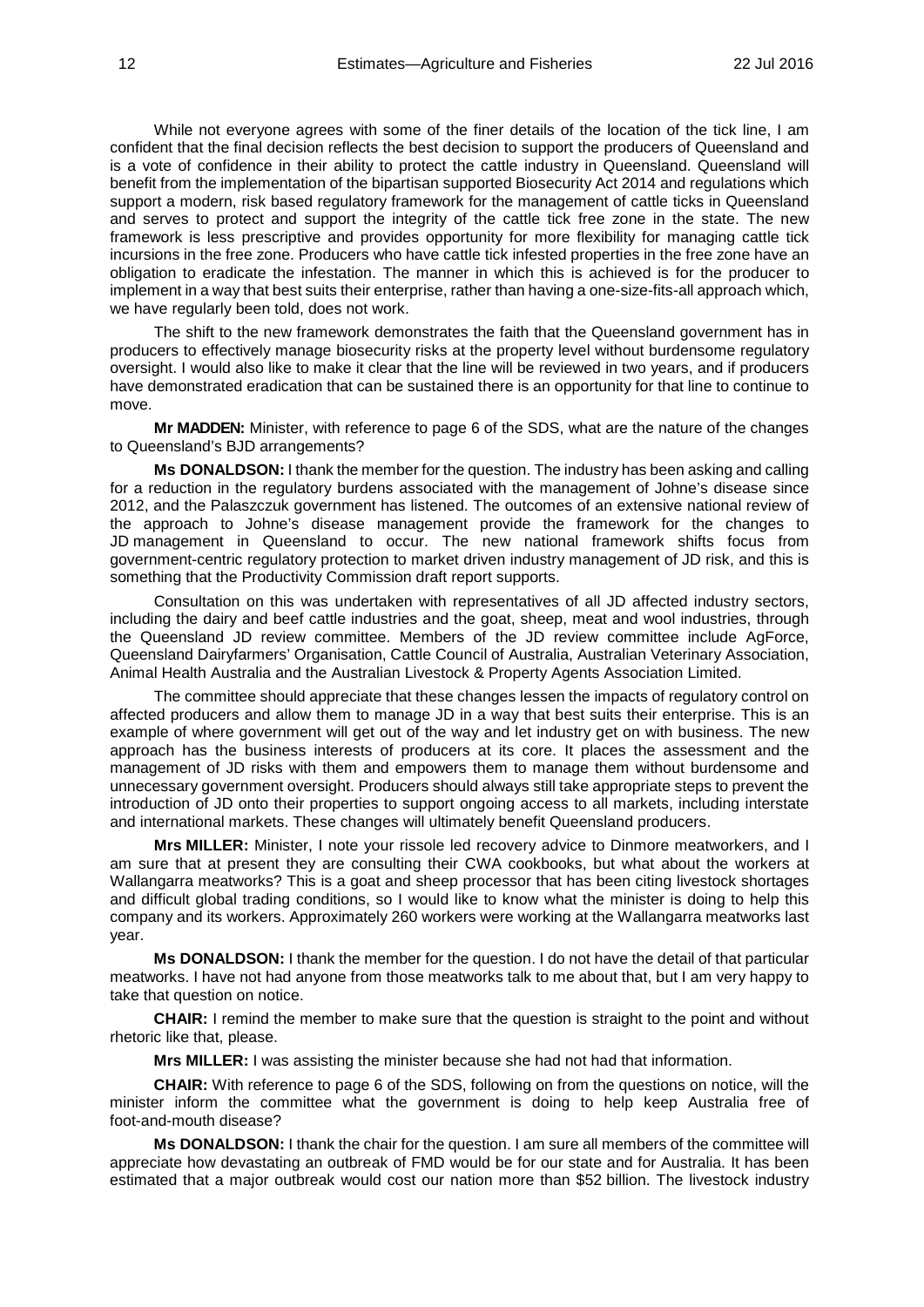would be hardest hit, with the prospect of the mass destruction of animals and an export ban on all meat products. Australian's reputation as a supplier of safe and high-quality food products would be compromised and it would take a very long time to recover. As Queensland has the largest beef industry in the country, here in Queensland we stand to lose the most.

In May I launched a major foot-and-mouth disease awareness campaign as a key component of a \$2.5 million biosecurity preparedness program. The centrepiece of the program is a free online awareness course. The course is recommended for anyone who owns or works with livestock—cattle, pigs, sheep, goats, deer, camels, llamas and alpacas—and it takes about 40 minutes to complete. It provides all those who take the course with the essential information they need to prevent an outbreak. In addition to this valuable resource, my department is posting out a range of materials to 25,000 addresses. There are guides, brochures and fact sheets designed specifically for livestock producers, retail food outlets and livestock supply chain industries. There are specific materials for piggeries and regional food outlets about the imperative not to feed swill to pigs. These materials have also been translated into Vietnamese and Chinese. In addition, a series of short videos have been produced, and we are encouraging producers and industry groups to use these videos at events and to share them online and through social media to achieve the greatest possible reach.

Strengthening biosecurity prevention and preparedness is a top priority for the Palaszczuk government, and it should be a prime concern to everyone who owns or works with livestock. There is no room for complacency in efforts to keep our state free of FMD. Too many livelihoods are reliant on a livestock industry that is free from disease—free to grow, prosper and provide the food that is rightly in demand all over the world.

It is also important for the committee to note that there are further benefits that arise from the FMD preparedness program. The program has delivered manuals and procedures that can apply to other disease responses which have all been developed from a response to a worst-case scenario. I would like to thank those participants and peak bodies who contributed to biosecurity preparedness programs that oversaw the Queensland government's FMD preparedness program. I am happy to table the associated advertising materials regarding FMD awareness for the committee.

**CHAIR:** Leave is granted.

**Mrs GILBERT:** Minister, with reference to page 8 of the SDS, can you outline the Palaszczuk government's support for the forestry and timber industry and update the committee on the state of the industry?

**Ms DONALDSON:** I thank the member for the question. As I mentioned earlier, I had the pleasure of opening the inaugural Doing Timber Business in Queensland conference on the Sunshine Coast recently. The conference brought together policymakers and a broad cross-section of the forest and timber industry in our state. It attracted growers, harvesters, processors, manufacturers and haulers, timber fabricators and retailers. Presented by Timber Queensland, the conference showcased how Queensland is a great place for conducting timber business. It highlighted the opportunities for capitalising on our innovations and resources, and there is a high level of optimism in the sector.

The Queensland government supports the forestry and timber industry with a significant investment in research through our R and D facility at Salisbury. I had an opportunity to go out and see that firsthand yesterday, and what an impressive facility it is. It is the largest of its kind in Australia. This is in recognition of the fact that the forest and timber industry delivers many important benefits to Queensland, with operations dispersed broadly across the entire state. The most recent statistics indicate that the industry has an estimated annual turnover of around \$3.2 billion and employs at least 10,000 people. This huge contribution to Queensland's economy is most telling in rural and regional communities. Forestry has a long and proud history in our state, and the extensive timber-processing facilities in regional parts of the state are the lifeblood of many rural towns. I understand that the facility in Wondai, which I visited, is the largest employer in town, so it has a significant investment in that town and is a very, very important part of that community.

While the industry is facing strong competition from imported and alternative materials, it continues to evolve and adapt to meet changing market demands, particularly in its core domestic housing building product markets. 2015 was a record-breaking year in new housing activity in Queensland, and I am happy to report that our timber industry is buoyant and feeling optimistic, coming off the back of these high levels of new housing construction. Timber sales and production have been lifted by the housing market. There are also new opportunities that exist in the use of innovative new engineered wood products in multistorey applications. This is particularly exciting, with the recent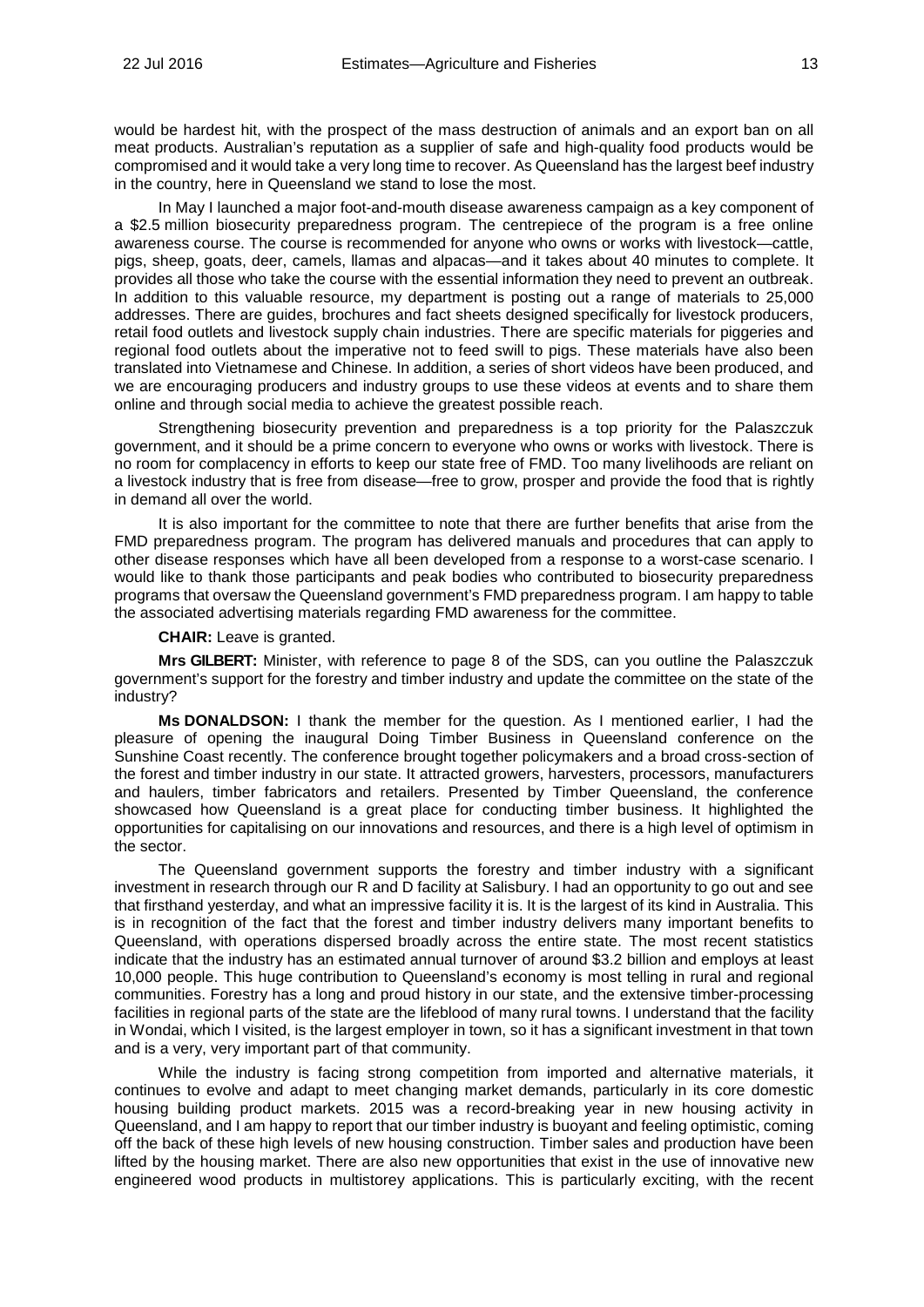changes to the National Construction Code allowing the use of timber in buildings up to eight storeys or 25 metres—in height. I opened the facility at UQ and saw some really interesting work and research that is being done there, too.

In the seven months since I became minister I have not missed an opportunity to find out more about this valuable sector. As I said, I have visited plantations, nurseries, sawmills, processors and manufacturers, and I have come to appreciate the passion and the spirit of innovation that exists in this industry. Looking ahead, the forecast is for steady demand for timber from a growing population and rising building needs, especially in the south-east of the state.

**Mr MADDEN:** With reference to page 6 of the SDS, will the minister update the committee on how the Palaszczuk government has modernised and simplified legislation and regulations for zoos, circuses and others who exhibit animals?

**Ms DONALDSON:** I thank the member for the question. The new regulations and legislation, which commenced on 1 July, streamline and simplify legislation by replacing six licensing schemes and parts of four existing acts with a single scheme under a single piece of legislation. The act modernises the way Queensland regulates the exhibited animals industry and ensures that risks to animal welfare, public safety and biosecurity are adequately addressed. An immense amount of work and extensive consultation with business has been undertaken to get to this point, and I would like to thank everyone who has participated in that.

I know that with any new legislation where there are changes businesses need to adjust, but this is the right approach if we are serious about providing a future for the state's exhibited animals industry and strengthening the state's biosecurity. A central improvement under the act is a risk based framework that encourages exhibitors to identify how they will manage risks such as animal welfare, human safety and biosecurity risks associated with exhibiting and dealing with their animals. Risk based licensing decisions will unlock new opportunities for operators who were previously prevented from exhibiting some exotic species that are allowed in other Australian states and territories. This means that operators in Queensland for the first time are able to offer similar experiences to their competitor attractions in other states. This will be a significant benefit to those exhibitors, enabling them to further build on the unique experience they provide to people every year.

I understand there has been some concern raised about changes to costs under the new regulations, but I can assure you that we have sought the right balance for business. I do remind the committee that the regulatory impact statement with the proposed fees was released under the previous government with the regulated fees as the preferred fee structure. Small businesses made it clear that they felt they should not pay as much for their licenses as large zoos and circuses. In response, we have created a fee structure that takes into account the size of a business and the level of risk associated with its operation. For example, a small wildlife exhibitor with fewer than three employees will pay \$1,584 under the new act, replacing the current higher fee of \$2,288 for the renewal of a three-year licence. There are instances where some costs have increased, such as amending a licence to add new species or changing the way a species is managed. However, this reflects the true cost of assessing and issuing the licence and the cost will depend on the type of amendment, with a lower fee for minor amendments as opposed to major amendments. My department will guide businesses through these changes as we transition and the department has already been doing work with individual exhibitors to talk through these new changes. I am very pleased to introduce this landmark improvement of legislation. It supports businesses in their wish to add new attractions and responsibly manages the welfare of exhibited animals while protecting the environment and community from biosecurity risks while meeting the animal welfare expectations of the community.

**Mr LAST:** Minister, I go back to that forestry asset management plan on page 10 of the SDS under the heading 'Administered Items' which states—

Forestry Assets: Holds surplus assets that were transferred back to the Government prior to the sale of Forestry Plantations Queensland to the private sector. The department has been developing and implementing an asset management plan for these assets.

I repeat my question: when can we expect to see the government's forestry asset management plan relating to the surplus assets that were transferred back to the government prior to the sale of Forestry Plantations Queensland to the private sector?

**Ms DONALDSON:** I thank the member for the question. I ask the director-general to answer that question and provide that detail.

**Dr Woods:** Thank you, Minister. I will actually request the Deputy Director-General of Fisheries and Forestry to come forward and provide detail on that question since it is a detailed question of operational management.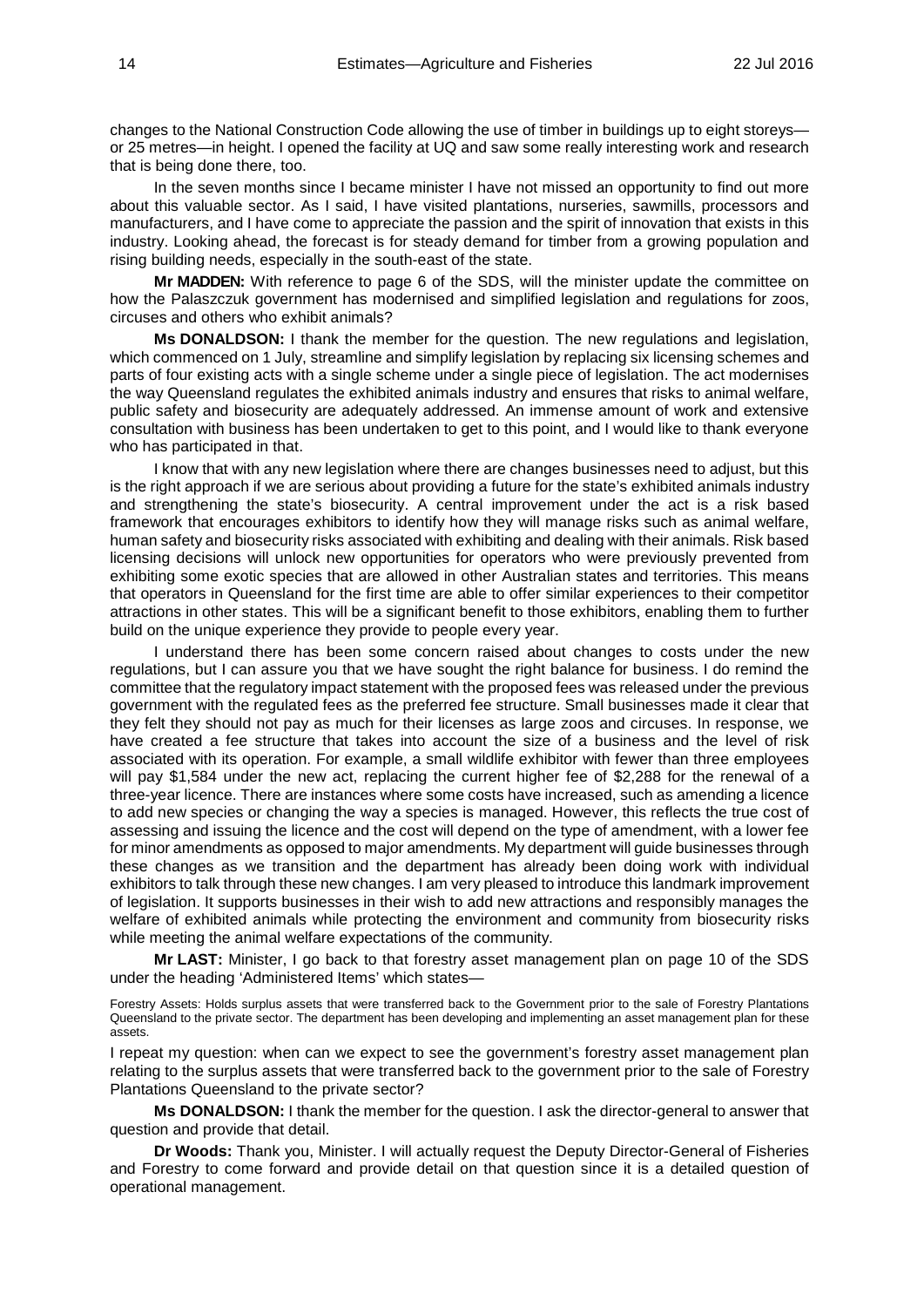**Mr Spencer:** Mr Last, we already have a plan in place and we are implementing it. It deals with the assets that, as you have said, the department is managing after the sale of HQP. Those assets are fuel storage tanks, and we have 22 of those; the Jimna Fire Tower; two properties at Yarraman; the Beerburrum nursery; the Beerburrum office; and herbicide pits across the state mainly in plantation areas, and there are 55 of those. Last year we spent about \$390,000 dealing with those issues. They are difficult because of their nature, particularly things like herbicide pits. This month we hope to remove another fuel storage tank and we expect to spend around \$60,000 on that. With regard to the Jimna Fire Tower, we are getting expert engineering advice on that because it is of some concern to us from a safety point of view. It is quite an old structure and it is has some very serious issues. Hopefully in six days time we will have settlement on the sale of one of the properties at Yarraman. The other one remains on the market. With regard to the Beerburrum nursery, we are negotiating with our friends in the department of transport because it may well be an area that is required for extension of the rail system. The Beerburrum office is currently being leased to HQPlantations.

**Mr LAST:** Just in terms of—

**CHAIR:** You have to direct your question back to the minister.

**Mr LAST:** Sorry, Mr Chair. Minister, through you I ask Mr Spencer: in terms of the ongoing financial liability, do you have any projections?

**Mr Spencer:** Yes. I would expect that this year we will spend \$328,000 in that area. That will bring our total expenditure on the plan to \$1,138,000.

**Mr LAST:** Thank you for that. Minister, I take you back to the jobs related question and your response regarding the Rural Jobs and Skills Alliance. Given the skyrocketing unemployment in rural and regional Queensland—and it is well documented—would you say that the establishment of that alliance has been a failure?

**Ms DONALDSON:** I thank the member for the question. The short answer to that question is, no, I would not say it is failing. As I said, this is an industry-led initiative and the feedback from industry is that this is the way to support agricultural enterprises to get the skills and labour for those jobs that they need. There is no simple response to the challenging issue around unemployment, and in those areas unemployment is not just located in one particular sector. It is a very broad and entrenched problem that takes in all levels of government, including federal government policy, state government policy, local governments as well as private enterprise. The general issue around employment across-the-board in regional and rural areas falls within Minister Grace's portfolio as Minister for Employment.

In relation to the Rural Jobs and Skills Alliance, as I said, the alliance was formed in consultation with industry, and this is the way that industry as the experts identified we would help their particular specialist needs. Again, we had Queensland Farmers' Federation, AgForce, Growcom, Canegrowers and Cotton Growers. There are a range of programs that are about ensuring ongoing access to employers. Collectively, the rural jobs initiatives will ensure that our agriculture and horticulture sectors will be able to address common workforce issues such as seasonal labour shortages in an informed and uniform way, but it is outside my portfolio to talk about unemployment in other sectors that do not relate to my portfolio. Employment in the sector will be driven by the overall strength of the industry and the capacity of firms to employ. I am very optimistic about the future of the sector and there is a lot of optimism within industry itself about these initiatives.

**Mr LAST:** Are you satisfied that it is the best use of government funds with regard to this initiative? Do you propose any changes going forward?

**Ms DONALDSON:** As I said, this is something that we listened to industry as the experts in their fields on the best way forward. Industry identified that the best way to address the skills shortages and seasonal shortages was to develop skilled workers. Rather than having people come in and leave so then they have to continually retrain, by growing the workforce in a sustainable way so that they can have an ongoing workforce was something that they identified. I think it is arrogant to think that government knows better than industry around how they do their business. I am happy to be a minister that listens and consults with industry and follows through on those matters that industry tells us are the things that they need.

**Mr LAST:** Surely, Minister, government has a lead role to play in this. We are talking about taxpayer funds here.

**Mrs GILBERT:** Mr Chair, the minister has answered this question about five times now.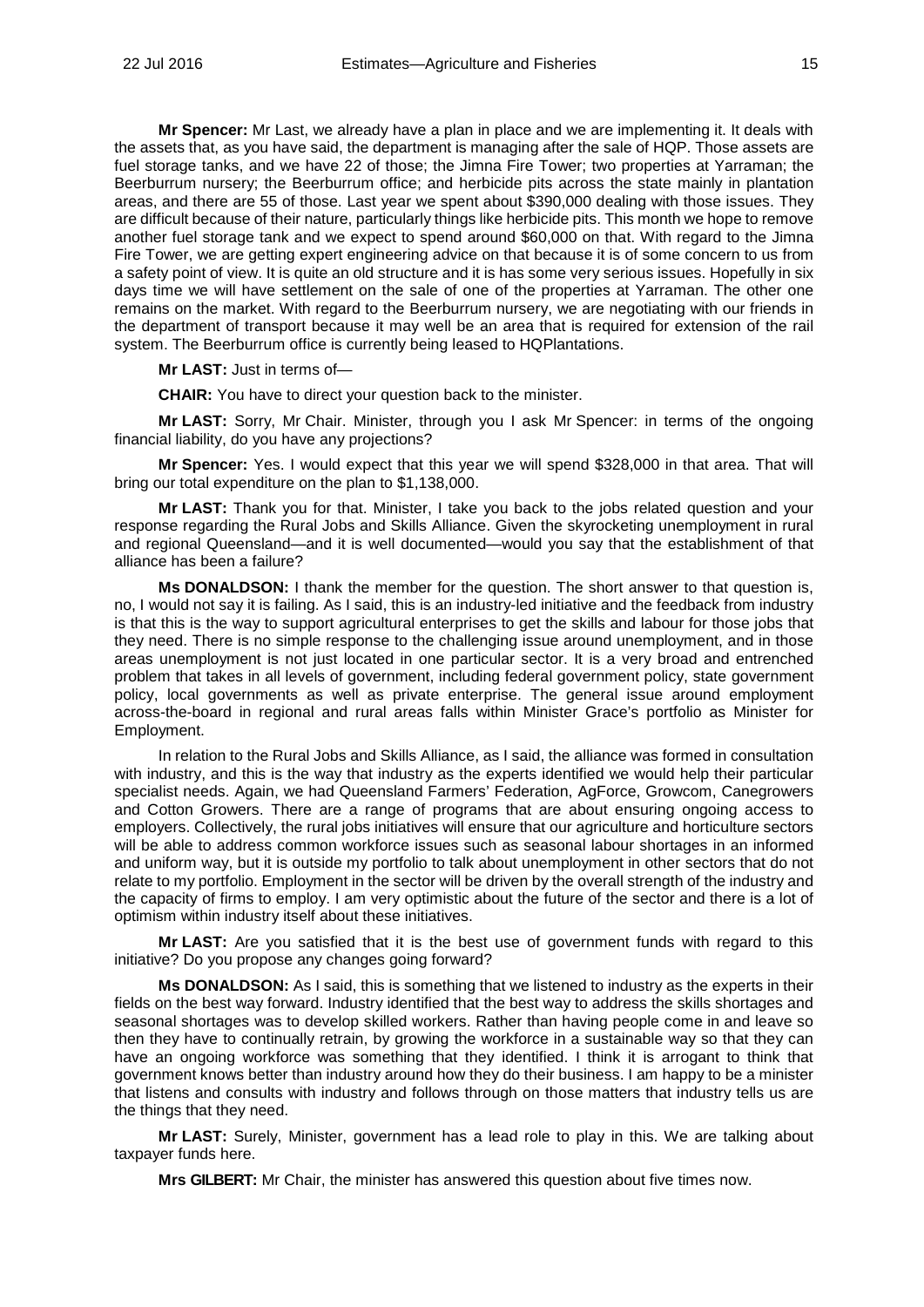**Mr LAST:** Mr Chair, it is a key initiative and it is a program that the government has given a lot of publicity to. They are hanging their hat on this initiative and there are, as I said, skyrocketing levels of unemployment in rural and regional Queensland and the agricultural sector in particular is struggling. I would like the minister to elaborate on whether she is happy with that program or whether she thinks it needs further changes.

**Ms DONALDSON:** I am happy to answer that question.

**CHAIR:** The minister is happy to answer.

**Ms DONALDSON:** I am pleased to acknowledge that the shadow minister identified how well known it is considering some of his colleagues did not believe it even existed. As I said, this is something in my conversations with industry they are very optimistic about and I am very pleased with this initiative in this sector. I think it will bring long-term benefits and stabilise those jobs for young people who are looking to get in and get the skills. This will be a great opportunity for them to do that and match their skills and match employees with employers.

**Mr LAST:** Thank you, Minister. I will move on to my next question. Minister, can you explain to the committee your reasons for slashing funding to the Queensland sugar industry's dedicated research and development organisation, Sugar Research Australia? Why have you decided to cut funding to SRA at a time when the industry is battling to identify the cause of the destructive yellow canopy syndrome?

**Ms DONALDSON:** I thank the member for the question. I am happy to sit and have a conversation all day about slashing and cutting to the industry, but the member should remember that through the Queensland government the department will continue to invest \$2.85 million in sugarcane RD&E with Sugar Research Australia in 2016-17. The sugar industry is an important industry to Queensland and it injects significant dollars into rural economies and provides numerous employment opportunities. As we know, Queensland accounts for approximately 95 per cent of the total Australian raw sugar production and the department investment supports SRA to deliver a large number of sugarcane related research projects.

My department will continue to support research into solving yellow canopy syndrome by providing funds to SRA for four existing projects. The department's support of sugarcane RD&E through the grant to SRA has provided significant benefits to both the sugarcane industry and to Queensland. Some of those highlights include assisting farmers to transition to and adopt precision technologies through the development of online support tools and apps; increasing productivity through improved yield monitoring; remote sensing technologies to identify and manage pest infestations and improved breeding programs; analysing mill data to determine producer productivity levels; investigating the high and low achievers and developing customised extension programs to target low achievers, with the overall aim of increasing productivity; and helping to address the yellow canopy syndrome through the department's investment of \$847,851 in 2015-16 across four research projects. So far, as we know, research efforts have ruled out a number of potential causes. However, the cause is still unknown.

As part of the development of the agriculture and food RD&E blueprint, the department will review and consider future funding past 2016-17 for sugar cane RD&E. My department recently commissioned an external agency to review its investment in sugar cane RD&E through SRA. One of the areas investigated was the research related to the use and release of nutrients into the environment. The review found that Six Easy Steps, a region-specific nutrient management guideline for all sugarcane-growing areas, has been developed. It is estimated that 60 per cent of Queensland growers are using Six Easy Steps. Six Easy Steps provides better management of key inputs and has enabled producers in sensitive areas to reduce off-farm impact, which has reduced impact on areas such as the Great Barrier Reef and has increased farm and industry sustainability.

**CHAIR:** Thank you, Minister. With reference to page 6 of the SDS, will the Minister outline how the Palaszczuk government is stepping up its efforts to protect producers from wild dogs, which I know is a real issue after being around the country myself?

**Ms DONALDSON:** I thank the chair for the question. Members will be aware that the Palaszczuk government made an election commitment to provide \$5 million over three years to tackle the problem of wild dogs and feral cats. They will also be aware that, through collaboration with the federal government, we were able to announce a \$15 million feral pest initiative and a significant program to build cluster fencing—a greater contribution indeed than has ever been made by a Queensland government. That funding is now rolling out to local councils and natural resource management groups.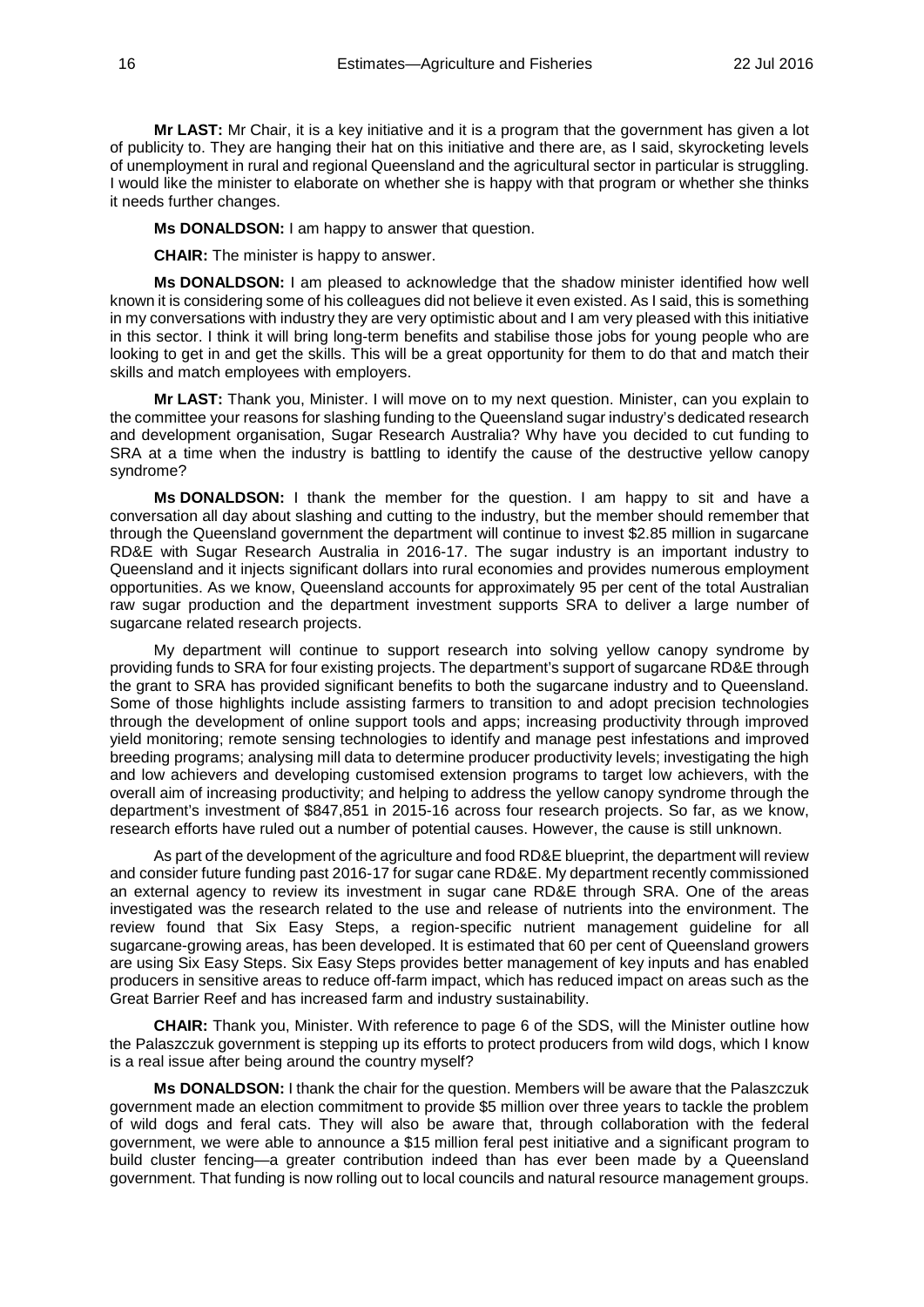For some time we have been discussing with producers the scale of the wild dog problem and, in particular, its impact on the sheep industry. On May Day in Barcaldine, the Premier committed an additional \$5 million to further expand wild dog fencing, with the specific intention of breathing new life into the sheep and wool industry in Western Queensland. Flock numbers have declined dramatically from 17 million in 1991 to two million today—but we are advised that, with the protection of fencing, graziers of sheep can restock with confidence. Our intention is to stimulate an industry that will significantly boost economic activity in towns in Western Queensland—economic activity that will create new jobs and secure the future of those communities. The funding initiative will be of great benefit to landholders, fencing contractors and agricultural supply companies.

The Premier also announced two new wild dog fencing commissioners to support the existing oversight group and advise on the most appropriate way to spend this additional funding to get the best results for the industry. Those commissioners are former Murweh shire mayor Mark O'Brien and the former member for Gregory, Vaughan Johnson, who started their positions on 1 July. The feral pest initiative oversight group, including the wild dog commissioners, recently met on 14 July to review the progress of the initiative and to start discussions on the rollout of the additional funding.

I would also like to inform the committee of what Mr Johnson told *Queensland Country Life*. I will quote directly here—

I'm very pleased to be a part of this ... Rural Queensland is sick of being second class citizens.

Lawrence Springborg is a good mate, but the former government didn't give us the recognition we deserve.

The former member for Gregory went further. He said that the Newman-Nicholls government that he had been a part of 'had only paid lip service to western areas'. I hope the members of the opposition will recognise that our efforts to protect producers from wild dogs are not only appreciated by those who stand to benefit from them, as it is Labor that is delivering for the bush. I hope that the LNP in Queensland will support our call for this additional \$5 million to be at least matched at the federal level so that we can revitalise the sheep industry. We are delivering where those opposite failed. We are fighting the battle against invasive pest animals and plants on multiple fronts and we are delivering for Queensland producers.

**Mrs GILBERT:** Minister, with reference to page 6 of the SDS, what impact will the puppy farms legislation have on stopping puppy farms?

**Ms DONALDSON:** I thank the member for the question. This new scheme aims to end puppy farming in Queensland by removing puppy farm breeders from the market while providing prospective dog owners with greater assurances that their dog was bred by a reputable breeder. To inform potential purchasers of puppies, an extensive public awareness campaign will support the scheme, urging prospective purchasers to buy dogs only from registered breeders. The new scheme aims to end puppy farming in Queensland by removing puppy farm breeders from the market.

I am happy to inform the committee that as part of this year's budget there is an increase in the operational funds for the RSPCA, to bring the total to half a million dollars a year. RSPCA Queensland Chief Executive Mark Townend praised the commitment. He said that this will help enormously, that fuel alone costs them over \$300,000 annually and that this money will also help them increase their resources to help investigate organised crime activities such as dogfighting. This boost will definitely help. This committee, which reviewed the legislation, knows that Labor's election commitment has now been met and that illegal puppy farms have no place to hide in Queensland.

**Mr MADDEN:** Minister, with reference to page 14 of the SDS, could you outline how the \$3 million allocated to the RSPCA Queensland for refurbishment of their premises in the north of the state will be spent? How will this allocation result in higher standards of animal welfare?

**Ms DONALDSON:** I thank the member for the question. The Queensland government is providing \$1.5 million per annum over two years, in 2016-17 and 2017-18, as a grant to the RSPCA for facility upgrades in Cairns and Townsville respectively. The RSPCA works with the Queensland government to ensure high animal welfare standards and regulatory compliance by animal owners. The RSPCA does this through its delivery of a range of programs and educational services to the community. The government works in partnership with the RSPCA to deliver a range of compliance and investigative services.

The RSPCA obviously welcomes the additional funds for its facilities in Townsville and Cairns. Mr Townend from the RSPCA said that the funding for the Cairns and Townsville shelters would allow the organisation to carry out vital refurbishments. Having visited both facilities and met the staff there and seen the animals in care, I can say firsthand that this money will make a wonderful difference for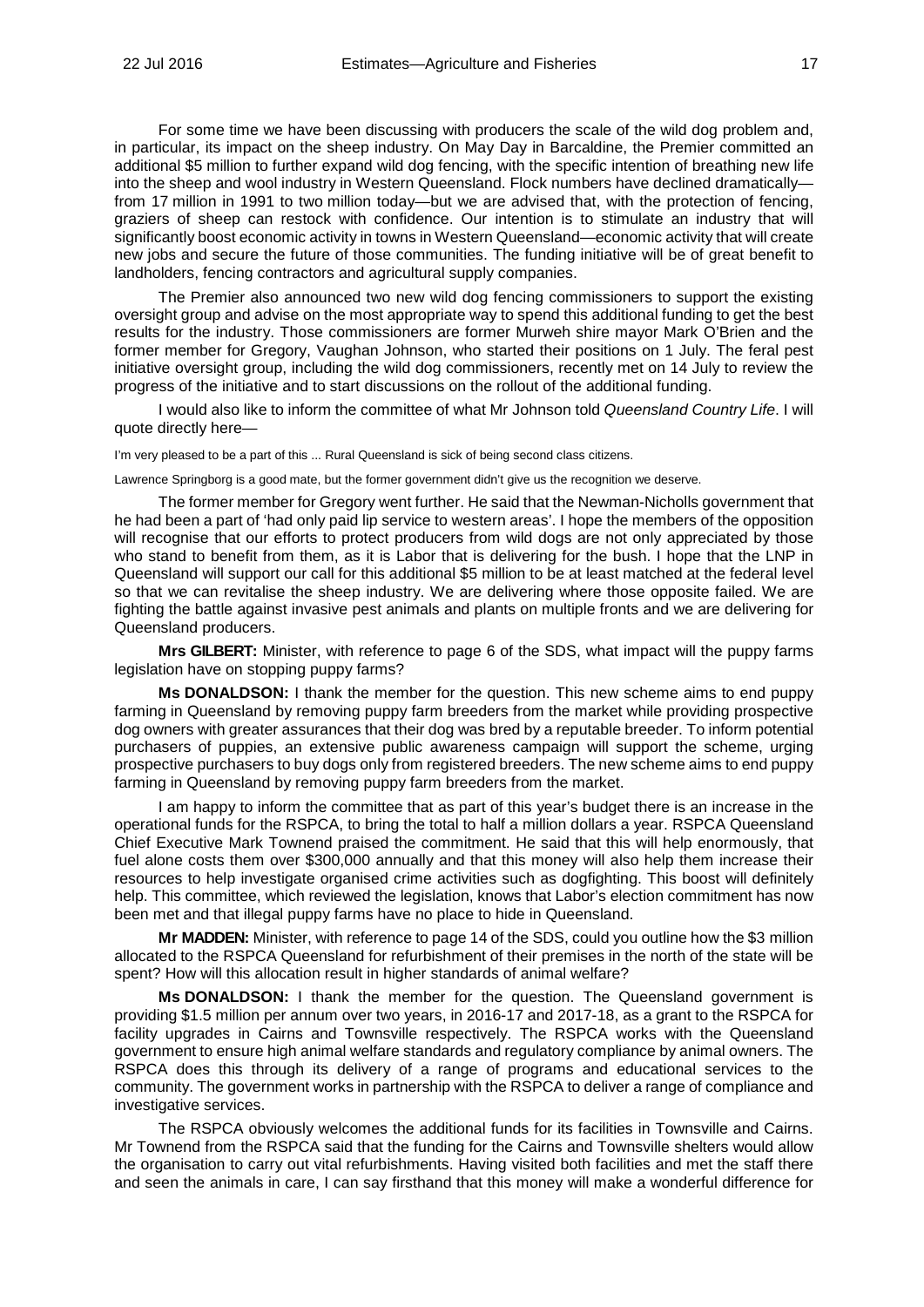these communities. An amount of \$1.5 million of that funding will be spent to rebuild the Cairns shelter. A further \$1.5 million will provide new veterinary facilities and replace the existing dog isolation holding areas in Townsville's RSPCA shelter.

The vast majority of the work that the RSPCA does to prevent animal cruelty, rehome abandoned or mistreated pets and treat sick animals is funded through donations. The bulk of the money raised goes directly on front-line care of animals. Sadly, despite all the public education and community sentiment, there are always going to be people who mistreat or abandon their pets, or who are cruel to wildlife. That is why it is so important that the government is able to provide infrastructure funding, as the Palaszczuk government has done, to ensure that the facilities are up to the task. As minister, I am pleased with what the Labor government is doing to improve animal welfare.

**Mrs MILLER:** My question, Minister, is in relation to feral pigs. What is the process for a person, whether they are a farmer or not, who has problem with feral pigs to seek assistance? I ask this because it appears that there is bureaucratic ping-pong going on between local government and local DPI officers and the locals are stranded in the middle.

**Ms DONALDSON:** I thank the member for the question. As the member rightly points out, feral pigs are widely spread and particularly have significant environmental and agricultural impacts. Under Queensland legislation, the responsibility for feral pig control rests with the landholder. Feral pig populations in some areas can pose a greater risk and there are varying levels of control expected. For further detail around the department's interface with local government, I will pass that question on to the director-general.

**Dr Woods:** As with most other pests and diseases that are handled by Biosecurity Queensland, there is a responsibility that is shared between landholders, local government and state government with occasional situations where the Commonwealth government also contributes support. In relation to feral pigs, there are a range of different investments across the state. Obviously, this is most intensely a problem in North Queensland. For detail of how a landholder should approach this problem, I will call on the Chief Biosecurity Officer, Jim Thompson.

**Dr Thompson:** The issue with feral pigs across the state is a really difficult one. Feral pigs, as you know, are spread right across the state, particularly in the wetter areas, but in dry areas in drought they can cause significant damage as well.

The legislation puts the responsibility for the management of all pests and weeds on the landholder. They have to manage it themselves in the way that suits them the best. The role of the state government is to provide legislation, to provide information to make sure that people have the best options available for them, to work with local governments and to work with landholders to ensure that coordination and control is done in a way that is sustainable. It is very easy to have control programs that do not last for any length of time. We do research—and we have done research for many years on the best methods of controlling feral pigs and we continue to foster research nationally as well to try to come up with the best systems.

In relation to your issue about dealing with feral pigs at the local level, landholders need to be working with local governments, which should have a pest management plan in place—and feral pigs would almost certainly be part of that. Where there are problems in those areas, the state government is prepared to facilitate and work through those issues and try to make sure that the issues locally are dealt with.

**CHAIR:** Thank you. With reference to page 6 of the SDS, how are dairy producers meant to meet their general biosecurity obligation under the new management regime that has been introduced?

**Ms DONALDSON:** Thank you, Chair, for the question. The Biosecurity Act 2014 commenced on 1 July 2016. From that date, a general biosecurity obligation now applies to all people who deal in livestock. It is an offence to breach the general biosecurity obligation. Producers are required under the general biosecurity obligation to do what is reasonable and practicable to prevent or minimise the likelihood of infection with Johne's disease.

For a dairy farmer, reasonable and practical measures they can take to discharge their general biosecurity obligations when introducing new animals on their farm could include obtaining a health declaration or statement prior to introducing the animal that states whether or not the animal originates from a dairy herd with a Johne's disease assurance score and what the score is; determining the conditions they purchased animals under, using tools to assess the health status and risk profile of the animals; and considering the likelihood of the animal being infected with Johne's disease.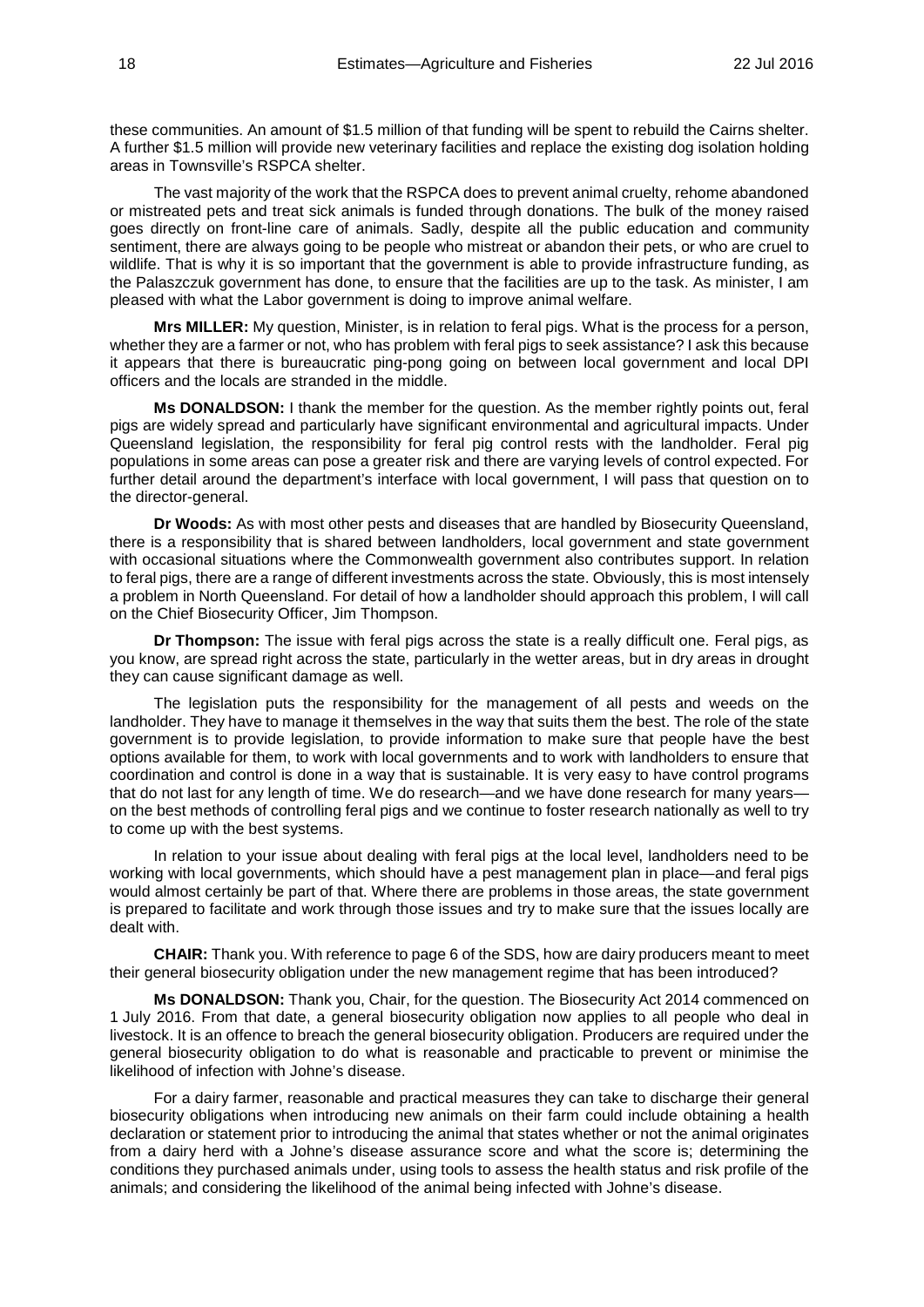The Queensland government will continue to work with industry to develop and promote tools to assist producers to meet their general biosecurity obligations in buying or selling cattle, including risk assessment tools, cattle health statements and regional biosecurity plans. The Queensland government, through Biosecurity Queensland, will be assisting dairy farmers with the JD framework transition.

**Mrs GILBERT:** In reference to page 3 of the SDS, can you explain the work that is carried out by the department to encourage sustainable farming practices?

**Ms DONALDSON:** Thank you to the member for the question. I would like to recognise that the Department of Agriculture and Fisheries is a powerhouse of research and development for the farming sector. Many of our natural resources are under threat from salinity, soil acidity, pollution of waterways by nutrients and loss of native vegetation so we direct a lot of effort into sustainable farming approaches and techniques. Agricultural industries understand the need for environmentally sound protection. Queensland producers actively engage in projects supported by programs such as the Reef Water Quality Protection Program, the Queensland Wetlands Program, Healthy Waterways and Landcare. Our producers also enthusiastically support industryled whole-of-farming system programs such as the grains, cotton and graziers' best management practice and the previous Labor government's ClimateQ program.

My department works with industry and individual growers to research sustainable farming practices which improve soil, air and water quality, reduce the need for biocides and chemical fertilisers, boosts production, appeals to supply chain buyers and consumers and strengthens profitability. We also work with industry to harmonise these practices into whole-of-farming system programs for coordinated industry rollout. Some of the strategies and techniques we promote include precision farming, use of biodegradable materials, reduced biocide usage assisted by our integrated pest management research, composting, sustainable grazing land management, converting livestock manure into fertilisers, using methane gas from piggery effluent ponds to heat piggeries, auditing and redesigning irrigation systems to save electricity and water use on dairy farms, using sandworms to remove nutrients from wastewater from aquaculture ponds, more efficient irrigation and recycling and crop rotation.

Since 1999, the Queensland Land Use Mapping Program has identified areas moving into progressively more intensive agricultural production. While this change is gradual, it corresponds with an increase of \$2.17 billion in agricultural exports since 2001. Across Queensland, growing numbers of producers are embracing sustainable farming as they can see benefits for their enterprises. One tomato grower has had great success with a compost making system that he developed to overcome the impacts of his activities on soil quality. By using waste products from the sugarcane industry there is less use of inorganic fertiliser and improved soil and plant health, water infiltration rates for watering, productivity and fruit quality. This grower is now supplying compost to other farmers who also want the same benefits. Similarly, the ginger industry has adopted soil health practices to overcome significant losses from fungal diseases. These practices not only suppress the disease but also improve establishment, growth and yield.

We will continue to work hand in glove with farmers to promote sustainable farming. Sustainable farming makes use of science and innovation to produce the food we need while protecting and improving our natural environment. The Palaszczuk government is supporting our growers to advance Queensland agriculture in domestic and overseas markets and build jobs for the future.

**Mr MADDEN:** In reference to page 3 of the SDS, can you advise the committee of some of the innovations in the agricultural sector?

**Ms DONALDSON:** Thank you for the question. I know that visitors to the Advance Queensland Innovation and Investment Summit in Brisbane at the end of April were absolutely spellbound by the ingenuity on display across a range of sectors. The summit was an ideal platform to display the technological advances that have the capability to transform agricultural production. Farm robotics, a new farmed fish product and smaller fruit trees were just some of the agricultural breakthroughs showcased by my department. As minister, I am proud to say that the Department of Agriculture and Fisheries demonstrated its credentials as a powerhouse of research and development for the agricultural sector.

The innovation summit was an important opportunity to promote home-grown innovation to international investors. My department highlighted the research and development that has gone into a variety of initiatives, such as, in the space of eight years, helping to take cobia from a little known wild fish to an award-winning new seafood dish which is served in high-end restaurants in Australia, Qantas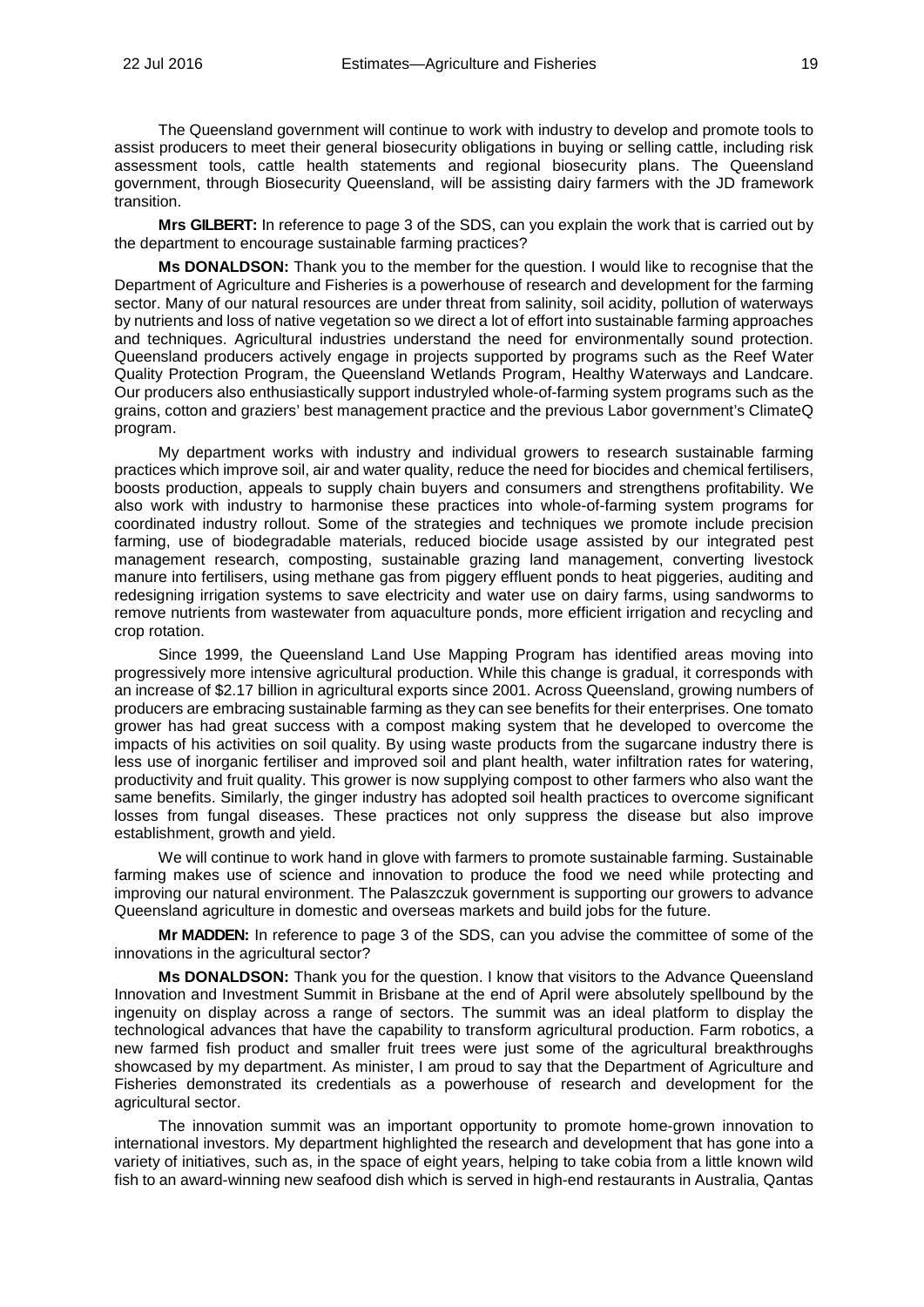Business Class and was recently on *MasterChef*. Queensland is now producing 100 tonnes per year of this high-quality farmed fresh fish. I had the opportunity to visit a cobia farm in North Queensland back in March and it was an impressive experience. The research behind this program is a partnership between the Department of Agriculture and Fisheries, the university sector and private industry and is just one example of how we work closely with non-government partners to achieve economic gains for agricultural industries.

Another program on show was the Small Tree High Productivity initiative. This involves reducing the size of avocado, mango and macadamia trees through a range of agronomic practices to increase yield per hectare. Of course, we could not pass up the opportunity to further promote the Queen Garnett plum. Developed by our horticultural researchers, the Queen Garnett has become something of a sensation in retail circles. Dubbed the super plum because of its high antioxidant levels and potential health properties, the Queen Garnett is now available in shops and is in very high demand. It represents the culmination of many years of research and development by the department into new varieties of fruit and vegetables, providing products meeting evolving consumer expectations and preferences and tapping into lucrative new markets.

We are also working in the area of farm robotics in a joint project with the Queensland University of Technology which is aimed at making Queensland a global leader in agricultural automation. By putting on display our successes and promising works in progress, we stimulated new business ideas and attracted those groups who want to invest in and support the progression of these ideas. The Department of Agriculture and Fisheries display was extremely popular with attendees, with many eager to try the department-bred Kalei apple that this committee was told about last year. For those of the committee who will be attending the Ekka this year, you are in for a very sweet surprise if you sample the fruit at the Queensland government display.

**Mr KATTER:** With reference to the department's strategic objective to support agribusiness in Queensland—referring to SDS page 2—what efforts are being made by the department to support the longevity of the dairy sector, particularly the smaller suppliers in the domestic market who do not have the opportunity of tapping into the export market? Again I am referring mainly to that market imbalance between the producer, the processor and the retailer?

**Ms DONALDSON:** I thank the member for the question. I have an answer to the question on notice from the member for Bundamba that I can provide now.

**CHAIR:** Answer the question that has been presented to you first and we will come back to that.

**Ms DONALDSON:** Yes. The department is working currently with Austrade to explore opportunities for the transfer of dairy technology and services to China. In addition to the department's focus on improving the profitability of the northern dairy industry, Dairy Australia is supporting Queensland's RD&E through a major project focused on improving the efficiency of the feed base. As the feed base is the largest operating cost of a dairy, the developmental trial at the Gatton dairy facility is evaluating and demonstrating more profitable production systems for dairy producers.

The department is also working on other projects supporting improved water use efficiency and industry business benchmarking, including the Dairy and Fodder Water for Profit program which aims to assist dairy farmers and commercial fodder producers to improve water and energy use and nutrient management practices. This program is delivered by the Queensland Dairyfarmers' Organisation in conjunction with the Department of Agriculture and Fisheries. Support funding is provided through the Department of Natural Resources and Mines.

The Queensland Dairy Accounting Scheme service is provided by the department, offering farm management, accounting and analysis of various dairy production systems. This analysis provides physical and financial information to help dairy farmers make better business decisions. In addition to that, I might pass over to the director-general for some further information.

**Dr Woods:** It is worth just making the link, in addition to what the minister has said, that much of our work with the dairy industry is intended to assist in supporting extra milk supply with the intention of putting the industry in a position where it can seek export markets. The opportunity to be able to export milk in competition to the major purchasers of milk for domestic supply in the retail sector is really what will in the long-term underpin price stability and potentially price growth. Currently, the Queensland dairy industry is pretty much restricted to only being able to sell on domestic markets.

**Mr KATTER:** I refer to SDS page 2 in relation to promoting equitable access to fishing resources. Prior to 30 June 2016 it cost a family of recreational fishers \$41 a year for a Stocked Impoundment Permit. On 1 July it jumped to \$100 per year. Can the minister explain the reason behind this increase?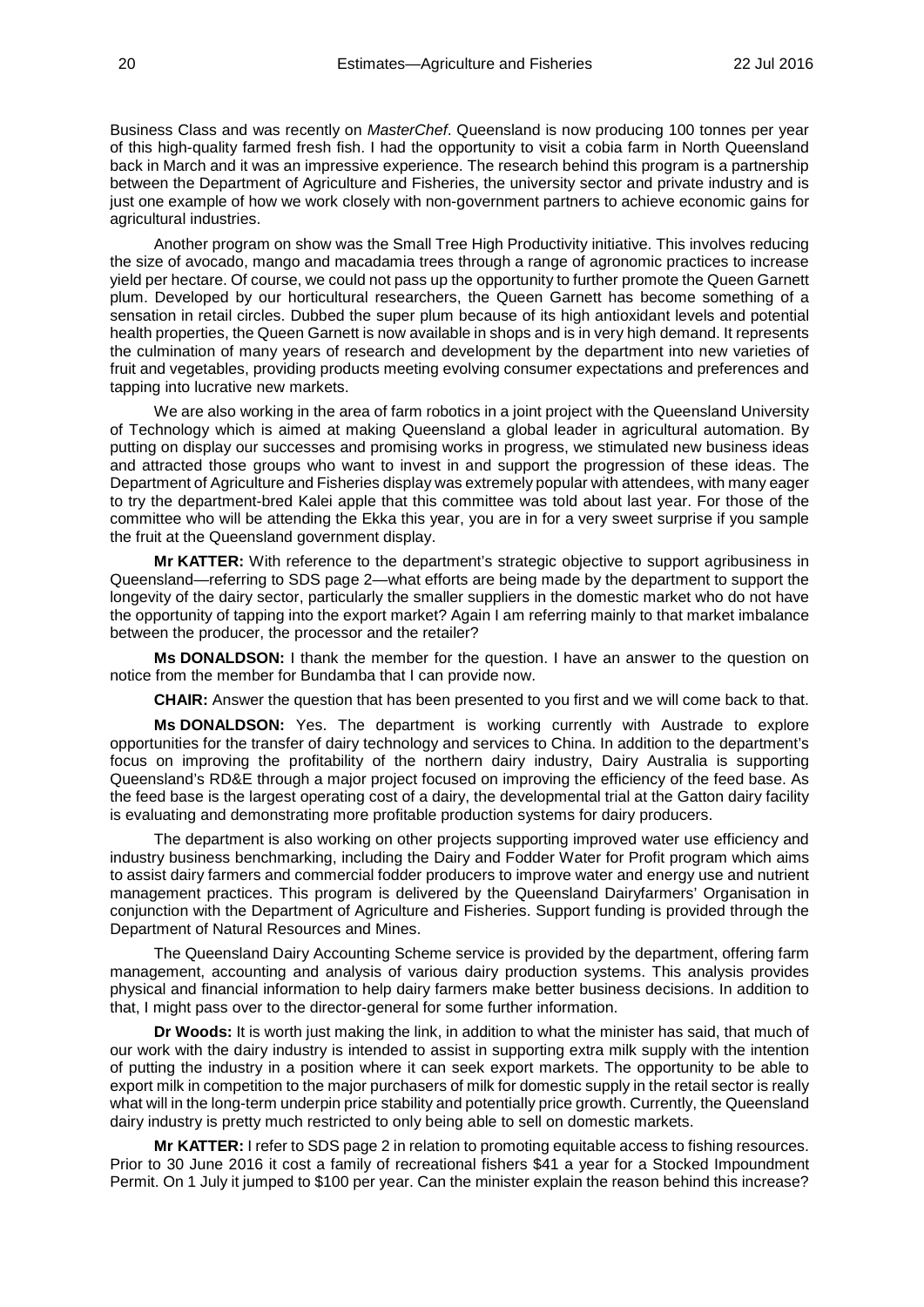**Ms DONALDSON:** I thank the member for the question. The Stocked Impoundment Permit schemes have been nearly doubled this year and the permit fees will be fixed for five years as at 1 July, but I will pass to the director-general for further detail about those fees.

**Dr Woods:** Thank you, Minister. In relation to the changes with the SIPs groups, the fee structure has also been revised as the number of scheme impoundments has been significantly increased. The fee structure now is built around every recreational fisher over the age of 18 buying a permit which allows them to fish in a scheme impoundment. This is due to the fact that it was difficult for inspectors to establish arguments about who was a partner of whom and who was eligible for what was previously essentially a family discount. To clarify that situation, and to also provide a situation where the fee structure reflected the fishing pressure that was put on the resource, every recreational fisher over the age of 18 is now required to buy a permit allowing them to fish in the scheme impoundment. Scheme permits though we have made much more easy to access. They are now digital, meaning there is no need to keep a paper permit safe and carry it around with you. When a fisher buys a permit online, over the phone or at an agent, the permit is instantly emailed and text messaged to the fisher and that means that a fisher can simply display the permit on their phone if requested by an inspector. For fishers who prefer to purchase their permit in person, they are now available through 586 Australia Post outlets and in those circumstances they will receive a paper permit at the point of sale. This is an increase of over 430 locations to where fishers previously could buy a permit in person.

Just to clarify the fees, for simplicity we have now fixed the fees for a five-year term so that makes it much easier for fishers to know what they will need to pay from year to year. The prices are \$10 for a weekly permit, \$50 for a yearly permit and \$36 for those who are entitled to a discount yearly permit and those prices will remain the same until 2021.

**Mr KATTER:** One final question. Page 6 of the SDS states the objective to prevent potential biohazards. I wanted to ask what initiatives there are for prickly acacia prevalent on the Northern Central Downs and also native Navua sedge grass on the Atherton Tablelands?

**Ms DONALDSON:** The issue of pests and weeds in Queensland is a significant challenge. So that the committee has some context overall of what the department is dealing with when it comes to pests and weeds in Queensland, the Queensland Herbarium has recorded at least 1,260 naturalised weed species in Queensland. You can appreciate that it is a very challenging issue for Biosecurity Queensland.

In relation to your question about prickly acacia, the War on Western Weeds project is occurring. It involves landholders, local governments and NRM groups in Central and North Queensland. To date, the project has undertaken a number of activities. They have undertaken research into some innovative control options developed by landholders, such as misters and scatter guns that more efficiently distribute herbicides, and an improved understanding of seed longevity and seed spread along watercourses and via livestock movement to better inform management decisions. They have completed a pilot project known as the Good Neighbour Study with the Flinders Shire Council, Southern Gulf NRM and others to measure the cost of removing prickly acacia along property boundaries in identified and imported new biological control agents to support on-the-ground management of prickly acacia and bellyache bush. I have been to some of the properties up there and seen firsthand prickly acacia and the impact that it has on those environments.

In 2015, the Palaszczuk government, together with the federal government, announced that \$1 million of the Queensland Feral Pest Initiative funding was going to Desert Channels Queensland to help tackle prickly acacia infestations in Lake Eyre Basin and the adjoining Southern Gulf river catchment. I have met with representatives of Desert Channel Queensland and looked at the work that they have been doing. They have provided me with a progress report indicating that on-ground works have commenced, with field surveys and property assessments undertaken along the Diamantina River, with its project partner, the Flinders Shire Council, having mapped prickly acacia infestations on 25 properties in the area.

The department's researchers will work with the CSIRO and other Queensland government agencies in the delivery of nationwide initiatives valued at over \$13 million over four years to find effective biocontrols to widely established weed species. Queensland will take the national lead on the implementation of the giant rat's-tail grass and prickly acacia components, and will be involved in other research components to find effective biocontrol solutions for some others. This research initiative will run for four years. It is expected that landowners will be invited to participate when the biocontrol research progresses to releasing agents in the field that can be integrated with conventional control methods. The department will continue to work with federal government agencies, industries, local governments and NRM groups to support cost-effective prickly acacia management that is sustainable.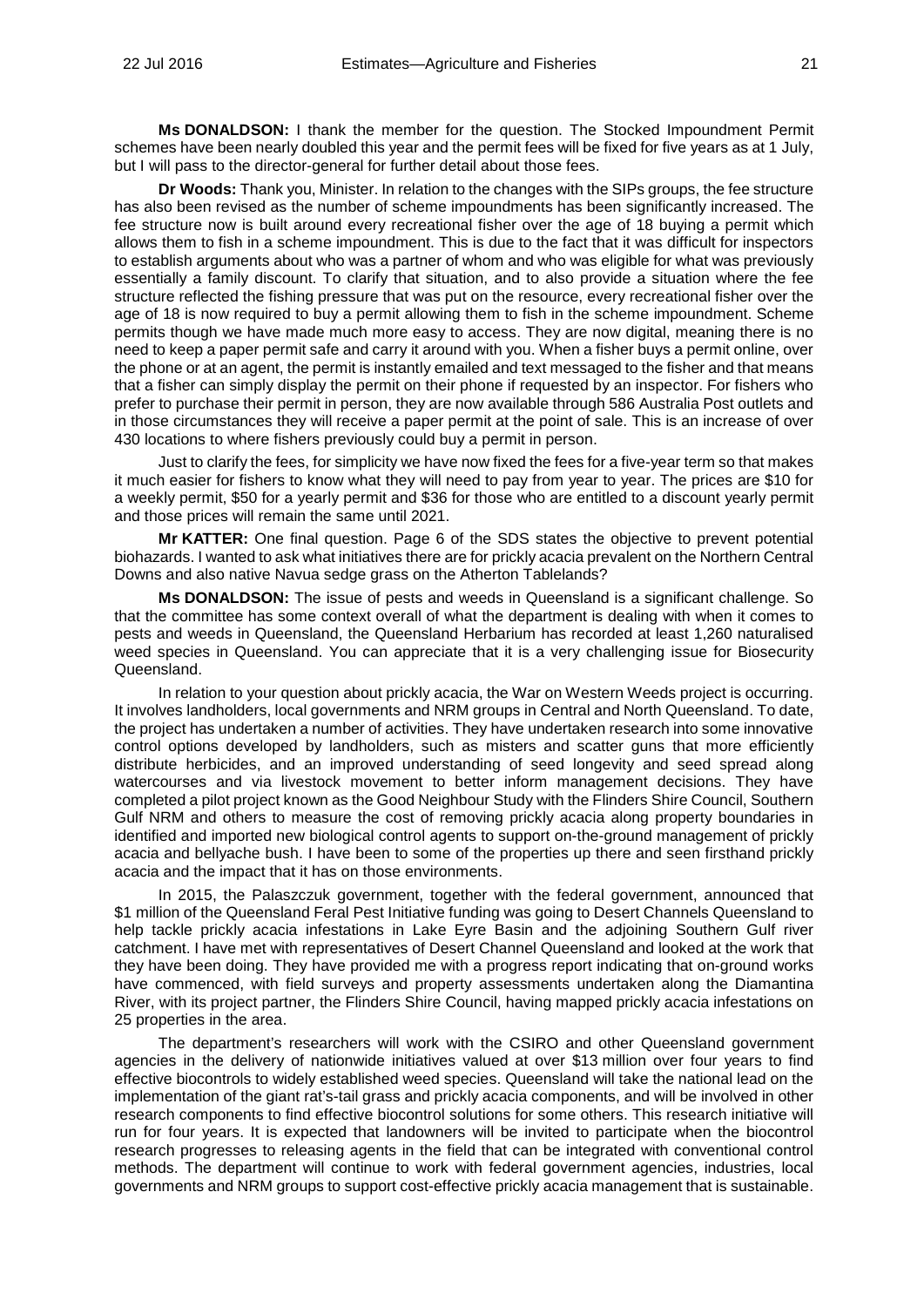In relation to your question on Navua sedge, Biosecurity Queensland will continue to provide the Tablelands Regional Council with the latest advice and educational material relating to Navua sedge control. Recently I have been to the Tablelands and seen the invasiveness of that particular weed. The department will also assist graziers with battling this issue, doing a range of things including organising a field day with stakeholders that have expertise in pasture management and herbicide control, facilitating some partnerships with industry, government and community to collectively contribute funding to support further research and extension efforts if gaps are identified, and Biosecurity officers will continue to assist all stakeholders to transition to the new pest management arrangements under the Biosecurity Act 2014.

**CHAIR:** Thank you, Minister. After the break you will have the opportunity to answer that question on notice, if possible, please. The committee will now adjourn for a short break. The hearing will resume at 11.30 with further consideration of the estimates for the department, as well as Queensland Agricultural Training Colleges and QRAA.

#### **Proceedings suspended from 11.04 am to 11.30 am**

옆. **[CHAIR:](http://www.parliament.qld.gov.au/docs/find.aspx?id=0Mba20160722_113039)** The estimates hearing of the Agriculture and Environment Committee is now resumed. For the next two hours we will finish questions on the department and focus on estimates for Queensland Agricultural Training Colleges and QRAA. I now call the minister to answer a question on notice from prior to the break.

**Ms DONALDSON:** In relation to the question on notice from the member for Bundamba about the Wallangarra processing facility, I am advised that the government has received advice from Thomas Foods International, which is the owner of that facility, that the facility will be closed for an extended stand-down period from 8 July. The closure is due to an unprecedented shortage of livestock post the drought and extremely difficult global trading conditions. Meat and Livestock Australia has acknowledged that a national shortage of sheep has impacted supply. The nation's flock has declined from 75.5 million head in 2012-13 to 70 million in 2014-15. Queensland has exhibited a rapid decline in sheep numbers, decreasing from 3.5 million head in 2011-12 to a low of 2.1 million head in 2014-15. The processor/owner has advised that the closure should not be perceived as a permanent closure. However, the facility will be closed in the short to medium term.

At a regional level, the Department of State Development, in association with the Southern Downs Regional Council, has commenced discussions on what can be done to entice businesses to move to the Southern Downs region. On a broader scale, the investment the Palaszczuk government is making in wild dog fencing to revitalise the sheep industry is further work to try to support and grow the sheep industry in Queensland in the longer term.

**Mrs MILLER:** Thank you very much. It is very encouraging to note that the department reads the *Border Post*. Minister, I have a question in relation to Brexit and the referendum in the United Kingdom. What have you done so far to assist farmers and farming organisations to seize any initiatives to plan for any increased production should markets be opened up in Europe?

**Ms DONALDSON:** That is a very important question in this portfolio, because we do know that the demand for Australian and, in this context, especially Queensland agriculture and produce is growing, particularly in the Asian regions. In terms of the detail around some of those opportunities and emerging markets, I will hand over to the director-general.

**Dr Woods:** The Queensland government, through the Department of Agriculture and Fisheries and in partnership with Trade & Investment Queensland, puts significant effort into facilitating the export trade of Queensland agricultural products. Those efforts range from technical assurance through negotiating the technical standards for access of product into particular markets to business support for businesses that are looking to grow exports and then support for, particularly, visiting groups from partner countries where the Commonwealth is engaged in country-to-country negotiations about market access.

In relation to Brexit, we have done a preliminary examination of what the opportunities might be. It is true to say that those are not yet even slightly clear. There are no individual trade agreements at this point negotiated between the UK and any other country. Therefore, we are not in a position to understand either what the nature of a bilateral arrangement with the UK would be or at what time that might become available. We are also conscious that the Commonwealth government had begun a process of negotiating a potential free trade agreement with the European community, which is also a major trade partner for Queensland and, potentially, an increasing trade partner for some parts of the Queensland agriculture sector. We are watching to see whether the exit of the UK from the EU has any impact on the rate at which that free trade agreement progresses.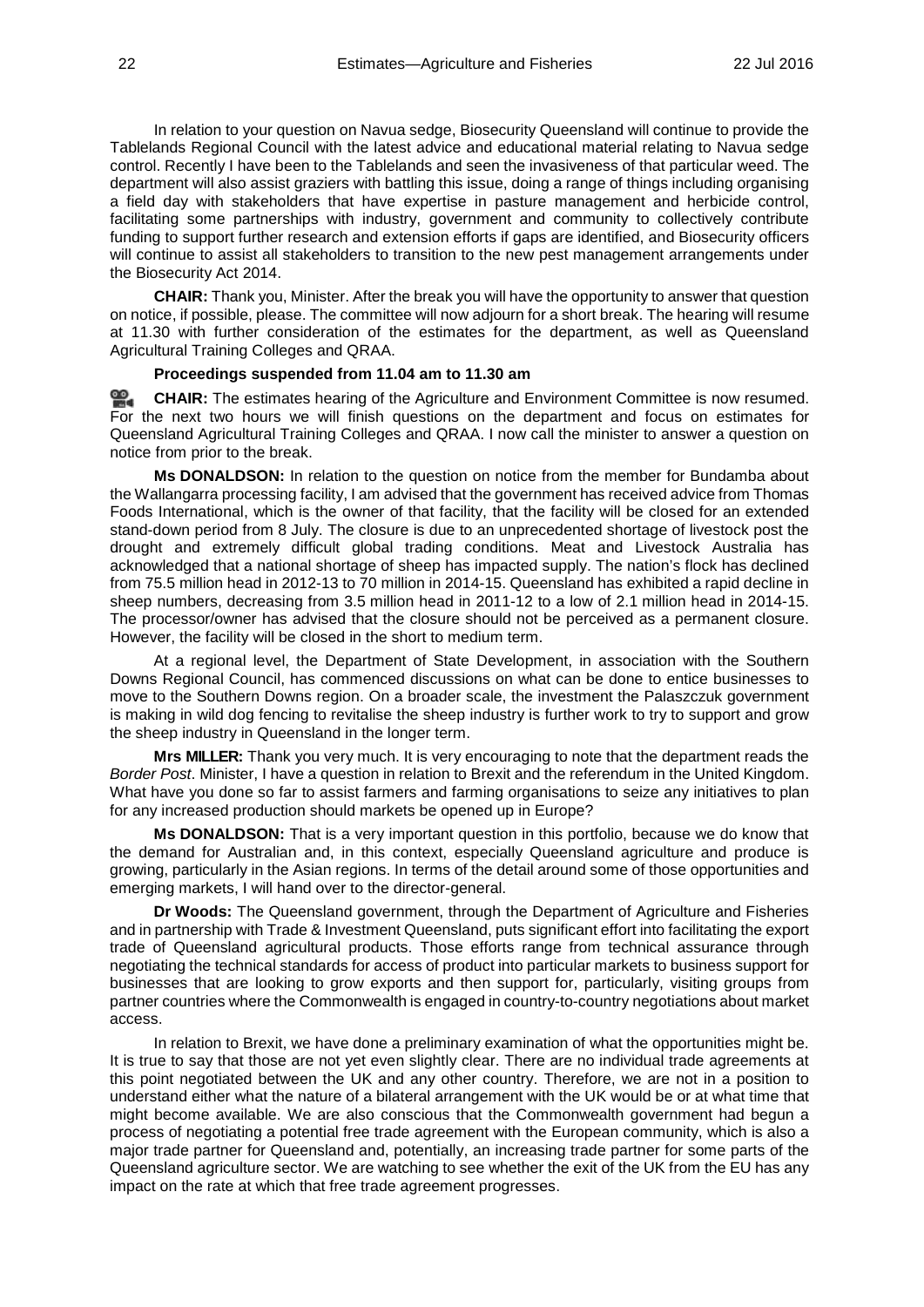The entry of the UK into the European community way back in the late sixties had significant impacts on access for Australian product into the UK market. At this point, it really is a market only for a relatively small number of specialised products. We are not in a good position, until we see something from the UK about what their approach is going to be to trade agreements, to provide advice to any individual businesses. As the minister has indicated, our focus at the moment is significantly on the Asia-Pacific region and, in particular, on those countries where recent free trade agreements have provided a clear path, where Australian and Queensland products will be more competitive and, therefore, where there is real immediate opportunity to expand our sales.

**CHAIR:** Minister, in reference to page 3 of the SDS, what is Queensland's Climate Risk and Drought Resilience Program, when will it be delivered and what will it mean for the farmers of Queensland?

**Ms DONALDSON:** As I have travelled throughout Queensland, I have seen firsthand the devastating effects of drought on the land. From speaking with producers and seeing their properties, I have seen the effects not just on the land but also on livestock. The Palaszczuk government will deliver a drought preparedness and climate risk mitigation program. This program is a \$3.5 million budget commitment to improve the overall performance of farm businesses and their preparedness for climate risks such as drought. The program is a partnership between the Department of Agriculture and Fisheries, DSITI and the University of Southern Queensland. This partnership will establish the Queensland Drought Mitigation Centre. The program will springboard a significant number of projects, including expanding the Grazing Best Management Practice program to Western Queensland, improving seasonal forecasts for Northern Australia, conducting workshops, developing new tools and updating existing tools that help producers build drought and climate risk resilience into their business planning, and updating regional longer term climate forecasts. This government has committed to maintaining, as I said previously, current drought programs through to 2018 and this commitment will be honoured.

For the information of the committee, it is general practice for DRAS drought funding to be budgeted year by year. In the meantime, it is important that this new program is seen to deliver tangible results in the 2016-17 year. I expect that some of the research projects will be able to commence by the end of this month and some of the workshops and extension programs should commence by September this year.

**Mrs GILBERT:** Minister, I have a question about the use of drones. In reference to page 2 of the SDS, can you inform the committee on Safe Food's use of drones and how they can be used in the agricultural industry?

**Ms DONALDSON:** Safe Food is a Queensland government statutory body. They recognise that aerial drones can be utilised in agriculture. They can be used under a wide range of conditions, at any time, as a cost-effective solution when the use of home resources is not a viable option. There is remote monitoring of fences, stock and water. Those are just a few examples of where this technology can be deployed. It can also be effective in the areas of pest management, imaging, mapping, irrigation management and animal welfare. From a regulatory perspective, drones have the potential to be used for purposes such as remote surveillance, inspection and mapping. Safe Food is currently exploring these options as alternatives to more traditional and resource intensive approaches, together with collaborative uses with industry. An example of this is that it can be used as an educative tool in an agricultural food production system.

I am happy to inform the committee that I saw a drone in action when I visited Safe Food Queensland. The staff generously allowed me to pilot the drone. It was a very new experience. It took a little while to get used to it, but I had a great time doing that.

For increased productivity, producers can make use of drones from the homestead, instead of having to travel throughout their property. It is a positive step in ensuring that our primary industries will be able to maintain and improve their properties with ease.

**Mr MADDEN:** Minister, following up from my previous question and in reference to page 2 of the SDS, could you outline Queensland's research and development efforts in relation to robotics and its benefits for Queensland farmers?

**Ms DONALDSON:** Queensland farmers seek to keep up with global demand while maintaining the delivery of high-quality produce that has long-term sustainability. It is why they are turning to technology, particularly agriculture robots, to help them remain competitive. Robots have the potential to play a vital role in helping farmers manage their daily operations, as well as helping inform management decisions by collecting data.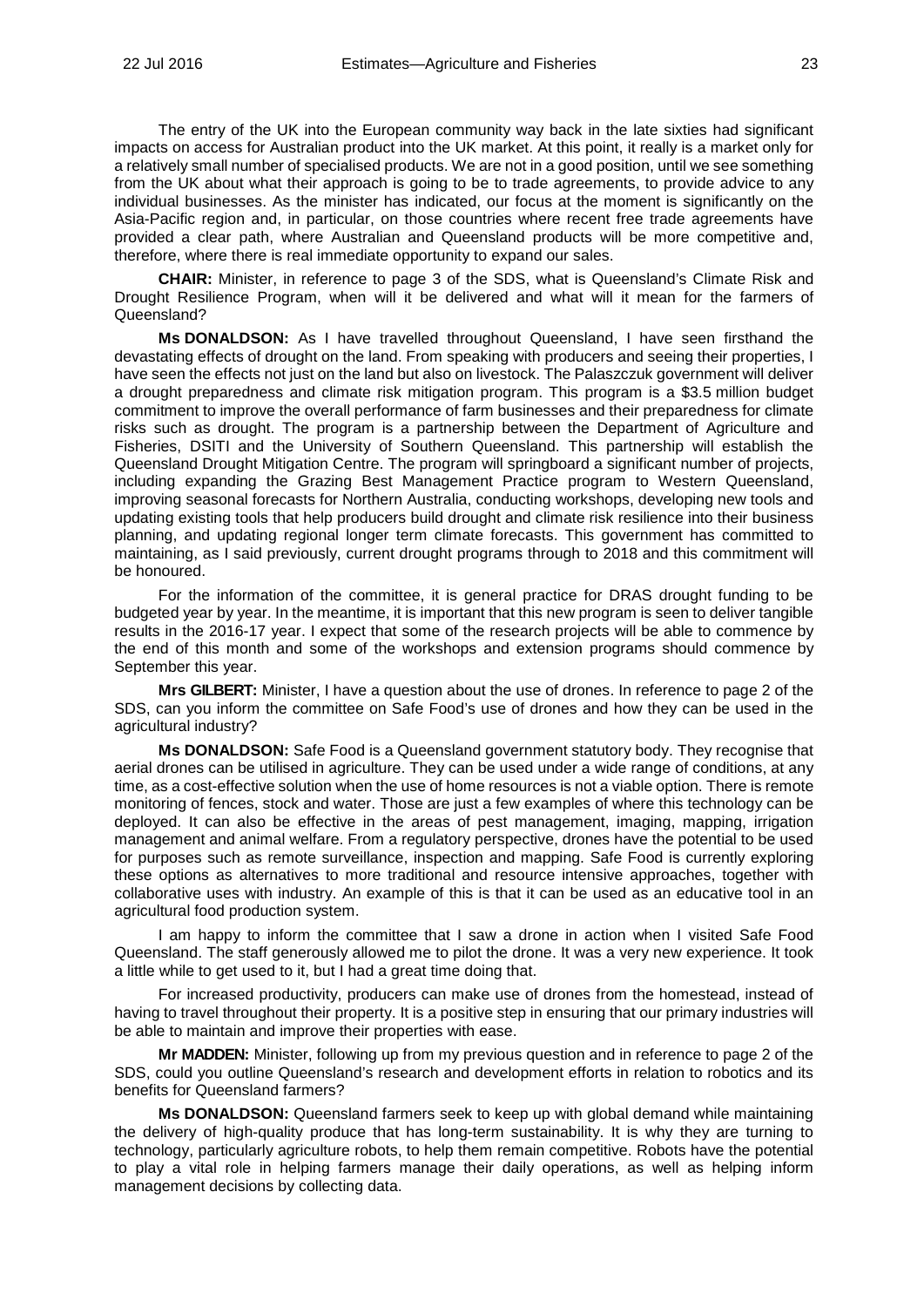The department currently invests in a research development and extension robotics project with QUT that is worth \$3 million and is due to finish in January 2017. The project aims to fast-track the commissioning of farm robotic technology, thereby making Queensland a global leader in agriculture automation and innovation. The Queensland University of Technology has designed a revolutionary new agricultural robot called Agbot II to enable new ways to manage weeds and crop nutrients in farms. The robot's cameras, sensors, software and other electronics enable it to navigate through a field, apply fertiliser, detect and classify weeds, and kill weeds either mechanically or chemically. This is vital for Queensland as currently weeds cost Australian farmers around \$1.5 billion per annum in weed control activities and a further \$2.5 billion per annum in lost agricultural production. Agbot II promises to reduce the cost of weeding operations by approximately 90 per cent, which could save the Australian agricultural sector \$1.3 billion per annum.

QUT has found that agricultural robots can also increase the uptake of variable rate technology of fertiliser with a potential average benefit of \$17 per hectare. Continuing with their fantastic work, QUT has developed a new prototype robotic platform, known as Harvey, for harvesting capsicums. Initial results show a fruit detaching success rate of 90 per cent, compared to a previous six per cent in similar testing scenarios. The combination of the state-of-the-art robotic vision software and novel crop manipulation tools enables the successful harvesting of the crop and promises significant benefits for horticulture growers. Having seen this technology firsthand and being very impressed by what is on offer, I can vouch that Queensland farmers have a bright future in utilising robotics on their properties.

**CHAIR:** I will hand over to the opposition for questioning.

**Mr LAST:** Minister, I take you back to your response regarding sugar research funding. Was Queensland government funding to SRA last year \$4.05 million and is it \$2.85 million this year? Does that not constitute a cut?

**Ms DONALDSON:** I thank the member for the question. I will pass that question to the director-general to answer.

**Dr Woods:** The Queensland government has a longstanding core investment in sugarcane research development and extension with Sugar Research Australia which will amount to \$2.85 million in 2016-17. The previous year was the final year of an initiative which was a new initiative of the former government. It was a fixed-term commitment of \$4.6 million over four years. That reached its conclusion on 30 June and, as is the normal situation with fixed life funding under initiatives of governments, it has now been completed. In a sense, it is not a withdrawal of funding; it is a completion of a particular funding tranche that was identified by the former government.

**Mr LAST:** Minister, can we move on to biosecurity? Doesn't your media statement of 15 June, which I table, announcing the dumping of Queensland's protected zone status for Johne's disease, stand as a statement of failure, a statement of your government's failure to properly protect Queensland's 19,000 beef and dairy producers regarding doing the right thing for Queensland's largest primary industry?

**CHAIR:** I seek leave from the committee to table that. There being no objection, it is so ordered.

**Ms DONALDSON:** I thank the member for the question. Industry has been calling on a reduced regulatory burden associated with the management of Johne's disease since 2012, and we have listened. As I previously mentioned, the new national framework has been agreed and implemented. The new strategy shifts from a framework of regulatory control to one of industry management driven by biosecurity measures at the individual farm level. As you mentioned, regulated zones will no longer be recognised under the new national framework, and the individual property will become the focus of management of JD including for certification for live cattle exports.

The changes lessen the impacts of regulatory control on affected producers and allow them to manage JD in a way that best suits their enterprise. This is an important example of where government will get out of the way of industry and let industry get on with business. The Queensland government is committed to working within the national system to raise awareness and capabilities in JD management to benefit all Queensland livestock producers.

Not everyone agrees with the proposed changes. However, they do align with the nationally agreed framework for the management of JD. This was developed in conjunction with industry, including the national dairy and beef cattle industries and the sheep, meat and wool industries through the Queensland JD review committee. As I mentioned previously, members of that committee include AgForce, the Queensland Dairyfarmers' Organisation, the Cattle Council of Australia, the Australian Veterinary Association, Animal Health Australia and the Australian Livestock and Property Agents Association Ltd.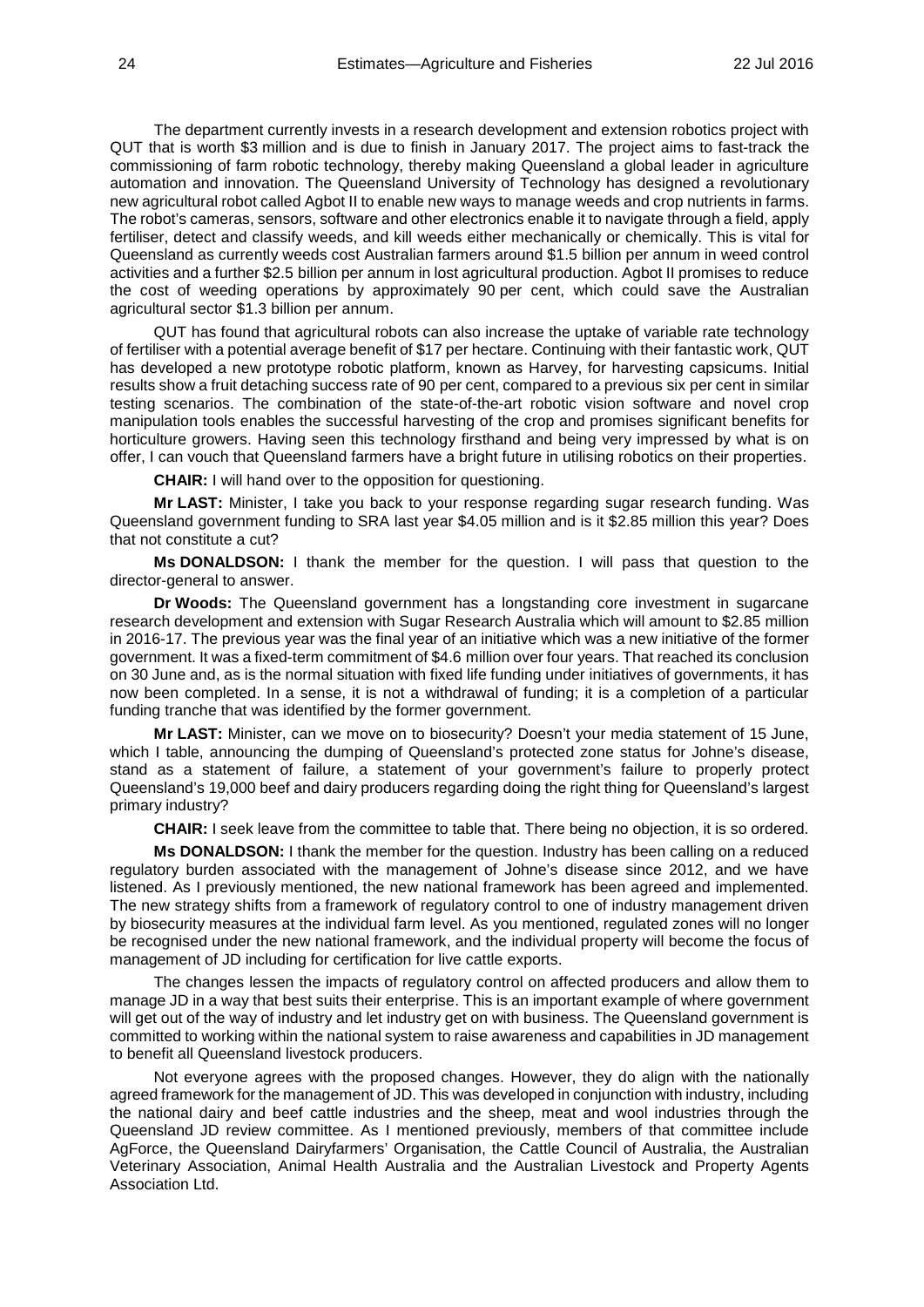There is a lot that government and industry can achieve by working together under the new framework. It is well recognised that education and awareness are key elements in any change process and that both government and industry have a critical role to play. As I said, the government is working with packages for industry. I think what the shadow minister fails to appreciate is that this approach has the business interests of producers at its core. It empowers them and removes something that I am surprised he is not championing which is the removal of what those opposite always want to get rid ofred tape and burdensome and unnecessary government oversight.

The government will continue, though, to work with the beef, dairy, sheep and goat industries, as I said previously, and will still be there to support and protect producers. JD will remain a notifiable disease to support ongoing market access obligations. Government will work with industry to develop and promote tools to assist producers in buying or selling cattle including risk assessment tools, cattle health statements and regional biosecurity plans.

**Mr LAST:** I will come back to the interests of beef producers in a minute. Minister, can you provide clarification on the time line surrounding the release of your media statement announcing the dumping of Queensland's protected zone status for BJD, because your media statement was issued in the heat of budget week before the department had final feedback on draft policy documents from industry representatives on the BJD review committee? To be absolutely clear, can you advise this committee exactly when final feedback from the BJD review committee was received? Was it before the media statement I have tabled was issued or after?

**Ms DONALDSON:** I thank the member for the question. I will have to take that on notice. I will get that information brought forward.

**Mr LAST:** Minister, you claim in that release that the decision had broad industry support. Why did you make that claim when the Dairyfarmers' Organisation—and I attended their rally out there, as you did—say the exact opposite? Indeed, in a survey of its members, 96 per cent of respondents wanted Queensland's protected zone status maintained.

**Ms DONALDSON:** I thank the member for the question. As I previously mentioned, the JD review committee membership includes a broad range of stakeholders. The Queensland Dairyfarmers' Organisation is one of those organisations. However, that committee also includes AgForce, the Cattle Council of Australia, the Australian Veterinary Association, Animal Health Australia and the Australian Livestock and Property Agents Association. There was broad support for this way forward. If the member could point out how many members 96 per cent of QDO represents? How many actual members is that?

**Mr PERRETT:** No. I don't think the minister can ask questions.

**CHAIR:** Continue your answer, Minister.

**Ms DONALDSON:** In relation to any further detail, I will forward that question to the director-general for some more detail.

**Dr Woods:** I call the Chief Biosecurity Officer, Jim Thompson, to come forward and run through the details of the current approach to BJD management.

**Dr Thompson:** The issue with BJD management is complex, as you are aware. I guess it came to a head in 2012 and 2013 when we had massive cases in Queensland. That led to a huge concern nationally around the management of JD, and it did set up the review of national programs.

The overwhelming view of all other states, perhaps with the exception of Western Australia, was that the national system was not working properly and that we needed a national system to run with. The national system was reviewed over the last couple of years and the agreement was that we would deregulate—in effect, move away from the regulated approach in Queensland. There is no doubt that there have been different views in Queensland about that. Generally a lot of people were saying, 'We don't want this heavy-handed approach around quarantining and other things.' The decision was made nationally that those regulated areas would be removed.

It does not mean that we do not take seriously JD and JD introductions into Queensland. The new system is very much around producers having their own control. We have very much tried to work with producers and said we will put guidelines in place under the new legislation, under the general biosecurity obligation, that JD is not something we want in Queensland, and we have worked with them to look at how we might implement that.

It is true that there is still a difference of opinion by different groups. I guess the most obvious ones are the Dairyfarmers' Organisation where JD is obviously far more endemic in the southern states. The recent export of animals to Japan where it was picked up was an issue that was raised there. This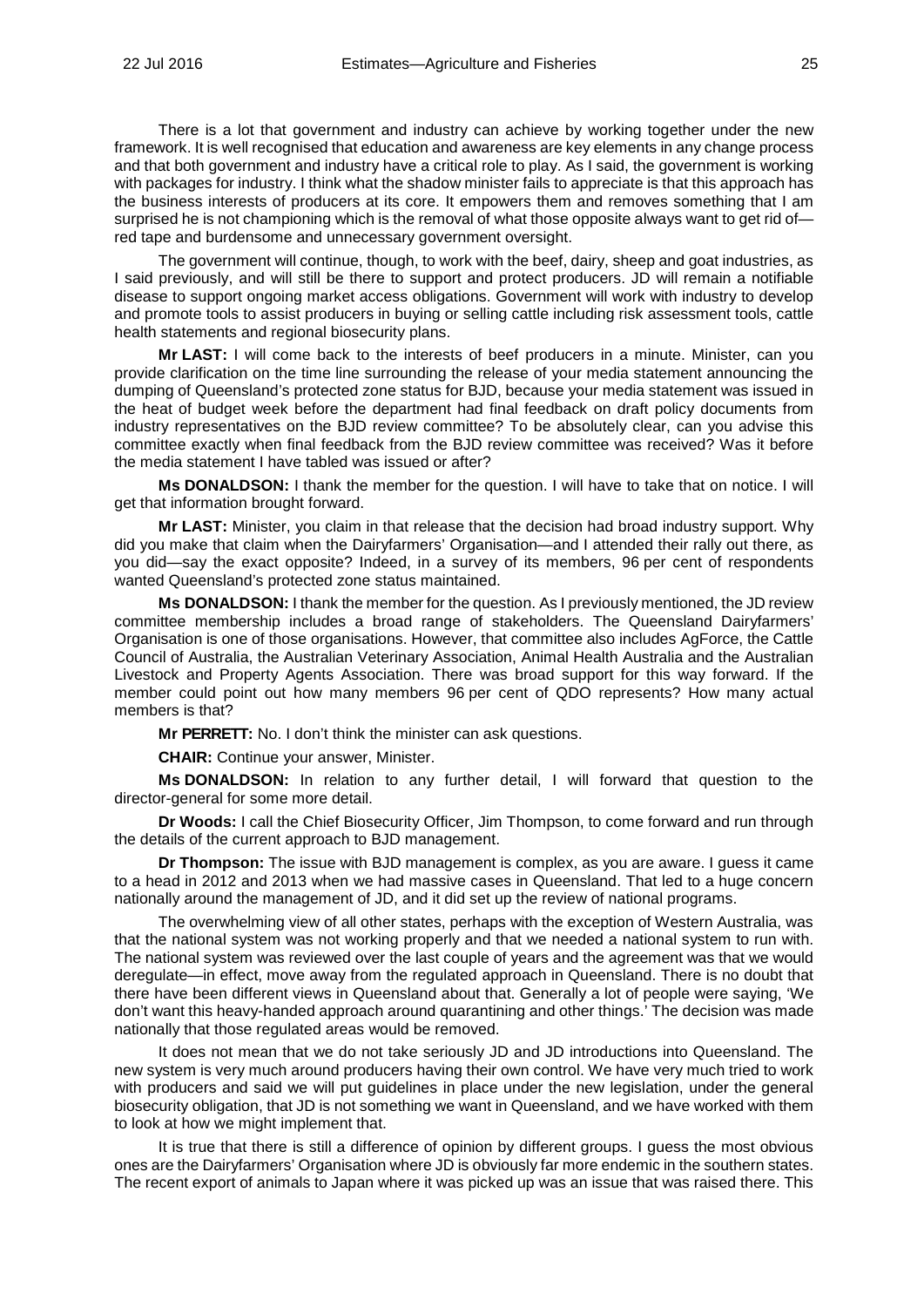continues to be a difficult issue. In this type of management in a country like Australia where animals can be moved we have to work within a national system. The national system that has been developed is what is now considered to be the most appropriate approach.

**Mr LAST:** Minister, has the department surveyed the 18½ thousand or 19,000 commercial beef producers in Queensland? You talk about industry support. How many producers have actually been surveyed?

**Ms DONALDSON:** I thank the member for the question. I will pass that question on to Dr Thompson.

**Dr Thompson:** We have not formally surveyed groups.

**Mr LAST:** Did you say you have not?

**Dr Thompson:** Yes. We have not formally surveyed across all beef producers in terms of their views. One of the things that we have been asked to do is do actual surveys of livestock herds to determine the prevalence of BJD, and that is something that we have indicated we will be doing within the new system as well.

**Mr LAST:** Minister, if you do that survey and the survey shows that the majority do not support your actions, will you accept that the protected zone should remain?

**Ms DONALDSON:** I thank the member for the question. As I outlined, industry peak bodies were on the JD committee. The way forward was something that was supported broadly by industry.

**CHAIR:** For the member, that was a hypothetical question. The minister cannot answer a hypothetical question.

**Mr LAST:** Minister, what guarantee can you provide that the decision the government has taken with BJD will not lead to a spread of this disease to the long-term detriment of our beef industry?

**Ms DONALDSON:** I thank the member for the question. Nobody can ever guarantee that nothing is ever going to happen. What I can guarantee is that Biosecurity Queensland takes its role very, very seriously in working with industry and with the sector. I am not going to engage in hypotheticals around what may or may not happen in the future.

**Mr LAST:** Minister, why didn't you follow the lead of Western Australia, which are determined not to lose their status? They have implemented interim border controls. Why not follow their lead?

**Ms DONALDSON:** I thank the member for the question. As I said, the decision was made by consultation and in line with industry. This is something that was highlighted in the Productivity Commission's draft report that government should get out of the way of industry and industry know better than anyone how to manage their business. They understand the risks. This is something that—

**Mr LAST:** Surely government has a role here, Minister, to protect—

**CHAIR:** If you can let the minister finish answering her question.

**Ms DONALDSON:** We will continue to engage with them and get feedback. The department does not disengage and then not regularly review what is happening. I am happy to pass to the director-general for some further detail about the JD situation.

**Dr Woods:** As has previously been outlined, the new national approach to the management of JD included as one of the key contributors the Cattle Council of Australia, which represents the beef cattle industry in Australia. Fifty per cent of Australia's beef cattle are in Queensland. That council signed on to the national approach. In terms of the size of both the beef industry and the much smaller dairy industry in Queensland, we are much more central to the national arrangements than is the case in Western Australia, where they are operating with a very small beef industry and a relatively small dairy industry largely focused on their domestic requirements. There is also much less geographical continuity between those industries and the industries in the rest of Australia.

In this particular case, the Queensland department was actively involved in the discussions around the national approach to the management of JD. It is an important disease but not one of the most easily spreadable or most difficult to control diseases. It is an endemic disease. In the case of endemic diseases and pests, as I referred to previously in answer to a question from the member for Bundamba, the normal practice is that this is a responsibility of business to manage. That is what is reflected in the approach that has been outlined by both the minister and the Chief Biosecurity Officer. The department, through Biosecurity Queensland, will continue to work with industry and support industry to ensure that individual businesses can be supported in managing the risk.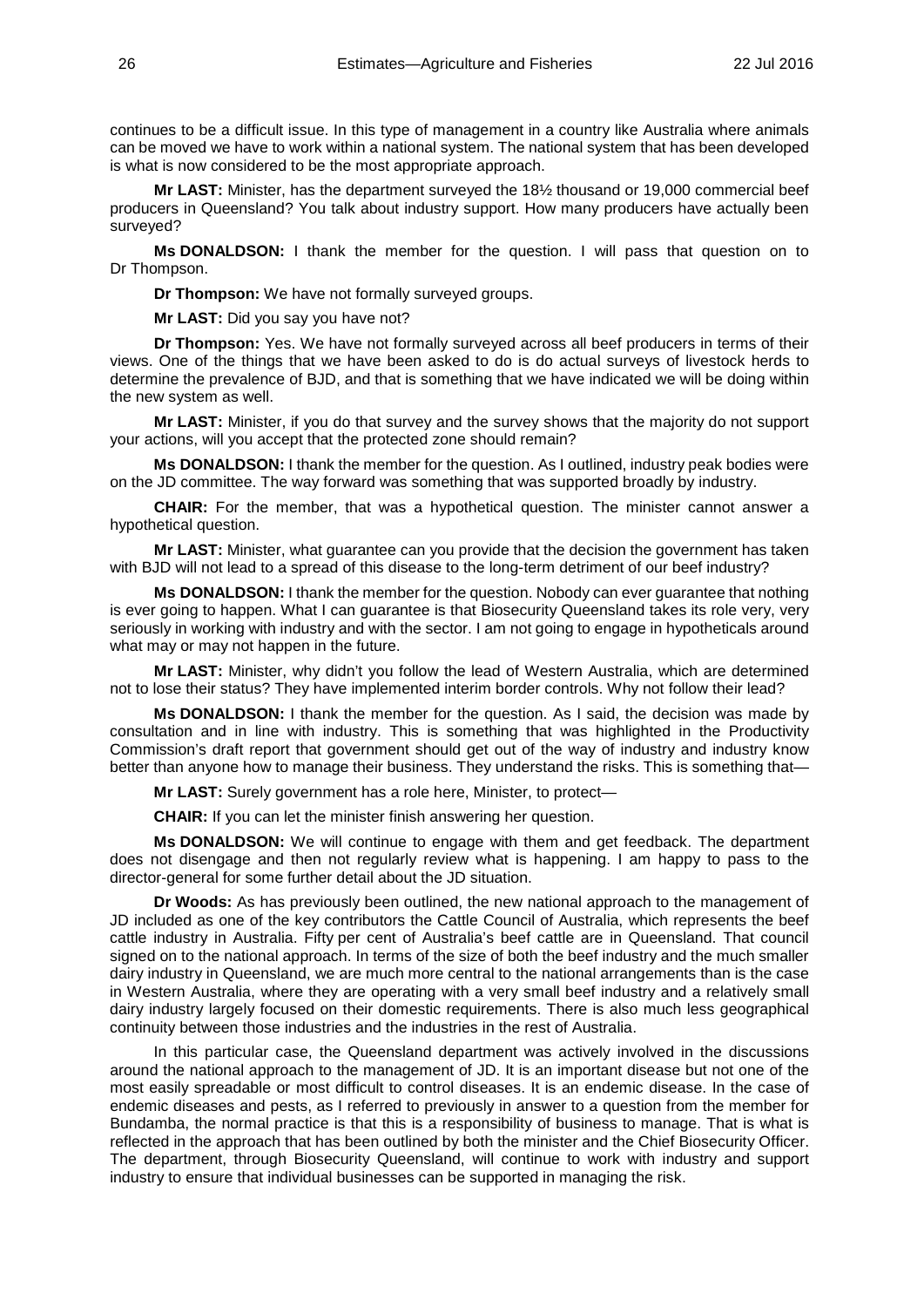**Ms DONALDSON:** I just finish this by saying that this approach is consistent with the shared responsibility and risk based decision-making implemented under the Biosecurity Act 2014, which received bipartisan support when the now federal member for Groom shepherded that legislation through the parliament. That legislation commenced on 1 July 2016.

**Mr LAST:** Minister, given your responses today, will you now undertake to conduct a survey of beef producers in Queensland?

**Ms DONALDSON:** I am quite satisfied that I have answered the question. I also think the chief biosecurity officer answered the question about what consultation was undertaken.

**CHAIR:** I will move to government questions.

**Mrs MILLER:** Has there been any tied funding to the RSPCA in relation to the so-called wastage of greyhounds and also the Greyhound Adoption Program of Queensland? I am not talking about an increase in funding; I am talking about tied funding, specifically for greyhounds, as a result of community concerns about the ill-treatment and death of greyhounds in Queensland?

**Ms DONALDSON:** I think all of us here in this room find absolutely abhorrent the activities of some of those trainers in terms of the treatment of greyhounds. I am very pleased that there has been a spotlight shone on that industry to bring that into sharper focus. I am very pleased that there was an inquiry that looked into those activities. The issues around that particular industry are matters for the racing minister, Minister Grace. However, in relation to the activities of the RSPCA and funding that goes to animal welfare and the investigative activities, I will pass that over to the director-general to answer.

**Dr Woods:** Clearly the department has a general responsibility for animal welfare. The specific issues of animal welfare in relation to wastage, as you have termed it, in the racing industries are issues that are managed by the racing industry, as the minister has indicated.

**Mrs MILLER:** Director-General, I understand the governance of racing. I have specifically asked if there is any tied funding that has come from the department to the RSPCA specifically in relation to community concerns as a result of these inquiries? If there has been none, please just say so.

**Dr Woods:** There is no tied funding provided from this department for that specific purpose, but the \$250,000 that we have provided as an ongoing annual funding to the RSPCA is to assist it in meeting its costs as the agency that actually delivers on-the-ground services around animal welfare which could include any issues of animal cruelty that might occur in the context of the racing industries generally and in particular in relation to the greyhound industry.

**Mrs MILLER:** So it is all encompassed in the general funding?

**Dr Woods:** Correct.

**Mrs MILLER:** So there is no specific funding, even though the community has been up in arms about the greyhound industry.

**CHAIR:** With reference to page 36 of the SDS, will the minister tell the committee about the Primary Industry Productivity Enhancement Scheme and, in particular, the First Start program and the Sustainability Loan program and how this will benefit Queenslanders?

**Ms DONALDSON:** Under the Palaszczuk government, QRAA's Primary Industry Productivity Enhancement Scheme is thriving. Through this scheme we have been able to grant first-start and sustainability loans that will enable Queenslanders to acquire or establish their first primary production enterprise and enable producers to improve their farm productivity and sustainability.

First-start and sustainability loans are currently available up to \$650,000 and are available at concessional interest rates. The loans attract no fees or charges, with the option of joint lending with commercial banks available to those interested. Considering that over 80 per cent of Queensland is currently in drought, we have placed priority on increasing awareness and updating the sustainability loan scheme. It is important for Queensland farmers to be prepared and to have the funds to contribute to mitigation activities like predator fencing.

As of June 2016 there had been 180 applications totalling \$59.6 million net that had been approved. This has increased from 2014-15, which saw 162 applications with approvals totalling \$51 million. These figures include 104 sustainability loan approvals totalling \$29.6 million. This represents 58 per cent of all PIPES loan approvals, increasing from 56 per cent for the 2014-15 intake.

Two successful agricultural industries dominate the loan approvals, with 54 per cent of approved applications going to the beef cattle industry and 18 per cent to the sugar industry. Loan recipients in these industries have primarily used the funds to purchase property or infrastructure or do capital works.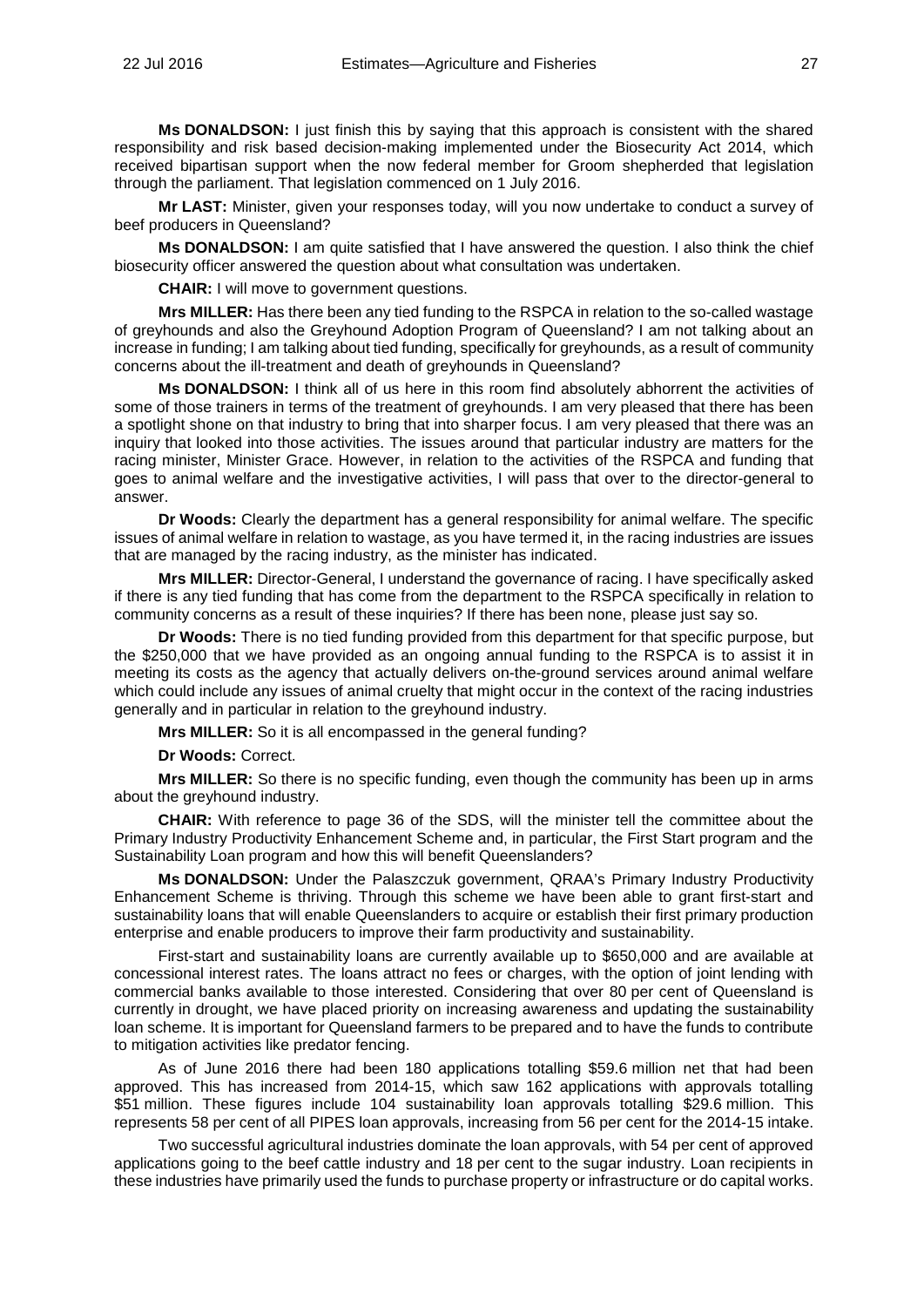Applicants who have received a loan were eligible if they met certain criteria, which included the ability to demonstrate the need for concessional finance, to provide adequate security and to demonstrate sound prospects for commercial viability in the long term.

The average age of applicants to PIPES is under 46 years. That is in contrast to the average age of producers in Queensland which is 60. The first-start loans will continue providing Queenslanders with the opportunity to enter primary production at an earlier age, with the average age of applicants in 2015-16 being 35 years.

I am happy to inform the committee that the government will be supporting the Primary Industry Productivity Enhancement Scheme, with loans being improved to reflect the higher capital requirements in agriculture. This includes doubling the sustainability loans to \$1.3 million and increasing the first-start loans from the current \$650,000 to \$2 million. I am sure that the primary producers of Queensland will welcome this initiative, which I am proud the Palaszczuk government has been able to implement.

**Mrs GILBERT:** With reference to page 3 of the SDS, can you explain what commercialising DAF's intellectual property actually means? Why is it not already happening?

**Ms DONALDSON:** This is a very interesting and exciting area. Commercialising intellectual property refers to the processes and activities that the department undertakes to bring it to market and make it available for industry to access. The specific commercialisation activity depends on the particular intellectual property. For example, the department has well-established processes for commercialising new varieties of horticulture and field crops. The department also does a lot of work in the area of extending non-commercial information and technologies to various industries.

The department already commercialises a range of intellectual property and received approximately \$3 million in 2015-16 from royalties and licences. The department has intellectual property that is unique and does not necessarily fit with the established commercialisation process. For this type of intellectual property the Queensland government has provided funding to pilot the technology commercialisation fund, which will attract private investment to take Department of Agriculture and Fisheries owned or co-owned intellectual property from the proof-of-concept stage through scale-up to commercial reality.

For Queensland the benefits of the technology commercialisation fund are more intellectual property will reach the market in a timely manner and be available for industry use and provide additional R and D funding. More royalties will be generated which, in turn, will be reinvested into R and D for the benefit of Queensland. Queensland will benefit from this election commitment from Labor that sees real investment in innovation. This will also see jobs for Queenslanders.

**Mr MADDEN:** I understand there has been a change in the leadership with regard to Queensland Agricultural Training Colleges. Could you outline if there has been any change in senior leadership and whether they have experience in the education sector?

**Ms DONALDSON:** This is an important question. I would like the committee to note that Queensland Agricultural Training Colleges does have a new chief executive officer. Under the act I, as minister, may, on recommendation of the board, appoint an executive officer. The board recommended Mr Mark Tobin. That is a recommendation that I endorsed.

Mr Tobin is experiencing his first estimates today and is here if the committee has any operational questions regarding Queensland Agricultural Training Colleges. Mr Tobin commenced his position on 23 May 2016. The committee may be aware that Mr Tobin was previously the college director of the Emerald Agricultural College. Furthermore, Mr Tobin has experience as a cattle producer and has a past history at Central Queensland University.

I am also happy to report that an agreement for the delivery of academic programs at Emerald, Bundaberg and Rockhampton was signed between Queensland Agricultural Training Colleges and Central Queensland University earlier this year. Students from CQU's agriculture degree commenced in semester 1 this year.

When I visited Emerald Agricultural College in June, Mr Tobin highlighted the changes that were being made to boost the student learning experience. Students may now undertake an embedded diploma delivered by QATC as part of the bachelor program, allowing students to transition from vocational training to an academic tertiary degree with CQU. With Mr Tobin in this important role, the close association with QATC and CQU will continue to be explored.

**Mrs MILLER:** I refer to page 29 of the SDS. I refer to the average cost per competency successfully completed. I was wondering how this cost compares with TAFE colleges or private providers?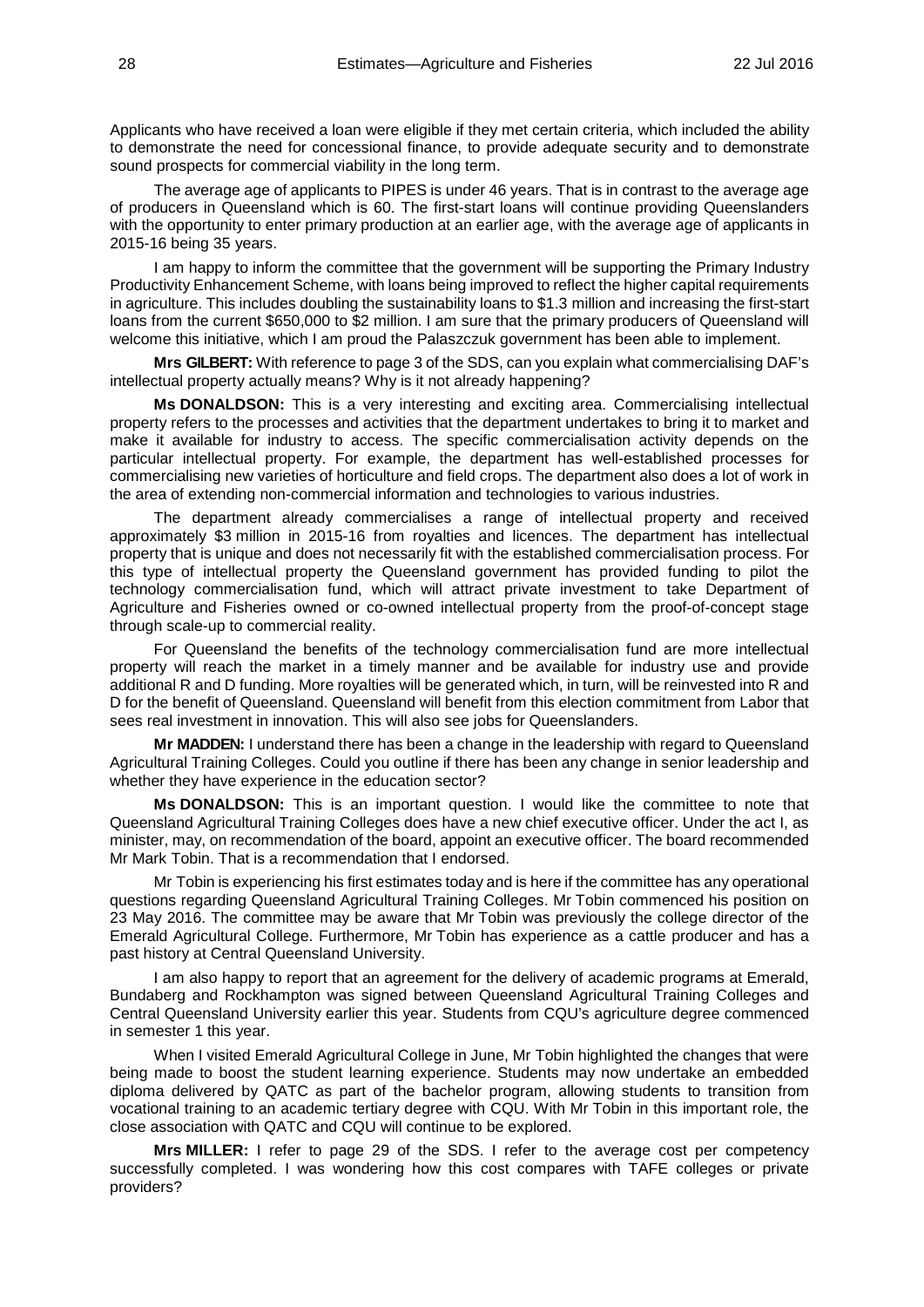**Ms DONALDSON:** I will ask Mr Mark Tobin from QATC to answer that question for you.

**Mr Tobin:** Our competencies, particularly at our residential colleges, are more expensive than our TAFE counterparts. However, that is based on the quality we provide with an actual production system. They live in residence with us and experience a holistic program. It is very difficult for us to be able to compete against another product that does not provide that. We go to market and hold our hands on our hearts that we provide a quality program with actual production experience, showing them how to make a profit relevant to the industry. There is an associated cost with it.

**Mrs MILLER:** How much more expensive is it for you to provide this training than the—

**CHAIR:** Member for Bundamba, address your question through the minister, if possible.

**Mrs MILLER:** The minister has already referred the response—

**CHAIR:** Every question needs to go back to the minister.

**Ms DONALDSON:** I am happy to refer that question to the CEO.

**Mrs MILLER:** I thought you would be. In relation to the agricultural colleges—and I am a very strong supporter of the agricultural colleges—can you please give me an estimate or an actual figure, if you have had it worked out, of how much it costs to subsidise this training? I know that it cannot be provided the way you do it within TAFE colleges and the private sector. Would there be a figure that you put on that, or a percentage?

**Mr Tobin:** If you would like a specific figure, I would have to take that on notice and find that out.

**Mrs MILLER:** I am happy for you to take that on notice.

**Mr Tobin:** Okay.

**Mr KATTER:** I refer to page 10 of the SDS which outlines the department's administrative duties. The uptake of drought concessional loans, or PIPES, was poor in the Mount Isa electorate, arguably the worst affected by things like the drought and the live export ban. Throughout that period for an area with such a large footprint—almost a third of Queensland—we had only one financial consultant based in the area for a small part of that, perhaps in the last 12 to 18 months, with two others servicing from outside. I am interested in what efforts there are to rectify that, given that there has been such a poor uptake of the scheme in that area.

**Ms DONALDSON:** I thank the member for the question. I would be happy to refer that question to Mr Cameron Macmillan from QRAA to answer.

**Mr Macmillan:** I thank the member for the question. QRAA has been proactively marketing drought concessional loans right across the state. We deliver these loans on behalf of the federal government. The federal government set the guidelines for the loans. As the member mentioned, there was a slow start to the program. The program in 2015-16 started on 1 October. We have just extended that program through to 31 October this year. It had a slow start. It is now rolling.

We have found right across the state that, first of all, there was not a break in the season. Some of the loans are a little slow to start but now they are gaining momentum. Recent rains have seen a lot of activity. I am pleased to announce that there has been some activity in your area, and we continue to market very hard in that area. We have been doing radio advertising, TV advertising and we have nine CLOs—client liaison officers—across the state. We have been proactively ensuring that those liaison officers are marketing the program.

**Mr KATTER:** It would appear that in some of those areas like Charleville we had a hub or concentration of financial consultants and there was a better uptake. We are pretty lean on the ground there. Is there movement towards addressing that as part of the solution to improve that uptake?

**Ms DONALDSON:** I might address that, as that is a departmental question. I refer that to the director-general.

**Dr Woods:** The department provides support to the Farm Financial Counselling Service, which in Queensland is headquartered in two locations—in Longreach through RAPAD and in south-western southern Queensland in Charleville. We provide an ongoing core funding payment each year in partnership with the Commonwealth government. In addition to that, as part of the DRAS we have provided extra funding for the Farm Financial Counselling Service which has been designed to match the demand. In all parts of Queensland during the recent drought, we have been carefully monitoring through our staff, liaising with the Farm Financial Counselling Service, where the demand is coming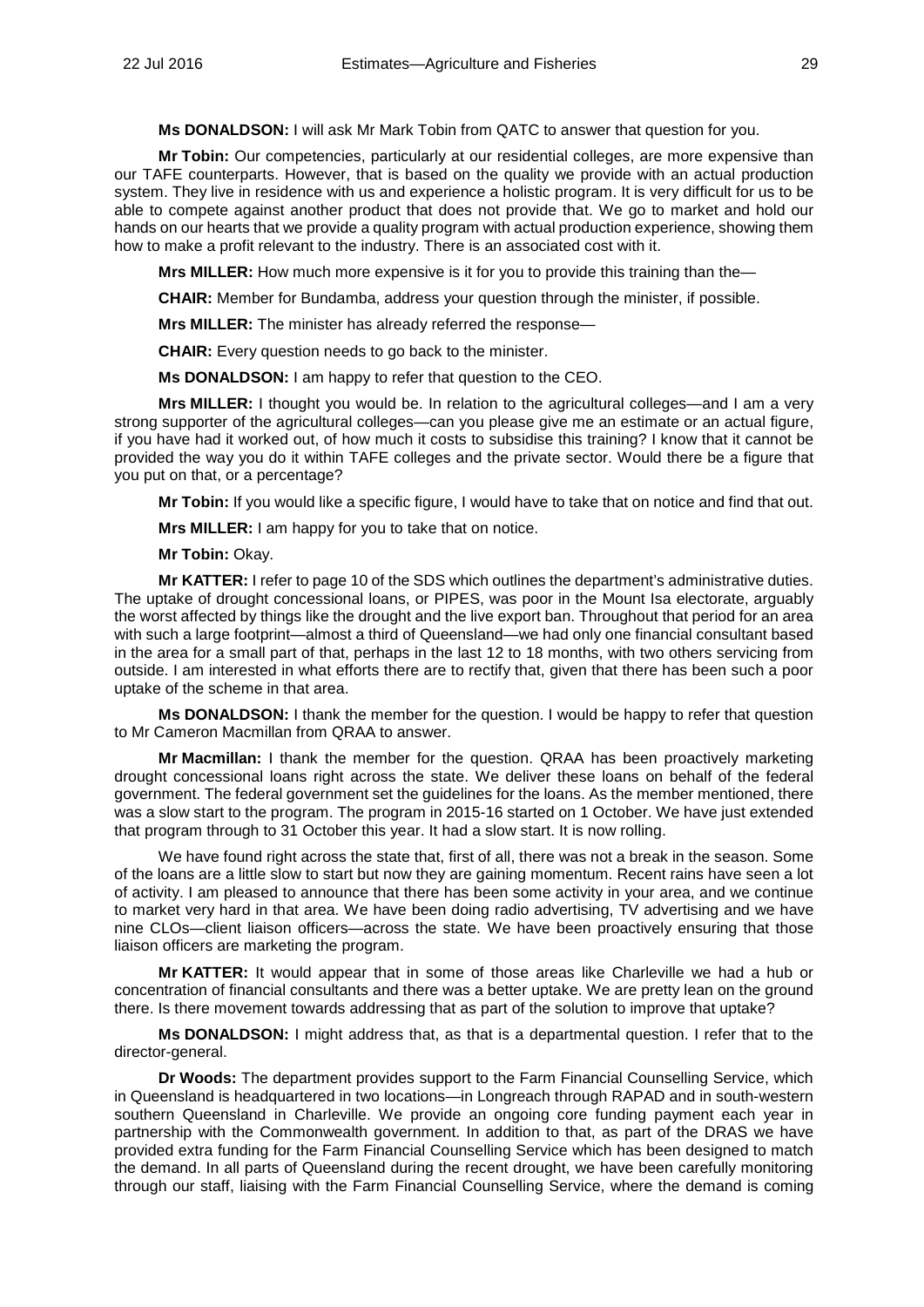from and what the nature of that demand has been in terms of not just loan applications but also applications to Centrelink for assistance through the farm household support scheme that is provided by the Commonwealth. We have been providing additional funding wherever that has been needed to increase the amount of service available. We have not had a request for additional funding for the north-west specifically, but we have been monitoring it along with the rest of the state looking at the requirements that have been forthcoming in terms of assistance with farm financial counselling type work.

**Mr KATTER:** If there is a failure in the uptake and that is registering as there is not much need, has that not been seen as a call for more assistance in that area? It might be that people have not been able to deal with all the paperwork. I take it from that answer that because there had not been much uptake—I am not sure if I am interpreting it correctly—that was a signal to not provide any more service.

**Dr Woods:** There is a whole range of assistance measures that are supplied in the circumstances of drought where we strike this difficult balance between what is requested and what might be needed. We do attempt through marketing programs that have just been outlined from QRAA and similar marketing efforts from the Farm Financial Counselling Service to make sure that people are aware of the services that are provided. Similarly, in relation to the various health and community services that are provided through DRAS, through the Royal Flying Doctor Service in the case of health and mental health services, and through local councils often in relation to community services, we go to a lot of effort to try to make sure that members of the community are aware of the services that are available—

#### **Mr KATTER:** Yes, that is true.

**Dr Woods:**—but it is not a situation where we can require people to seek assistance. I think you are right in saying that, if people are not requesting assistance, we cannot provide it but we do also work at the front end of the problem to try to make sure that people who are in distress, adversely affected by drought and by the general impact that that has on business activity and economic activity are very aware of the services provided. In many cases, the first step is through those community services ensuring that people are remaining connected and active in their community which then leads to the situation where they are more prepared for ask for specialist services.

#### **Mr KATTER:** Thank you.

**Ms DONALDSON:** I think it also goes to the point of the establishment of an Office of Rural Affairs. The commissioner will be able promote and champion those sorts of issues. Mr Chair, the director-general has a correction to an answer she gave to the member for Bundamba that she would like to give.

**Dr Woods:** In relation to the question that was asked by the honourable member in regard to funding for the RSPCA, I wanted to clarify that the budget this year provides an additional \$250,000. That is over and above the \$250,000 per year to the RSPCA that we have provided previously. In all cases we do not direct the RSPCA about where that money is spent. It is not tied funding, but it is spent in the areas where the priority is seen by the RSPCA for services in relation to animal welfare. I am not sure in the wording of my answer that I clarified it was \$250,000 additional per year over and above the \$250,000 that was already there.

**Mrs MILLER:** In response to that, can I just say that I am well aware there is an additional \$250,000, but you are still confirming that it is not tied funding?

#### **Dr Woods:** That is correct.

**Mr LAST:** Minister, I refer to page 2 of the SDS. In the departmental overview a stated objective of the government is to create jobs and a diverse economy and a productive and profitable primary industries sector. Minister, can you advise the committee on how many occasions you or your staff have personally met with the Deputy Premier to raise any concerns that you have over Labor's proposed new draconian vegetation management laws that leading stakeholder group AgForce says will smash farm productivity and profitability in Queensland?

**CHAIR:** I remind the minister not to use imputations during his line of questioning.

**Mr LAST:** Thank you, Mr Chair.

**CHAIR:** Would you rephrase your question for the minister?

**Mr LAST:** Minister, can you advise the committee on how many occasions you or your staff have met with the Deputy Premier to raise any concerns the minister has over Labor's proposed new vegetation management laws?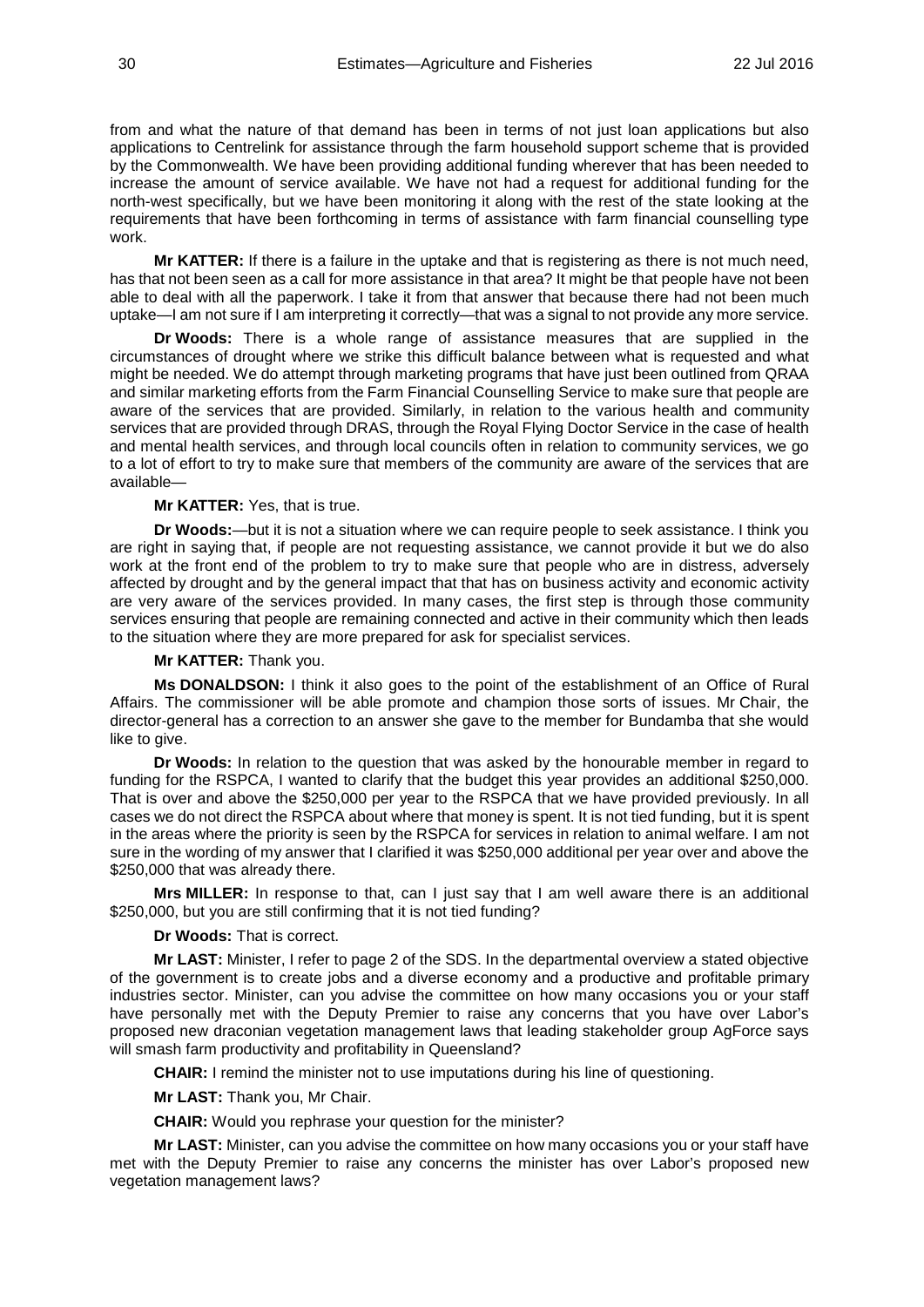**Ms DONALDSON:** I thank the member for the question. I meet with the Deputy Premier regularly on a whole range of issues, and I have spoken with the Deputy Premier about vegetation management on a number of occasions. As the member knows, vegetation management is something which the government took to the election. This is a matter for debate in the Queensland parliament and the Queensland government's stance on this is clear.

I know from reading the report that the committee was unable to reach unanimous agreement on this bill, but the person responsible for the government's response to that bill is the Minister for State Development and Minister for Natural Resources and Mines. I cannot speak to what discussions he may or may not have had, but I am advised that there have been no departmental staff meetings with the Deputy Premier to my knowledge.

**Mr LAST:** To carry on from that, we have heard from you today about your plans and your vision to grow agriculture in Queensland. Are you satisfied, as the Minister for Agriculture, that there will be no impact on the growth of the agricultural sector in Queensland as a consequence of these laws?

**Ms DONALDSON:** I thank the member for the question. I think the member is asking me to engage in hypothetical discussion about what may or may not happen in the future. I did not bring my crystal ball with me today so I am unable to answer what may or may not happen in the future.

**Mr LAST:** You are the Minister for Agriculture in Queensland. Are you happy that these laws will have no impact on agricultural development in Queensland going forward?

**CHAIR:** I remind the member for Burdekin that this bill is still before the House and hypothetical questions are being asked of the minister. Please keep them relevant. The current legislation is still in place for vegetation management.

**Mr LAST:** Thank you, Mr Chair; I withdraw. I refer to page 15 of the SDS. Can you advise how many front-line operational fisheries officers are now employed in your department compared with the previous two years?

**Ms DONALDSON:** I thank the member for the question. I will pass that operational question to the director-general to answer.

**Dr Woods:** I am just getting to hand the staff numbers for the Fisheries Queensland group. Current staff numbers are 184 FTEs comprised of 43.19 FTEs in the north region, 14.1 FTEs in the central region, two in the south region, 69.01 FTEs in the south-east and 55.7 FTEs in Brisbane. Our regional fisheries staff members deliver critical services including compliance, fishery monitoring and development impact assessment as well as providing regional intelligence about what is happening on the ground in relation to both fisheries development and aquaculture matters. With more than 600,000 recreational fishers and 1,400 licensed commercial fishing boats in Queensland, the Boating and Fisheries Patrol is on the front line 24 hours a day seven days a week. The overall compliance rate for their monitoring activities in 2015-16 was 92 per cent. The patrol, as I have already indicated, has 88 authorised officers stationed across the state.

It is worth also noting that in the last year we have further developed the opportunities for sharing patrols with a range of other government agencies. Enforcement and resourcing is further supported, therefore, through those joint operations with the patrol's long-time partner, Maritime Safety Queensland, and with other agencies such as the Queensland Water Police and the Department of National Parks, Sport and Racing. We use these joint patrols to deliver both cost-effective and efficient services.

**CHAIR:** We will move on to government questions now. In reference to page 4 of the SDS, will the minister inform the committee what the Palaszczuk government is doing to assist horticulture exports?

**Ms DONALDSON:** I thank the member for that very important question. The Palaszczuk government is working with industry and agribusiness to significantly boost the volume and value of horticultural products exported from Queensland. We have a range of programs underway that will help producers and businesses in our fruit, nut and vegetable industries gain increased market access and increased profitability. Strategies include increased information flow on export requirements, additional investment in research to support new market access, and more efficient and profitable supply chain systems. Market access research will provide complete datasets for the development of new or improved market access protocols for apple, avocado, strawberry, citrus, mango, table grape and many vegetable products.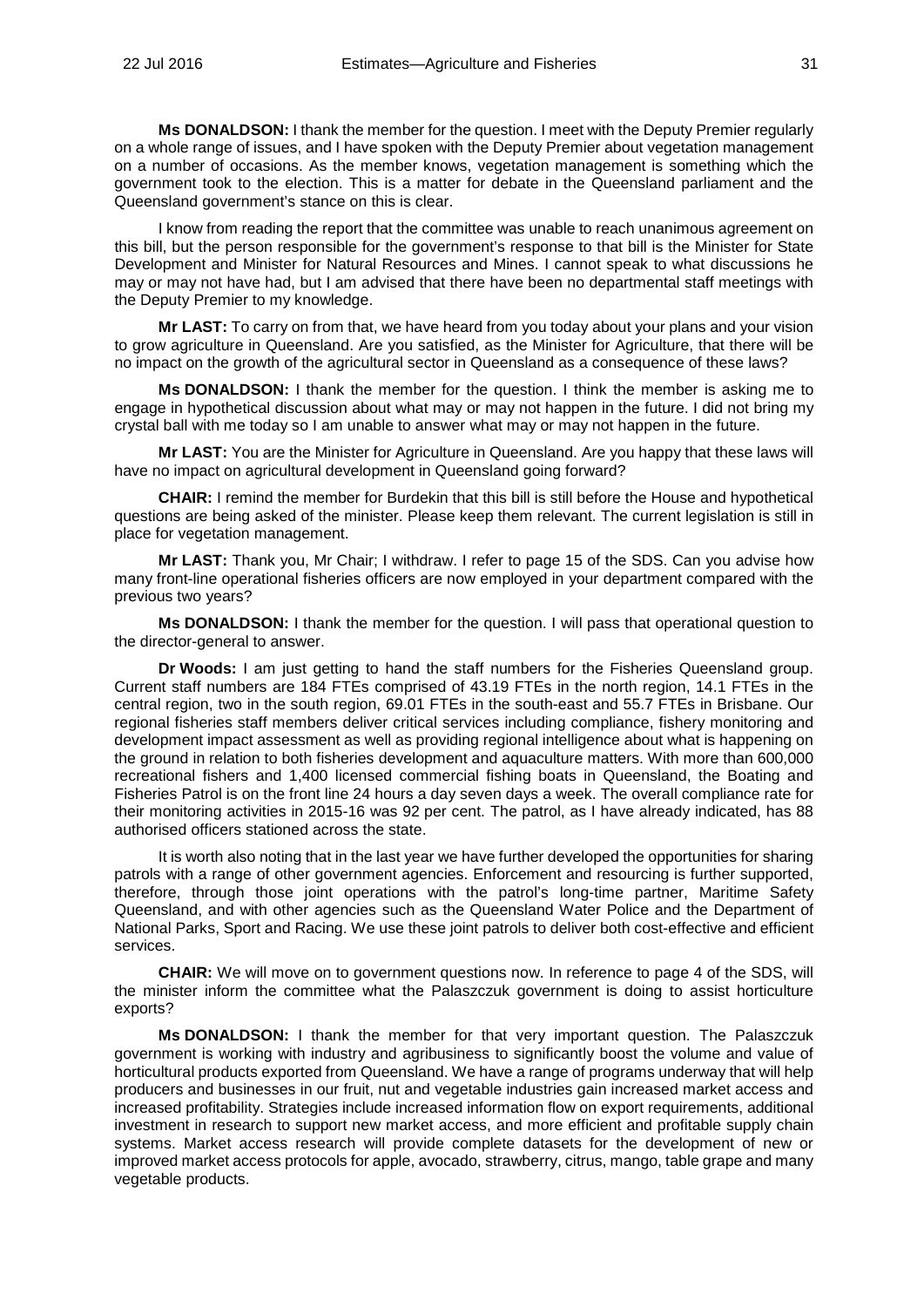Specific work being done includes a project to establish a monitoring system to accurately predict product quality on arrival and reduce the level of product loss. This means increases in the quality of Queensland products in overseas markets and improved profitability for our exports. The development of new air transport systems for broccoli that do not use ice will reduce package weight and freight costs while maintaining product quality and the confidence of importers in the product's quality.

The department is also working with the avocado industry to assess the viability of establishing a 'ripe and ready to eat' program in Singapore and Malaysia. This is because we know that consumer purchases increase when fruit is at the perfect stage on the day of purchase. Getting the right product to consumers has the potential to improve profitability and volume for our avocado exports.

I recently attended a Department of Agriculture and Fisheries presentation at the horticulture industry forum in Bundaberg in my own electorate where growers were informed about how the department is developing new market access protocols, such as the low-dose methyl bromide protocols for nectarines that were recently accepted by China. This will allow exporters of airfreight produce access to this market without the previous lengthy cold treatment required.

I announced at a trade dinner in Bundaberg that we are also working to encourage Taiwanese investment in the lychee industry for the purpose of increasing local production of varieties suitable for export to Taiwan and neighbouring countries. A memorandum of understanding between Queensland and the Taiwanese government was signed this month which will provide Queensland producers with access to lychee varieties from Taiwan. Queensland's growing season is opposite to that of the Northern Hemisphere, meaning that Queensland and Taiwanese growers could potentially work together to supply product year-round in Australia, Taiwan and other export markets. The first stage, though, is to import specifically developed varieties into Australia for testing by Queensland growers in both the north and south of the state.

They are just a few of the ways we are helping to bolster this \$2.9 million industry. It shows the importance of gaining access to rapidly-growing Asian markets on our doorstep. Our approach is collaborative as we recognise the importance of working with business and industry to secure a stronger future for Queensland horticultural exports.

**Mrs GILBERT:** In reference to page 3 of the SDS, can you inform the committee what steps are being taken to improve horticulture productivity and profitability through the development of innovative new technologies and systems?

**Ms DONALDSON:** I thank the member for the question. The department is engaging in a wide range of programs aimed at bringing new and innovative systems to horticultural production. The work that is being done will have a wide range of benefits for everyone, including from producers to consumers, by reducing inputs such as fertilisers, pesticides and labour, while improving the quality and consistency of product that is offered to consumers. Additionally, this will result in improved environmental outcomes while simultaneously boosting the overall profitability of horticultural enterprises.

The department, in partnership with industry, is undertaking work in several areas aimed at delivering these outcomes. This includes: research and development in precision application of fertilisers and other products in several vegetable and tree cropping systems; sensor and data interpretation systems in vegetable cropping; robotic harvesting of capsicums; robotic, mechanical and chemical control of weeds; yield prediction using remote sensing in bananas and fruit tree crops; and protected cropping in strawberries and a range of vegetable crops. Already work in these areas has yielded results, with fertiliser application technology and yield monitoring to improve potato and sweet potato yields by up to 16 per cent and reducing the use of soil and fertiliser amendments by up to 44 per cent.

Results have been even more marked in the production of carrots. Variable rate technology has seen increases in yields of up to 30 per cent. This is yet another way in which this government is working with industry and producers to deliver improved outcomes. Improving profitability for producers while simultaneously delivering a better product to consumers and delivering improved environmental outcomes is a win-win for everyone.

**Mr MADDEN:** Minister, in reference to page 3 of the SDS, can you inform the committee about the work being done to develop new commercial varieties like the Queen Garnet plum you have already mentioned? What steps are being undertaken to make them commercially viable?

**Ms DONALDSON:** I thank the member for the question. There is a lot of work being done by the department in this area. The department works with horticultural producers to meet consumer demands, which are always changing, to help increase productivity, to grow regional economies and to boost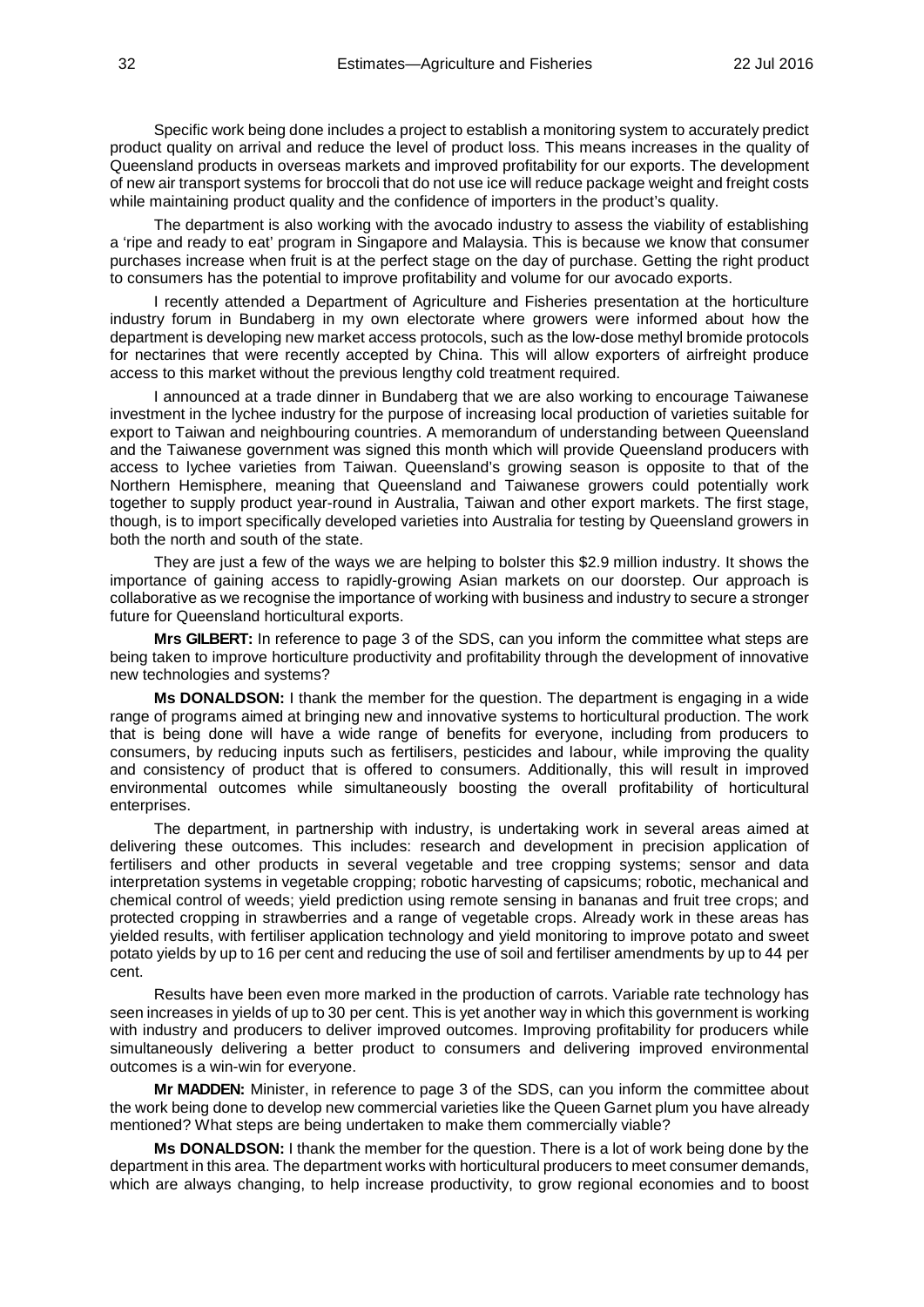exports. The way this is accomplished is through industry supported breeding programs that produce new varieties of fruit, nuts and vegetables that are specially adapted for Queensland. The programs have aims like developing varieties of fruits and vegetables that are productive under Queensland's climate conditions as well as increasing disease resistance.

Currently, programs include departmental scientists working with the mango industry to develop new mango varieties. One of the success stories from this has been the calypso mango variety, which currently makes up about 25 per cent of Australia's mango sales due to its high quality and high productivity compared with industry standard varieties.

The National Strawberry Varietal Improvement Program, which is co-funded by the strawberry industry, has developed new varieties of both subtropical and temperate strawberries allowing year-round production. A particular standout from this work has been the rubygem, which has done well in both Queensland and overseas with around 10 million plants sold annually. The red rhapsody variety is also proving a success, with rapid increases in commercial plantings. On top of this, there are more varieties on the way. The sundrench and Parisian kiss are the newest release for commercial evaluation and are already promising improved berry quality, favourable production characteristics and timing of production to ensure an extended season for improved producer profitability.

Our fresh market pineapple breeding program is assisting the industry to transition from a processing focused market to a predominantly fresh one. A field day was held in April 2016 to promote the department's disease resistant apple varieties and was well attended from around Australia and overseas. The day, which was managed in conjunction with the department's commercial partner, sought to promote the new kalei variety that I mentioned earlier as well as another as-yet-unnamed apple that is also being bred by the department.

The citrus breeding program has also yielded results. Three new easy-peel mandarins are transitioning to on-farm testing, with 2,000 trees to be planted this spring in the central Burnett. These hybrids have excellent flavour with low seed numbers and high yields in Queensland's subtropical environment.

A total of over 70 new tomato hybrids have been developed that give the plants increased resistance to five major diseases and improved flavour to produce a much sought after gourmet flavour. These are currently undergoing rigorous testing and we expect that these elite hybrids will be available for planting in the Bowen and Bundaberg regions.

Last month the member for Sunnybank and I toured the department's facilities at Coopers Plains to see the wonderful work taking place at the health and food science precinct. Many consumers now want more out of their food than just taste. For example, sweet corn high in the nutrient zeaxanthin has been developed. This nutrient is known to slow development of the eye disease macular degeneration, which is the leading cause of blindness in Australia. The department is currently negotiating with a commercial partner to further develop and commercialise the hybrids. I think this offers a very exciting promise.

That is just a snapshot of some of the ways the department is pushing forward horticultural science. These programs increase profitability for growers and industry. They make Queensland crops safer from disease, they heighten the reputation of Queensland produce and they can offer some very delicious and very healthy produce to consumers.

**Mrs MILLER:** I refer to page 4 of the SDS where it refers to 'Develop a Customer Engagement Strategy'. Doesn't one already exist?

**Ms DONALDSON:** Can I clarify what specifically that is relating to?

**Mrs MILLER:** It is on page 4 and it is about five lines down. It says 'Develop a Customer Engagement Strategy that will transform the way the department engages with its customers'. Doesn't a customer engagement strategy already exist? Why do you have to develop one?

**Ms DONALDSON:** I thank the member for the question. I will allow the director-general to answer that question.

**Dr Woods:** On taking up my position at the beginning of this year, I reviewed the activities of the department and in particular highlighted some areas which had not been refreshed through the process of some significant reductions in staffing numbers in the department over the preceding three years. As the minister outlined earlier, the department had reduced from roughly 2,500 employees down to just under 2,000 employees. A number of key parts of the business functioning had not been refreshed to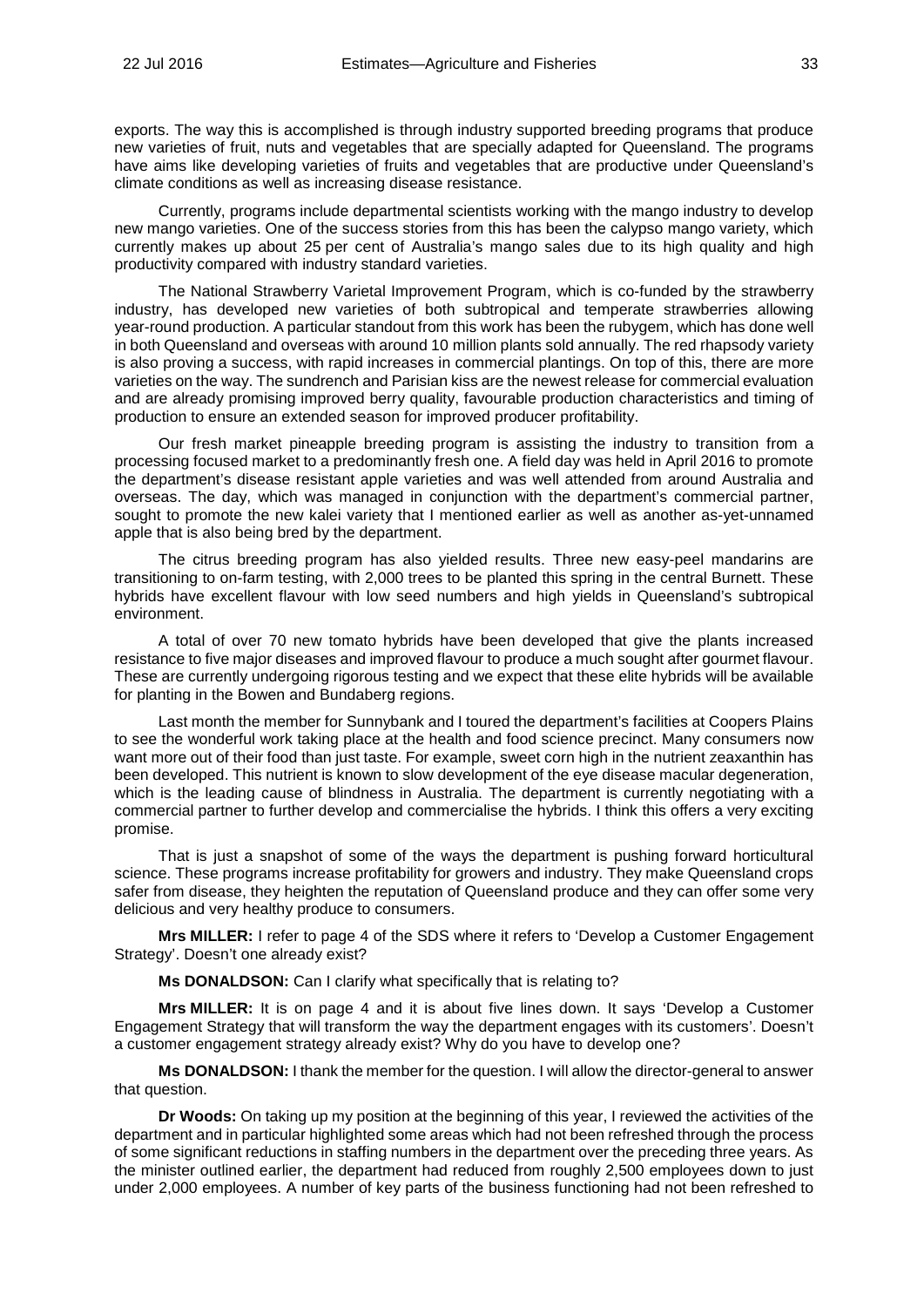reflect how we were going to operate most effectively and most efficiently in a reduced framework. One of those areas of activity is outlined there in terms of the customer engagement strategy. I will call on the deputy director-general of agriculture to outline for the honourable member some of the detail of what is being done in that work.

**Mr Letts:** As the director-general has said, we have been undertaking some work over the past six months in relation to developing a customer engagement strategy for the department. That work has been based on undertaking some research nationally and internationally in relation to frameworks that are being used for customer engagement in the public service more generally. We have developed a strategy and we are using that strategy to guide, if you like, best practice across the organisation in relation to the way that we engage with stakeholders. One of the elements of that that we are aware we may have lacked in historically is around the promise we make to stakeholders when we engage with them—so, 'What are we saying to you in relation to what action will be taken as a result of this stakeholder engagement?'

In addition to that we have identified two pilot areas where we will use this new framework. One is around the fisheries review and the green paper, which has just been released. The other is in relation to the R and D blueprint which we will be consulting with industry on over the next few months, and we will use the framework in both of those instances as pilots.

**Mrs MILLER:** Chair, can I just confirm? Are you talking about databases here? If an officer goes out to a farm, for example, and undertakes to do something, that will then be recorded, so it is like a database?

**Mr Letts:** I thank the member for the question. I think the member may be referring to a customer relationship management database, which the department has also initiated some work on, which will record those sorts of interactions that you refer to. The stakeholder engagement strategy that is referred to in the SDS is more broadly in relation to engaging with industry around policy decisions that we would be making or program design, so the way that we actually deliver our services.

**CHAIR:** I will hand over to opposition questions.

**Mr SORENSEN:** My question is about sustainable fishing policy, SDS page 2. Minister, I refer you to the comments made by your Labor Party federal candidate in Wide Bay about extending the World Heritage area to the west and the south of Fraser Island to include the sandy strait. As you would be aware, this area is vital to the seafood industry in Hervey Bay and Tin Can Bay and supports hundreds of local jobs. Can the minister assure this committee that she has no plans to further restrict commercial fishing operations in this area that would destroy local businesses and jobs?

**Ms DONALDSON:** I thank the member for the question. I am advised that this was a question on notice and a matter for the environment minister. However, should the Fraser Island World Heritage area be expanded, commercial fishing can continue as it currently exists within the Great Barrier Reef World Heritage area. Staff from the department have met with the review officers and are providing whatever assistance they require from a fisheries perspective such as data and advice on fisheries management. In fact, only in the last month or so I have met with commercial fishers in Hervey Bay about this very issue and assured them of our ongoing support for commercial fishing in the Great Sandy Strait.

**Mr SORENSEN:** Minister, how can you give any credibility to that when you say in an answer to a question on notice that you really do not have any jurisdiction over a marine park?

**Ms DONALDSON:** I thank the member for the question. As I said, it is a matter for the environment minister. It might be news to the member, but we ministers do talk to each other about things that impact on each other's portfolios.

**Mr SORENSEN:** You cannot go down there at this present time and assure the fishing industry that that is going to happen and they are not going—

**Ms DONALDSON:** I am not going to engage in hypotheticals, either.

**Mr SORENSEN:** The fishing industry in Hervey Bay have given me the impression that you have given that assurance.

**Ms DONALDSON:** I can assure you that is not the impression the fishers in Hervey Bay have fed back to me when I have sat down and met with them.

**CHAIR:** I remind the member for Hervey Bay about relevance to questions under the minister's portfolio. Next question, please.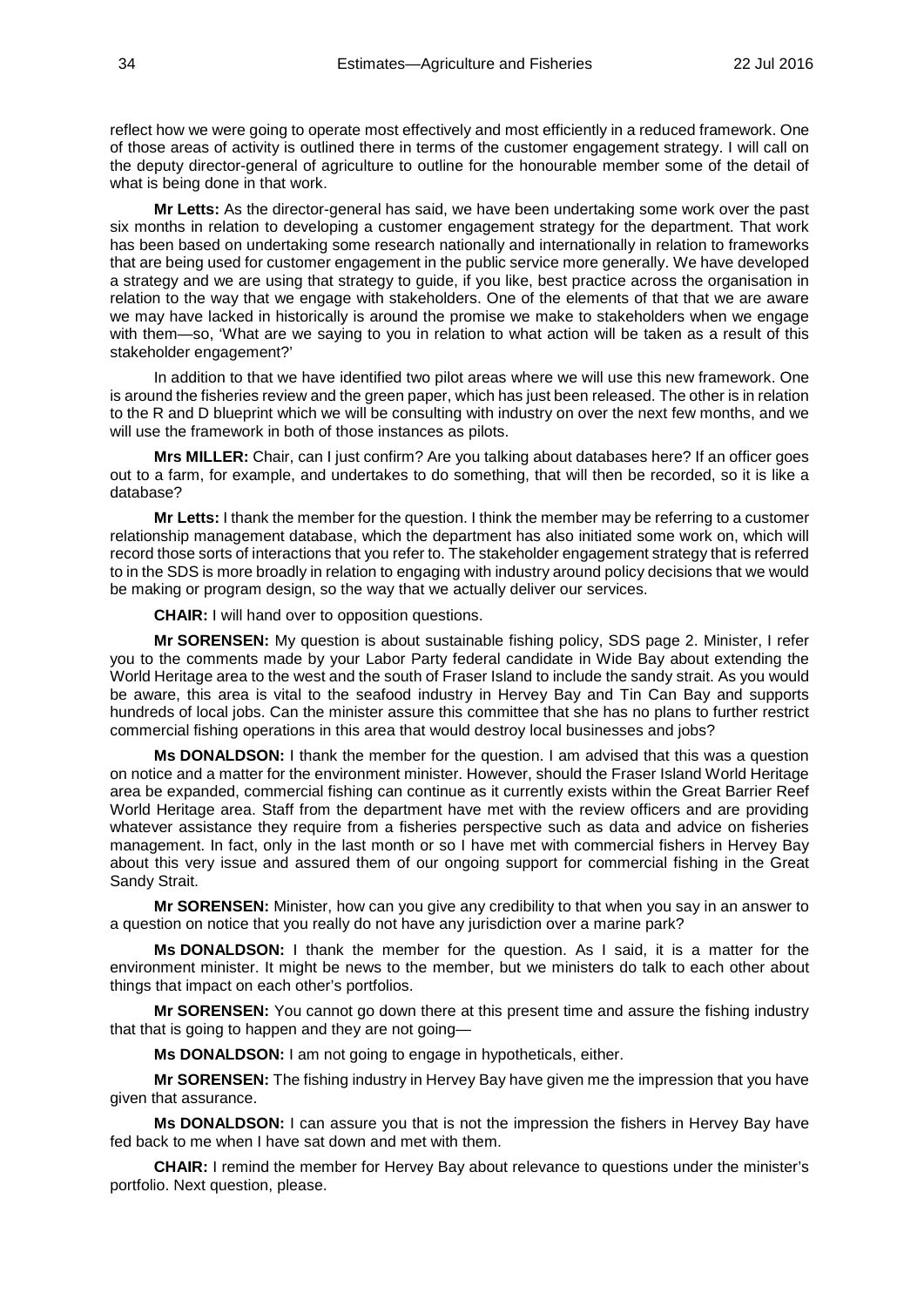**Mr LAST:** Minister, I refer to the SDS on fisheries management and your estimates eve announcement yesterday of a green paper for fisheries. There is now to be more consultation with stakeholders—certainly a welcome change from the government's management of fisheries so far. Is fisheries management in Queensland to be based on sustainable principles underpinned by sound science, or is fisheries management going to continue to be run on election eve political stunts?

**Ms DONALDSON:** I thank the member for the question. I think the member answered his own question in the advice. The green paper certainly talks about a path for fisheries management that will maximise economic benefit. It was part of our sustainable fishing policy election commitment and is part of a broader range of activities and net-free zones were progressed as part of the policy. Let us be clear that the green paper is being released because there has been no reform for fisheries for decades. Let us not forget that this process started under the former LNP government with the MRAG review about which you did nothing for three years. It has taken a Labor government getting back into power to—

**Mr LAST:** Minister, that is not true. Mr Chair—

**Ms DONALDSON:**—actually put this—

**CHAIR:** Hold on for one second.

**Mr LAST:** The minister is making misleading statements. The MRAG review was certainly commissioned and then there was a change of government before those recommendations could be enacted. To say to this committee that we failed to act on it is erroneous and misleading.

**CHAIR:** This is not a debate. You can continue to answer the question, minister.

**Ms DONALDSON:** The green paper does build on our election commitments but it also has taken into account the recommendations from the final report of the MRAG review. As I said, that was undertaken by the previous government and was based also on public feedback that we received on the MRAG review after we released it last year. Just yesterday, as the member stated, we published a green paper on fisheries management, and this is a major reform for Queensland. I also announced a 10-week period of consultation with industry with recreational fishers and the Queensland community on the key proposal outlined in the green paper. Modernisation of fisheries management is long overdue. This is the first step in delivering the remaining two commitments, these being the adoption of a resource allocation policy based on maximising economic value and review of the regulatory structure of commercial fishing to ensure the sustainability of Queensland fisheries.

The green paper will engage the community in the development of the strategic direction around delivery of the sustainable fishing election commitments. The green paper provides an opportunity for the government to make a clear statement about the proposed future of fisheries management. It sets out the direction the government proposes to take and, through consultation, determines the level of support for the key concepts. The feedback that we receive in response to the green paper will be used to finetune the strategic direction for the future management of Queensland's fisheries resources. I might pass to the Deputy Director-General, Fisheries for some further discussion about the green papers.

**Mr Spencer:** The green paper is designed to take the main concepts about managing fishing in a modern way, which was based both on the feedback we got from MRAG plus the feedback we have been receiving from industry and the recreational fishers for many years, and put them in a framework. Then we will have a strong framework and it will be very clear to everyone how the fisheries are managed. It is a similar approach to that taken by the Commonwealth government. It is based on making sure that the fishery is more resilient. One of the issues we have at the moment with the fisheries is that we have made a lot of piecemeal changes over the years and as a result the sustainability of the resource is not always guaranteed.

In this case what we are trying to do is to make sure that they can overcome shocks like climate change, the current problem we have in the gulf with the mangrove dieback and market shocks so that the industry would be far more resilient and can bounce back from that process. It will mean that in some cases we will move to systems of quota, but that will be decided on fishery-by-fishery basis. We will have a harvest strategy approach, which is the best practice process that is used by the Commonwealth. By the way, Australia is recognised as one of the best fisheries managers in the world. Once we move to that process, everyone will be clear about the rules of engagement for the next 10 years that they are normally in place for.

**Mr LAST:** Minister, has a decision already been made to establish a net-free zone in Moreton Bay?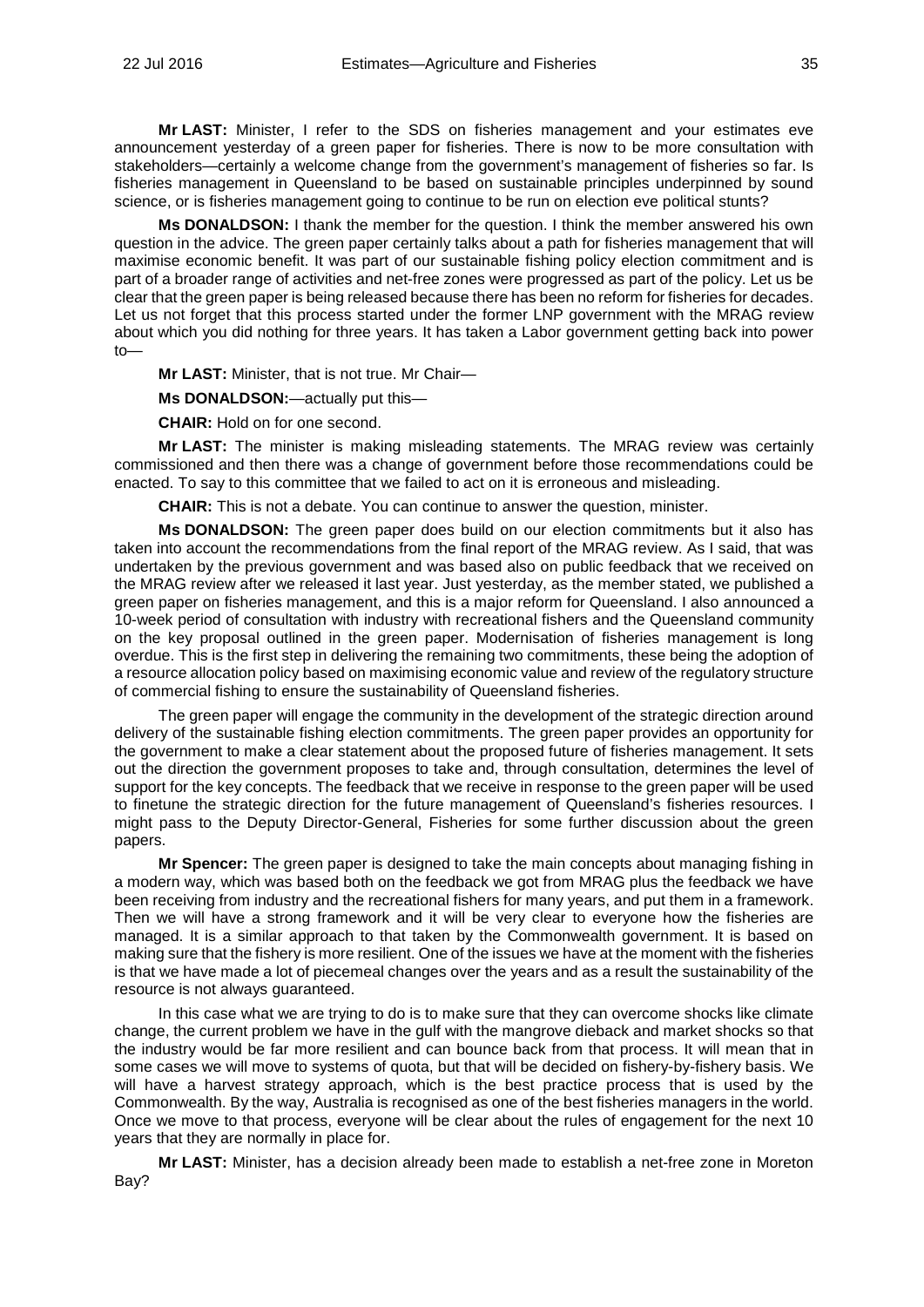**Ms DONALDSON:** Currently there is a consultation out about the establishment of a net-free zone in Moreton Bay. We have not received that feedback as yet, so no, that decision has not been made as yet.

**Mr LAST:** What date will that decision be made?

**Ms DONALDSON:** I will consult with industry and I will get all the feedback, but I have not got a particular date in mind for that decision. I will make it when I feel that I have got sufficient information to make that decision. As we have said, any future additions to the current net-free zones would need significant consultation. It is encouraging for me to hear that there is a lot of discussion currently underway. I am really looking forward to getting that feedback from the broader community.

Mr Chair, while I am here I understand that Mr Mark Tobin can also answer the question on notice.

**Mr Tobin:** We have received some figures. The average cost across the total delivery for the Queensland Agricultural Training Colleges on the unit is \$1,500. As compared to TAFE, it is \$525. Both organisations receive subsidies on that. Our cost, as I reiterated, was against increased costs on the basis of our production enterprises and our live experience. The length of the program has been somewhat longer to get a good generalist, holistic education that the industry has impressed upon us including the client base—the students themselves.

**CHAIR:** Thank you, Mr Tobin. We will continue on with non-government questions.

**Mr LAST:** Minister, we will move onto Biosecurity, SDS page 2. At the 2003 estimates hearing, 13 years ago, then primary industries minister, the Premier's father, Henry Palaszczuk, said he was set to slash Biosecurity staff because of the success of the fire ant program in clearing this pest. Mr Palaszczuk said at that time that only half of the 629 staff would be needed after June 2004. The remaining staff would run a two-year surveillance operation to get the all clear for fire ants by June 2006. He stated that 96 per cent of fire ants in the areas first targeted had been destroyed. Minister, 13 years after the Premier's father made those predictions what is your advice on an eradication date, and how much more funding from Queensland taxpayers will be needed?

**Ms DONALDSON:** I thank the member for the question. Fire ants are certainly a very topical issue. It is an issue that has also been very topical when I have been at the agricultural ministers forum with the other state and territory ministers. There is a range of predictions that people can make into the future. I can make predictions that may or may not come to pass in 30 years from now, but I am not going to speculate on which predictions in the past have been successful—

**Mr LAST:** Surely, Minister, you a working on an eradication date into the future?

**Ms DONALDSON:**—or which have not. What I can say is that when it comes to fire ants, this government has been working diligently in this area and that this government remains committed to the eradication of fire ants in Queensland. During 2015 and 2016 an independent panel undertook a comprehensive assessment of the South-East Queensland program to assist our national cost-share partners reach a decision on the long-term future of the program. The panel believes there is a compelling case to continue the eradication of fire ants. On this basis, eradication is still possible and it is in the national interest to rid Australia of these pests. The independent panel found that the cost of dealing with the impacts of this pest if there were no program far outweigh the cost of funding this eradication program. Without an eradication program we would have the same problems as seen in the United States. Not only would our agricultural, building and construction, electrical, infrastructure and tourism sectors face immense costs, the environmental and health impacts would be just as significant.

There have been reports of approximately 100 deaths since fire ants established in the US. The South-East Queensland program has prevented us from experiencing many of those impacts. Our world-leading techniques and technologies have been beneficial for not only the program here in South-East Queensland but also the national and international programs currently being undertaken to eradicate other invasive tramp ant species. The eradication strategies used by the program are working, with three of the six known incursions in Queensland—one at the port of Brisbane and the previous Yarwun response near Gladstone—successfully eradicated. The second incursion at Yarwun is in the process of being finalised and has been successful in the Gladstone electorate.

Despite the obvious benefits of investing in the eradication of fire ants, the national cost-sharing funding arrangements are tenuous, with a national decision on the long-term future of the South-East Queensland program pending. The agriculture ministers' consideration of an independent assessment and long-term plan for the future program is due November 2016. In addition to the South-East Queensland and Yarwun program budgets, our cost-sharing partners recently endorsed a new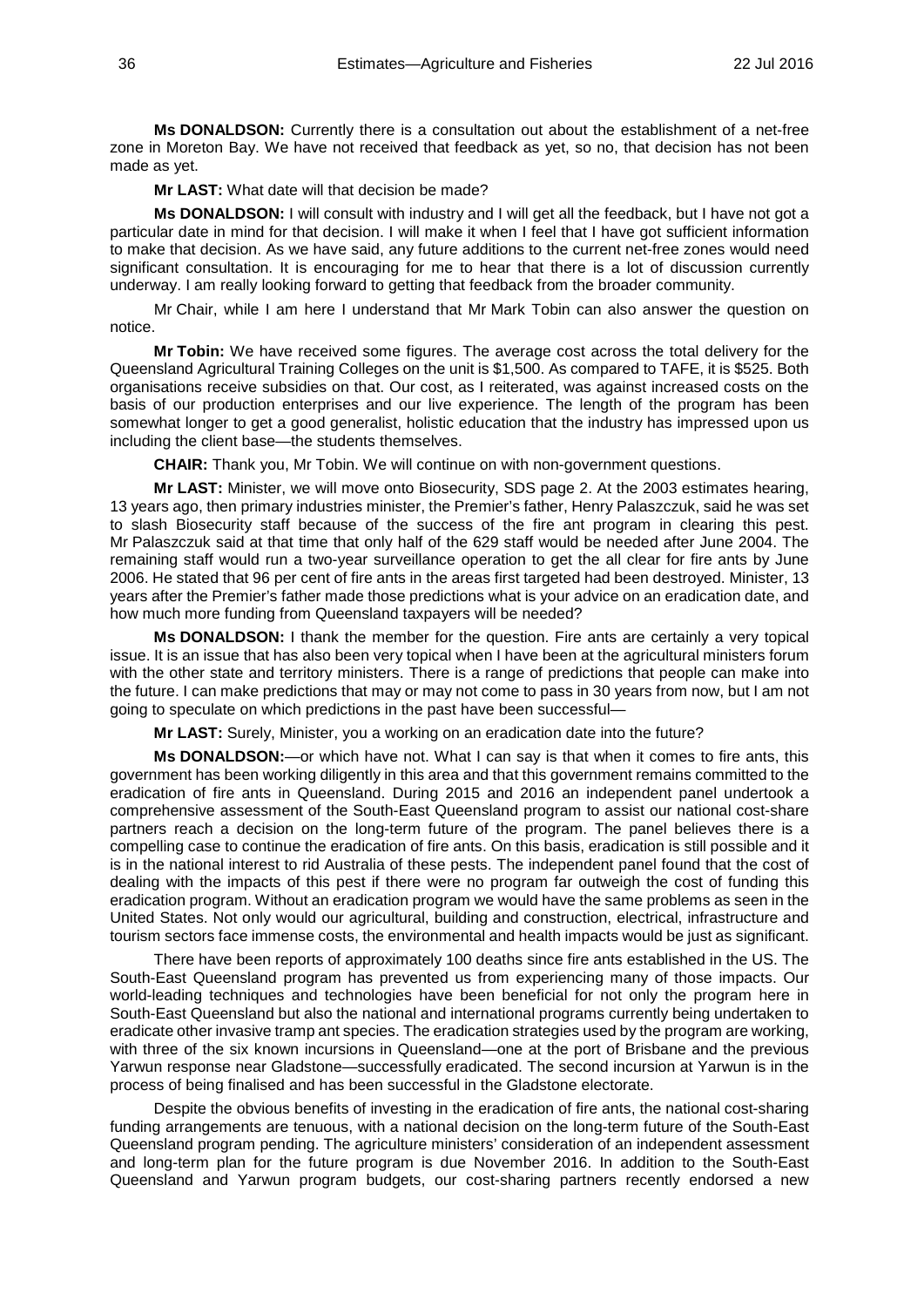response plan, with additional funding of \$914,240 to eradicate the incursion at the Brisbane airport precinct in 2015. I will hand over to the director-general for some further detail about the fire ant program.

**Dr Woods:** By way of clarification, the South-East Queensland incursion I believe was in 2001, not 30 years ago as suggested in the question. I will call the Chief Biosecurity Officer to comment on the progress to date in that program.

**Dr Thompson:** The fire ant program has been going in South-East Queensland since 2001. It has been a long-term program of work, as you have alluded to. It is the only program of its type to have the success that it has had anywhere in the world. We are closer to eradicating fire ants than any other country in the world. It is a very difficult issue to make sure that we get all the fire ants and control them. Our effectiveness over the years has meant that this issue has not really been raised as a problem because we have kept the numbers at a very low level, but it is a very difficult pest to get rid of. The program has been reviewed many times over that period of time. In recent years it has had a number of reviews, but over last year and early this year an independent review was commissioned at the request of the national funding groups because this is funded nationally, not just by Queensland.

The review has found that it is still possible to eradicate fire ants and that the work to date has been a great success, but it is going to take a period of some years from now. The expectation is that there needs to be a national commitment for possibly up to a further 10 years, and that would have to be funded at the appropriate level. At this point that decision has been deferred for six months by the agricultural ministers at the ag. min. meeting, and a decision will be made in November on the future of the program. They have committed to funding it for this year again, and that is in recognition of the success of the program to date and the likelihood of developing an agreement around future funding operations.

**CHAIR:** We will return to government questions now. With regard to page 6 of the SDS, will the minister detail biosecurity incidents that are currently facing Queensland, and is the minister confident that Biosecurity Queensland is equipped to deal with all of these issues?

**Ms DONALDSON:** I thank the chair for the question. Queensland's reputation and ongoing market access are dependent on our ability to respond quickly and effectively to biosecurity risks in order to manage or control them as they emerge. The Palaszczuk Labor government is committed to innovative, high-performance and customer focused front-line resources that deliver better services for clients. The government is confident in Biosecurity Queensland's policies and procedures, as they have been proven effective in responding to biosecurity incidents.

Biosecurity Queensland, with the full support of the Palaszczuk government, is currently managing a number of ongoing biosecurity incidents including: Panama disease tropical race 4 in North Queensland, the National Tropical Weeds Eradication Program, the National Red Witchweed Eradication Program, the National Red Imported Fire Ant Eradication Program, the National Electric Ant Eradication Program, cucumber green mottle mosaic virus, exotic fruit fly in the Torres Strait and varroa mite in Townsville. Many of the responses will require ongoing activity in 2016-17 and beyond to ensure these pests and diseases are under control or eradicated in Queensland.

I feel confident that Biosecurity Queensland's capability will continue to grow, with the Palaszczuk Labor government's 2016 budget investing an additional \$10.8 million over the next four years in biosecurity. This investment in biosecurity is in stark contrast to the former LNP government's cuts to biosecurity. This investment is vital because biosecurity risks are increasing due to expansion in the movement of humans, livestock populations, animal and plant products, increased geographic distribution of plant species production and changing patterns of human activity impacting on ecosystems.

Queensland is a front-line state for the entry of exotic pests and diseases, which is why the Labor government has been committed to continually work with stakeholders in order to confirm priorities and maintain our high biosecurity standards. Under the Palaszczuk government, during 2015-16 Biosecurity Queensland has demonstrated its capacity to meet all service requirements by effectively responding to 43 incidents involving invasive species and pests and diseases of animals and plants. I am confident in Biosecurity Queensland and their capability to deal with pests and diseases that affect our great state. As such, the Labor government will continue its support of Biosecurity Queensland so that it can continue to do its work effectively with the resources it needs.

**Mrs GILBERT:** Minister, with reference to page 8 of the SDS, can you provide details on the government's commitment to support the aquaculture industry in Queensland?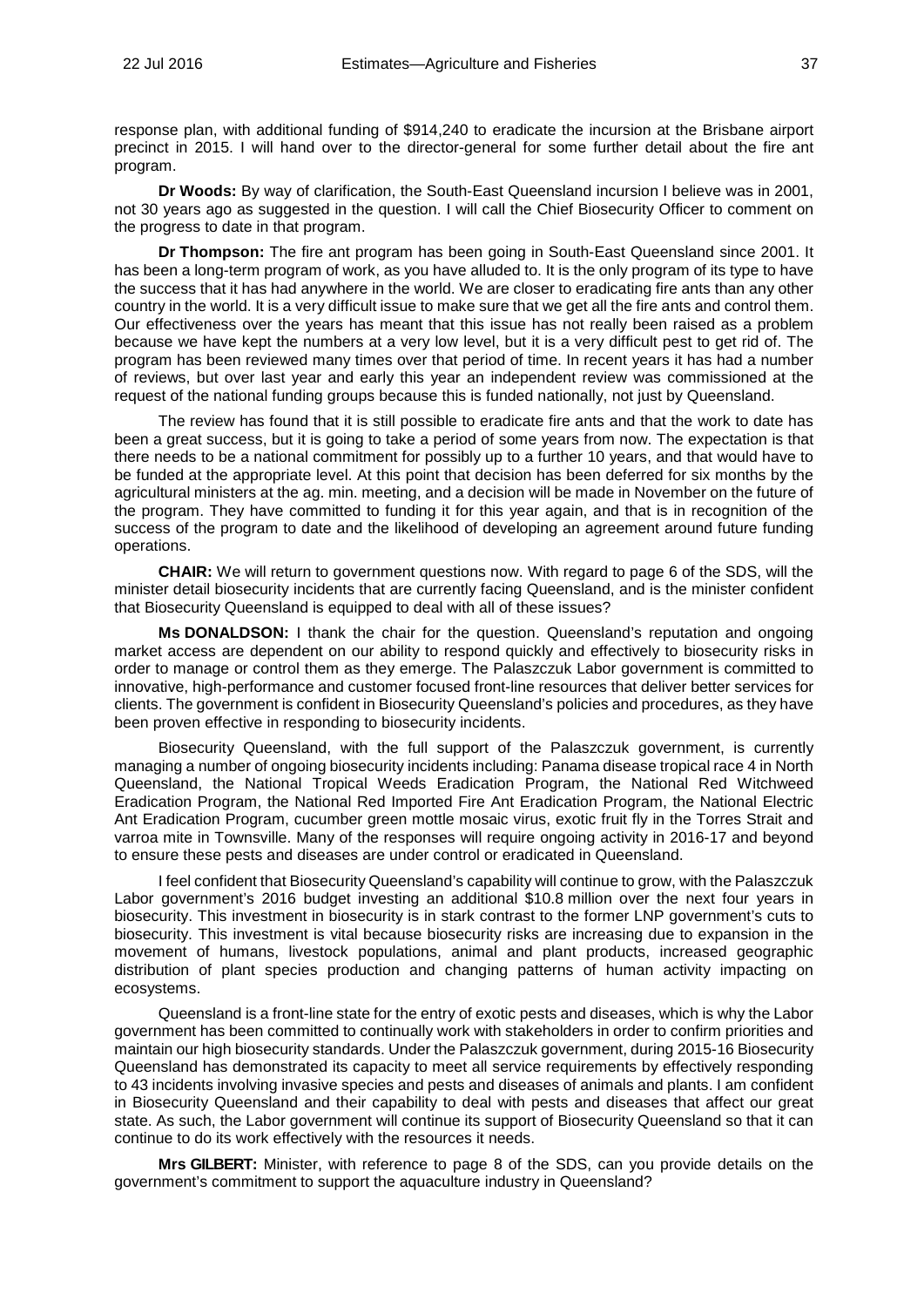**Ms DONALDSON:** I thank the member for Mackay for the question. I am sure that, like me, the committee recognises the potential for aquaculture to make a significant contribution to the regional economy in Queensland. The Palaszczuk government will fund the implementation of the Queensland Aquaculture Policy during 2016-17. This funding is geared to aid expansion of the industry.

I recently released a Queensland aquaculture policy statement and the government's response to the Queensland Competition Authority's review of aquaculture. The response highlights initiatives to develop opportunities for new aquaculture projects to create jobs, stimulate investment and provide new sources of quality, healthy and nutritious food. Opportunities include the creation of terrestrial aquaculture development areas and developing assessment codes which contain the regulatory conditions for aquaculture. The assessment codes will provide certainty about the future price and availability of environmental offsets. At the same time, they will allow investigation around the potential for marine aquaculture development areas. We will begin implementing these initiatives to provide a statewide approach to sustainable aquaculture development.

Aquaculture is the fastest growing food industry globally, and its production and value have significantly increased in Queensland. The industry had a gross value of production of over \$120 million in 2014-15. That represents more than 38 per cent of the total value of Queensland's fisheries production. The Palaszczuk government's policy sets the direction for future growth and future development of a sustainable, diverse and innovative aquaculture industry in Queensland. There can be no doubt that high-quality seafood is in demand, both here in Queensland and Australia and around the world. We aim to identify new potential aquaculture sites and opportunities to expand existing sites along the Queensland coast. We know that some businesses are ready to either expand their operations or diversify their existing sites, and this policy will assist them in reducing unnecessary barriers around that expansion.

Our goal is to attract investment and aid commercialisation. The policy statement reaffirms the Queensland government's commitment to ensuring that industry growth maintains a high level of environmental performance. Any future development must take into account the significant environmental values along the Queensland coast as well as the needs of multiple regional stakeholders. I would encourage members of the committee to view the Queensland aquaculture policy statement, which is available on the department's website.

**Mr MADDEN:** Minister, with reference to page 2 of the SDS, will you outline the concerns that farmers and producers have with regard to the backpacker tax and how this will impact Queensland's primary industry productivity?

**Ms DONALDSON:** I thank the member for the question. We still have no position from the federal government about that particular issue. As I have travelled around Queensland I have met with producers and business owners, and the one thing that they continue to make clear to me is that they do not want this backpacker tax. Businesspeople have made it clear that backpackers will simply stop coming—predominantly to the regional communities that they like to go to—because of the tax. This means that international backpackers who come to work on farms or spend their money in regional establishments just will not come here. They have already indicated that they will go to countries like Canada and New Zealand, where the tax rate is lower. I am quite dismayed to see that a lot of the federal government's policies are sending work offshore and not supporting the Australian domestic economy.

Regional Queensland, despite having some good rains recently, is still in the grip of drought and we do not need another economic obstacle from the LNP. Queensland's own federal LNP member Michelle Landry said that she would like to see the backpacker tax gone. She sees it as a massive issue. It is interesting that the member's own side seem quite divided on this issue. National Farmers' Federation president Brent Finlay said that there is still real concern out there about agriculture with everyone he speaks to and that resolving this and getting a clear plan is one of the highest priorities for them.

In my own electorate of Bundaberg, the backpacker tax is something that is raised with me all the time and it is a main concern for businesses, as without the backpackers our pubs, shops, tour companies and cafes will all struggle. We have had a range of new businesses pop up to cater for the backpacker market, and I worry about the ongoing viability of those businesses if this is not resolved.

As I said, the impact of this does not stop in Labor electorates. Since I have been out around the state I have spoken to growers in Stanthorpe who are concerned that their businesses will be impacted by the lack of backpackers because of this regressive tax. In fact, the mere discussion about the tax has been enough to deter some backpackers from coming. In the electorate of Nanango—again, not a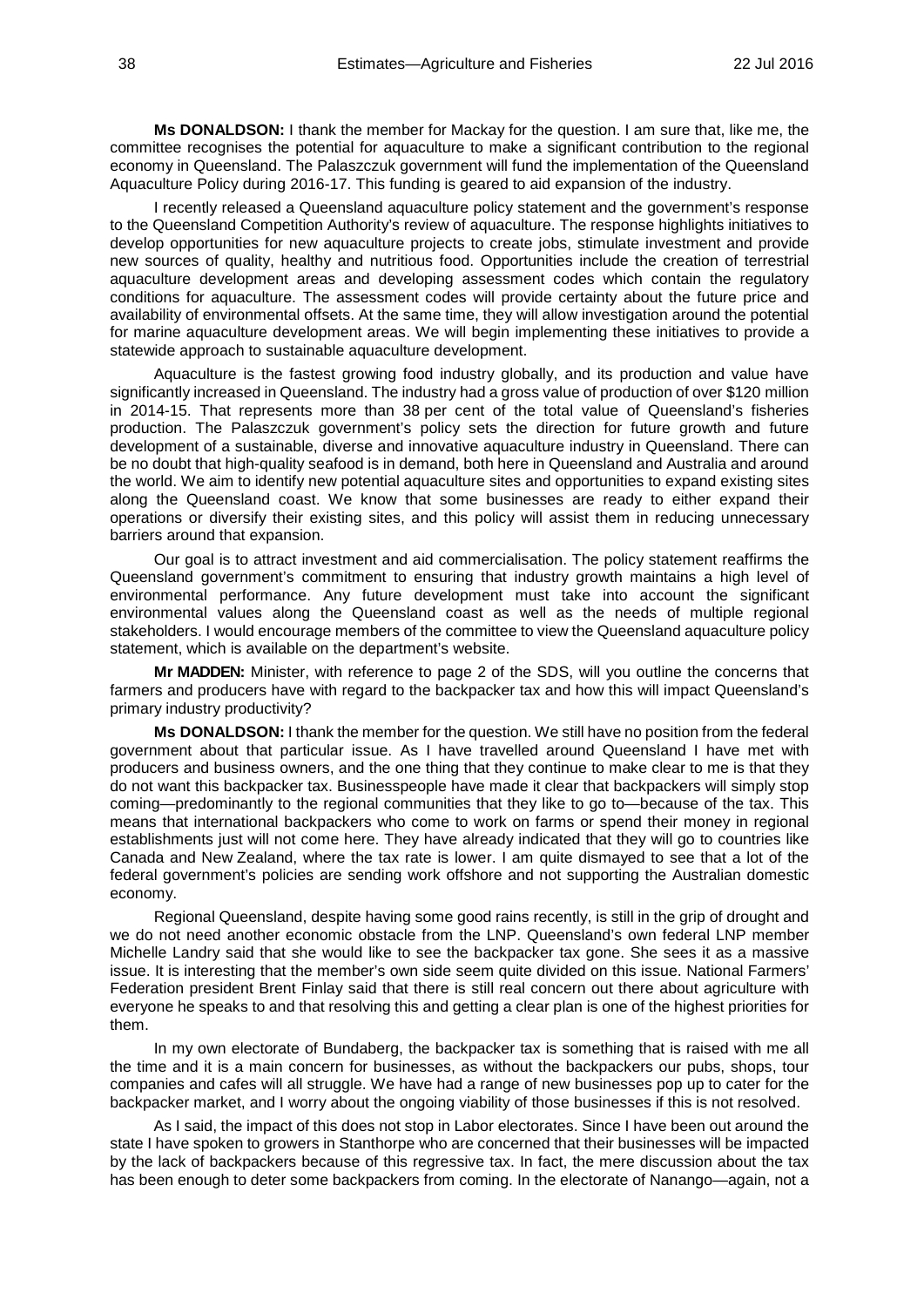Labor electorate—the issue of this tax was raised with me as I travelled the state. Regardless of where I have gone, the issue of the backpacker tax has been raised with me, and it has not been limited to agricultural producers. Be it a producer or a publican, this tax is concerning regional communities.

**Mr LAST:** The minister seems to be going around the state electorate by electorate, just padding this out.

**CHAIR:** I think the minister is allowed to answer the question of where she has been in the state and is relevant to the question that was asked. Thank you.

**Ms DONALDSON:** Thank you. As I said, I am surprised that this is something that is still floating about and I know that in discussions with industry it is an issue that they are continuing to provide feedback on and are hoping that the federal government will do the right thing and get rid of this progressive tax. Perhaps members of the opposition now might have a direct line to their federal colleague who could talk some sense into his federal counterparts.

**Mrs MILLER:** Minister, just getting back to live cattle exports, how many officers in your department or agencies work full time on live cattle exports and what is the cost to the Queensland taxpayer?

**Ms DONALDSON:** I thank the member for the question. I will pass that to the director-general for an answer.

**Dr Woods:** To my knowledge we have no officers who work full time on live cattle exports. As indicated by the minister previously, live cattle exports represent about five per cent of the beef industry currently and as a general rule they involve classes of cattle which are of lower value which come from properties that would have difficulty producing finished cattle which would go into high-quality boxed beef. The result is that in most beef production areas in the north and western parts of the state there are some cattle which go for live export. Other cattle will move into the supply chain and move east and south across the state for fattening and will end up in processing works. Most of our staff who work with the industry will therefore be working with producers who supply live cattle exports as well as producers who send beef into the processing supply chain. In many cases, individual beef producers will send cattle in either direction depending on seasonal conditions and on the market price that is offered to them. Both in our regional locations and as you come close to the coast and engage officers who are looking at, for example, biosecurity issues or in the case of, say, Safe Food Production Queensland the food quality issues that affect beef moving into meat in the meat processing chain, I think virtually everybody except perhaps Safe Food Production Queensland will have some engagement with the live cattle chain. For that reason I doubt that we have any particular officer who is 100 per cent allocated. It is not something that we would normally look to measure because it changes as seasonal conditions and market prices change.

**Mrs MILLER:** Would you be able to take that on notice though just so that I can get a proper answer? If there is none there is none though.

**Dr Woods:** Minister, if I am able to respond, I do not believe that we could quantify that question.

**Mrs MILLER:** Okay.

**CHAIR:** I will now hand over to the opposition.

**Mr PERRETT:** My question is to the minister and it follows on from that in terms of the beef cattle industry to Queensland, and I refer to the SDS at page 2 where it says 'creating the conditions for successful agribusinesses and supply chains'. Minister, do you unequivocally support the Queensland live cattle export trade?

**Ms DONALDSON:** I thank the member for the question. What I do support is a very vibrant cattle industry. As the director-general previously mentioned and I previously mentioned, in 2014-15 Australia exported 1.378 million head of live cattle and Queensland directly exported 301,058.

**Mr PERRETT:** Mr Chair, with your indulgence, I think we may have heard those figures quoted earlier. I am asking either yes or no: do you unequivocally support the live cattle export trade in Queensland, because we heard that answer earlier?

**CHAIR:** Member, you did not ask a yes or no question. You asked her a question—

**Mr PERRETT:** I am just asking yes or no now.

**CHAIR:** If you can let her get on with answering the question, that would be lovely.

**Mr PERRETT:** I have just asked yes or no. It is very simple: yes or no.

**CHAIR:** We are nearly there.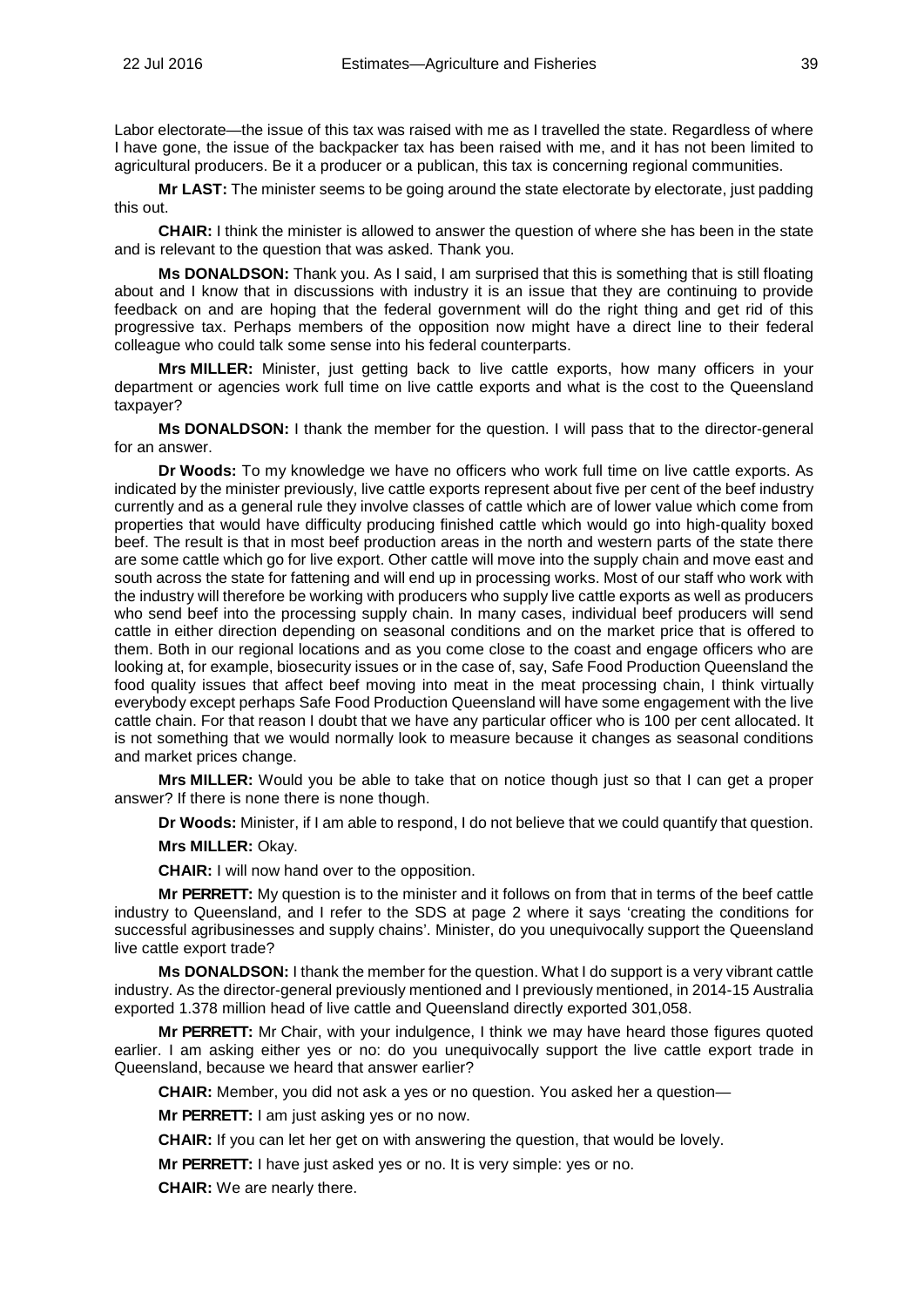**Ms DONALDSON:** I thank the member for the question. I support a beef industry that produces for the Queensland economy and for individual producers. I think there is room for both live export and for processing here in Australia. As a government we are doing what we can to ensure that we provide the conditions and the policy settings to ensure a profitable beef and cattle industry regardless of whether one is a live exporter or whether the cattle goes to a domestic meat producer.

**Mr PERRETT:** Thank you, Minister. I have a follow-up question on that. I refer to the free trade agreement that has been negotiated by the federal government prior to the last federal election and the confidence that that is providing to the beef industry, particularly here in Queensland. I just wondered whether you could inform this committee what initiatives, including funding, you have to grow the Queensland beef industry to meet current and future trade opportunities.

**Ms DONALDSON:** Within the portfolio we have beef industry development and, as I said, it is the highest value agricultural industry. In April 2016 I held a round table with Queensland's largest beef companies to hear the industry's aspirations and their challenges firsthand. Industry was clear that they need effective transport infrastructure, and they welcomed the Queensland government's investment in roads at Rockhampton and rail at Oakey. We discussed the importance of working together to maintain good biosecurity and to negotiate reliable access to export markets. The department provides ongoing support to the beef industry through major programs like biosecurity, drought assistance, and research, development and extension. The department also works directly with industry and other government bodies to develop and implement targeted industry development projects with external contract costs of \$97,000 in 2015-16.

The department is working with industry and other government bodies to ensure that the Queensland beef industry stays at the forefront of the global beef export market. Some of the examples of the collaboration in this regard are working with the CSIRO on livestock modelling tools that can accurately calculate the time and cost of cattle transport on the Queensland road network which will allow us to work together to identify ways to reduce cattle transport costs, and this began in 2014-15 and is being finalised now; working with LiveCorp to review importing country requirements to identify global market access barriers so as to inform future research and development opportunities in BJD at a cost of \$47,000 in 2015-16; and working with Safe Food Production Queensland to promote the integrity of the beef supply chain in six languages and to develop an e-learning program to improve food safety knowledge along the beef supply chain at a cost of \$50,000 during 2015-16.

**Mr LAST:** Minister, in relation to the tick line changes and notifications—and it comes under the Customer Engagement Strategy on page 2 of the SDS—are you aware of the impact of your changes to the tick line on local property values, particularly for those which are now in the tick zone?

**Ms DONALDSON:** I thank the member for the question. I have had no evidence provided to me that that is the case. As I mentioned earlier, the tick line is something that will continue to be reviewed and that that line can move into the future.

**Mr LAST:** Minister, given that you are not offering compensation for any changes, will you undertake to review cases where it can be demonstrated that your decision has devalued properties?

**Ms DONALDSON:** As I said, I have not had any evidence or information that that is the case and, again, I do not deal in hypothetical situations without facts put in front of me.

**Mr LAST:** If the evidence is put in front of you?

**Ms DONALDSON:** If I have evidence put in front of me, I will look at it.

**Mr LAST:** Okay. With regard to those changes, can you confirm to the committee that all affected farmers and landholders who have been affected by tick line changes have been advised of those changes to their properties?

**Ms DONALDSON:** I thank the member for that question. I will pass that question on to the director-general for answer.

**Dr Woods:** Thank you, Minister. I will call the Chief Biosecurity Officer to outline the information and communication that has taken place in relation to the tick line.

**Dr Thompson:** There has been a comprehensive range of communications to everyone in the tick line. Certainly we sent information out to as many producers as we could. Obviously we have not sent information to every producer but we have tried to put information into all newspapers and all other means of communication and working through industry organisations to try and make sure everyone was aware of the situation.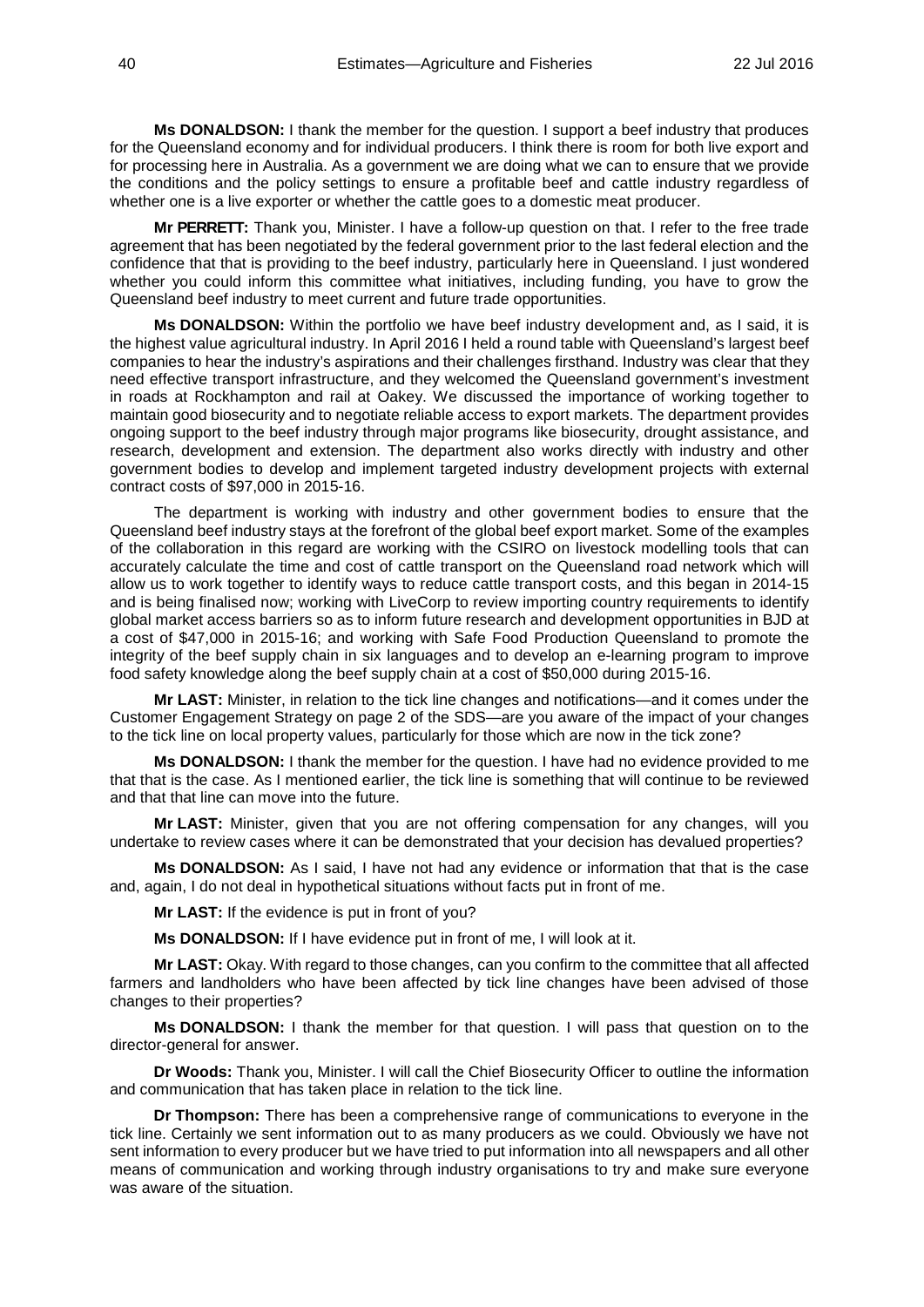**Mr LAST:** Thank you. Minister, I move on to the Queensland Agricultural Training Colleges, and I refer to the SDS at page 32. I note the increase in cash assets is due to destocking in response to the drought and increase in market price for cattle. Minister, can you advise what provision is being made to allow for restocking—that is, have funds been set aside to allow for restocking, because it is clear that cash assets are being used for normal operations?

**Ms DONALDSON:** I thank the member for that question. I will pass that question to Mark Tobin from the QATC to answer.

**Mr Tobin:** We did indeed undertake a severe drought mitigation strategy, particularly over the last 12 months, moving cattle into markets, selling down and moving cattle from the Longreach Pastoral College over to our holdings at Emerald to hold them. The funds from the excess of stock that we would not normally have sold have been quarantined or set aside and it will be budgeted throughout as we buy back into the industry. We have a pasture up at Longreach first which is going to take probably 12 months or so. We are talking with industry about what that buyback should be. It may be that we go heavier into sheep when we go back into the market rather than beef cattle. We are also looking at our beef cattle enterprise becoming a value added supply chain across all of our production enterprises rather than separate herds. To answer your question, that money is set aside to buy back as necessary.

**Mr LAST:** Thank you.

**Ms DONALDSON:** If I may, Chair, just answer a question on notice from the member for Burdekin in relation to BJD. As we all know, the Biosecurity Act 2014 commenced on 1 July 2016 and the focus of my media release on 15 June 2016 was in order to alert producers of the pending changes. The media release was made by Animal Health Australia on 24 June 2016. Thank you.

**CHAIR:** The time allocated for consideration of the estimates of expenditure for the Agriculture and Fisheries portfolio has now expired. Thank you very much, Minister, Director-General and your advisors for assisting us today. The transcript of this session of the hearing will be available on the Hansard page of the parliament's website within two hours. If any questions were taken on notice, we need that clarifying material by 10 am on Wednesday, 27 July. The committee will now adjourn for a break. The hearing will resume at 2 pm with the examination of estimates for the Environment and Heritage Protection, National Parks and the Great Barrier Reef portfolio, commencing with the Department of Environment and Heritage Protection.

**Ms DONALDSON:** Thank you. Mr Chair, if I may, I would like the opportunity to provide some brief closing remarks.

**CHAIR:** Sorry, but I have closed the meeting, Minister, unfortunately. Sorry.

**Ms DONALDSON:** I just clarify that all questions on notice have been dealt with here. Thank you.

**CHAIR:** Okay. Wonderful. Thank you.

**Proceedings suspended from 1.29 pm to 2.02 pm**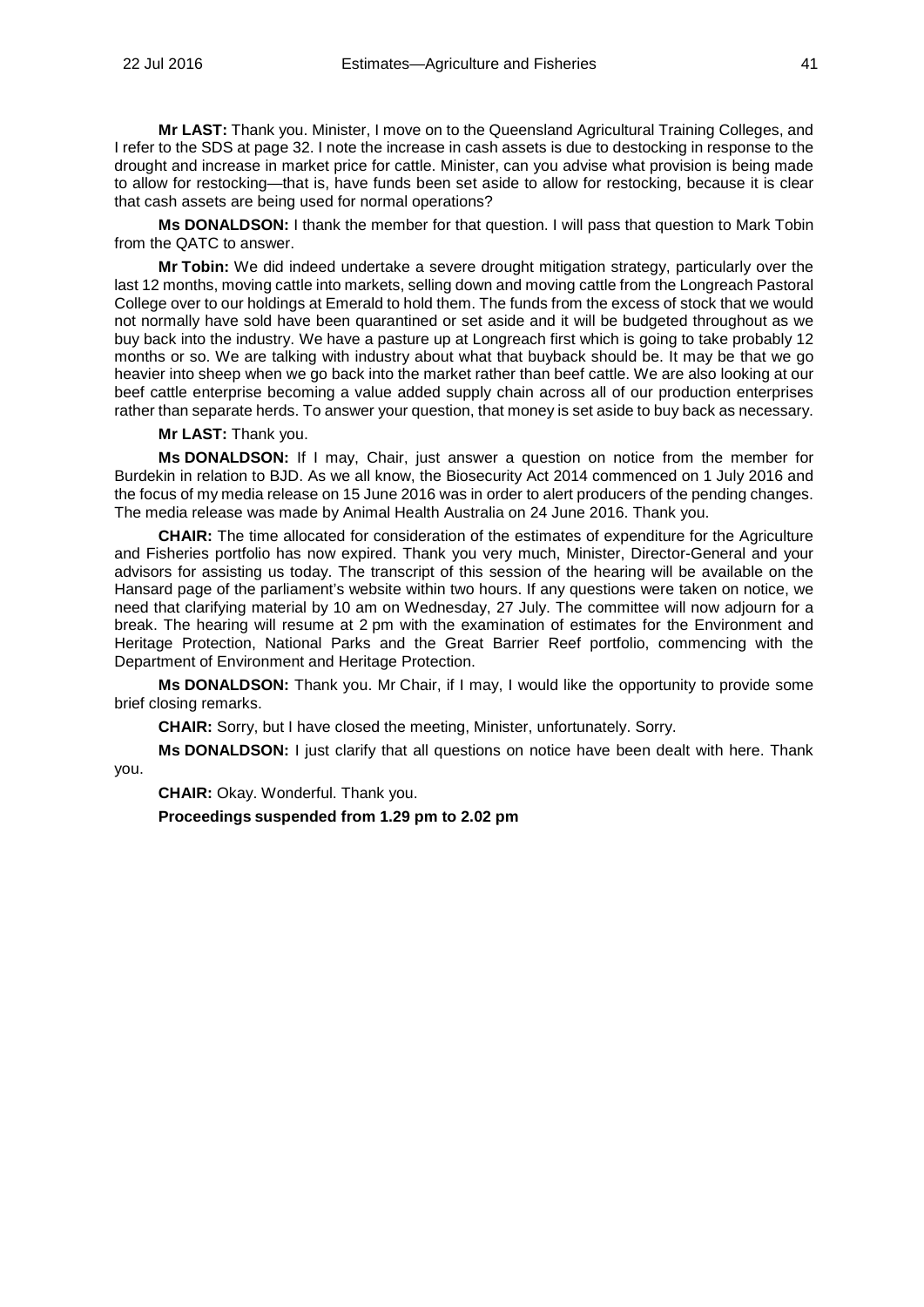# **ESTIMATES—AGRICULTURE AND ENVIRONMENT COMMITTEE— ENVIRONMENT AND HERITAGE PROTECTION, NATIONAL PARKS AND THE GREAT BARRIER REEF**

## **In Attendance**

Hon. SJ Miles, Minister for the Environment and Heritage Protection and Minister for National Parks and the Great Barrier Reef

Ms M Surawski, Senior Adviser

Mr P Spencer, Senior Adviser

# **Department of Environment and Heritage Protection**

Mr J Reeves, Director-General

Mr T Roberts, Deputy Director-General, Environmental Policy and Planning

Mr D Ellwood, Deputy Director-General, Environmental Regulation and Services

Ms M Mohr, Deputy Director-General, Conservation and Sustainability Services

Mr B Lang, Chief Finance Officer

**Department of National Parks, Sport and Racing**

Mrs T O'Shea, Director General

Mr B Klaassen, Deputy Director-General

Mr D Anson, Chief Finance Officer

**[CHAIR:](http://www.parliament.qld.gov.au/docs/find.aspx?id=0Mba20160722_140331)** The meeting of the Agriculture and Environment Committee is resumed. I am Glenn Butcher, the member for Gladstone, and I am the chair of the committee today. Joining me on the committee is our deputy chair and member for Gympie, Mr Tony Perrett; Mrs Julieanne Gilbert, the member for Mackay; Mr Robbie Katter, the member for Mount Isa; Mr Jim Madden, the member for Ipswich West; and Mr Ted Sorensen, the member for Hervey Bay. Today, the committee has granted leave for the following members to participate under standing order 181(e): the Leader of the Opposition, the Deputy Leader of the Opposition, the member for Dalrymple, the member for Callide, the member for Moggill, the member for Burdekin and the member for Bundamba.

\_\_\_\_\_\_\_\_\_\_\_\_\_\_\_

The proceedings today are lawful proceedings subject to the standing rules and orders of the parliament. As such, I remind all visitors that any person admitted to this hearing may be excluded in accordance with standing order 208. The committee has resolved that today's hearing will be broadcast in line with the conditions for the filming and broadcasting of proceedings of the Legislative Assembly, tabled on 21 May 2015. Copies of those conditions are available from the parliamentary attendants in the building today. The hearing is being broadcast live from the Parliamentary Service's website. We extend a warm welcome to everyone who is picking up this broadcast today. The committee has authorised the release of the minister's answers to the prehearing questions. These are available now on our website.

The estimates process is an important part of the parliament's scrutiny of the budget and the work of the departments. As laid out in the guidelines at schedule 8 at the back of the standing orders, we expect that all departmental officers appearing here today provide their full and honest answers to any questions asked. Anyone who is unable or willing to provide an answer should be prepared to state their reasons. I also remind members that the departmental officers are not here today to give expert opinions on the merits or otherwise of the policies of the government. That is the role of the minister.

Finally, before we begin, can everyone switch their mobile phones now to silent or turn them off? For the remainder of our hearing today, which will finish at 6.30 pm tonight, the committee will examine the estimates for the Minister for Environment and Heritage Protection and Minister for National Parks and the Great Barrier Reef. Welcome, Minister Miles, and your advisers here today. For the benefit of Hansard, I ask advisers, if you are called to give an answer, to please state your name before you speak.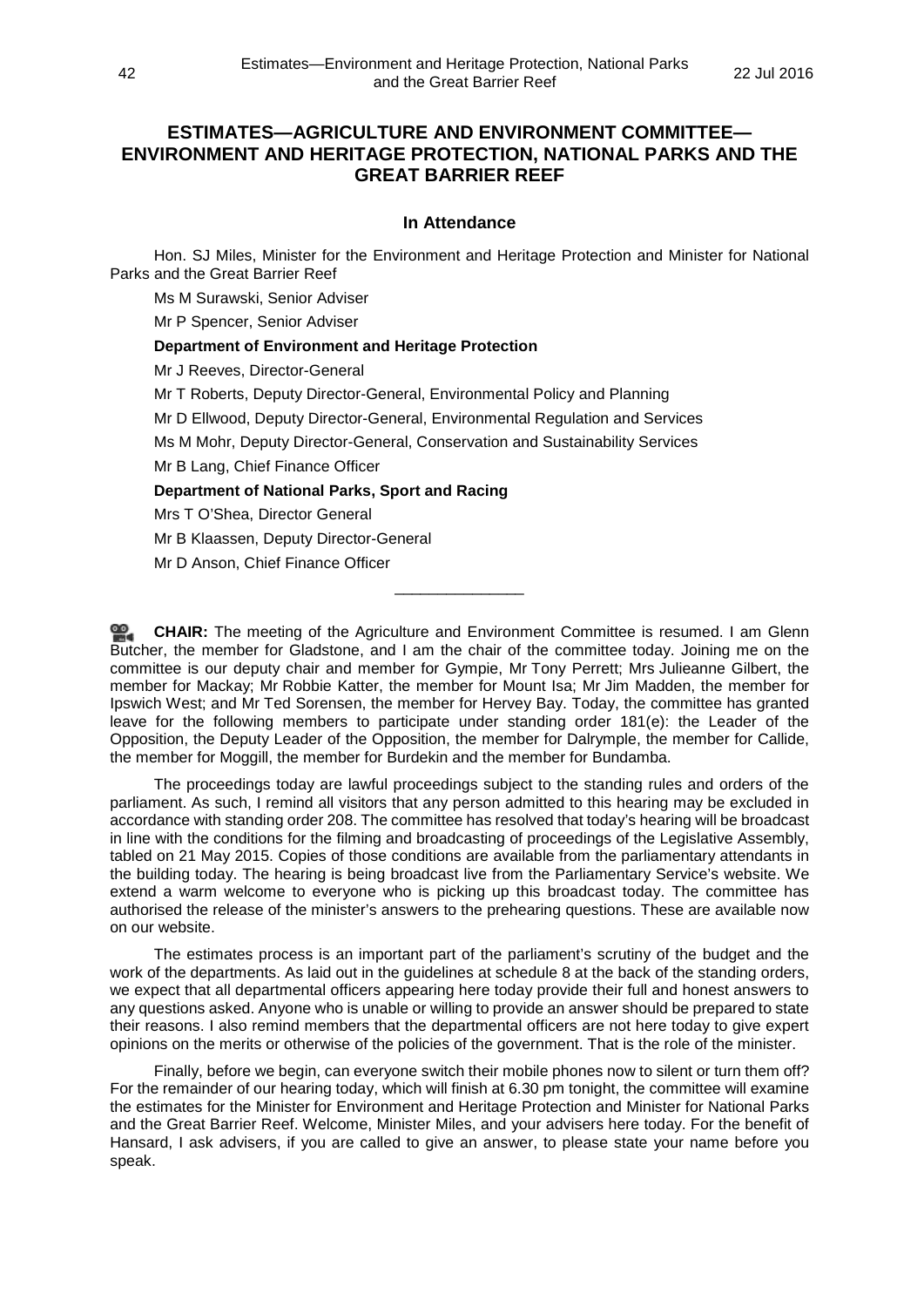I now declare the proposed expenditure for the Minister for Environment and Heritage Protection and Minister for National Parks and the Great Barrier open for examination. The question before the committee is—

That the proposed expenditure be agreed to.

Minister, would you care to make an opening statement for us, please?

**Dr MILES:** I would. Thank you, Mr Chair, for providing me with an opportunity to make some introductory remarks at the opening of today's estimates hearing. I would like to thank the committee for taking some time to look at what we have been achieving in this portfolio over the past 12 months and what our plans are for the next 12 months. I especially thank those members of parliament who are not members of this committee, but who have taken some time out to show some interest in my portfolio: the member for Dalrymple, the member for Moggill and the member for Bundamba. I am looking forward to your questions.

Significant developments have been made in the portfolios of Environment and Heritage Protection, the Great Barrier Reef and National Parks in the past year and we have a lot planned over the coming months. I am pleased to report that the Great Barrier Reef task force has presented its recommendations for meeting the government's ambitious reef water quality targets and the priorities for investing an additional \$90 million over the next four years. Out of the 2016-17 budget, an additional \$21.7 million has been committed for implementing the task force's recommendations.

Today, we have taken the first steps to deliver two major integrated projects that will reduce pollution run-off into the reef. We have committed \$33 million to these projects over four years. An expression of interest has been released today calling for tenders to coordinate the design and delivery of the projects in two pollutant hot spots: the Wet Tropics and the Burdekin regions. This approach is different, because it is about intensively trialling water-quality actions that are designed specifically for those areas. We will also take advantage of local landholder and expert knowledge to ensure that we receive the maximum return from our investment.

Climate change has and will continue to be one of the major areas of focus for the Department of Environment and Heritage Protection, which is developing a range of strategies to ensure the long-term viability of Queensland's economy, communities and industries. The Queensland government is playing its role in the global effort to limit global warming to well below 2 degrees, committing a further \$6.8 million over four years in this budget to develop and implement a climate change strategy. Meanwhile the government is also helping local governments get ready for coastal hazards through the QCoast2100 program.

Waste and resource recovery is also high on the agenda. Today, we announced that a container deposit scheme for Queensland will be introduced in 2018. This year, we have introduced laws that prevent major companies from closing their doors without rehabilitating their sites, giving Queensland's environmental regulator the powers it needs to protect the environment and the taxpayer from costly clean-up bills.

When it comes to wildlife management, \$5.8 million has been set aside over three years for a comprehensive program to monitor koala populations and \$12.1 million has been committed over four years with ongoing funding of \$2.6 million per year to address the devastating decline in koala populations in the south-east.

Identifying and conserving the state's built heritage places has also been an ongoing priority, with the department continuing to add to the Queensland Heritage Register. More than 1,700 places are now listed. Heritage applications are being sought from the community in the first round of our \$12 million Community Sustainability Action grants program.

The Queensland Parks and Wildlife Service has also had a strong year. We have continued to expand protected areas in Queensland, bringing the total estate to more than 13.5 million hectares, covering almost eight per cent of the state. I was also pleased to announce today that a very exciting new ecotourism venture on the Scenic Rim through the Main Range National Park has been conditionally approved by QPWS. QPWS has been working with the proponents, the Turner family, on the development of the Scenic Rim trail, which will provide a new product to showcase the magnificent landscape of the Scenic Rim area. The Turner family own and operate a number of high-quality ecotourism ventures in the area and have made significant investments in setting aside land for local nature refuges and undertaking wildlife rehabilitation projects. The Scenic Rim trail, a six-day ecotourism walk in the World Heritage listed Main Range National Park, will link up adjacent freehold tourism ventures with ecotourism facilities in the national park.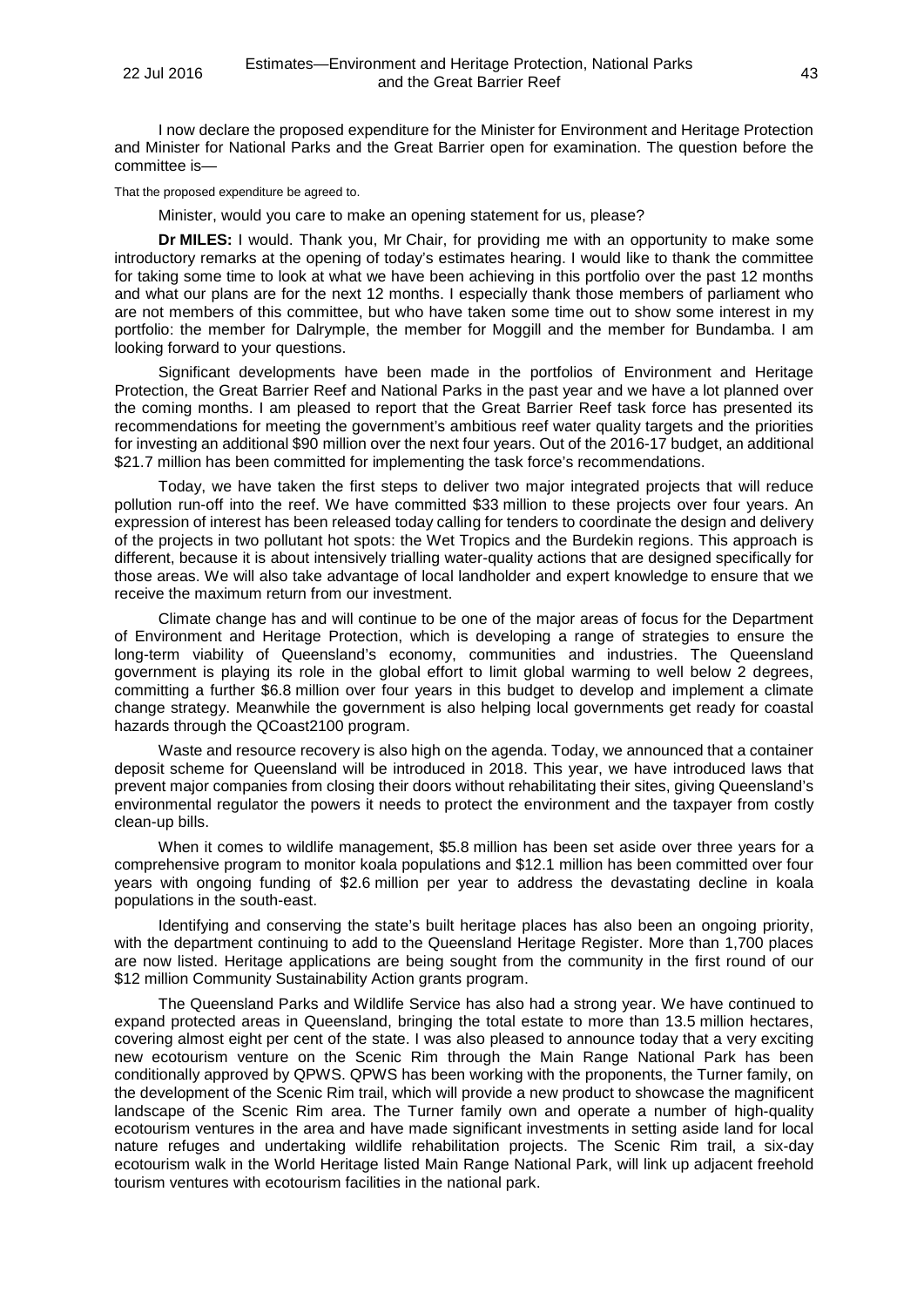I would like to introduce Mr Jim Reeves, the Director-General of the Department of Environment and Heritage Protection. With us are a number of officers of the department who, I am sure, will be able to answer any factual or technical questions that the committee might have.

**CHAIR:** Thank you very much, Minister. I now hand over to non-government members to ask questions.

**Dr ROWAN:** Thank you, chair, and thank you, Minister, and your departmental representatives who are here today. Director-general, with reference to page 1 of the SDS, 'Departmental overview', given that you are leading one of Queensland's key departments, which plays a significant role in every major approval process for the resources, construction and industrial sectors across Queensland, could you provide us with a brief summary of your background qualifications and experience as a senior Labor appointee?

**Mr Reeves:** Sorry, what was the last sentence?

**Dr ROWAN:** Your qualifications and experience as a senior Labor government appointee.

**Mr Reeves:** I have a long—

**CHAIR:** Just before you answer the question, I am not sure that the question is relevant to the budget. Could you rephrase your question and gear it more towards the budget and the estimates hearing?

**Dr ROWAN:** Given that this is such a key portfolio area in Queensland, I wanted the director-general to give us a summary of his qualifications and experience with reference to page 1 of the SDS, which is the departmental overview. If you would like to move on—

## **Dr MILES:** SDS page 1?

**CHAIR:** Once again, it is not relevant to the budget whatsoever. Can I get you to move on to your next question?

**Dr ROWAN:** I am happy to do so. Director-general, I refer to the 129 new mine approvals since 31 January 2015 under the tenure of the environment minister as outlined in the minister's answer to question on notice No. 636. I will table a copy of that.

**CHAIR:** Do you seek leave to table the document?

**Dr ROWAN:** yes.

**CHAIR:** Carried. Thank you.

**Dr ROWAN:** With reference to page 2 of the SDS, and the regulation of environmentally relevant activities, director-general, can you name the 16 new coalmine site approvals that were approved, as outlined in the table at the bottom of the page?

**Mr Reeves:** I would take that on notice. I cannot—

**Dr MILES:** It is in the document you just tabled. The purpose of asking questions is to—

**Dr ROWAN:** I am asking a question—

**Dr MILES:**—ask for information. You have information that you just tabled.

**Dr ROWAN:** I am asking the question of the director-general about some—

**CHAIR:** If it is as simple as redistributing the document later on, you can do that.

**Dr ROWAN:** Is Adani one of those mine sites?

**Mr Reeves:** Adani is.

**Dr ROWAN:** Adani is actually 11 mine sites. Again, director-general, with reference to mine approvals referred to at page 2 of the SDS, the regulation of environmentally relevant activities, has the minister at any stage ever advised you if he wished the approval of these 129 new mines, including the 16 new coalmines, to be halted, delayed or vetoed in any way?

**Mr Reeves:** Of the 129? I do not see the point. I cannot comprehend the question, really.

**Dr ROWAN:** I will come to the point. Has the minister, in relation to those new mine approvals which have clearly been approved—indicated that he wanted any of those to be halted, delayed or vetoed in any way?

**Mr Reeves:** The answer is no.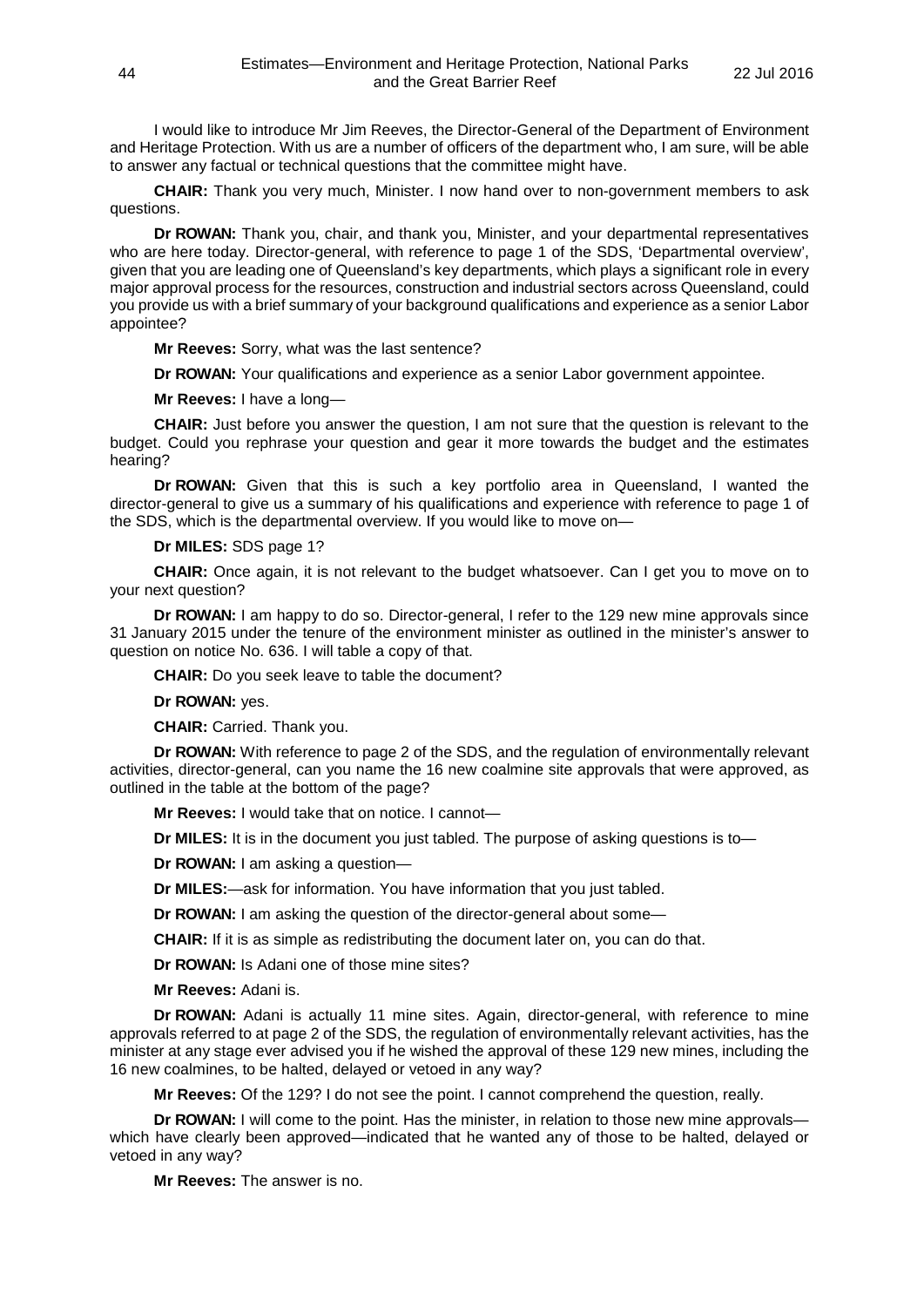**Dr MILES:** If you do not mind me addressing that, chair? As I have consistently said publicly, and in the parliament, those assessments are scientifically performed by technical officers within the department. The decisions are made by the regulator entirely independently of me and I play no role in the process at all. Any accusation being made by the member for Moggill is quite offensive. I would urge him to table any evidence if he is accusing me of interfering in the processes of the regulator.

**Dr ROWAN:** With respect, chair, I was asking the director-general just whether there had been any discussions between himself and the minister in relation to those mine approvals—whether any of those should be halted, delayed or vetoed in any way. I understand that the answer is no to that question.

**CHAIR:** Thank you. If you can move on.

**Dr ROWAN:** We will move on. Again with reference to the mine approvals, the same reference as before, SDS page 2, I refer to the 129 new mine approvals which were never opposed by the minister as we have just heard. Do any of these mines operate in a reef catchment area and if so how many?

**Mr Reeves:** I could not tell you off hand, but I will take that on notice. I am not sure of the location of every one and have not tried to correlate that with any particular geographic area of Queensland.

**Dr MILES:** Given the level of detail of that question, I might suggest that Deputy Director-General Mr Elwood would be better placed to answer that question and in doing so he can also address how potential impacts on the reef are considered in the EIS process.

**Dr ROWAN:** If he can. I think it is very important to understand how many mines were there. It is legitimate information when we are scrutinising these approvals.

**Dr MILES:** That is why we are arranging for the appropriate officer to answer the question.

**CHAIR:** If we still need that we will have to ask you to take it on notice after the question is answered.

**Mr Ellwood:** Thank you, Minister, and committee. I think if I could just clarify what the question was.

**Dr ROWAN:** Thank you very much, Deputy Director-General. It is good to have someone step up to answer the question.

**Mr Ellwood**: I will do my best.

**Dr ROWAN:** Again with reference to mine approvals, reference SDS page 2, regulate environmentally relevant activities, I refer to the 129 new mines which were never opposed by the minister as we have just heard. Do any of these mines operate in a reef water catchment area and, if so, how many?

**Mr Ellwood:** I do not have the 129 in front of me, but it would be fair to say, given that the Great Barrier Reef runs just north of Fraser Island right through to the Cape, there have certainly been some coal projects that have been approved which, given the Fitzroy Basin is quite large, do eventually or potentially flow into the Great Barrier Reef lagoon. Regardless of that, the approvals process, perhaps to clarify in relation to your question to the minister and the DG, is a Public Service decision, whether it is by the Coordinator-General through his EIS process or the state EHP's EIS process or whether they are amendments for smaller projects, they are done by public servants and the decisions are made by public servants. The only difference there would be if there are any matters referred to the Land Court prior to green tape amendments which were in—I would hate to give the wrong information—but somewhere around 2013. Prior to that the recommendations went to the minister. That has since changed and it goes to the chief executive now.

In relation to the assessment though, water quality is one of the key areas that is assessed and the conditions are very, very strict in relation to any releases that basically need to resemble the background, both upstream and downstream, and minimise any impacts, including those to the immediate downstream landholders and ultimately any of those that could make their way right through into the Great Barrier Reef lagoon.

**Dr ROWAN:** If there is some specific further information about the specific numbers of how many actually operate in those reef water catchment areas and the locations, could you take that on notice to provide that back to the committee?

**Dr MILES:** We will do our best to get that information during the session and if not I will come back at the end and say we will take it on notice.

**CHAIR:** You will take that on notice for us?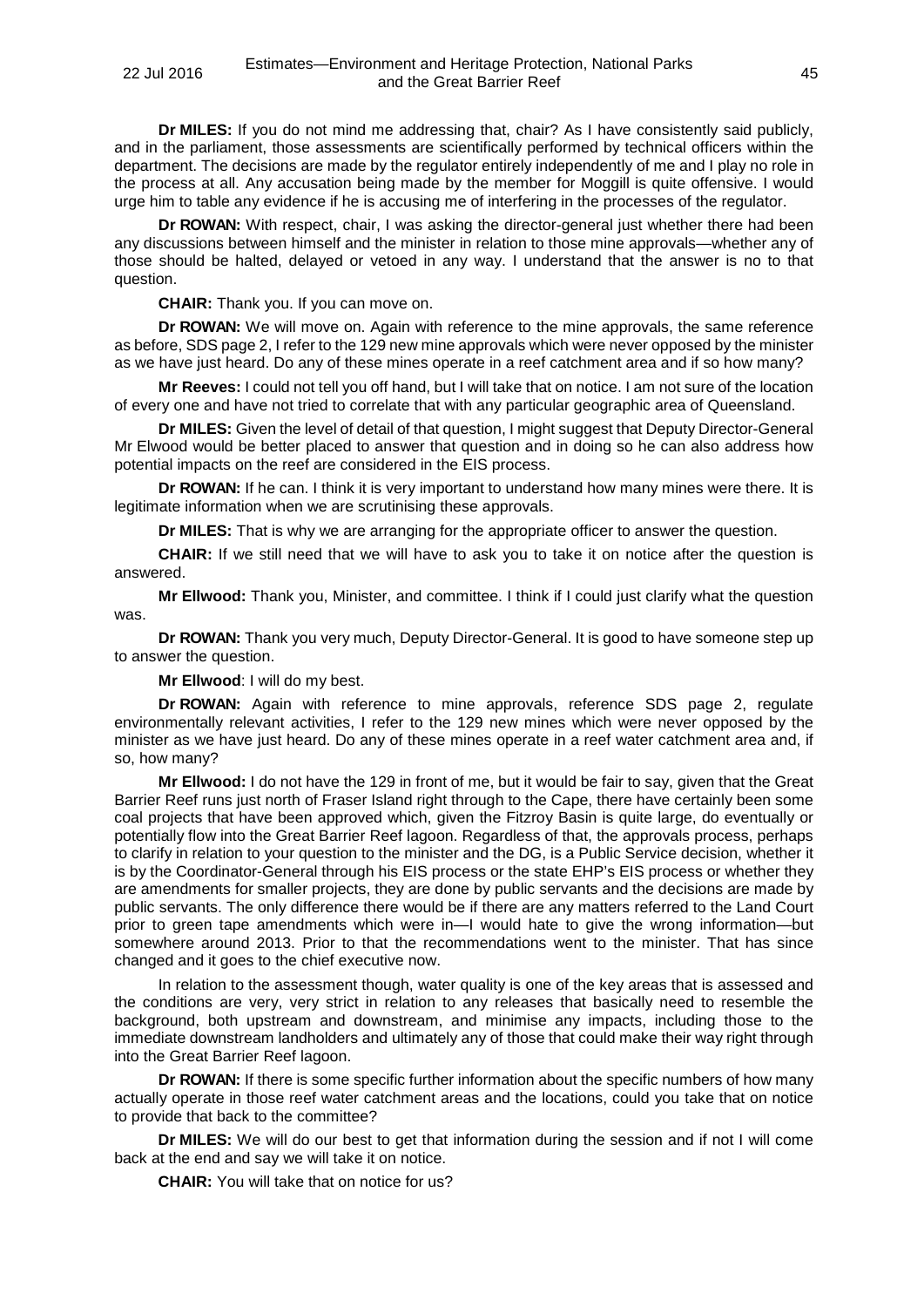**Dr MILES:** We will see if it is possible to get that information to the committee before the end of the session, that would be my preference, but if that is not possible I will advise the committee at the end of the session.

**Dr ROWAN:** Again with reference to the approvals, and the reference is SDS page 2, regulate environmentally relevant activities, and the 129 new mines which, we have heard, were never opposed by the minister, does the environment department have any estimate of how many tonnes of raw materials generated by these new mines will be exported via ships through the Great Barrier Reef?

**Mr Reeves:** Again I would call on the deputy director-general who handles regulation, Dean Ellwood, to come and answer that question.

**Mr Ellwood:** Whilst each individual project would have an outline about what they would call 'run of mine' or production totals, I am not sure that we would have that. I certainly do not have that ready to hand around the cumulative amount that would then be exported through a number of the ports throughout the state. Again it would be one of those, Minister, if you agree, where we would endeavour to try to collate some of that material.

**Dr MILES:** I am not even sure it is a feasible question.

**CHAIR:** I will take this opportunity now to remind the member that these questions are more questions in line with question time in parliament not to the budget estimates. This is a hearing of the budget and these are not question that are lined up with this budget.

**Dr MILES:** Perhaps if the member was clearer about what he is trying to get to. If it is about shipping safety there is an appropriate minister for that. There is not a single source of information about total tonnage of shipping. That would require significant administrative effort to collate, I imagine, and would certainly not rest in our agency. It would probably rest in the minister for ports, so perhaps it is a question that can be directed to him.

**Dr ROWAN:** With respect, we have a number of questions that have been asked that are now taken on notice with information to be provided back. It would be good to get an idea of the total amount of raw materials coming through there. If we move on to what I am trying to get to: there have been a number of new mine approvals and there are statements in the budget papers about protecting the Great Barrier Reef and the climate change strategy around that. It is the due diligence of understanding what will be the impacts of those decisions to approve those mines and also the impacts on the Great Barrier Reef, with the minister in his opening statement talking about the importance of protecting the Great Barrier Reef. I am presuming the department has actually done its due diligence when it comes to estimating the additional tonnage of raw materials that will be travelling through the Great Barrier Reef, let alone the impacts of these mining endeavours on the health of the Great Barrier Reef. To this stage, I have not been able to be given the information around that. If it exists that would be great. I would like that information provided.

**Dr MILES:** I am happy to address one element of that. The Great Barrier Reef is one of the most regulated series of shipping channels in the world. In terms of actual impacts on the reef, shipping rates relatively lowly. Port developments we know do have an impact on the reef and that is why we have moved to greatly limit port developments and greatly limit the disposal of capital dredge spoil on and near the reef. If the member is particularly interested in shipping impacts I am happy to get the executive director of the OGBR to talk about that, but the honest assessment is that the big threats to the reef are climate change and agricultural run-off, sediment and nutrients. Shipping is well down the list. I will let Ms Nichols speak to that.

**Ms Nichols:** Shipping impacts, as the minister has indicated, are highly regulated in the Great Barrier Reef by Maritime Safety Queensland, which is under the Minister for Transport and Main Roads as well as via the Great Barrier Reef Marine Park Authority. There is a pilotage scheme. There is a vessel tracking system which you can go on live and see where vessels are at any time. There have been incidents in the reef, as you know, but they are few and far between and since that time there certainly has been an improvement in the vessel tracking system and that is an action under the Reef 2050 Plan that Queensland and the Commonwealth are jointly administering.

**Dr MILES:** The member should, next time he is in North Queensland, go and see Reef HQ and see the shipping monitoring. It is genuinely very impressive. I would like to share one further anecdote on that front: one of Rio Tinto's vessel is actually a mobile monitoring station that, as it traverses up and down the coast, is constantly gathering data about the state of the reef. It is not all doom and gloom in that regard. We actually get significant support like that which helps add to the information we have.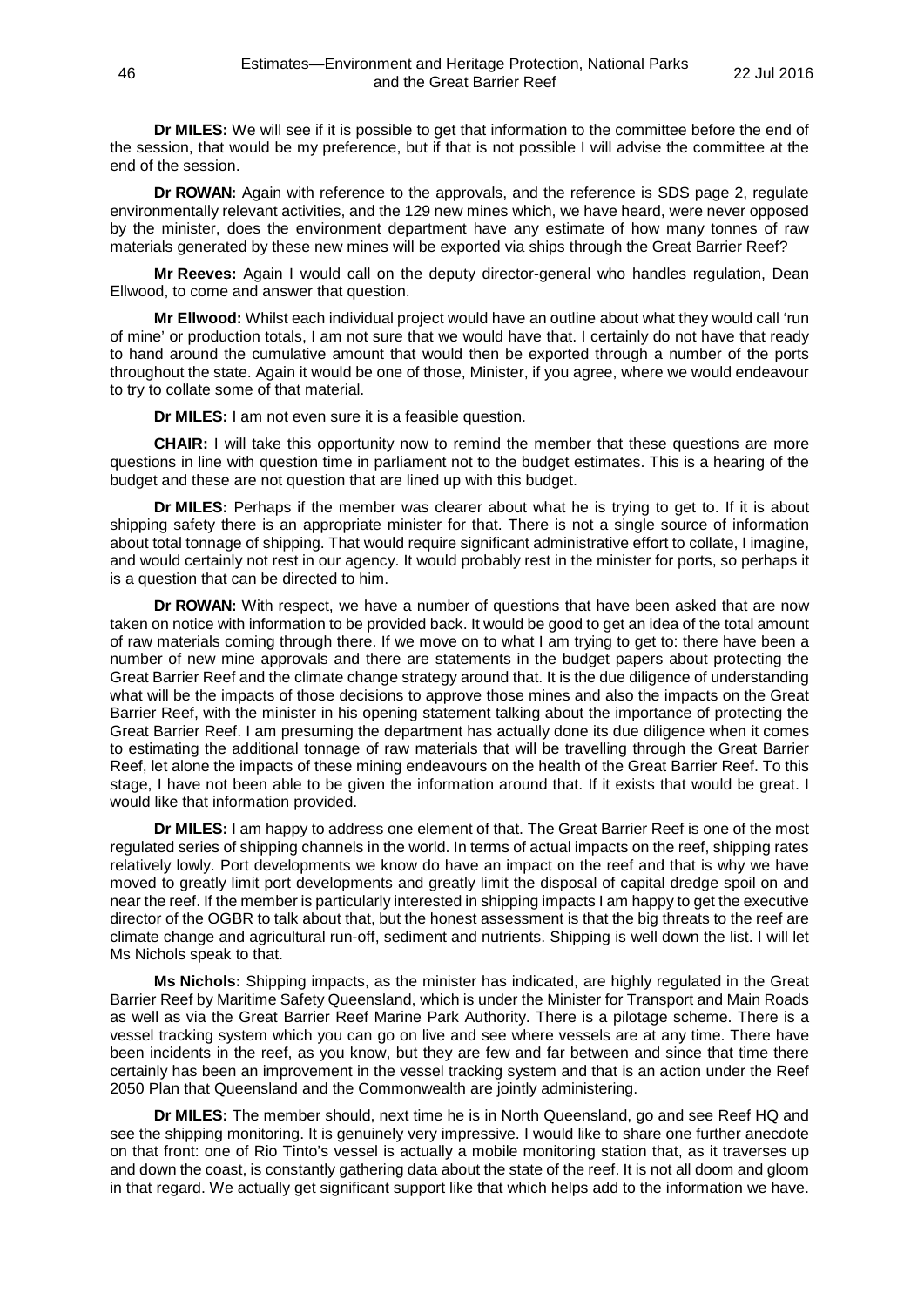**Dr ROWAN:** Given that there are all of these new coalmine approvals and new mining approvals as well which we know have an impact on waterways and the Great Barrier Reef, is it not a double standard that you have one set of actions on one hand—approving all these—and on the other talking to Greens in your electorate of Mount Coot-tha because, let us be honest about that, you are here because of Greens preferences.

**CHAIR:** I will pull you up there. That is imputation. You cannot go along that line of questioning. If you continue with it I will pull you up at every stage. Please get back to a direct question.

**Dr ROWAN:** With reference to SDS pages 1 and 2 and the government's climate change strategy, do you support a carbon tax for Queensland?

**Dr MILES:** Mr Chair, let me thank the member for his question. What I have consistently supported is a national system to cap and reduce emissions over time. I have never proposed that such a system should be state based or that it should resemble a tax. My support is for a national system for capping and trading emissions reducing emissions over time because pretty much everyone who has any honest knowledge of this topic agrees that that is the most efficient, least-cost method of reducing national emissions. It is a bipartisan commitment at a federal level to reduce emissions between now and 2030. We would argue that the current commitments are not sufficient, but both parties agree on that. Even the consultants that Greg Hunt got to assess his emissions reduction fund said that it would have to become an emissions trading scheme for it to have any chance at all of achieving even the targets that Malcolm Turnbull went to Paris with.

I do not know where the member intends to go with this, but my credentials on this have been consistent and clear: Australia needs to reduce its emissions. The sooner we start on that journey, more of the job opportunities, more of the economic opportunities that come with the transition to a low-carbon future will be in Australia and that is why that work is so important.

**CHAIR:** We will now move to government questions. Minister, I draw your attention to page 6 of the SDS. What activities will the new community sustainability action grants be used for?

**Dr MILES:** Thank you, Mr Chair. The recently announced community sustainability action grants will provide a total of \$12 million over three years. Funding from the grants will be provided to individuals and organisations to undertake projects which conserve Queensland's heritage listed sites and natural environment and assist Queensland's native wildlife. Already the call for projects under the first round for heritage activities is open and the next round for conservation activities will open in mid August. We know the best way to make the biggest impact is with innovative new projects, but innovation requires upfront investment. Through these grants we are looking to support the development of new ideas at a local level. The grants will also help community organisations to grow existing programs and activities. Specifically, grants will be provided to recipients to undertake restoration and conservation of Queensland's heritage listed sites. This includes roofing, restumping and other urgent repair work with the aim of improving public access to and understanding of our historic sites. We know that maintaining heritage properties can be costly and community groups often shoulder the bulk of the costs. This will provide some much needed help to people protecting our historic places.

In fact, it was a conversation with the member for Ipswich West that convinced me we needed to find a way to support community organisations struggling to maintain buildings and places important to our state's heritage. Mr Madden and I visited St Brigid's church, we talked with the local parish about the love of their church and the difficulties they faced raising the funds needed for reroofing and painting from their parishioner families. Applications are now open for the heritage component of the grants. I know the member will be making sure St Brigid's puts in an application. Of course, we have a panel of experts who are making these decisions, but after hearing their story and their passion I for one hope St Brigid's is successful.

Grants will also be available to develop or update a conservation management plan for heritage listed sites. Projects which encourage growth in volunteers and which leverage funding or in-kind support from other sources will be encouraged. We will target groups that engage volunteers to undertake environmental conservation activities, such as weeding, re-vegetation, pest animal control and litter and marine debris collection, with the aim of protecting and conserving Queensland's ecosystems and native species.

There will also be grants available to research the threats impacting on koalas and develop innovative processes to mitigate those threats. I am pleased that, in committing new funds to conserving our state's environment and heritage, we have ensured some of those funds go to local community organisations that do so much. I know these dollars will be amplified many times over with the time contributed by wonderful volunteers who work tirelessly in all of our communities.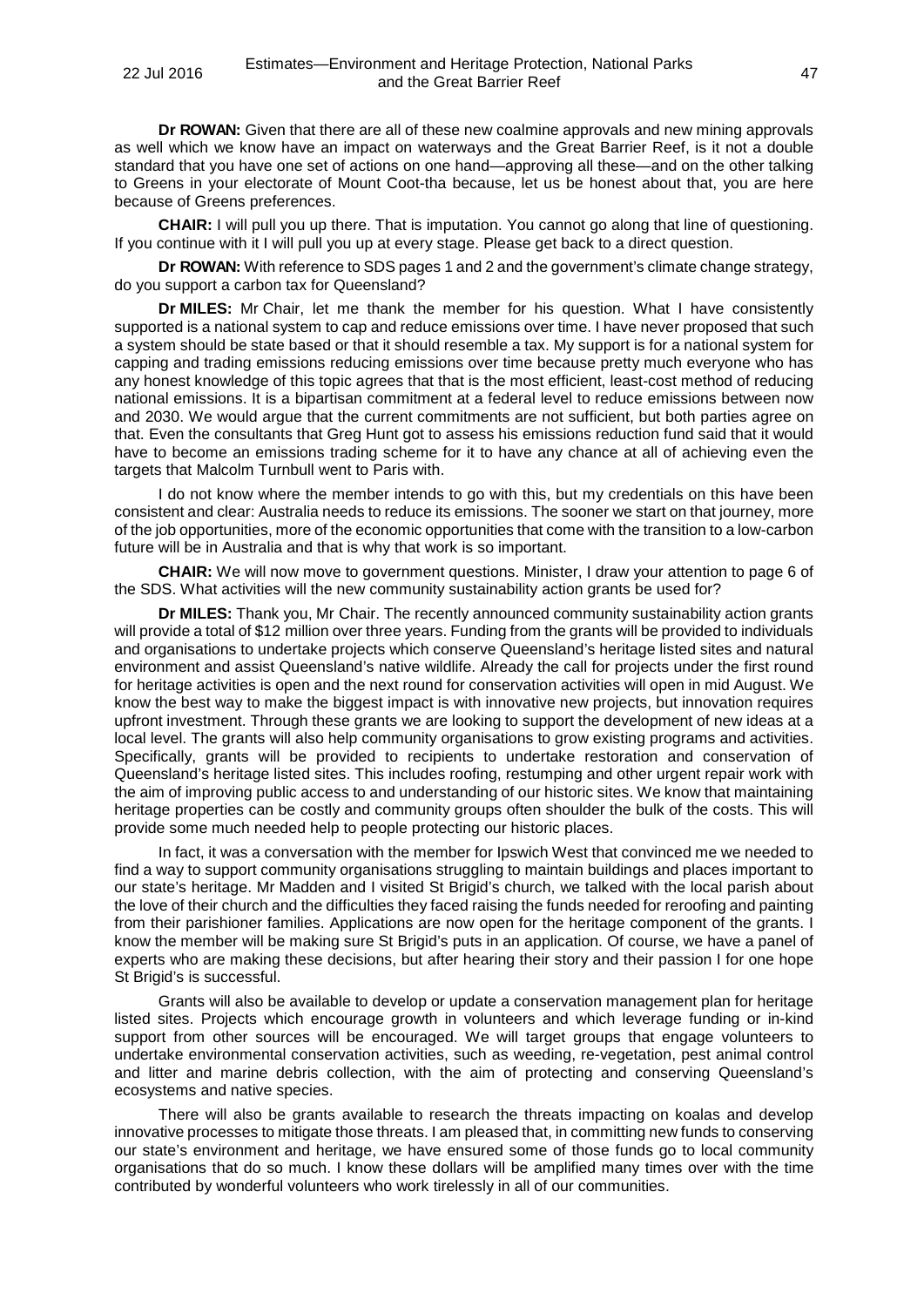**Mrs GILBERT:** Minister, I refer to page 2 of the Service Delivery Statements. Please explain the \$5.17 million in additional funding for investigating alleged serious environmental harm associated with underground coal gasification operations.

**Dr MILES:** As minister, I have sought to ensure that the department has access to extra resources to obtain additional expert advice and conduct testing over a wide area to ensure a thorough investigation of the allegation of environmental harm in the Hopeland area. The department is committed to ensuring that human health and people's livelihoods are a priority. The investigation of Linc Energy is the largest and most expensive case ever handled by the state's environmental regulator. Since coming to office the Palaszczuk government has provided EHP with \$15.8 million in special funding to deal with this important case. The \$5.17 million allocated to the Linc investigation and prosecution for 2016-17 is critical to ensure that the government is properly resourced to continue the largest, most complex and comprehensive investigation into environmental offending in the state's history.

Funds have been allocated for the purpose of conducting additional drilling and laboratory testing in the Hopeland region and for continuing the investigation, prosecution and other action against Linc. The funding is also being used for an ongoing investigation into potential offending by executive officers. This work is an important part of the department's enforcement approach. The funding will also assist in commencing the work necessary to ensure the rehabilitation of the Linc site. This work is complex because of the novel nature of the technology, because of the underground contamination and a history of protracted and high-profile litigation. This funding gives my department the ability to undertake complex enforcement action, which is ultimately designed to deter environmental offending.

As the minister, it is my expectation that the department will hold all enterprises accountable to the environmental protection laws set by the parliament. In doing so, the department as regulator follows a compliance and enforcement policy that has been in place for some time. This policy calls for significant breaches to be dealt with very seriously. That is what the people of Queensland expect, and certainly the people of Hopeland deserve nothing less.

**Mr MADDEN:** Minister, with reference to the 2016-17 service area highlights at page 6 of your department's Service Delivery Statements, can you please outline how the government is supporting off-park conservation activities such as nature refuges?

**Dr MILES:** Queensland is home to an extraordinary diversity of landscapes and native species. From bilbies in Currawinya to turtles streaming down the beaches of Raine Island, we have some of the most incredible natural environments in the world. We want to preserve them for future generations to explore and enjoy. Labor governments in Queensland have always been strong advocates for a robust, resilient and representative protected area estate. It is a record we are very proud of, a record we intend to continue with and a record that contrasts with the LNP's trash-and-burn approach to nature conservation.

It was the Goss Labor government in 1992 that brought in the groundbreaking Nature Conservation Act, which introduced new classes of protected area and the land management principles required for each. National parks preserve the best of our natural heritage, like spectacular landscapes and extraordinary wildlife. They also deliver significant economic, social, cultural and health benefits for Queensland and Australia. It is, after all, our wonderful natural environment, including of course the Great Barrier Reef, that draws people from all over the world. They come here to experience our unique natural places, and while they are here they spend money in our hotels, shops, pubs, cafes and restaurants, literally employing tens of thousands of Queenslanders. That is why we think of them as public assets. They should be used and enjoyed by the public, not treated as an exploitable resource for the government of the day.

Even with our protections, we know that climate change will place increasing pressure on our precious natural environment. That is why the Palaszczuk government is committed to a strong and expansive system of protected areas that represents Queensland's unique flora and fauna and is resilient to the impacts of climate change. The Queensland government has shown continued support for off-park conservation activities, including through its ongoing commitment to the successful NatureAssist program to establish new nature refuges on private land. NatureAssist has been operating since 2005 and is the government's primary mechanism for securing new nature refuges, a class of private protected area that complements our state owned parks. There are now 497 nature refuges across Queensland that protect more than four million hectares of land of high conservation value.

The previous LNP government did not see the ongoing value of this program and the 500-odd nature refuges it supported, with its funding a year-to-year proposition. You can imagine why that was very damaging. The LNP was asking landholders to make a perpetual commitment to conservation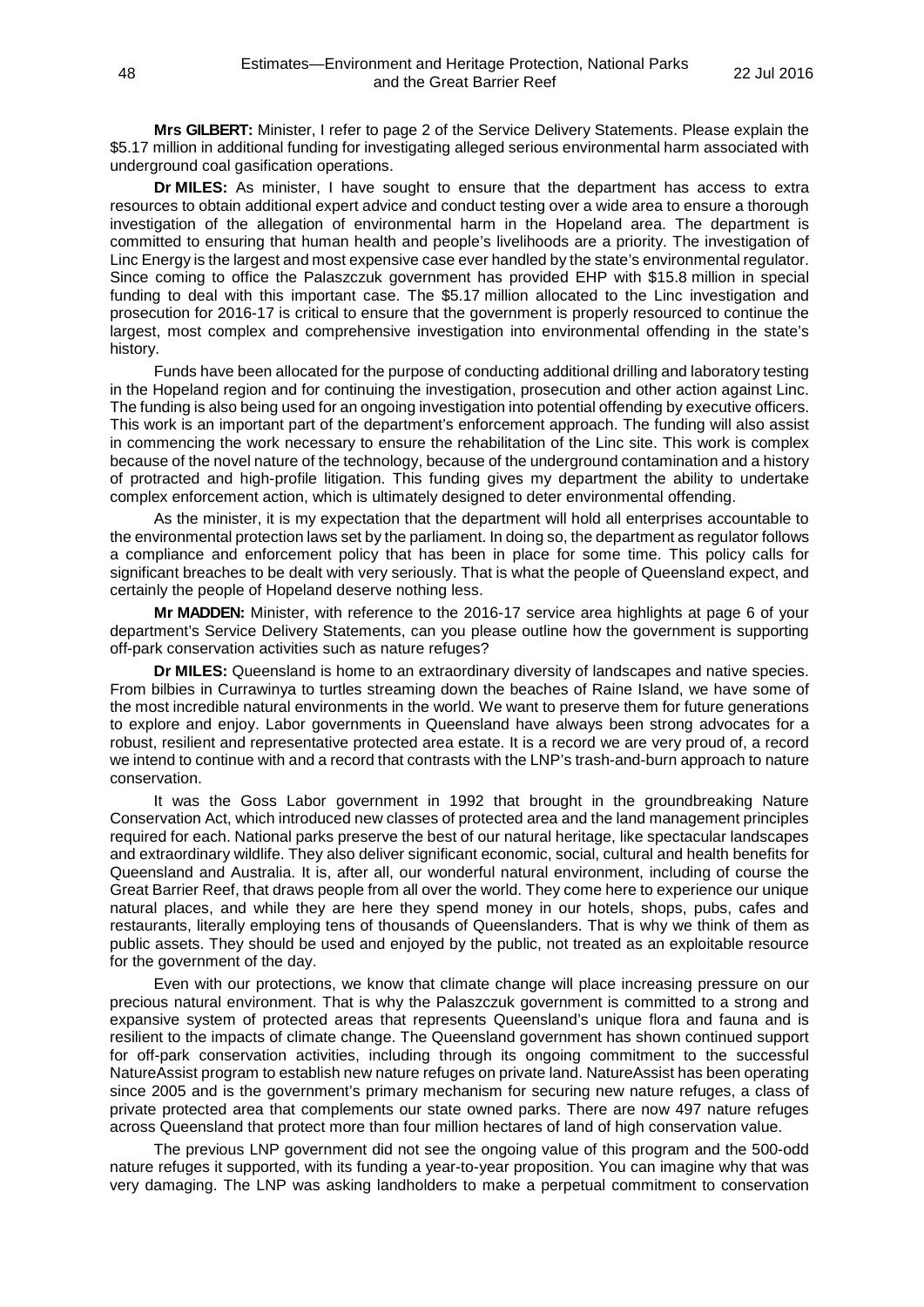while itself committing to the program only for one more year. We were elected just in time to extend it for a further year last year, but I am pleased to clarify that in the recent state budget the government announced \$11.7 million over four years to support the management of existing nature refuges under the NatureAssist program. This is ongoing funding to provide the program and its voluntary participants with certainty. Furthermore, \$2.5 million in carryover from the 2015-16 budget was approved to fund priority conservation activities on five new nature refuge proposals. The negotiations to establish those nature refuges and NatureAssist funded projects on them are well advanced. The allocation includes \$440,000 towards the conservation of the recently rediscovered night parrot on the proposed Pullen Pullen nature refuge, owned by Bush Heritage Australia.

It is recognised that, if we are to grow Queensland's protected area estate towards the 17 per cent target set by the Convention on Biological Diversity, as we have committed to do, the government must continue to support landholders to protect and manage conservation values on their lands. To progress this commitment, the government has directed the Department of Environment and Heritage Protection and the Department of National Parks, Sport and Racing to work towards developing a protected area strategy for expanding and effectively managing the protected area estate. These agencies are jointly exploring innovative strategies to move coverage of the protected area estate towards the 17 per cent target and continued effective management of protected areas on both private and public lands.

The establishment of new nature refuges through NatureAssist will continue to be a critical component of an expanded protected area system for Queensland. In addition to NatureAssist, the Queensland government is continuing to work with the Queensland Trust for Nature to achieve conservation gains across Queensland. Eleven new nature refuge proposals are being progressed collaboratively with the trust. These proposals include land containing important koala habitat in the Scenic Rim region and magnificent cassowary habitat and corridor connectivity in the Mission Beach area.

**Mrs MILLER:** My question to the minister is in relation to Swanbank. Is there still a full-timeequivalent officer at Swanbank to identify and address concerns from the residents of Redbank Plains, Ripley, Raceview and Flinders View in relation to the dreadful smells that emanate from there? If an officer is not still stationed there, I would like to know whether that officer will be replaced.

**Dr MILES:** I am aware of those odour concerns in that area. In a moment I will ask the appropriate deputy director-general to advise what the specific staffing allocation there is. I do know that the department is conducting a targeted compliance project to investigate and manage ongoing offensive odour being experienced periodically in Swanbank and surrounding suburbs. The source of odour almost certainly is waste industries regulated by the department, but EHP continues to work collaboratively with the council to investigate alleged sources. I understand the challenge is how you pinpoint the source of an odour when you have a number of operations—

**Mrs MILLER:** That is why an officer was there.

**Dr MILES:** In terms of the allocation of the officer, if you do not mind, I will ask Mr Ellwood to respond.

**Mr Ellwood:** The question was in relation to Swanbank. My understanding is that we certainly have—and I have to clarify how many—compliance staff based at Ipswich.

**Mrs MILLER:** No. We used to have a full-time officer located at Swanbank.

**Mr Ellwood:** Dedicated?

**Mrs MILLER:** Yes, a dedicated officer in relation to complaints from thousands of residents in my electorate and also in the electorate of Ipswich, concerning the smells at Swanbank. Therefore, that officer could identify where that smell was coming from very quickly. I am happy for you to take it on notice.

**Mr Ellwood:** Thank you for clarifying. As the minister alluded to or stated, the odours around the Swanbank area are certainly a primary focus. Just to clarify, our dedicated staff work out of our Ipswich office. We have a range of compliance staff working there. Some of those—and I can try to clarify how many—are dedicated directly towards Swanbank. They undertake a range of duties throughout that area and there has been a significant focus of effort in relation to odours in that area in more recent times. We are certainly working with the local government and their somewhat recently appointed chief operating officer to make sure there is a concerted effort in relation to the sources of those odours. Some of them are regulated by the state and some of them are regulated by the local government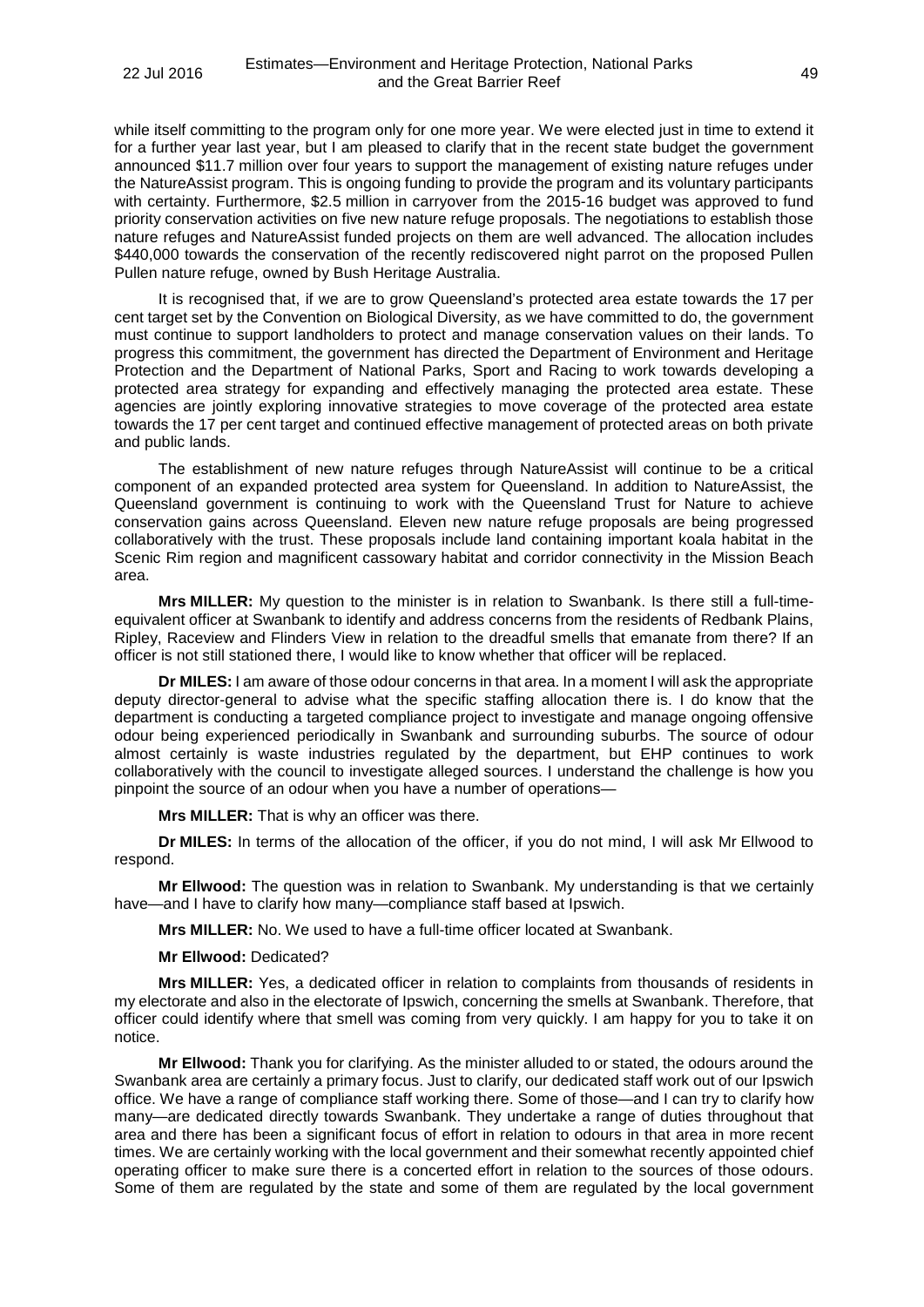authority. It takes a joint effort, if you like, as to how we manage that. Certainly, if there is a view that there has been a reduction or a staff member is not being there, I am unaware that that is the case. I would suggest that we have probably put more effort into that area than previously.

**Mrs MILLER:** For the benefit of the minister, previous Labor governments and environment ministers have had a full-time officer located at Swanbank. As a follow-up question, the local government always says that it is an issue for the environment department, which is ping-pong. The residents are, quite frankly, sick of it. I would like, through the minister, a full-time officer located at Swanbank, because we are sick of having a situation whereby we are told that they cannot get out there or whatever because they cannot identify where that smell is coming from. If an officer is there full time, they are able to identify that very fast.

**Dr MILES:** I am happy to commit to finding out what the arrangement there is at the moment and perhaps organise for Dean to brief you directly on how the response—

**Mrs MILLER:** No, I do not want a briefing. I have been through this for many, many years. I just want to know when a full-time officer will be located at Swanbank.

**CHAIR:** Minister, will you take that on notice?

**Dr MILES:** Certainly. I will ask Dean to investigate the arrangement and see what further support can be provided.

**CHAIR:** I now hand over to non-government members to ask questions.

**Mr KNUTH:** Minister, with reference to page 4 of the Service Delivery Statements for the Department of Environment and Heritage Protection, can you ensure that small timber-milling businesses remain viable and competitive in Queensland by unburdening the small milling operators from the high cost of environmental authority fee structures, by reducing fees and red tape? What measures are being implemented to ensure these milling companies are charged proportionate fees in relation to the volume of timber being treated?

**Dr MILES:** I thank the member for his question. It is an excellent one. I particularly acknowledge the contribution that the member for Dalrymple has made on this important issue. More than a year ago, not long after I was elected, the member for Dalrymple raised with me his concerns about the environmental licensing fees charged to a small regional sawmill in his electorate. It did seem to me to be disproportionately large, and that was the argument that he put to me.

The member had done his homework and he showed me enough detail to capture my interest. I asked the Department of Environment and Heritage Protection to look carefully at his concerns. As part of the department's review, EHP examined the businesses that are engaged in what the law refers to as timber treatment activities. In plain English most of us would call them sawmills. As the member and I know, the sawmill industry is very diverse. Some businesses in the sector are large but some regional towns have quite small sawmills which might even only operate on a seasonal basis. They provide local jobs and supply products to local business both in property and in construction but also to agricultural interests. As we looked deeper into this industry, the department found that the sawmillers have been changing and improving their environmental management practices and that the law had not kept up the law had not given proper recognition to the improvements that they had made over the years.

I am happy to announce today that we have acted. Queensland's laws on these issues were actually changed just a few days ago on 8 July. Under the changes that we have made, we will be able to provide a direct reward for timber treatment operators who are actively adopting improved environmental practices. Under the old law, we treated all sawmillers the same. It was one size fits all. We have now finetuned the laws to recognise the diversity in the industry. The first change that we have made is to recognise that many operators in the timber industry are moving away from using old riskier chemicals. In particular, I am referring to copper chromium arsenic, known as CCA, and creosote. Instead of those chemicals, a number of sawmillers are using newer chemicals which pose much less risk of harm to the environment. Those newer alternative chemicals are identified for convenient reference under the Australian Standard 16041. Those operators present far less risk to the environment, and it was appropriate that we recognise this in the law.

The second change we made was to recognise that, amongst the class of operators who no longer use the more dangerous chemicals, the small operators will actually present even less risk than the big operators because they handle lesser amounts of material. That is something we could not do before because the law assumed that all operators might be using arsenic compounds and creosote. We had to assume that each and every operator presented a risk of those chemicals leaking into the environment. Those chemicals are obviously something we need to regulate tightly. The law did not care whether a business was large or small. The law treated all businesses the same because each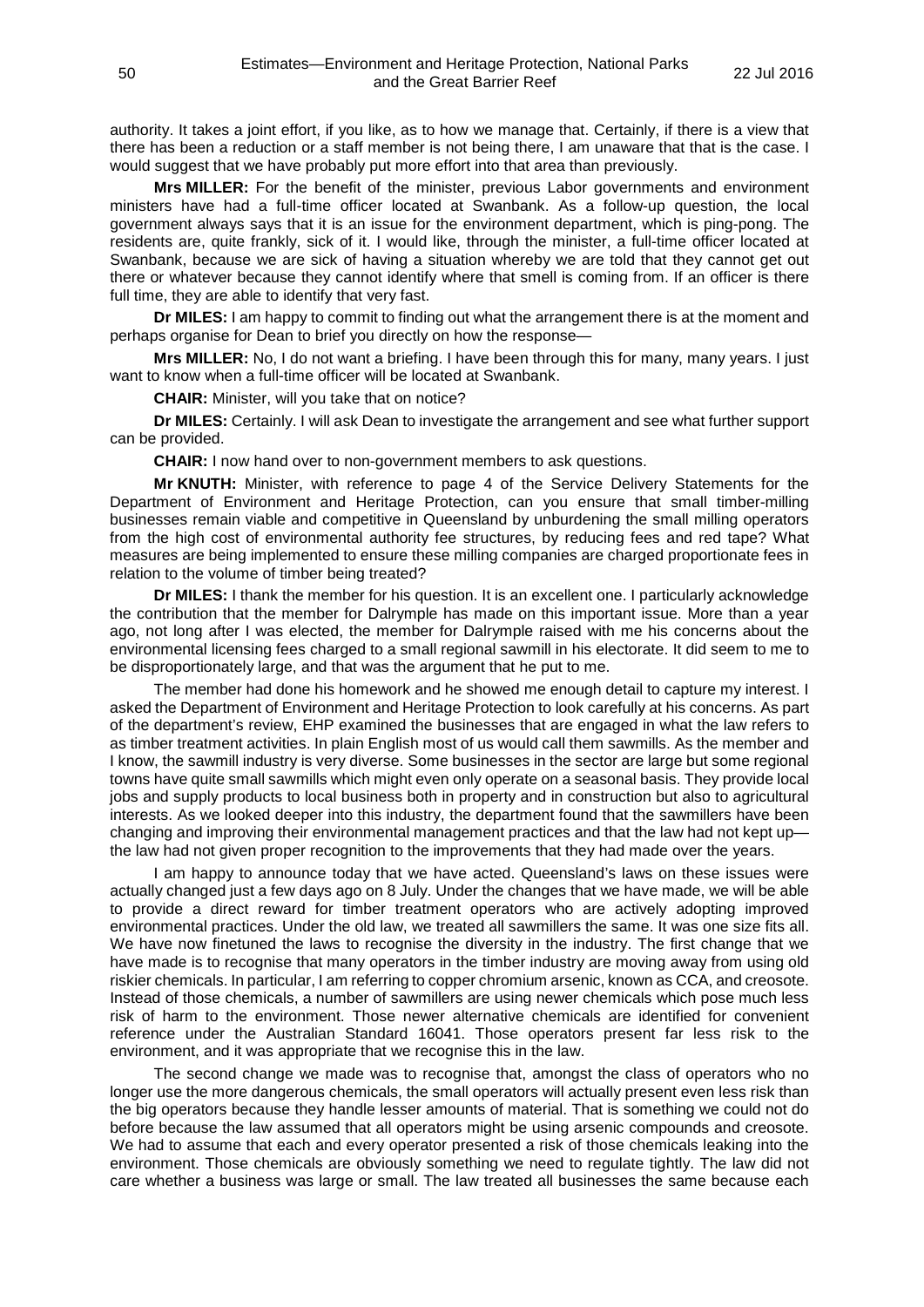and every business was considered to potentially have these chemicals on site. As I say, through the consultations that EHP has undertaken over the past 12 months with the industry, we have found that many operators have moved away from those old-fashioned chemicals. Once that was recognised then it has also become possible to treat smaller and larger businesses differently.

As a result of this work, the department has been able to substantially reduce annual licence fees for sawmilling businesses like the one in the member's electorate. For larger sawmills, if they do not use the old-fashioned chemicals and are using safer modern chemicals instead, we have cut their annual licence fee by a little over \$2,500 per annum. That is a 24 per cent cut in these government licence fees. For smaller sawmills like the ones we are interested in, such as the one in the member for Dalrymple's electorate, because they do not use these chemicals, we have completely abolished the annual licence fee. It falls to zero—100 per cent saving. In cash terms, that is a saving for a small local business in the member for Dalrymple's electorate of more than \$10,000—\$10,634. That means that we can put that money back into the hands of someone who operates a smaller business. I honestly thank the member for raising this with me. I am very pleased that we have been able to deliver what I think is a great outcome for that business but also for similar businesses right throughout the state.

**Mr KNUTH:** That is good news, Minister—very good news. With reference to page 9 of the Service Delivery Statement for the Department of Environment and Heritage Protection, can the minister provide details on the measures being taken to assist local government authorities to remove flying foxes?

**Dr MILES:** Again, let me thank the member for his question. Both the member for Dalrymple and the member for Mount Isa have been passionate advocates for better tools to address flying foxes, I know, over a very long period of time and certainly during my period as minister. I do not think a sitting week has gone by without me having the opportunity to discuss flying foxes with representatives of the Katter party.

The Queensland government recognises the need for urban flying fox roosts to be managed in a way that addresses community concerns and expectations and the long-term survival of these species in the wild. We recognise that some flying fox roosts, particularly in built-up areas, need intervention to protect residents from nuisance impacts such as smell and noise. We also recognise that flying foxes play a vital ecological role. They pollinate native plants and they maintain the health of our native forests. The management of urban flying fox roosts has remained problematic for decades in towns like Moranbah, Charters Towers and Mount Isa, despite the application of various management interventions by local government.

The biology and behaviour of flying foxes, and the little red flying foxes in particular, have been poorly understood. Further scientific work is needed to better inform the management of these animals at flying fox roost sites. This budget includes a \$2.7 million investment program over three years to address little red flying fox behaviour and management issues. We acknowledge that, while councils can move roosts on, they have no control over where they go next, so understanding their movements will make sure councils are not just shuffling this problem around their community or to neighbouring councils.

As part of the program, CSIRO scientists will fit little red flying foxes with radio transmitters to track their movements so we can better understand their roosting preferences and the factors that influence their roosting behaviour. The program will commence later this year in Charters Towers, where hundreds of thousands and sometimes millions of little red flying foxes spend winter before heading south in the warmer months in search of flowering eucalypts. If you look at the maps of what we know of the flying foxes' flight paths, Charters Towers looks just like Central Station. It is right there in the middle. That is why so many end up stopping there.

It makes sense to start the project in the north of the state so that we can track flying fox movements around that area as they come and go into Cape York Peninsula and as they make their way down to the southern and central parts of the state. The use of GPS transmitters and satellite monitoring will allow flying fox movements to be tracked and interpreted across thousands of kilometres. The funding will also be used to review and report on the effectiveness of flying fox dispersal exercises undertaken by local government over the past five years.

The project is targeted at creating transferable knowledge for use by local governments across the state experiencing similar difficulties with flying foxes, and little red flying foxes in particular, at flying fox roost sites in built-up areas. I understand that the department has met with the Charter Towers council if not this week then we will be meeting next week to discuss how that program rolls out and how it can support their efforts.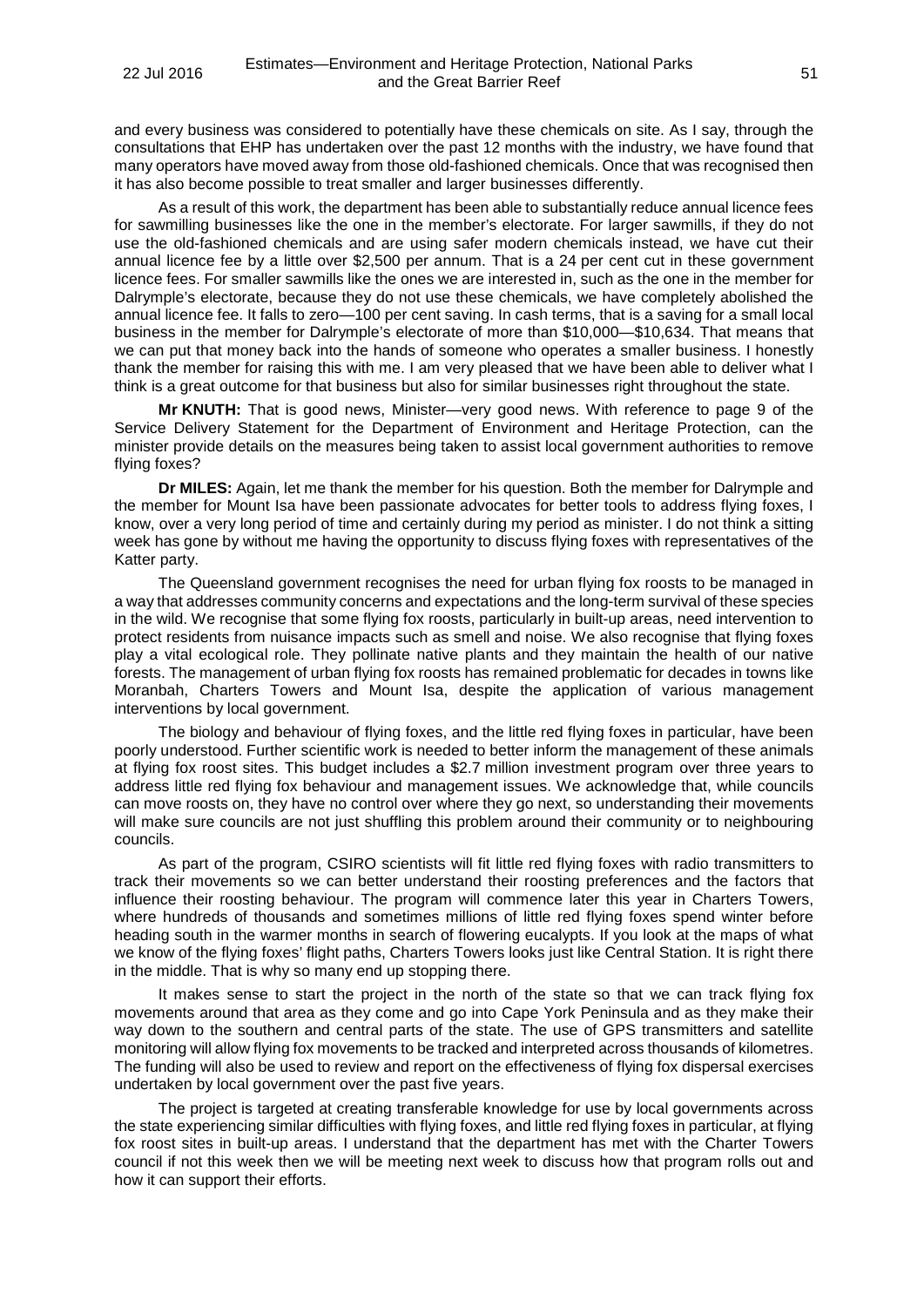**Mr KNUTH:** Minister, there have been many ministers who have dodged Charters Towers, so we would like to invite you to come out and have a look at this problem as well.

**Dr MILES:** I am looking forward to the opportunity to see firsthand many of the issues the member has raised with me. I am keen to go and tell the sawmill about the changes in their licensing arrangements, but sitting down with the council and hearing about the challenges they have had in managing the roost I think will be most useful for me.

**Dr ROWAN:** Minister, I would like to come back to question on notice No. 636. In relation to the 30 coalmining approvals including the 16 new ones between the period of 31 January 2015 and 31 March 2016, for clarity purposes, was Adani a single approval or are there multiple approvals in that count which is in the answer to question on notice No. 636?

**Dr MILES:** As I explained earlier, these approvals are managed by the regulator independent of me and my office, so I will ask the appropriate deputy director-general, Mr Ellwood, to come and speak to that detailed question.

**Dr ROWAN:** Moving on from question on notice No. 636—

**Dr MILES:** Let us answer the question.

**Dr ROWAN:** My apologies. I thought you were taking it on notice.

**Dr MILES:** No. I was calling forward an officer with the appropriate expertise.

**Mr Ellwood:** If I could, I will clarify the exact number but there is more than one approval. There is the mine itself obviously and then there is other associated infrastructure in relation to the port activities as well. As to the exact numbers of all of those, I will endeavour to get those exact approvals, if that is okay, Minister?

**Dr MILES:** We will aim to come back before the end of the session.

**CHAIR:** Will you take that on notice?

**Dr MILES:** We will aim to come back before the end of the session, if we can.

**Mr Ellwood:** I have some figures here but I would prefer to be certain about it for the record. If we can clarify that during the session, I will put that through to the minister.

**Dr ROWAN:** Just to add to that, Minister, is there also the possibility of providing information on the number of coalmines that have been approved since 31 March 2016 and their locations and reef catchments impacted as well. That is other information I would be interested in as well if that were able to be provided.

**Dr MILES:** Essentially, the question you asked earlier and the question you are asking now is for a breakdown of the list of approvals highlighted by reef catchments.

**Dr ROWAN:** There were two periods: question on notice No. 636 relates to the period between 31 January 2015 and 31 March 2016, and I have now asked a question about post 31 March 2016. If there is similar information available as well then that would be of benefit.

**Dr MILES:** We will endeavour to find that for you.

**Dr ROWAN:** The 2016-17 service area highlights include a reference to 'Encourage and support community groups, through a new Community Sustainability Action Grants program'—which you outlined in your opening statement, Minister—'(\$4 million per year over three years) to support community-based delivery of environmental, conservation and heritage protection activities and outcomes'. I specifically wanted to ask: within this grants program, will there be any funds that are provided for the purchase of koala habitat or other koala conservation initiatives? I would be interested to know what the actual budget for purchasing at-risk koala habitat areas is for 2016-17.

**Dr MILES:** I addressed the first part of the member's question in answer to one of the non-government questions on notice. I will endeavour to get the number. Essentially, the answer was that, if koala conservation projects met the conservation criteria or the koala research criteria, there are certainly grants there available for conservation activities. It was non-government question on notice No. 1.

With regard to funding in the budget for koala habitat, there is not currently funding in the budget for koala habitat. I will speak to the reasons for that. The first reason is that, in response to the UniQuest study that was released earlier this year, the government has appointed an expert panel to advise on the best mix of policy measures to better address the decline in koala populations in the south-east. Although there are only two regions where there was sufficient data to properly analyse the decline in koala numbers, that study showed that there had been an 80 per cent decrease on the koala coast and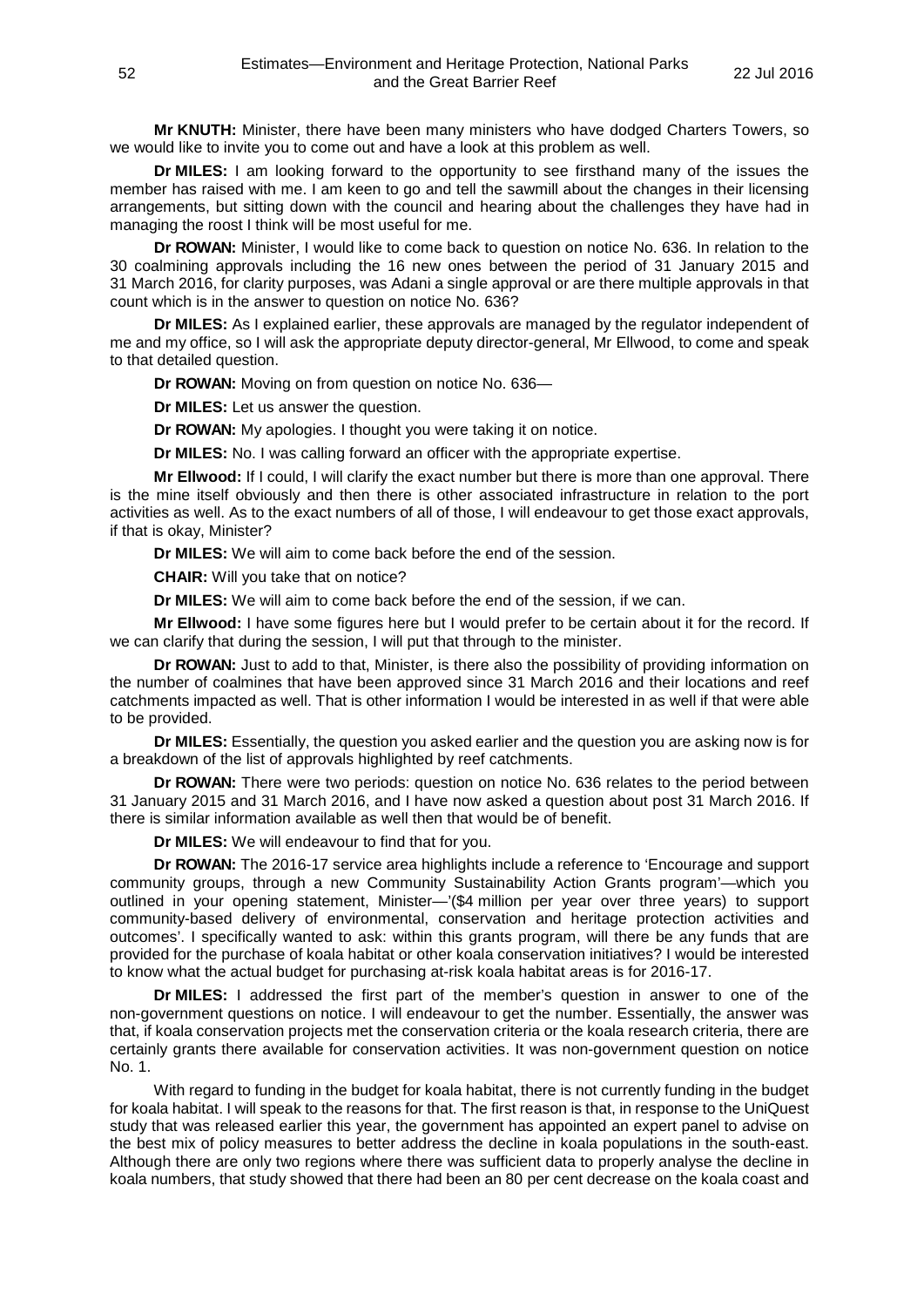a 54 per cent decrease in Pine Rivers. That obviously triggered a significant level of concern within government but also within the community. While in this budget we have committed significant new funds to koala conservation efforts, at this stage none of those funds or additional funds have been allocated to habitat purchase until we receive the advice from that expert panel.

There is a second reason why we have not at this stage included additional funding for habitat and that is that there are serious questions about the effectiveness of the koala habitat purchases, particularly those made by the previous government. The previous government, when it was elected in 2012, committed \$22.5 million to purchase koala habitat. I understand there has been some coverage of this in the media today, but it turns out that all of that money was spent purchasing land in LNP electorates. Of some 14 purchases only one was in the South-East Queensland koala habitat protection area where we know that koalas are most under threat. It took the previous government 18 months to purchase its first property under that program which ironically was a \$2.4 million property in the then minister's seat of Glass House.

It was not a requirement of that purchase program that there be any koalas on the property. It turns out the Glass House property currently has one koala. For an investment of \$2.4 million of taxpayers' funds the LNP has provided a home for one single, but very lucky, koala. We are going to give him a special name. I am not sure if Tim or Andrew is the best name. It cost \$2.4 million to provide a home for one koala.

All of the funds went to LNP seats. Before you say that that is because the LNP held most of the seats, even if you look at the electorates against the currently more balanced parliament, only two of the purchases were in seats now held by Labor, that being Pine Rivers and Mirani. People will be aware that Mirani is a very long way from South-East Queensland.

With the spectre of those very significant concerns, I think, although the quantum of dollars is lower, the questions around the allocation of these funds is even worse than the Royalties for Regions rort that we all now know about. Given that these properties rarely contained koalas and given that we know that one property was purchased for \$2.4 million and it has only one koala, we would have been better off buying that koala a riverfront property in your electorate, member for Moggill. I think for \$2.4 million, you just about could have—

**CHAIR:** Please be relevant to the budget.

**Dr ROWAN:** I come back to the substance of the issue. Koala conservation is a very serious issue, which I am sure the minister would appreciate.

**Dr MILES:** It is. That is why it is a shame to have seen these funds wasted.

**Dr ROWAN:** I have just heard some political rhetoric. I think the last thing anyone would want is the politicisation of such an iconic animal. I want to come back to the substance of the issue. There was \$15 million budgeted for koala habitat in 2015-16. If I am correct, from your answer there is zero for the purchase of koala habitat in 2016-17. Is that correct?

**Dr MILES:** There are no additional funds in this current budget for the purchase of habitat for the two reasons I outlined. One is that we are waiting on the outcome of the policy process. The other is that there are very serious questions to be asked about the previous koala habitat purchase program. They are not political accusations, member for Moggill; they are very serious concerns.

I will table for the committee the list of properties purchased between 1 October 2013 and 12 January 2015. I can list them. They were in the seats of Glass House, Lockyer, Lockyer, Noosa, Beaudesert, Beaudesert, Beaudesert, Callide, Burnett, Callide, Lockyer and Nanango. As I have said, there were two other properties—one in Pine Rivers and one in Mirani. None of them were in the areas highlighted as being of concern by the UniQuest study. It is very concerning. I table that for the committee.

**Dr ROWAN:** With respect to the budget, in 2015-16 there was \$15 million allocated for the purchase of koala habitat. I understand the reasons that you have outlined in relation to the review. I am asking about the specific budgetary variance between 2015-16 and 2016-17 for the purchase of koala habitat.

**Dr MILES:** As I have made clear, there is no allocation in this budget specifically for koala habitat for the two reasons that I have outlined. There is funding for a range of koala programs. I am happy to go into the detail of how that will be allocated between survey work and other conservation work, if that is what you are trying to get to, but if the question you are asking is whether we have allocated funds in this budget to purchase koala habitat, as the previous government's policy purported but failed to do, then the answer is that, no, we have not.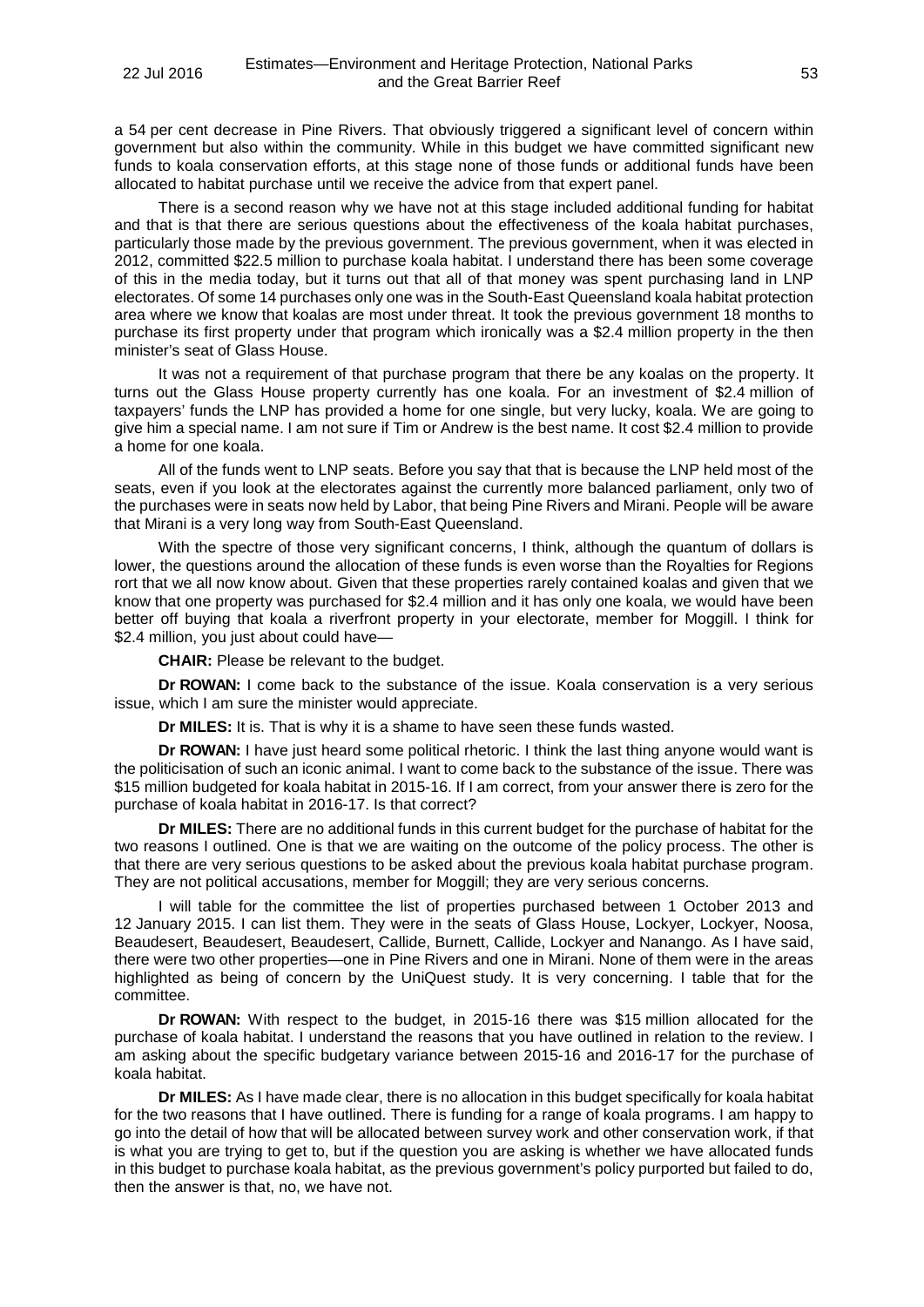**CHAIR:** Leave is granted to table the document. We will move to government questions.

**Mrs GILBERT:** I refer to page 2 of the SDS. What steps has the government taken to ensure the financial assurance raised from the largest mines in Queensland is up to date and appropriate?

**Dr MILES:** I thank the member for her question. The member's electorate of Mackay is home to much of the resources industry and many of the workers supported by that industry.

The Queensland government is committed to ensuring that adequate financial assurance is held by the state as security for rehabilitation obligations of mine sites in Queensland. A robust system of financial assurance is important to ensure that taxpayers are not left picking up multimillion dollar environmental clean-up bills to rehabilitate mine sites. Financial assurance provides the government with financial security to cover costs or expenses incurred in taking action to prevent or minimise environmental harm or rehabilitate or restore the environment should an environmental authority holder fail to meet their environmental obligations.

Under the Environmental Protection Act 1994 mining operators are required to submit a plan of operation every five years. However, most operators have operated on a one-year time frame. The operator must propose the amount of financial assurance as part of their submission.

The Department of Environmental and Heritage Protection rigorously reviews and assesses the activities in accordance with the legislative requirements and ultimately decides the amount and form of financial assurance to be held. Financial assurance must be provided by the operator prior to undertaking activities on the site. Should activities being undertaken change or if the plan of operations is not consistent with the requirements of the environmental authority, operators are required to amend or replace the plan of operations. This would require the proponent to propose a revised financial assurance.

One of our key responses to the Auditor-General's report into FA was to develop an FA calculator that accurately assesses the amount of FA required to rehabilitate the environmental disturbance associated with resource activities. Also in response to that report the department has increased the amount of FA the state now holds. We now have more than \$7 billion in financial assurance from mining, gas and oil companies. That compares with \$1.45 billion in 2008.

We have also passed new chain of responsibility laws that aim to ensure mining, petroleum and gas or other industrial companies that have closed shop and moved on, folded or gone into liquidation do not leave the taxpayer with the clean-up. The laws give the government a number of options to pursue related persons of a company, to have them make good on the company's environmental responsibilities. For example, the department can now issue related persons with legally enforceable environmental protection orders if the resource companies they are involved with cease operations without complying with their rehabilitation obligations.

Queensland is a resource rich state. Investment by resource companies contributes enormously to the state's bottom line. The government and the community have an expectation that before a company's activities have ceased rehabilitation will be completed. That is what this government will ensure.

**Mr MADDEN:** I have a question with regard to page 3 of the Service Delivery Statements under the heading '2016-17 service area highlights'. Could you advise the committee as to what is planned for improving waste management through funding of \$1.9 million in the 2016-17 budget?

**Dr MILES:** Nowhere is the policy failure of the LNP laid bare more than when it comes to waste management. Thanks to their policy failure, Queensland receives not truck loads but literally train loads of waste from other states destined for our landfills. They made us the nation's dump. It is nothing short of shameful.

The government is determined to improve waste management outcomes in Queensland and is investing an additional \$1.9 million during the next financial year to ensure we get results. These funds will allow us to implement a container deposit scheme and to progress restrictions on single-use plastic shopping bags.

The additional funding will also find solutions for other high-impact product waste, including end-of-life batteries, tyres and food waste. We are working to divert high-volume waste based feedstocks, such as organic waste and tyres, away from landfill and into the production of biofuels and other bioproducts. Clearly, we need to find ways to divert organics from landfill.

To assist in achieving this aim, a partnership was established between the Department of Environment and Heritage Protection and the City of the Gold Coast to pilot the collection of commercial food waste from hotels. The pilot aims to inform the collection of food waste during the 2018 Commonwealth Games, but it will have much broader application.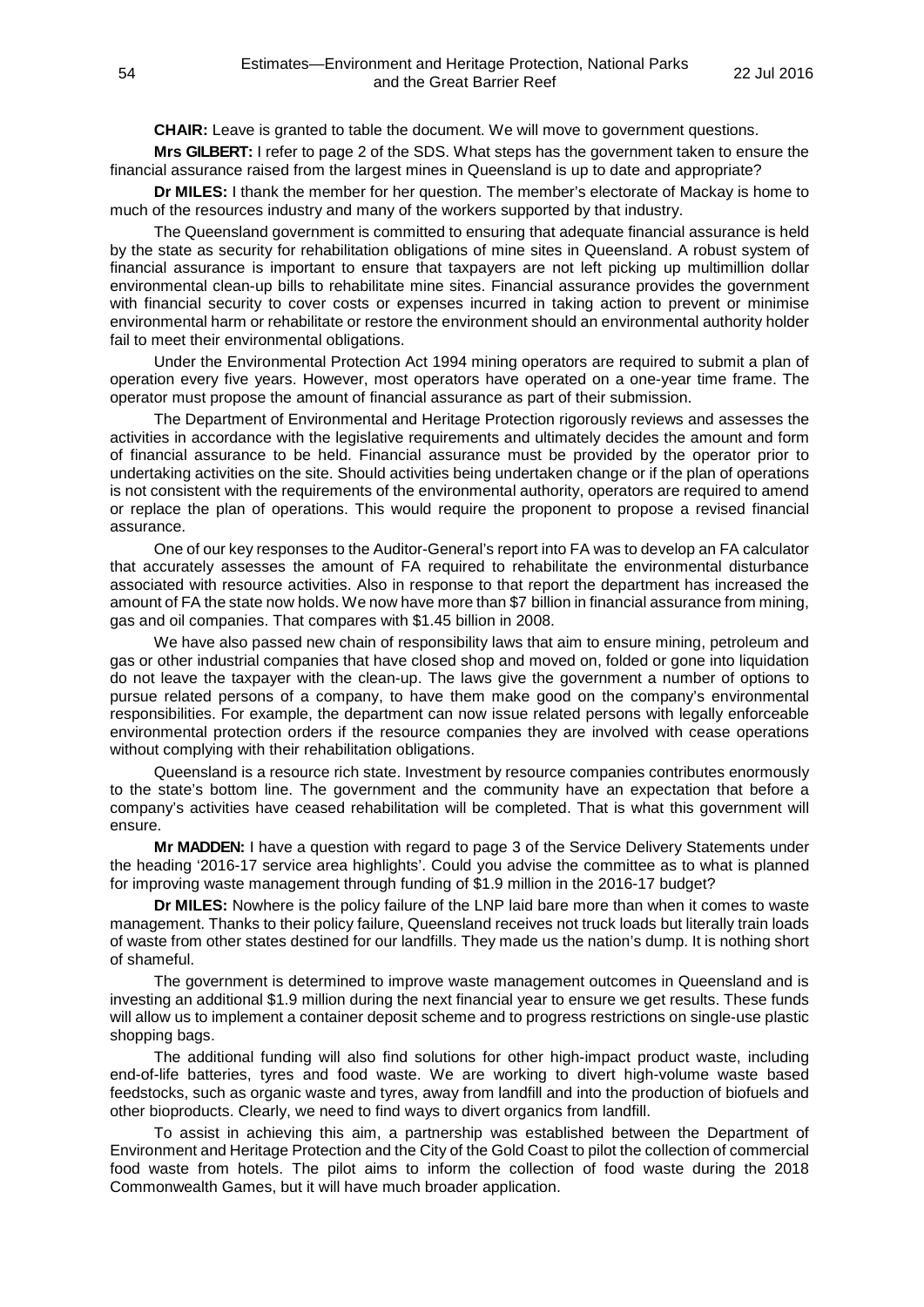At the same time, we will continue working with our partners the Department of Transport and Main Roads and the tyre industry to use recycled tyres in road construction and repairs. Every year in Australia 51 million tyres reach the end of their life and only 16 per cent of these tyres are recycled, with most ending up stockpiled or dumped in landfill.

Last year we saw 16 tonnes of waste tyres transported into Queensland from the Tweed coast region of New South Wales. This is because the previous LNP government deregulated tyre storage, leading to the re-emergence of tyre stockpiling and a reduction in the flow of waste tyres into the Queensland market. The LNP believed that regulating tyre stockpiles was just green tape. They did not give any thought to whether the laws they scrapped actually helped control the risk of toxic tyre fires.

Deregulation has led to situations where operators do not store or manage tyres responsibly. We know of tyre stockpiles abandoned once they have become full. We know of shipping containers of tyres abandoned. This is all because of the LNP's policy failures. Stockpiling raises the risk of severe oil fires, which are incredibly damaging to the environment and to human health.

Work is currently underway to investigate the reintroduction of regulatory requirements for tyre storage through the review of the environmentally relevant activity framework. This would allow conditions to be placed on the storage of tyres to help reduce the risk of tyre fires and inappropriate management. We want to ensure that operators who charge customers to collect tyres for recycling are actually recycling the tyres. This will make sure there is a strong market for used tyres because they have interesting and very beneficial applications.

Right now the Palaszczuk government is partnering with Tyre Stewardship Australia to develop and trial specifications for the use of crumbed rubber in road asphalt applications. In 2015-16 we demonstrated that recycled tyre crumb rubber can be used effectively in spray seals on much of Queensland's road network. In 2016-17 we will be trialling the use of recycled tyres in open-graded asphalt roads. There is great potential there. I am advised that roads containing some rubber are quieter, creating less noise from wheel-on-pavement contact, and are safer as cars are less likely to skid on them. They also last longer as the surface is less likely to crack.

I am sure you can also appreciate the pressing need to reduce the amount of litter impacting on the environment and particularly the Great Barrier Reef, Moreton Bay and other waterways. Plastic pollution is a global problem. Here in Queensland we have every reason to tackle it with a concerted effort. Plastic litter comes from many sources apart from bottles and bags.

In 2016-17 we will be expanding our efforts to find solutions for waste from the agricultural sector, which increasingly relies on plastic products for packaging, irrigation and mulching. I will give an example of how the government can work effectively with industry and local communities to improve management of agricultural plastic waste.

Every year fertiliser is delivered to cane farms in thousands of plastic bags. The department worked with fertiliser manufacturers, local government and plastic recyclers to trial the collection of the bags in North Queensland last financial year. Almost 80,000 bags, or 217 tonnes of plastic, were recovered. As a direct result of this project, the fertiliser manufacturers have committed to a long-term, sustainable arrangement for all their fertiliser bags, not just sugarcane bags.

Plastic that was previously burnt or buried on-farm or in landfill will now be recycled locally. This commitment will reduce the dispersal of harmful plastic fragments into the waters of the Great Barrier Reef while creating regional employment. In 2016-17 the focus will be on other agricultural products, such as trickle irrigation tape and plastic mulch used in horticulture.

At last year's estimates hearings I mentioned that we were working with industry to pilot the collection of power tool batteries from retailers in Brisbane. That pilot has just wrapped up and we will be publishing the results shortly. In 2016-17 we will expand on this work to pilot the collection of all sorts of rechargeable batteries. This time we are working with 14 different collection partners across the Toowoomba region.

All this work is contributing towards the long-term goal of a national product stewardship scheme for these highly hazardous, smaller batteries. These schemes are important environmental protection measures, but of course they are also the catalyst for the creation of waste recovery infrastructure and jobs in waste, transport and recovery.

The government is also working to provide the right regulatory and policy settings to enhance innovation and investment opportunities in the resource recovery industry. For example, in 2016-17 funding will go towards delivering, for the first time in Queensland, state and regional waste infrastructure mapping and plans to provide future security for the location of waste infrastructure. It will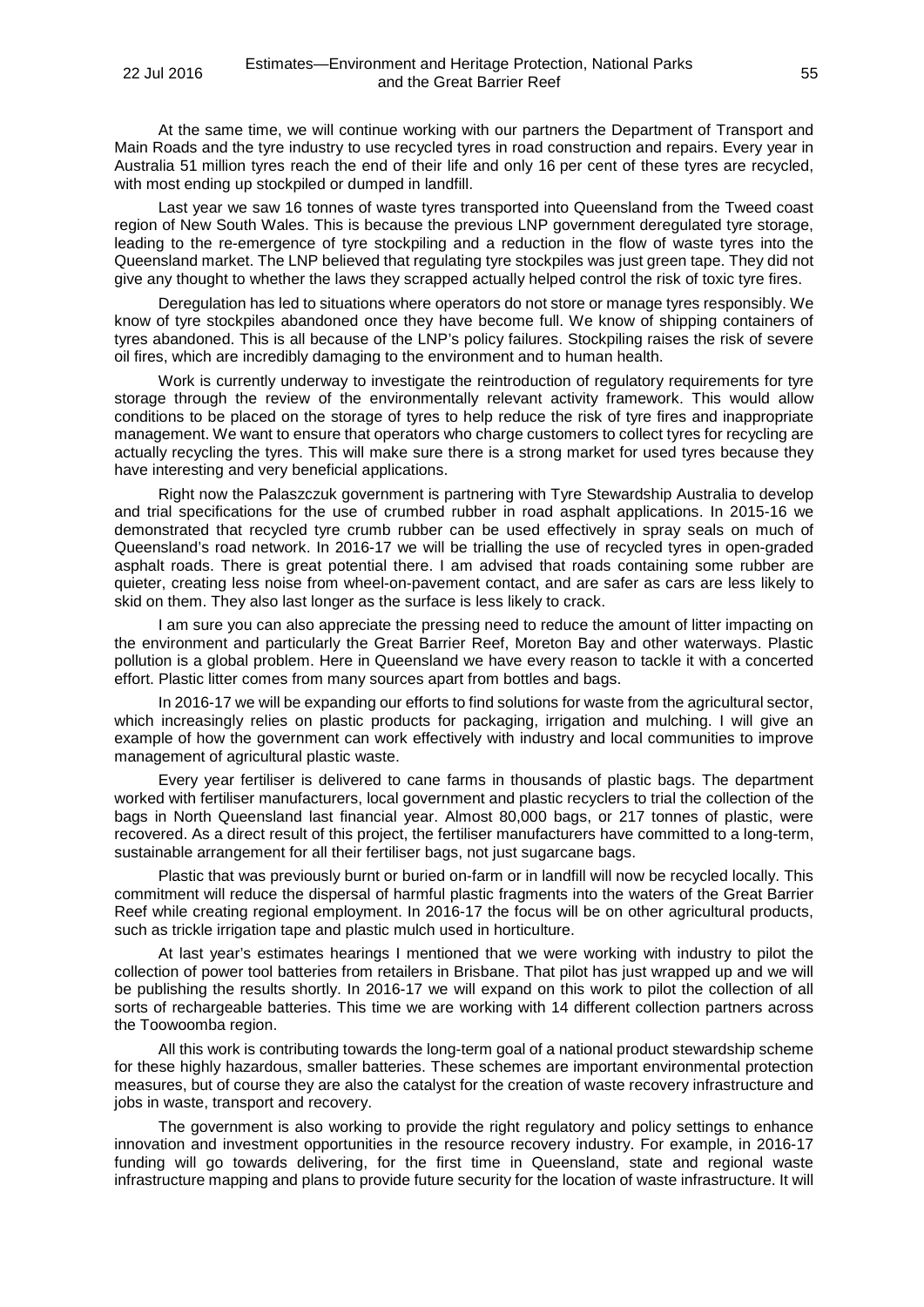also be used for detailed investigation of landfill disposal vans for specific waste as a means to drive industry investment, recycling market development and jobs. There will be funds for an economic and employment study of the waste and resource recovery sector to determine up-to-date and robust figures for the waste industry's contribution to Queensland's economic development and job creation. This is some of the background work we need to put in place to create jobs and economic growth in the sector.

We also want to undertake new work in remote and Indigenous communities to improve waste management outcomes. These communities face particular challenges including low population density which leads to an increased cost for collecting and recovering waste. We want to identify opportunities to tackle the challenges and put projects on the ground to demonstrate the benefits of reducing waste and litter. Again, the key is to search out innovative solutions that will reduce environmental impacts from waste we create while creating employment by redirecting waste from landfill disposal. That is all money very well spent.

**CHAIR:** With reference to goal 2 on page 2 of the SDS, the Great Barrier Reef task force has called for the state government to partner on two major projects to reduce pollution run-off into the Great Barrier Reef. What can you tell me about these major integrated projects and what is new about this approach?

**Dr MILES:** I thank the member for Gladstone for his question. I know he is very interested in the welfare of the Great Barrier Reef, as he represents a beautiful part of the southern part of the reef. The Palaszczuk government will use the recommendations from the Great Barrier Reef Water Science Taskforce to allocate \$90 million over four years to deliver cleaner water for a healthy reef. The task force has recommended a greater focus on innovation, education support for farmers and expanded monitoring of water quality, and that is exactly what we plan to do.

As I touched on earlier, today we have taken the first step to deliver two major integrated projects that will reduce pollution run-off into the reef. We have committed \$33 million to these key projects over four years. We are looking for capable and experienced parties to work with us to target these pollutant hot spots. An expression of interest has been released calling for tenderers to coordinate the design and delivery of the two projects which are a direct response to the recommendations of the task force which realised it was critical we integrated and tested innovative tools.

This approach is different because it is about intensively trialling a range of coordinated actions that are designed specifically for that catchment. We will also take advantage of local expert knowledge to ensure we receive a maximum return. It is exciting to be at the forefront of such an approach which has the potential to deliver environmental and economic benefits for the reef and for our farmers. These projects aim to improve reef health by reducing nutrient sediment and pesticide loads.

The project manager must be based in the region where the majority of work will be focused, and I believe this will generate jobs in these areas. The projects will focus on supporting local stakeholders and landholders in key agricultural activities such as grazing and cane through a suite of coordinated services including extension, trial of innovative practices, incentives or stewardship payments. The projects will deliver a practical, accessible and regionally tailored program of work designed and owned by regional stakeholders for those regional stakeholders.

The outcomes from these projects will be continually evaluated and will be flexible in our delivery so we can achieve transformational on-ground change. Most importantly, we will be able to identify pathways to extend successful components to other regions. Through the expression of interest process, which closes next month, the government is looking for capable and experienced potential delivery agents who have the interest, availability and capacity to coordinate the design of works in the targeted regions. Responses to the EOI will then be short-listed and preferred tenderers will be invited to submit detailed proposals about how they would design and coordinate a program of works in either of the major project integrated project areas. Following this process, successful applicants will then be awarded contracts to coordinate the design of the major projects for each region.

**Dr ROWAN:** Minister, I want to come to funding for the Environmental Defenders Office, and that is with reference to page 10 of the SDS. Can you advise how much funding is being provided in this budget and over the forward estimates for the Environmental Defenders Office in Queensland?

**Dr MILES:** The Environmental Defenders Office is funded by the community justice program or a similarly worded program—within the Department of Justice and Attorney-General. The EDO is not a beneficiary of the funds that EHP provides to community environmental organisations, if that is what the member is asking.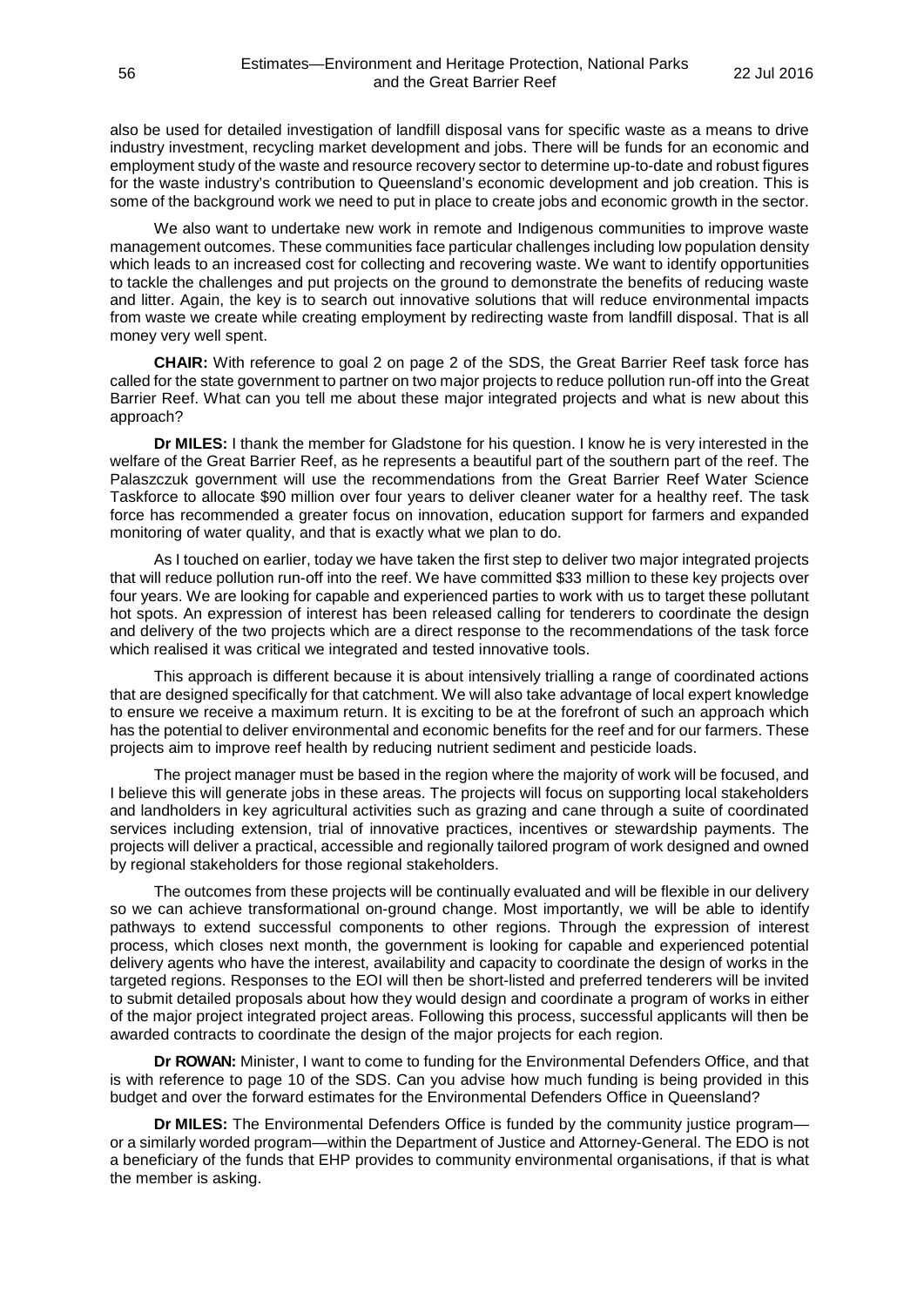**Dr ROWAN:** Will this committee be assured that taxpayers' money is not being used to pursue court objections for approvals provided by state ministers and departments including yours? That is the next question I was coming to.

**Dr MILES:** I cannot speak for the funds that the Department of Justice and Attorney-General provide. They are essentially the funds that go to community legal centres and legal aid services. The conditions of the grants program that EHP provides to community environmental councils, which is the non-government conservation funding program, which is a long-running program that has been in place since the 1990s, have not changed in recent years. They have always required that those funds be used for day-to-day operating expenses which are defined in their specific contracts as being explicitly associated with staffing, rent, utilities, rates, building and equipment maintenance, printing and publications, stationery, audit fees, bank fees, cleaning, insurance, security training and equipment purchase and hire. The specific exclusions in the contract are for catering, entertainment, donations, external service providers, event management and attendance. The department keeps \$10,000 of those funds to cover the minister's environment round table, which is where I meet with all of these groups, and previous governments have had the same practice. Those funds, as I understand it, have not been increased since Minister Powell increased them in his first year in office.

It is \$575,000 per year. The agreement, though, must be over three years because I have here the three-yearly figures. QCC will receive \$495,000 for the agreement period from 1 July 2015 to 30 June 2018. CAFNEC, the Cairns and far north, will receive \$150,000 or \$50,000 a year; the Capricorn Conservation Council will receive \$150,000 per year; the Darling Downs Environment Council will receive \$75,000 year; the Gladstone Conservation Council will receive \$25,000 per year; Gecko, the Gold Coast and Hinterland Environment Council, will receive \$50,000 per year; the Mackay Conservation Group will receive \$50,000 per year; the North Queensland Conservation Council will receive \$50,000 per year; the Sunshine Coast Environment Council will receive \$50,000 per year; and the Wide Bay Burnett Conservation Council will receive \$50,000 per year. As I say, the funding allocation for the program has remained consistent and the conditions have remained consistent since 2011-12 when Minister Powell increased it from \$400,000 per annum.

**Dr ROWAN:** Director-General, I want to come back to you. My previous question was confirmed by the minister regarding those 220 mines that the minister did not oppose before 31 March 2016—a time frame which was confirmed in earlier testimony. For any of those mines approved since then, did the minister at any stage ask that approvals post 31 March 2016 be halted, delayed or vetoed in any way?

**CHAIR:** Before you answer the question, once again you need to be relevant to the budget. That is not a question relating to the budget.

**Dr ROWAN:** With respect, I asked that question earlier in relation to the period of time from 31 January 2015 to 31 March 2016 and there was an answer provided. Given that I asked about information from 31 March 2016 until now, I want to clarify that statement given that that has already been discussed this morning.

**CHAIR:** I want to make sure that you are aware that we are treading a pretty thin line of relevance. Is the minister happy to answer it?

**Dr MILES:** The question was directed to the director-general, but I have not and would not.

**Mr Reeves:** I had no direction or discussion with the minister.

**Dr ROWAN:** That is fine. Director-General, in relation to the cash flow statement, I refer to page 24 of the SDS which refers to forfeited financial assurances for mine rehabilitation. Can you advise of the total amount of forfeited assurances for the past two financial years? Are you able to provide a brief outline of where the funds are currently being spent?

**Mr Reeves:** I would have to take that on notice or refer it to Mr Ellwood, the deputy director-general.

**Dr ROWAN:** Would you like to take it on notice or refer it to Mr Ellwood?

**Dr MILES:** I think we can ask Mr Ellwood to answer that question.

**Mr Ellwood:** Could you ask the question in relation to the time frames again?

**Dr ROWAN:** I was asking specifically in relation to the past two financial years for the total amount of forfeited assurances and a brief outline of where the funds are being spent in relation to mine rehabilitation.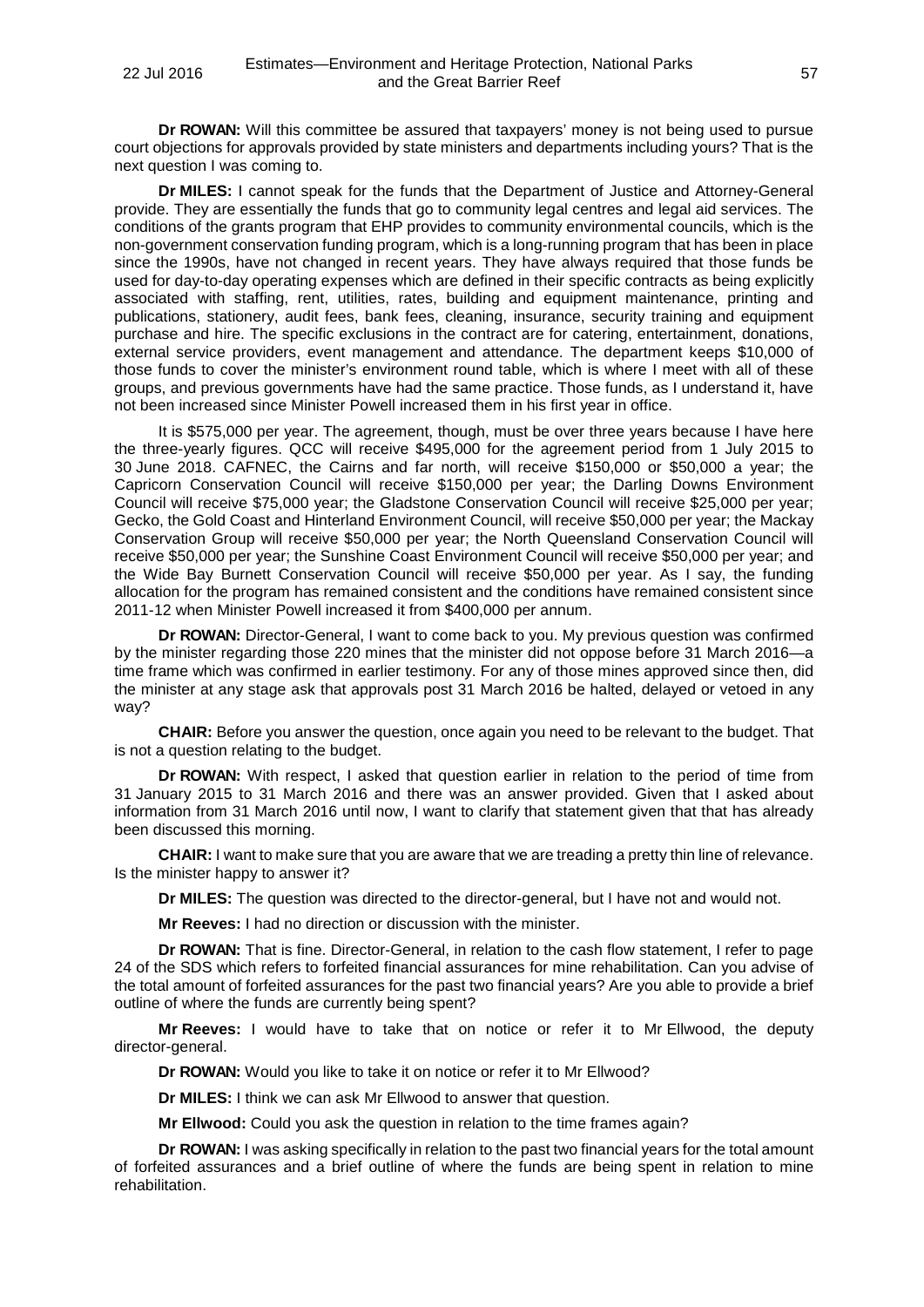**Mr Ellwood:** I have detail in relation to financial assurances. Whether it is within those time frames I would prefer to clarify, but what I can say is that there has certainly been a number of disclaimed mines in recent times including Texas Silver and Collingwood Tin, of which the money that was the financial assurance that is required for that site, the money that the state government held at the time and the way in which it is held being irrevocable and on demand, has been claimed. That money for at least those two sites and a number of others is being used in relation to ensuring that the sites are at least nonpolluting and stable.

**Dr ROWAN:** I am interested in the total amount of money for the past two years and a breakdown of where those funds are being spent. I am happy for you to take it on notice if you need to, but I am asking a specific—

**Dr MILES:** We can certainly get the information for you about the number of relinquishments and the dollar amounts involved. You asked about how that money was expended. The Texas Silver case is particularly telling. In the case of Texas Silver, the anticipated total cost to rehabilitate is something like \$10 million. The state recouped \$2 million in financial assurance and is using that \$2 million to manage the site. I think it would be interesting to hear from Mr Ellwood about how those funds are being used.

**Mr Ellwood:** I appreciate your frustration. The detail we have in relation to financial assurance is not necessarily written in a way that is aligned to the two financial years. Again, to clarify your question, I would prefer if I can take some more time to line that up. Specifically, though, in relation to the management of Texas Silver, what we see is a site that has been neglected for some time. A range of its storage dams contained quite highly contaminated material. Part of that work and the money that is being spent is to initially get on site and ensure that the place is safe for staff and people to operate.

We are very mindful about adjoining landholders and our New South Wales counterparts, because of the way in which the water flows. The primary focus for the money that is being used is to ensure there is adequate and sufficient storage for wet weather events. In any normal time you ensure that you can use whatever you can in relation to evaporation techniques and managing the storage facilities to ensure that in times of heavy rainfall you have capacity to contain and store that. The last thing we wanted to see was any discharges from the mine. Water management is really the primary focus of the \$2 million that is currently available to the state government for that.

**CHAIR:** Are you still asking a question on notice for figures?

**Dr ROWAN:** I would like those figures provided, if they are able to be provided.

**CHAIR:** Minister, are you happy to provide those figures?

**Dr MILES:** I think we will have to take that on notice.

**Mr Ellwood:** It is something I think we can do but, as I said, it was more around doing it within the time frame that the member had asked for to align those two figures.

**CHAIR:** We just have to get that through the minister. That is all.

**Dr MILES:** Thank you, Chair.

**Dr ROWAN:** Minister, I would like to come to page 7 of the SDS and the area of protected estates and the percentage of Queensland land area that is protected. You will see that three-year targets appear to be missing in this document. I seek to leave to table that.

**CHAIR:** Thank you.

**Dr ROWAN:** Minister, when that comes around, you will see that the three-year targets appear to be missing. I am interested to know what the three-year targets are for protected areas. I will give you a moment to have a look.

**Dr MILES:** I think what has caused the confusion there is just the formatting of the page. The cell runs over the two pages. If you turn back to page 6, it says that the measures are the target estimated in 2015-16, the estimated actual and the target estimated in 2016-17. They are at the bottom of page 6, even though the cell continues over to page 7. There is a relevant note that says—

This service standard measures the percentage of Queensland land which is dedicated as national park or regional park or declared as a nature refuge. The 2015-16 Target/Estimate was 8.1 per cent; however based on available data, 7.9% is a realistic Target/Estimate for 2016-17. An assessment of probable additions and revocations ... suggests a zero net increase from the current 2015-16 Estimated Actual figure of 7.9 per cent.

**Dr ROWAN:** Thank you, Minister. I will move on to the EHP Connect user fee. I understand you are introducing a voluntary user fee for customers to transact using the department's new online system, which is going to be termed Connect. I refer to Budget Paper No. 4, page 140, and the Connect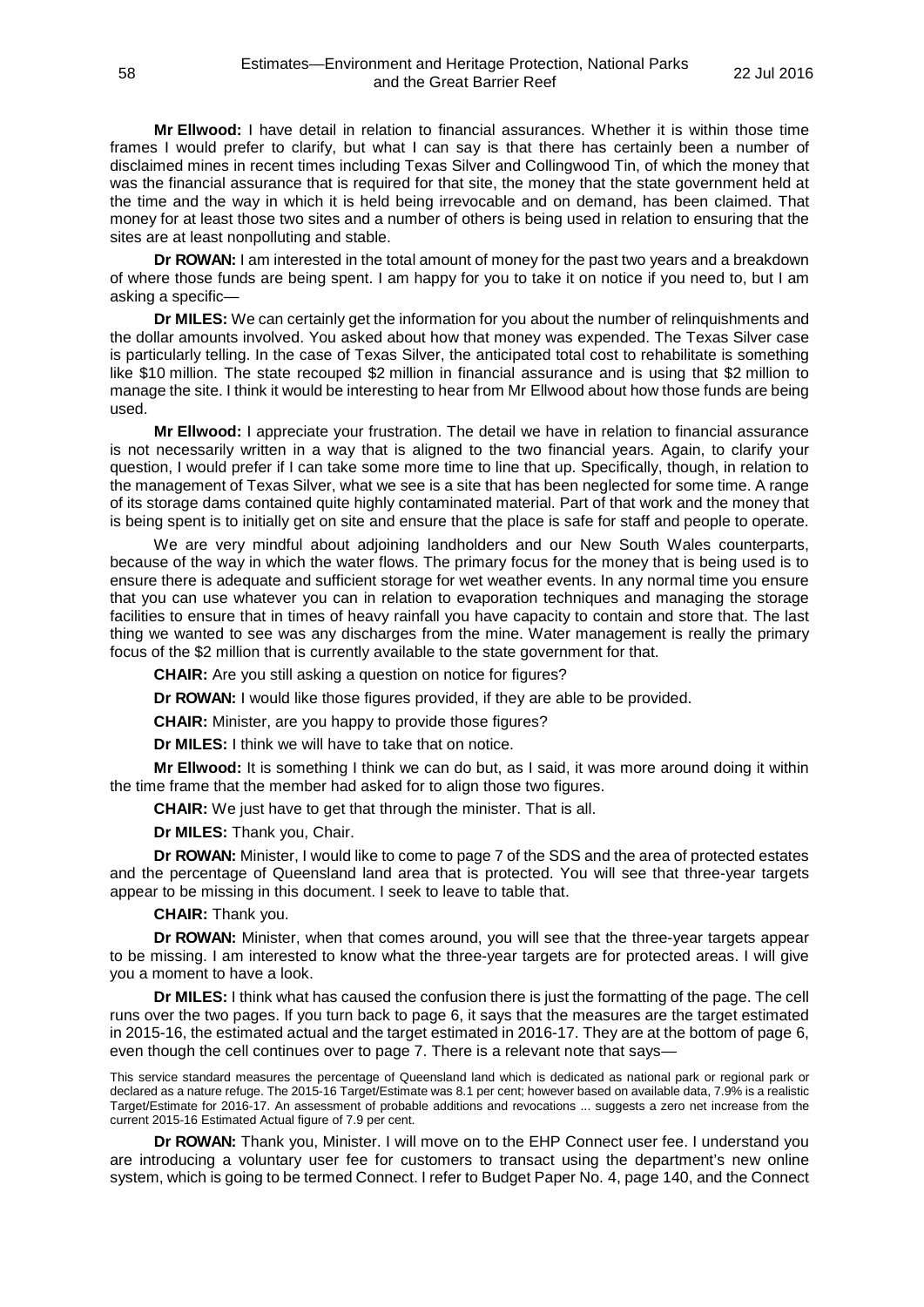voluntary user fees. Although supportive that users of Connect will be able to lodge applications, make payments and manage licences and permits online to streamline processes, it seems extraordinary that the government will charge industry to use a service that will in fact save government resources and be more efficient. How is the fee arrived at? Were there some forward projections on how many operators it is intended will be using the system?

**Dr MILES:** I thank the member for the question. That fee is, as you say, a voluntary fee. It is optional whether operators choose to avail themselves of the online option. The advice to me was that for many operators the administrative burden realised within their organisations from being able to use the online system would be substantial and would in most cases be greater than the fee being collected. The department has invested significantly in the new online licensing system. The fee is designed to recoup some of those costs in line with the broader policy of cost recovery from industry for the cost of licensing, regulation and compliance. The 2016-17 budget projects \$750,000 to be collected. I would have to check with the CFO if we had a figure in the out years. I will ask Mr Lang to come to the table to address that specific question about future years.

**Mr Lang:** I believe the question was what would be collected over the forward estimates under that fee.

**Dr ROWAN:** Just the projections about how many users and what money will be collected.

**Mr Lang:** I can tell you what the projections are for the amount of money to be collected. It is \$750,000 in 2016-17; \$964,000 in 2017-18; \$1,071,000 in 2018-19; and \$1,104,000 in 2019-20. I do not have the numbers of users. We would have to collect that information and come back to you on that one.

**CHAIR:** Minister, are you happy to take that on notice?

**Dr MILES:** Is that something you can readily provide?

**Mr Lang:** In the calculation of the fee, there were some estimates on what the uptake would be.

**Dr MILES:** We will endeavour to get the basis of that modelling in terms of the number of users and perhaps the average fee to be applied to those users or something like that.

**Mrs MILLER:** Minister, you said in your opening comments that climate change was important in your department. In my electorate, new housing is being built on a daily basis. Are there any officers on staff in your department who can provide advice to families on sustainable housing options and design, thus reducing the need for air conditioning or other heating and cooling devices?

**Dr MILES:** Let me thank the member for her question. It is an incredibly important one. There are equity issues associated with the fact that oftentimes more energy efficient construction techniques and designs have an upfront cost that often will not be incorporated in accommodation design for lower income folk, so we effectively burden them with a lifetime of higher energy costs. It is a matter that I have taken some interest in.

The incorporation of improved sustainability in building standards actually rests with the Department of Housing and Public Works, but EHP is working very closely with them on projects designed to provide that knowledge. It also ensures that our public housing stock—which in recent years has had a pretty minimal interest in sustainability—has incorporated in it things like breezeways, flow of air, capacity for solar panels and batteries even down the track if the technology is not yet suitable. The department is working with EHP on programs around that and that work is ongoing. I am happy to see if we have an officer available to talk more about that engagement with Housing and Public Works, if you would like.

**Mrs MILLER:** I know Housing and Public Works is important because I have hundreds of housing commission homes in my electorate, but I am talking about private dwellings. If someone bought a block of land and they wanted to do the right thing by climate change, who in your department would they ring?

**Dr MILES:** I was referring to Housing and Public Works' responsibility both for public housing but also for setting building standards.

**Mrs MILLER:** So you have no-one in your department?

**Dr MILES:** There is a role for them in setting building standards. In the office of climate, we have new funds for new roles. At this stage, their focus has been on working with Housing and Public Works for both public housing and addressing building standards because that is the opportunity to get construction sector wide change. I will certainly ask them to look into whether there is a function we can play, even if it is just connecting people with builders and people with that expertise. Obviously, the last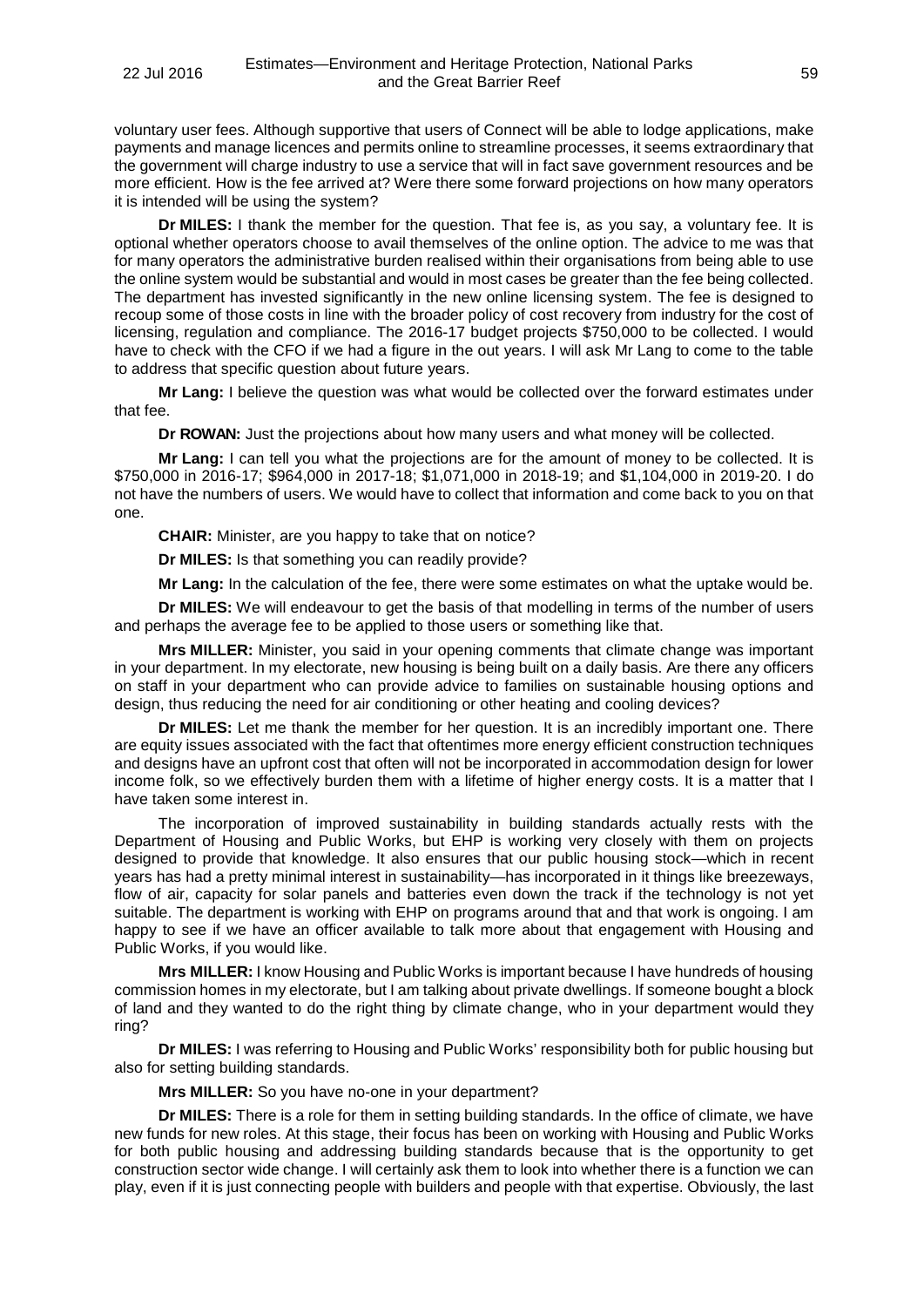thing we want to do is discourage early adopters. That is the chance to demonstrate that you can build a house that is more sustainable and that you will save money over time. Certainly, that is even more important in places like yours.

**Mrs MILLER:** At present there is no-one they can go to?

**Dr MILES:** That is my understanding. I think prior to 2012 there probably was. You might be aware that Queensland was a leader in this space prior to 2012. There were something like 60 staff in the office of climate. It was one of the first offices completely gutted by the LNP on their election. To be honest with you, we are rebuilding from a platform of zero.

**CHAIR:** Thank you. I think you have answered the question. I refer to page 3 of the SDS. What is the government's progress towards achieving the sediment and nitrogen targets? What will be achieved this year?

**Dr MILES:** Nothing demonstrates the government's commitment to protecting the Great Barrier Reef more than our ambitious water quality targets. Our targets are to reduce sediment run-off by up to 50 per cent and nitrogen run-off by up to 80 per cent in key catchments like the Wet Tropics and Burdekin, which I was talking about earlier. Those targets are for 2025. By improving water quality, the reef will be more resilient to threats such as climate change. The targets acknowledge the ongoing risk posed to the reef by agricultural run-off and the government's determination to reverse this trend. These targets are included in the joint Australian and Queensland governments' Reef 2050 Long-Term Sustainability Plan, which drives reef management and protection of the reef over coming decades.

The use by the government of the term 'up to' is quite deliberate as it recognises that 50 per cent and 80 per cent reductions are not necessarily required in all catchments. Regionalisation of targets will be undertaken by June 2017 as part of the Reef Water Quality Protection Plan targets midterm review. The Reef Water Quality Protection Plan report card for 2013-14 outlined progress to water quality targets, with a 17 per cent reduction in dissolved inorganic nitrogen and a 12 per cent reduction in sediment. Modelling of catchment loads for the 2014-15 Reef Water Quality Protection Plan report card—which is due to be released in September 2016—unfortunately shows only limited additional progress in reduction in sediment and dissolved inorganic nitrogen run-off. That is why our new initiatives are so crucial. The government has committed an additional \$90 million over the next four years to improve reef water quality and work towards the targets.

The Great Barrier Reef Water Science Task Force released its final report in May 2016 with 10 key recommendations on how to invest the government's \$90 million. The task force's recommendations will guide government investment over the next four years and it will focus predominantly on on-ground management efforts to reduce sediment and nitrogen run-off. A total of \$21.7 million will be allocated in the 2016-17 year.

I have already outlined how we will invest up to \$33.5 million for two major integrated projects. In addition, we will invest: up to \$9 million for innovation, knowledge and science that will support the development, scaling up and rolling out of new technologies and approaches; up to \$20 million for increased and improved extension; and up to \$11 million to ramp up monitoring efforts to provide more comprehensive information to farmers. It is anticipated that this increased targeted investment, together with our ongoing \$25 million a year investment in other reef water quality investments, including the BMP program, will strengthen progress towards the targets.

However, more needs to be done. We are seeking to leverage the government's investment with public and private philanthropic funding. For example, we are providing \$3 million over three years to the Great Barrier Reef Foundation which will be matched by the private sector and philanthropists for projects that will boost the resilience of the reef. Our commitment to innovation is being delivered through an innovation fund that will support the development, scaling up and rollout of new technologies. The focus will be on trialling innovative approaches to land management, monitoring system repair and water treatment. Just to be clear, in case I misspoke, the increased targeted investment is on top of the \$35 million a year ongoing investment in other reef water quality initiatives.

**Mrs GILBERT:** Minister, I refer to pages 2 and 3 of the SDS. What resources are the government providing for the BMP program? How is the government integrating support for this program into existing regulations that apply to Queensland farmers?

**Dr MILES:** Let me thank the member for Mackay for her question. She represents many farmers who are currently on or who have completed the BMP journey. Within the Department of Environment and Heritage Protection the Reef Water Quality Protection Program is investing \$17.3 million between 2012 and 2017 in best management practice programs for the cane, banana and cattle grazing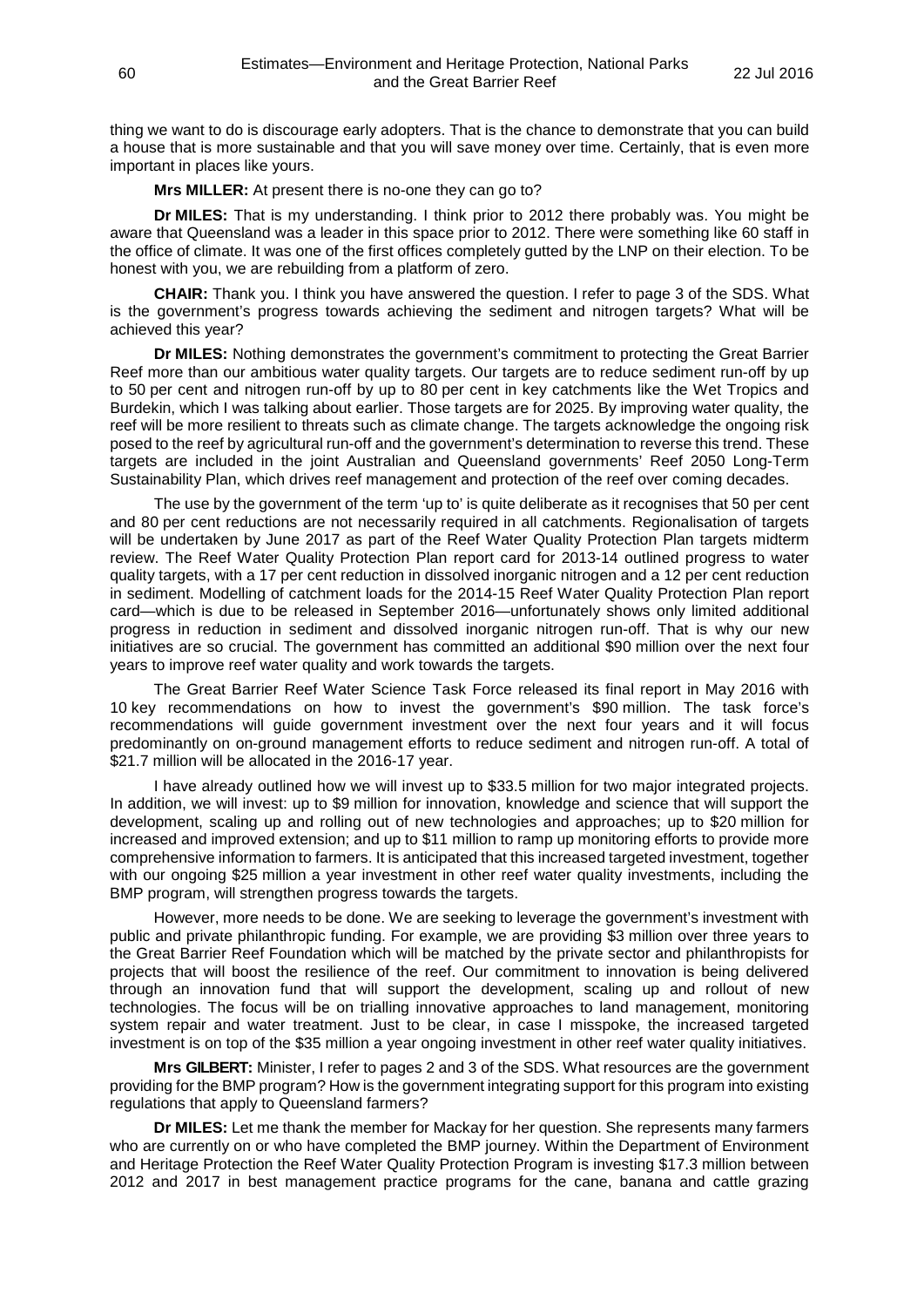industries. The department continues to work collaboratively with agricultural industries to identify and assist with the adoption of improved land management practices. This will improve the water quality of run-off in reef catchments and improve the profitability of farming businesses.

Since 2012 participation in the voluntary industry-led BMP program has been increasing. As at 7 July there are 1,090 graziers in the Burdekin, Fitzroy and Burnett-Mary catchments engaging in the Grazing BMP program, which covers nearly 10.6 million hectares. Twenty-seven graziers have completed the accreditation process for all five modules. The Grazing BMP program has exceeded its module target and in a real sign of the value placed on the program, a significant number of graziers have completed module reassessment, which is a critical step to continue the improvement of their farming operations.

In the Smartcane BMP program there are now over 1,300 cane farming businesses participating covering over 240,000 hectares, which represents over 50 per cent of the cane growing area in reef catchments. One hundred and nineteen cane growing businesses have also completed the accreditation phase in the three core modules covering over 32,000 hectares.

While the ambitious target set for the cane BMP uptake has not yet been achieved, there has been a significant increase in both participation and accreditations in the program in the 2015-16 year. The sugarcane industry also remains committed to its agreement to update nutrient management standards in the Smartcane BMP by 2017 to more closely reflect the standards required to help achieve reef water quality targets. EHP now has a renewed compliance program in relation to reef protection regulations with a focus on assisting cane farmers in the high priority catchments of the Wet Tropics and the Burdekin to increase the adoption of soil testing practices and ensure they follow the regulated standards for nitrogen and phosphorus fertiliser application.

We recognise the good performance of cane farmers and graziers who have already adopted and are using best practice through the Smartcane and Grazing BMP programs. Those producers already accredited under a BMP or equivalent program who continue to apply those standards will not be the focus of this compliance program. Also those cane farmers who have completed a Smartcane BMP self-assessment and are actively working towards accreditation will not be subject to any farm visits for up to 12 months, providing time for them to achieve accreditation.

In 2015 EHP also committed to three years of funding to support further uptake of the Banana BMP program. The department is supporting the development of a record-keeping application which will assist banana growers to record optimal fertiliser use and chemical application, allowing them to demonstrate their adoption of best practice and facilitating their completion of the Banana BMP program. This also supports control efforts to avoid further outbreaks of the Panama disease. Currently, growers farming over 6,200 hectares—about 55 per cent of land under banana production in the Wet Tropics—are participating in the BMP program.

**CHAIR:** We will now hand over to non-government members.

**Mr KATTER:** I refer to page 6 of the SDS detailing the department's role in monitoring of industrial commercial compliance and the impact on the environment, and I ask: what are the actions to ensure the continued monitoring of CSG in Western Queensland, and how does the department assist in collaborating and ensure compliance of environmental standards and agreements between property owners and corporations?

**Dr MILES:** Let me thank the member for Mount Isa for that important question and one of significant community interest. For the detail of how compliance is enforced and how EHP works with landholders I might ask Mr Ellwood to come forward and address those questions. While he is doing that, I have some information here I can share with the committee. A total of 354 compliance inspections were undertaken for the petroleum and gas industry including CSG in the last financial year. Of those, 62 per cent were proactive. The department has assessed and approved with condition three site-specific and eight new standard environmental authority applications and six major and 52 minor EA amendment applications for petroleum and gas including CSG. In the last financial year the department has approved with conditions eight underground water impact reports and 14 baseline assessment plans. That I think gives you a high level sense of what they are up to. It might be useful to get Mr Ellwood to talk to the compliance activity.

**Mr Ellwood:** In relation to the efforts which the department puts towards compliance relating to CSG, we have upwards of 170 FTEs dedicated to compliance—not necessarily on any one day. It is all focused on CSG, but that is the typical level of compliance availability of staff throughout Queensland and which can be dedicated towards the CSG sector. In relation to the assessment side and working with applications and helping landowners understand the application types that the petroleum and gas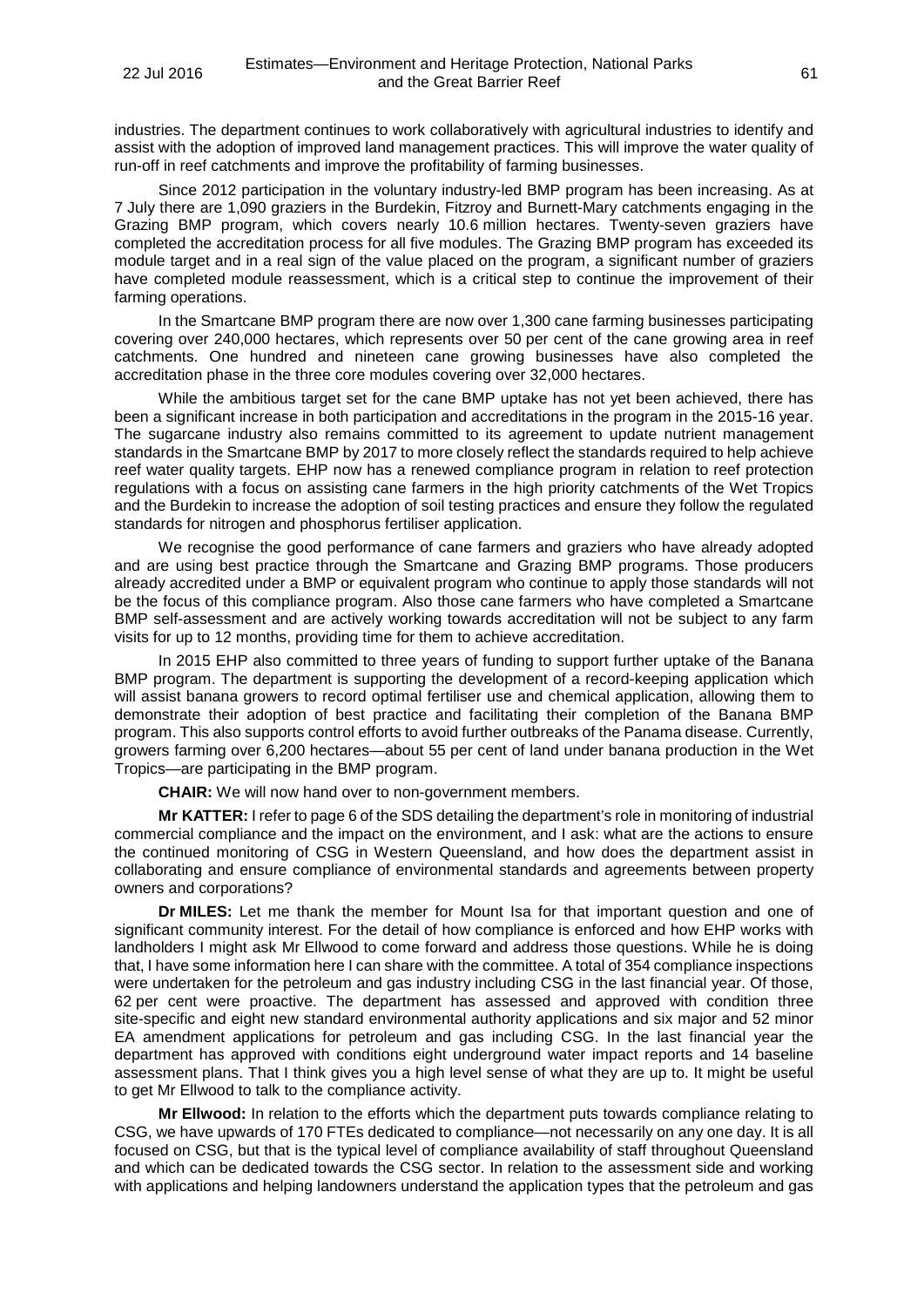companies are putting forward, we have just over 20-odd staff available for that assistance as well. The applications that do come in are publicly advertised through a range of formats. Staff are available to help anyone in relation to landowners et cetera who can also make submissions about the activity and what is involved. I think the member would also understand that there is the compliance group that sits within NRM. The function there is that, rather than landowners and other concerned people trying to work out which part of government you need to talk to, there is a single desk that they go through and then the coordination of that occurs behind the scenes within the state government and EHP plays an important of that.

**Mr KATTER:** I am conscious of the time, Minister, so I will go to the next question if that is all right. Page 2 of the SDS speaks of the department working collaboratively with stakeholders. In terms of agriculture in the western sector, the two biggest stand-out environmental threats are the prickly acacia, estimated anywhere from 10 to 20 million hectares of infestation of what would otherwise be pristine Mitchell grass plains, and the feral cat population. We are losing the battle with both. I would like your response to that.

**Dr MILES:** Let me thank the member for his question. It is not the first time he has raised prickly acacia with me and no doubt will not be the last. The responsibility for the prickly acacia response rests with Biosecurity Queensland in the Department of Agriculture and Fisheries. I have some portfolio responsibility with regard to it on national parks. In the next session where we talk about national parks I can certainly have a more detailed discussion then about how on park we are seeking to manage prickly acacia and feral cats. They are both very serious threats, as you say, both to our agricultural production but also biodiversity to our wildlife. As the member knows, there is no easy solution to either of them. Biosecurity Queensland has that responsibility. Obviously parks work in with them, but the department of environment does not really have any particular function to work in there.

**Dr ROWAN:** I refer to SDS page 10 and the departmental budget summary of the corporate partnerships. I seek leave to table a newspaper article.

**CHAIR:** Is leave granted? Leave is granted.

**Dr ROWAN:** Minister, can you assure Queenslanders that no government money subsidised the alcohol fuelled binge at the recent environmental awards night? I understand you were in attendance.

**Dr MILES:** I was, although the cartoon accurately represents my level of sobriety on the evening, so I trust the member is not making any accusation in that regard. Historically, Healthy Waterways has received funds from EHP. I will come to their current level of funding in a moment. It would be normal that those conditions had limitations on entertainment type expenditure but, equally, it is probably the case that the awards themselves, many of which were sponsored by GOCs and utility companies—I will ask Tony to address that. Tony was also there. I will ask Tony to address the question of how much funds we have provided them and what the conditions are. Then I will be happy to take another question.

**Mr Roberts:** Routinely, the department funds the Healthy Waterways limited to half a million dollar a year for core operating costs and does so in association with a number of investment partners from local government, the utility sector and the like. That is exclusively for use for office purposes, not for entertainment purposes.

**Dr ROWAN:** Minister, I have a follow-up question. Have you sought assurances that there was compliance with the guidelines and the processes that are in place in relation to government moneys which may or may not have subsidised this function? Have you individually sought that from departmental officers?

**Dr MILES:** Healthy Waterways themselves contacted my office subsequent to that news article and did provide some assurances. I am now advised that EHP funding includes a specific contribution for the minister's award, which I presented at the awards. I am happy, though, to seek a specific assurance from Healthy Waterways and communicate with the member what their response is. Obviously, I was pretty concerned about what occurred at the event and was reassured that Healthy Waterways had contacted my office to seek to provide some reassurance.

**Dr ROWAN:** Given that you have acknowledged that you were concerned at the time, have you not sought additional assurances since the actual night itself as in going back to the department itself or formal correspondence to Healthy Waterways in relation to the event?

**Dr MILES:** As I say, Healthy Waterways contacted my office and provided a number of assurances including an apology that such a thing had occurred. I am, though, happy and willing to ask the department to further investigate. I believe it would be a breach of our agreement with them if funds were used in that way. We will discuss it with them.

**Dr ROWAN:** Can I also ask whether departmental staff were in attendance?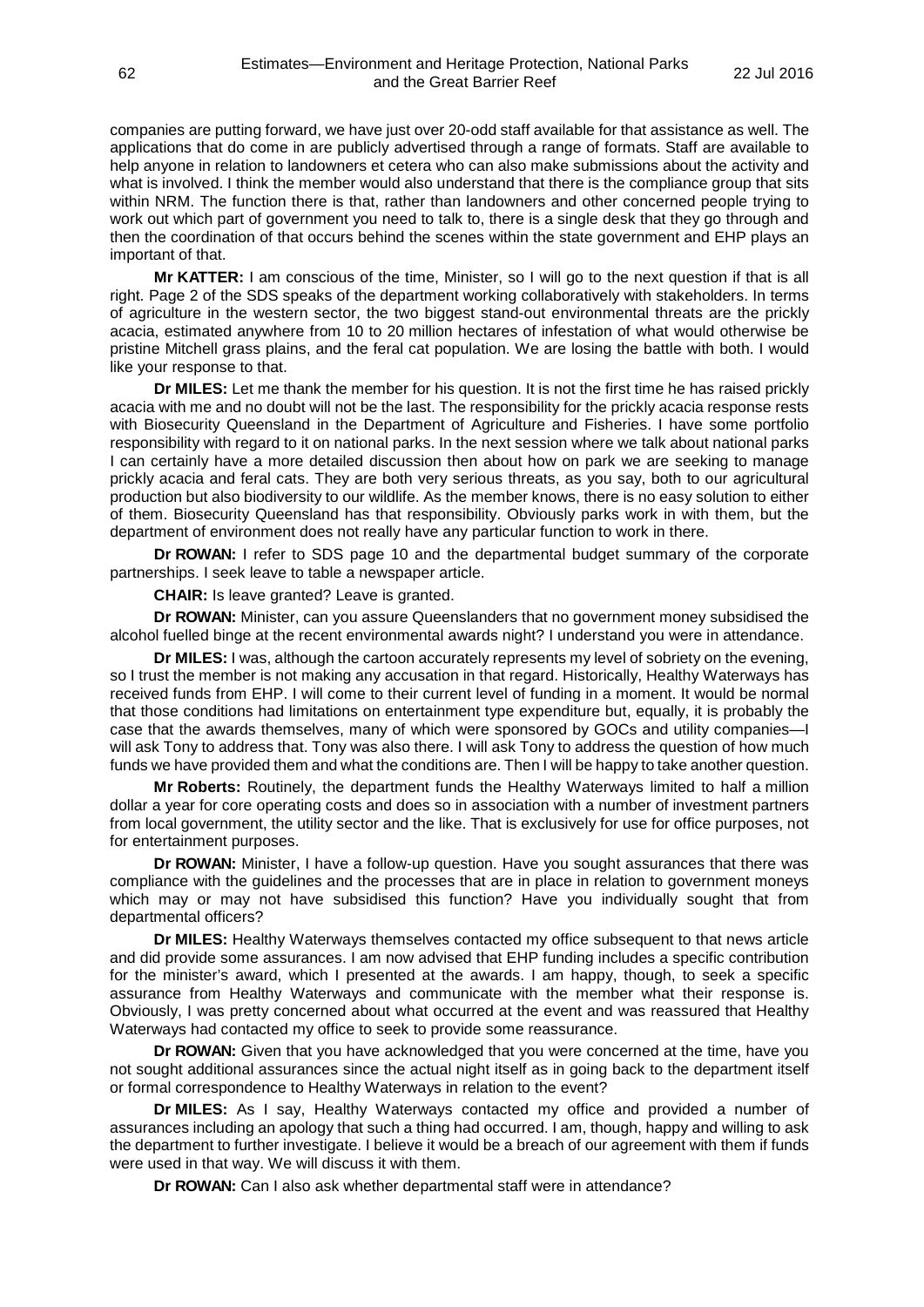**Dr MILES:** Mr Roberts was in attendance. I am not sure if there were any other departmental—

**Mr Roberts:** There were several departmental staff in attendance and other departments as well.

**Dr ROWAN:** There was no breach of code of conduct requirements in relation to departmental staff in any way?

**Dr MILES:** To my knowledge no departmental staff were involved in the incidents that have been reported.

**CHAIR:** Thank you very much. That brings to an end the hearing at this stage. The committee will now adjourn for a short break. The hearing will resume at 4.30 pm with the examination of estimates for the National Parks section of the Department of National Parks, Sport and Racing.

# **Proceedings suspended from 3.58 pm to 4.30 pm**

≌. **[CHAIR:](http://www.parliament.qld.gov.au/docs/find.aspx?id=0Mba20160722_163050)** The committee's examination will now focus on the national parks section of the Department of National Parks, Sport and Racing. Before we kick off, the member for Gympie will make a statement.

**Mr PERRETT:** Before we proceed with this session, in accordance with standing order 260 and following advice from the Clerk, I declare an interest in the debate and proceedings as I am a director of a family company which holds grazing leases over state owned land. This interest is declared in my member's register of interests.

**CHAIR:** Thank you, Mr Perrett. Minister, I refer to page 77 of Budget Paper No. 4, which refers to increased funding of \$16.2 million over four years to manage land that has been acquired due to its high environmental and conservation value. Please advise me on how this funding supports the government's commitment to securing and preserving protected area estates.

**Dr MILES:** I thank the member for the question. This new funding of \$16.2 million over four years supports the government's commitment to secure, conserve and manage representative and resilient samples of all biogeographical regions of Queensland and the vision to secure and preserve 17 per cent of the land area in Queensland as protected area estate. The Palaszczuk government has dedicated and declared an additional 617,106 hectares of national and regional parks. This new funding acknowledges the need not just to acquire important ecological landscapes but also to provide resources to manage these properties. The funding will also support continued work with traditional owners and their involvement in collaborative partnerships for managing parks and forests. This new funding of \$16.2 million over four years will allow the adequate management of more than 700,000 hectares of new and future national parks and provide for up to 29 full-time front-line ranger positions by 2021.

The LNP, you will all recall, railed for hours in parliament against legislation to protect national parks because many argued that there were not enough staff to manage these areas. They should know: they sacked so many of them. We are committed to expanding our protected areas and making sure we have the necessary staff to manage them because we see parks as public assets. The funding will support the expanded Currawinya National Park, which doubled in size in June 2015, and 10 significant properties across the state totalling over 370,000 hectares. These properties were acquired under the National Reserve System program between 2010 and 2012 and were gazetted as protected areas in November 2015. The gazettal of these properties created Littleton National Park, Rungulla National Park, Expedition National Park—adjacent to Expedition (Limited Depth) National Park—and extensions to Girringun National Park and Wondal Range National Park. Complementing the \$16.2 million in operating funds to manage these and other areas is an additional capital commitment of \$5.4 million. This brings the total investment in these new and future protected areas to \$21.6 million.

Many of these properties are in geographically dispersed and remote areas of the state. Planned activities include construction and maintenance of fire breaks, new tracks and roads, fencing and signage. Appropriate fire management on these lands includes controlled burns and wildfire response to minimise threats to life, property, species and ecosystems. The management and control of feral animals and weeds is necessary to ensure that pests do not impact on the economic viability of surrounding landholders and the area's natural values. The funding will also support priority ecosystem rehabilitation and ecosystem restoration works, tourism and visitor facilities such as bush camping sites and day-use areas where appropriate, ranger bases and accommodation. This funding commitment will not only create new Queensland Parks and Wildlife Service ranger jobs but also generate economic activity, particularly in remote areas. Well-funded national parks attract tourists and visitors to regional communities. The construction of new fences, roads, campgrounds and ranger facilities also generates economic benefits, helping local communities to grow and prosper.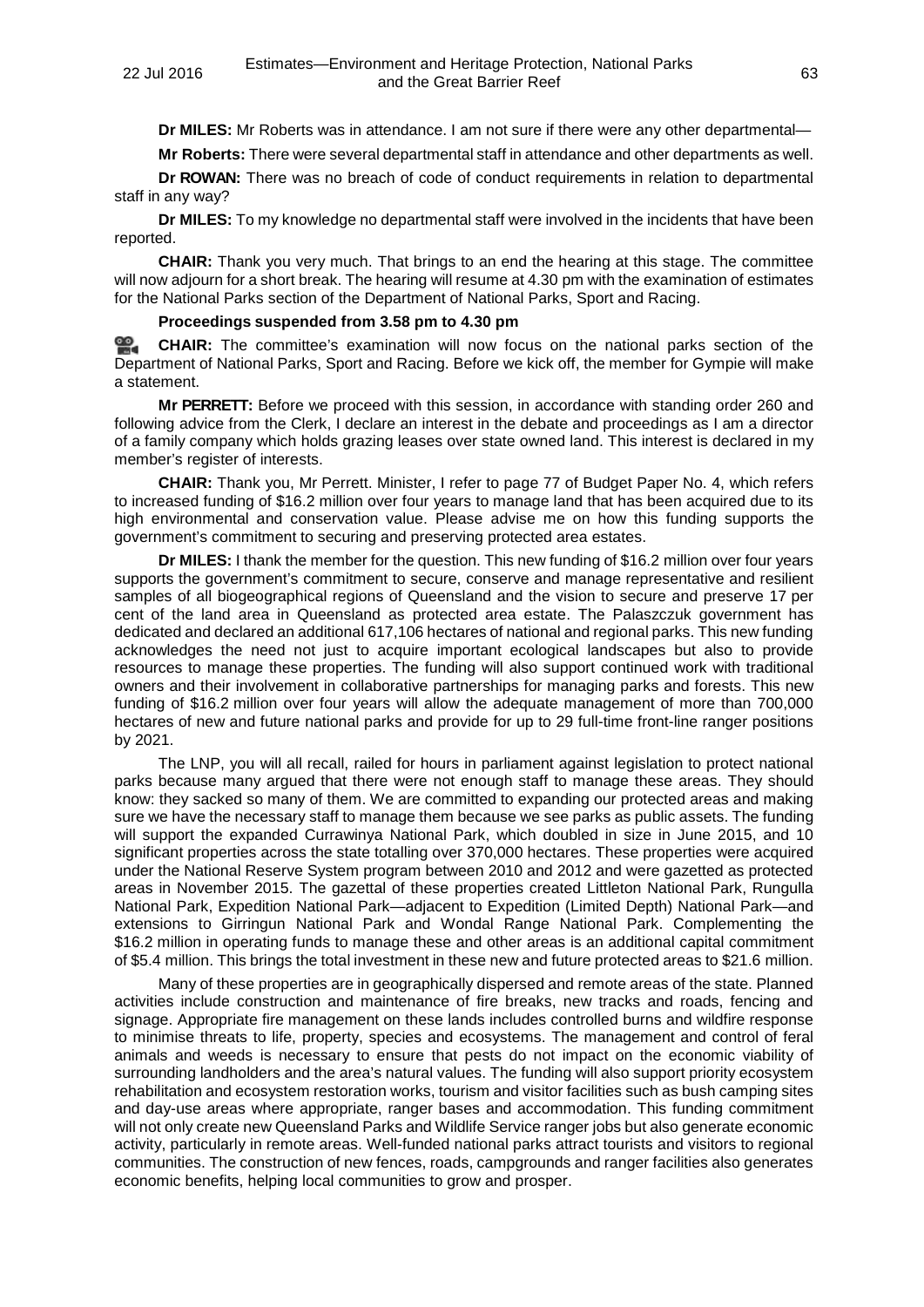With this funding this government is ensuring that the Queensland Parks and Wildlife Service is a good neighbour and appropriately manages any new and future protected areas to benefit visitors, neighbours and future generations.

**Mrs GILBERT:** Minister, with reference to pages 3 and 4 of the SDS with regard to improving the customer experience for camping and vehicle access permits, can you please provide us with a progress report on the implementation of the new online booking service and its expected benefits?

**Dr MILES:** I can, and I thank the member for Mackay for her question. One of the most popular activities in Queensland's national parks is camping. Camping and vehicle permits have been available online for over a decade now, but the booking system was old, not responsive to changing customer needs and not available on mobile devices. I am pleased to announce that QPWS released a new Queensland National Parks Booking Service on 9 June 2016, and to date customer feedback has been very positive. Customers said they wanted a simpler, faster and more reliable system, and that is what the new service provides.

In 2015-16 more than 360,000 permits were issued for visitors to more than 460 camping areas in national parks, state forests, regional parks and recreation areas across Queensland. The new service provides more information about parks, camping areas and facilities to help make their camping experience a great one. Vehicle access permits for sand driving within four declared recreation areas— Fraser Island, Cooloola, Bribie Island and Moreton Island—can also be purchased. The new service is available 24 hours a day and is available on mobile devices like smartphones and tablets as well as desktop computers. The new service will also help our QPWS rangers with improved management tools and up-to-date information about visitors.

Visitor information is extremely important not only to gather data to inform management of national parks but also to ensure visitors can be notified immediately about emergencies and park closures due to weather events. Customers can subscribe to receive email newsletters from QPWS, including special camping offers, and opt to participate in customer feedback surveys about their booking experience.

For customers who are unable to book online, the new service supports the continued sale of permits through QPWS offices, self-service kiosks, booking agent outlets and the Queensland Integrated Contact Centre. The functionality of the new booking service will also be improved over time based on that customer feedback. Planned future enhancements to the booking system include the ability to book camping via a map view, additional site information and images. The revenue generated through the sale of permits is used to maintain and improve access to, and facilities within, national parks. The National Parks Booking Service is part of the broader QPWS digital strategy that includes a range of initiatives to provide online, customer focused, streamlined and quality services.

**Mr MADDEN:** Minister, I draw your attention to page 4 of the Service Delivery Statements where the government has committed to progressing departmental initiatives in the Queensland Ecotourism Plan, including ecotourism proposals for protected areas. Could you outline for the committee what progress the government has made in promoting ecotourism in our national parks?

**Dr MILES:** I thank the member for Ipswich West for the question. The Queensland government recognises the importance of the tourism industry to the Queensland economy. It is a major export earner and a generator of many jobs for the state. Queensland's world-class national parks, marine parks and World Heritage areas provide a significant competitive advantage for tourism in Queensland. This government supports the growth of high-quality, best practice ecotourism experiences in these national and marine parks.

Conservation and growth in tourism are not opposing objectives; they can, and should, go hand in hand. We have a responsibility to protect the natural and cultural values of these special places and to get the right balance between conservation and tourism. The Department of National Parks, Sport and Racing is progressing a raft of initiatives supporting ecotourism, including the Queensland Ecotourism Plan, proposals for ecotourism facilities on protected areas, the Queensland Eco and Sustainable Tourism policy and significant regional infrastructure projects at the Mon Repos Turtle Centre and the Great Barrier Reef.

To provide an overarching framework to this work, the new Queensland Ecotourism Plan 2016-2020 is in final stages and due for release shortly. The draft plan contains a positive vision and five strategic priorities for Queensland to become Australia's foremost ecotourism destination and a world leader in best practice ecotourism. Feedback on the draft plan has been strongly supportive of the proposed priorities and actions. With regard to ecotourism facilities on protected areas, this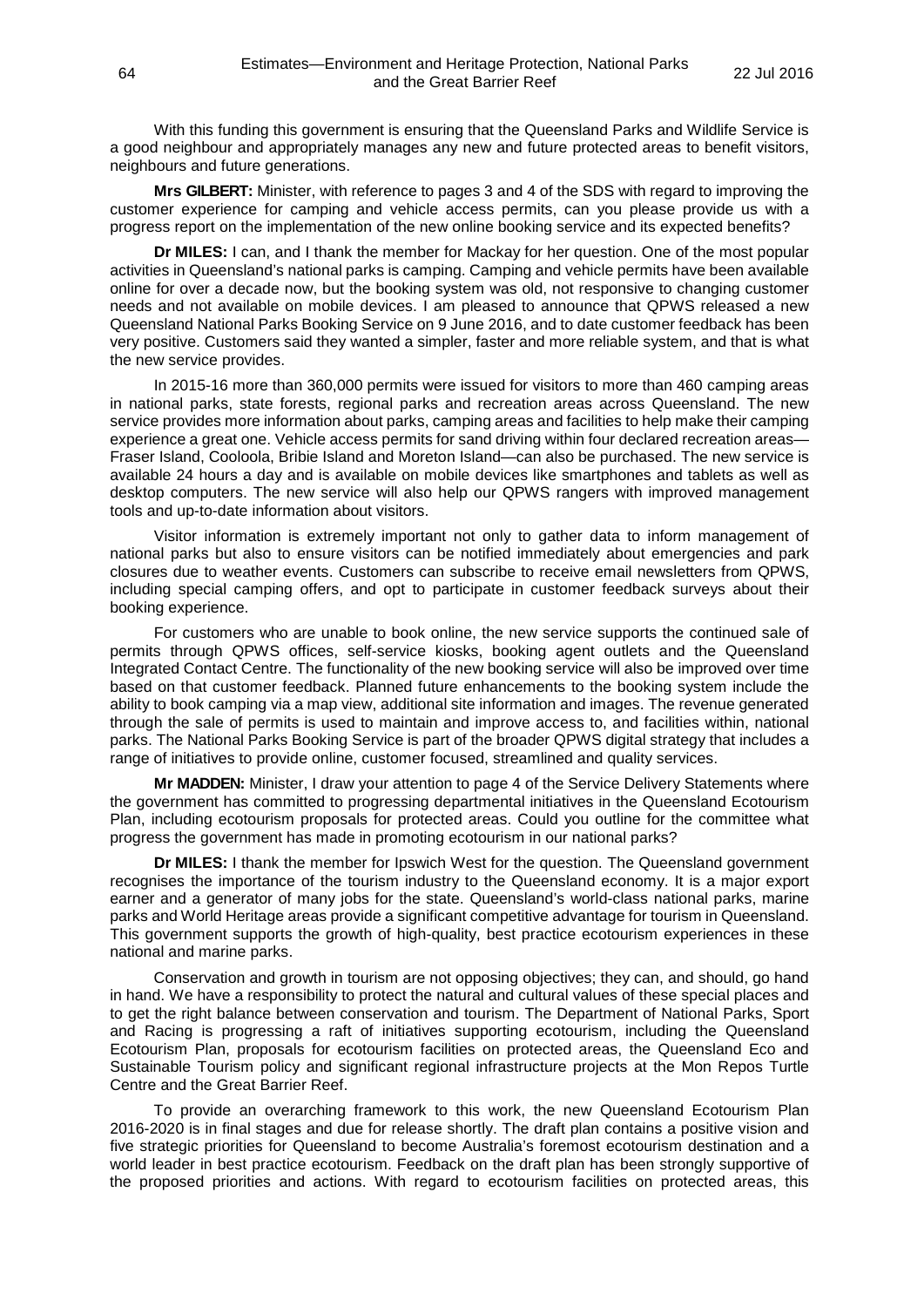government supports low-impact, best practice ecotourism experiences in our national parks and marine parks and is determined to strike the right balance between tourism aspirations and preserving our special natural areas and wildlife.

At the 2015 DestinationQ forum the revised Ecotourism Facilities on National Parks Implementation Framework was released, and it is the governing policy for ecotourism facilities on national parks. The strengthened conservation and public interest principles in the revised framework will ensure that all approved ecotourism proposals on national parks deliver both excellent conservation and tourism outcomes. The Department of National Parks, Sport and Racing is the lead agency for nine ecotourism facility proposals on or adjacent to national parks. Two of these proposals are government initiated, including the Green Mountains Campground in Lamington National Park and commercial opportunities at the Walkabout Creek Discovery Centre adjacent to the D'Aguilar National Park. The remaining seven proposals were initiated by industry. The department has worked with proponents to progress eight of these to the detailed proposal stage and continues to work with the remaining proponent to progress their concept proposal.

The government is committed to partnering with the tourism industry to foster best practice ecotourism opportunities in national parks that provide unique, high-quality eco experiences for visitors and achieve the right balance between looking after the economy, jobs and the natural environment. I am pleased to announce today that a very exciting new multiday walk in the Scenic Rim through Main Range National Park has been conditionally approved by the Queensland Parks and Wildlife Service. QPWS has been working closely with the proponents—the Turner family—on the development of the Scenic Rim Trail, which will provide a new product to showcase the magnificent landscape of the Scenic Rim area. The Turner family own and operate a number of high-quality tourism and ecotourism ventures in the area. They are well-credentialed when it comes to conservation activities, having made significant investments in setting aside land for local nature refuges and undertaking wildlife rehab projects.

The Scenic Rim Trail is a six-day ecotourism walk that will link up adjacent freehold tourism ventures. The ecotourism facilities in the national park will include two new eco camps linked by a combination of new and existing low-impact walking tracks and fire trails and new mountain bike tracks, primarily on fire trails. The Turner family has also had initial discussions with the federal government and will refer their proposal to ensure that matters of national environmental significance within the national park are considered under the Environment Protection and Biodiversity Conservation Act 1999. QPWS will continue to work with the Turner family through the assessment phase to ensure the proposal meets the policy requirements detailed in the implementation framework and the best practice guidelines prior to the grant of a lease within the national park. Now that QPWS has given its consent as the landholder, the Turner family will also commence engaging with traditional owners and other key stakeholders. Importantly, work has already commenced on how native title will be treated as part of this proposal. As well as providing a return to the state through lease fees, ecotourism can make a genuine contribution back to the conservation and management of the national park in which it is located and also provide community benefits.

The Scenic Rim Trail conservation projects may include invasive weed control and rehabilitation works in the national park and wildlife management projects aimed at research and recovery of endangered species and habitat both on park and on adjacent wildlife refuges. In addition, the proposal will provide improved public access to the northern section of Main Range National Park, with the proponent committing to construct on their private land a new trail head with car park and toilet. The new trails will also be open to the public. Scenic Rim Trail guided tour operators will deliver ongoing employment and economic benefits for the local community.

**CHAIR:** I will now hand over to non-government members.

**Mr KATTER:** Minister, I refer to page 4 of the National Parks, Sport and Racing SDS and I ask: can the minister please confirm the decision-making process in the lead-up to the purchase of Springvale Station?

**Dr MILES:** I thank the member for his question but am sorry to say that the purchase of Springvale—in fact, the purchase of all national parks—is managed by the Department of Environment and Heritage Protection, so the opportunity to discuss that was in the earlier session. Given the member's interest, I am happy to organise a briefing or have a discussion with him offline, but I do not have the officers here with me who are responsible for the land acquisition program.

**Mr KATTER:** Would the ongoing issues with that be through Environment and Heritage Protection?

**Dr MILES:** Yes, until and unless it was declared a national park.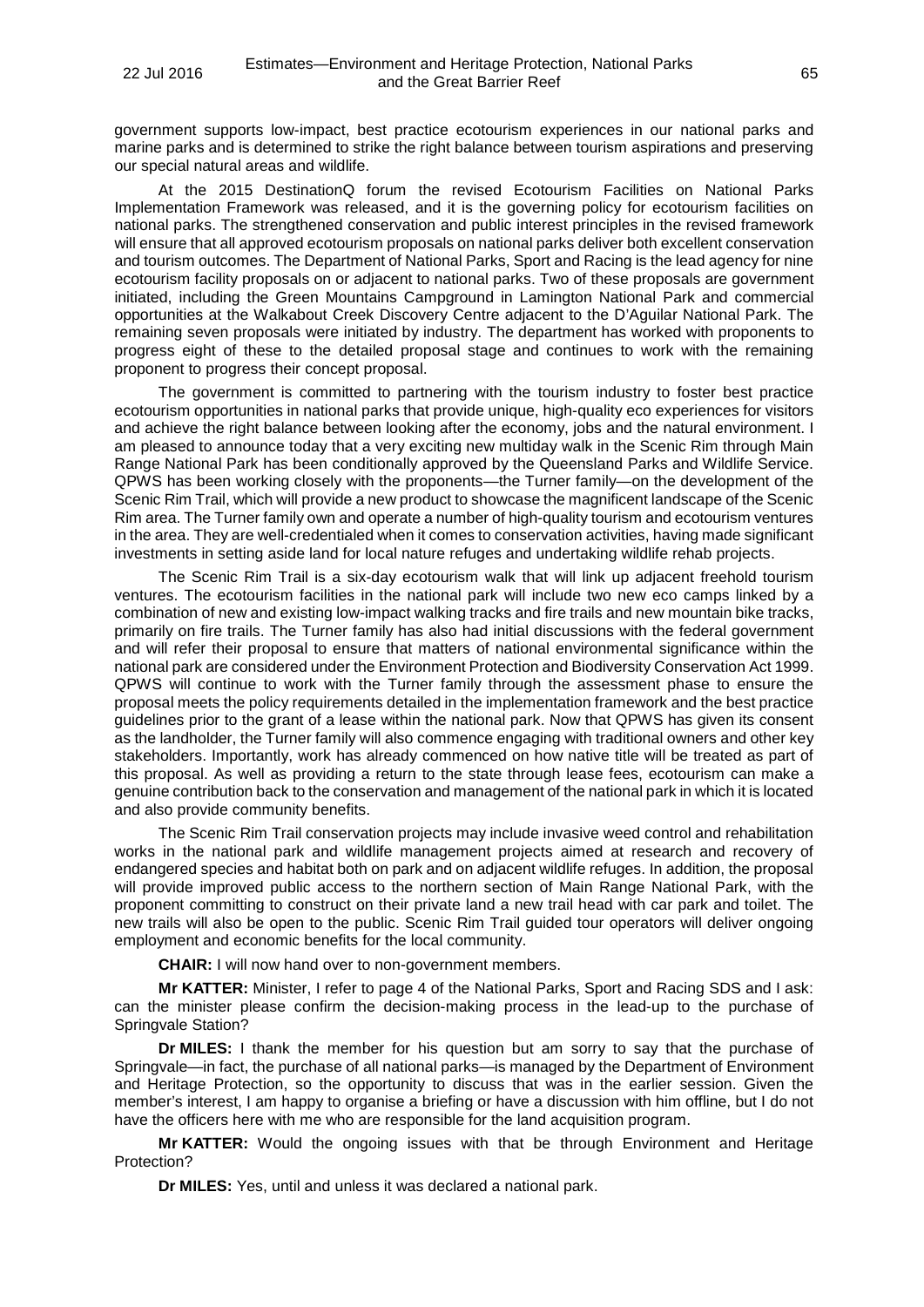#### **Mr KATTER:** Okay.

**CHAIR:** We will have to get that question on notice back to the committee, not to the member himself.

**Dr MILES:** Yes, sure.

**CHAIR:** You will have to brief the committee, not just the individual member.

**Dr MILES:** Yes, we can do that.

**Mr KATTER:** In reference to page 4 of the SDS, can the minister detail how many new rangers and employees, if any, have been hired to mitigate the loss of full-time landowners and their conservation efforts following the implementation of the reforms to the Nature Conservation Act 1992?

**Dr MILES:** I thank the member for his question. I do note that the budget does include a significant funding increase to deliver new rangers for new and additional national parks. With regard to the numbers of those and where they propose to be located, I might ask the deputy director-general of the Queensland Parks and Wildlife Service to just work through, I think it is, 21 initially working up to 29, but I might let him go through that detail if that is okay.

**Mr Klaassen:** The budget does provide new funding for up to 21 rangers in the 2016-17 financial year and they are primarily to manage the new parks that have been declared such as Currawinya National Park, Rungulla National Park, Littleton National Park and a range of other properties that have been acquired and those rangers will be working across those properties over the coming 12 months and moving forward.

**Mr KATTER:** Thank you. Minister, can you provide an explanation of how the department has expanded its capacity to prevent the proliferation of noxious weeds and feral pests within the existing parks now that the associated producers are removed from those areas?

**Dr MILES:** I thank the member for Mount Isa for his question and again I will ask the deputy director-general to address it, but in doing so I will also ask him to address the questions you raised in the earlier session about prickly acacia and feral cats and how the department plans and manages dealing with those pests and weeds.

**Mr Klaassen:** With regard to the properties that have been recently acquired in the new funding, in developing the funding bid for those properties we included amounts that would cater for pest management. The officers, once they come on board, will do an assessment of what the key pest issues are on the properties and then they will develop a pest plan that will be specific to the property and we will work through that as part of our overall pest framework. With regard to prickly acacia, I can give you some information on that if you are interested to hear what we are doing. We recognise that prickly acacia is a particular pest in Western Queensland and we are doing various targeted activities to deal with that.

QPWS adopts various strategies to contain and limit the spread of prickly acacia on and from the protected areas under its control. These include adoption of hygiene and quarantine protocols to limit the introduction of the spread of prickly acacia, mapping and monitoring of infestations of prickly acacia on the estate to support targeted control and to measure success of control efforts, targeted control or removal of prickly acacia along key drainage lines and watercourses, the integration of different control techniques including chemical mechanical control and biological control to combat prickly acacia infestations on our estate, and management of feral animals and feral livestock on protected areas to prevent the movement and spread of prickly acacia. We also participate in the State Land Pest Management Committee which also has oversight for dealing with prickly acacia, so we are part of the strategy that is being developed to deal with that. We do have a plan. We work cooperatively with the other local governments and other agencies in Western Queensland to manage it as best we can.

#### **Mr KATTER:** Thank you.

**Dr ROWAN:** Minister, I refer to the SDS at page 5 with regard to the Queensland Parks and Wildlife Service management of the state's fuel loads being reduced by planned burning lists and a new measure to control burn 630,000 hectares in 2016-17 in what I understand is a new standard following the 2009 Victorian Bushfires Royal Commission recommending a five per cent burn. Minister, can you advise what areas are planned for burning this year, and I take it that if the controlled burns have not commenced already they will be very soon?

**Dr MILES:** Given the operational nature of that question, I will get the deputy director-general to address the question. The member is correct: the 630,000 hectare figure represents five per cent of the estate which was the target proposed by the 2009 Victorian Bushfires Royal Commission. We have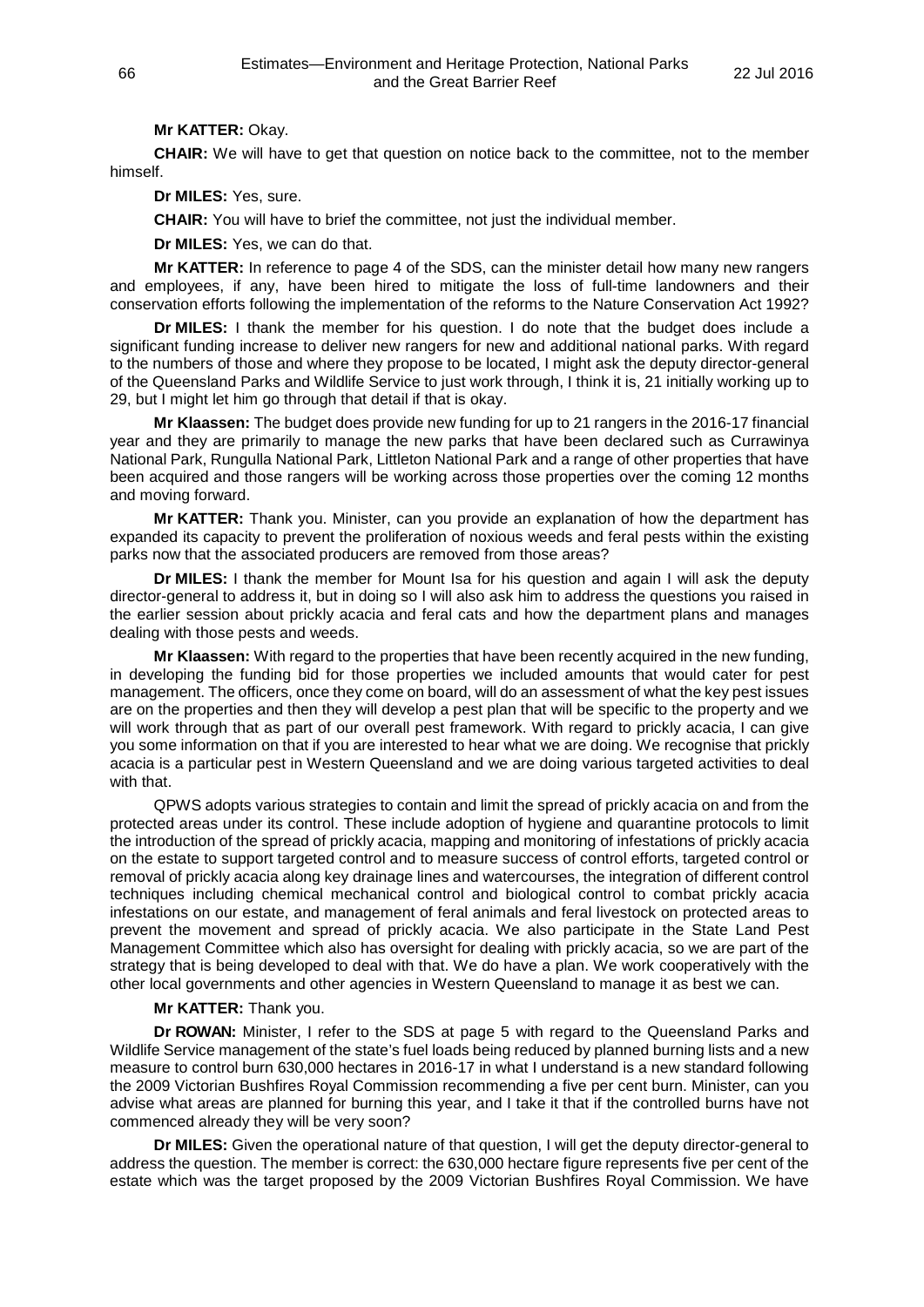outlined it in the note there, but it is important to note that season to season that number is going to vary quite dramatically and so we have characterised it as an average target over a number of years. Climatic conditions in particular will have a great impact on how much QPWS can burn in any given year, but with regard to where the targeted burns are occurring in this year or soon to occur I will ask Mr Klaassen to answer that question.

**Mr Klaassen:** I do not have the specific locations on me. That is a program that will be developed. We would have done burns already throughout the burning season. There are burns that are being conducted at various locations across the state. There is only a short window that we have to get those burns in place before the fire season starts fairly soon. I do not have the detail to hand, but if the minister is agreeable we can get that on notice.

**Dr MILES:** Yes. It means getting into the fire management plan for each individual park, so there is an administrative task in trying to pull that together.

**CHAIR:** Thank you.

**Dr ROWAN:** As a follow-on general question through the minister perhaps to the deputy director-general, in relation to those areas that have either been burnt or intended to be burnt, do any of those include drought affected areas?

**Dr MILES:** I am happy for you to take that, Ben.

**Mr Klaassen:** Yes. We do our assessment across the state and if the ranger deems that there is a burn that needs to be put in place and the conditions are suitable then a burn may occur in a drought affected area, yes.

**Dr ROWAN:** Are primary producers notified of those processes and engaged? How does that occur?

**Dr MILES:** Certainly neighbours are consulted and advised, but I will let Mr Klaassen describe how that is done.

**Mr Klaassen:** Yes. We work cooperatively with neighbours, so with neighbours adjacent to the park the rangers will make contact with them. If it is in a more urban area we will put messages on radio and if it is a significant burn we will do letterbox drops and contact people in the local area.

**Dr ROWAN:** With reference to the SDS at page 12 with regard to user charges and fees, could you explain the 20.5 per cent increase in user charges and fees which is increasing from \$21.839 million in 2015-16 to \$26.311 million?

**Dr MILES:** The total, as you say, QPWS controlled user charges and fees revenue is \$26.3 million. There was a \$5.6 million increase between the 2015-16 budget and the estimated actual which comprised a \$4 million compensation from TMR for the Townsville ring-road; \$1 million due to increased RAM area visitation and usage, which is camping and vehicles; and \$0.7 million of camping revenue in other parks due to increased patronage. That is the difference between the estimated and the actual figure for last financial year. The \$4.5 million increase from 2015-16 to 2016-17 primarily comprises CSG revenue paid to the department and estimated increased patronage from camping and visitor centres. I can break that down a bit further if you would like me to.

## **Dr ROWAN:** Sure.

**Dr MILES:** To be more specific, the \$4.5 million increase year on year is anticipated. Some \$2.1 million of that is anticipated to come from camping and vehicle permits in RAM areas, \$0.7 million relates to other parks camping revenue, \$0.3 million relates to visitor tours and admissions and \$1.4 million relates to that CSG revenue.

**Dr ROWAN:** Just to clarify that around an indexation rate, what is the indexation rate used?

**Dr MILES:** The indexation rate is the government CPI rate which, as the member might be aware, is 3.5 per cent.

**Dr ROWAN:** It is 3.5 per cent and the CPI is used as that. With regard to the split between the increase in indexation and the forecast growth in camping and vehicle permit bookings, what is the split there, if I can clarify that?

**Dr MILES:** It would be the difference between 3.5 per cent and the total. I am happy to get the CFO up. Mr Anson can well subtract the difference.

**Mr Anson:** Thank you, Minister. Thank you for the question. The 2015-16 budget for camping permits was \$7.4 million. The estimated actual is \$8.2 million. As the minister pointed out earlier, that is due primarily to increased visitation at both our RAM area national parks and other camping grounds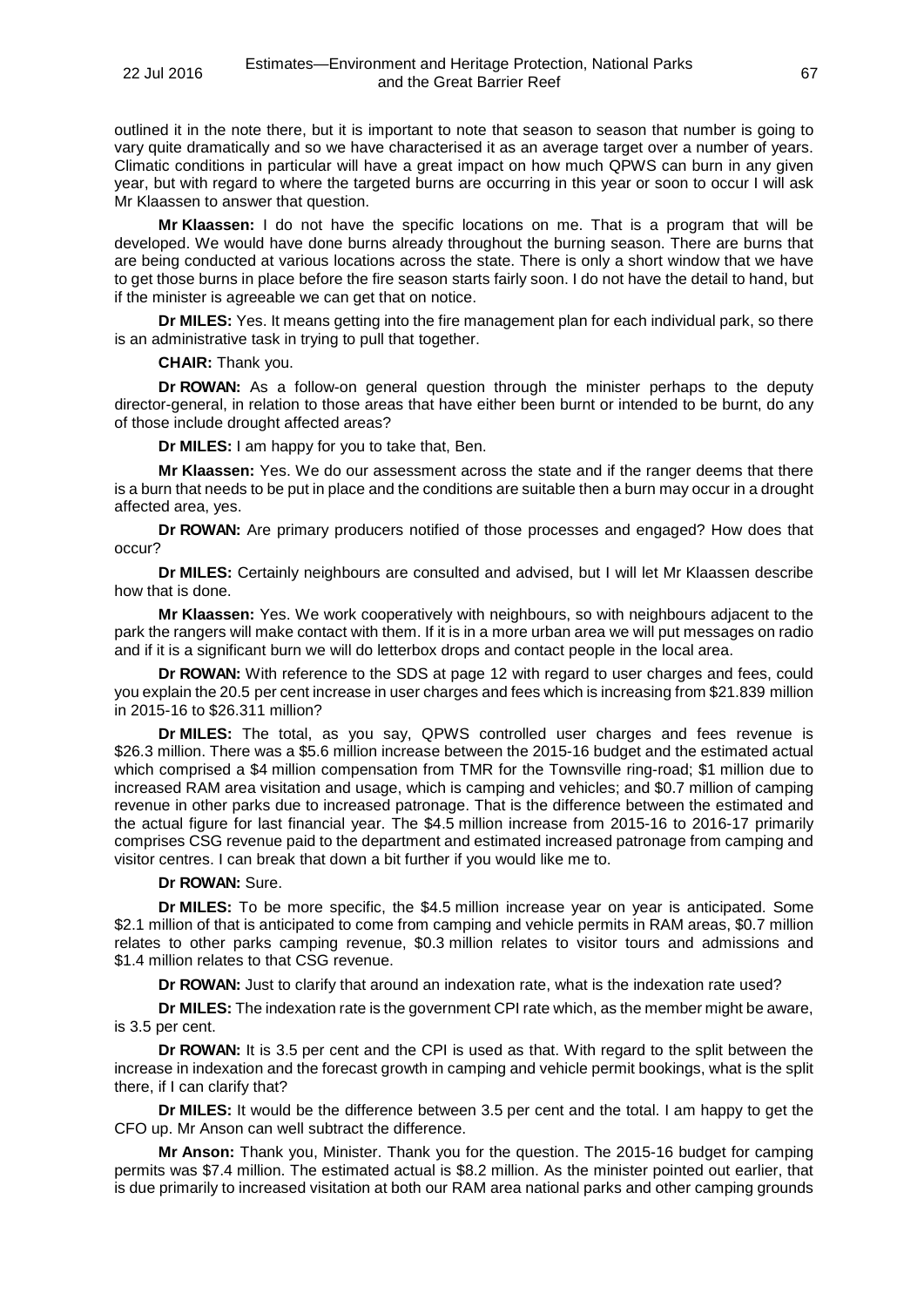throughout the state. The camping permits budget in the 2016-17 year is \$8.5 million. Vehicle access permits for the 2015-16 budget is \$5.5 million. That goes up to an estimated actual of \$6.2 million again just due to increased visitation. With the indexation applied in 2016-17, that goes up to \$6.6 million.

**Dr ROWAN:** Following up on that referring to the SDS at page 12 just about these targets, I note the target for overnight campers in national parks and forests is 1.3 million and that is a new measure. However, your forecasted growth in this number has been included as we have just outlined in the forecast user fees and charges. Are you able to give me what the actual figure of overnight stays for the past two years was and in round terms what is the forecast percentage increase for this financial year? What I am trying to get to is if the figure was one million last year and you have a target of 1.3 million that would be a 30 per cent increase, so I am after the methodology behind that.

**Dr MILES:** Yes, I understand where you are getting to and I might ask Mr Anson again if he has the figures. Actually, I might ask Mr Klaassen in the first instance in terms of average camper nights but then he might ask Mr Anson to refer to how the modelling was done for the future year revenues.

**Mr Klaassen:** As the member would appreciate, the 1.3 million was an estimate based at the time we prepared the SDS, which was in April-May. We were anticipating that we would get about 1.3 million for 2015-16. The actual number has come in at 1.5 million. We had a very busy Easter period with lots of people out camping. With the warmer weather, it allowed more people to be out enjoying the parks. The actual is 1.5 million.

**Dr ROWAN:** Thank you. With reference to page 14 of the SDS, the capital program, can I ask why capital investments are down 19 per cent—from \$28.1 million to \$22.8 million? There is higher spending for new measures, including an additional \$1.1 million for system development. What does 'system development' mean? Is this for management plans for parks?

**Dr MILES:** I might ask Mr Anson again if we have a detailed breakdown of the differential between particularly the \$34 million estimated actual and the \$28 million budgeted figure, which, as I understand, is what you are asking about.

**Mr Anson:** I thank the member for the question. For the area of the department of national parks, the original 2015-16 budget was \$28.087 million. The 2015-16 estimated actual is \$23 million. The difference between those two figures is due to the carryover funding into the 2016-17 budget and into future years as well. That primarily relates to three programs. One is the North Stradbroke Island program. The other is the Cape York Peninsula Aboriginal land tenure resolution program. The third program, which is the most significant, relates to the acquisition of new national parks and capital infrastructure projects and on those the main reason for the deferral being the uncertainty that existed in 2015-16 surrounding whether ongoing funding would be approved for that program. That now has been approved.

That budget has now been carried over, primarily into 2016-17, but also some of that budget exists in 2017-18. The forecast over those two financial years has just been based on conversations between me and the director-general, Tamara O'Shea, and deputy director-general Ben Klaassen in relation to the expected timing of those programs, but I can confirm that none of that funding that was in the 2015-16 budget has been removed from the budget.

**Dr ROWAN:** Just to clarify around that \$1.1 million for system development, is that for management plans for parks? Is that some of those areas that you referred to?

**Mr Anson:** Sorry, I do not have that \$1.1 million in front of me, but when we talk about systems, I can see that there is a \$1.1 million increase in the 2016-17 budget compared to the 2015-16 budget. The primary reason for that is that systems, obviously, reach the end of their useful lives on a cyclical basis. The amount of budget in each year will vary depending on which systems become due for replacement. Due to the timing of the 2016-17 budget, we have the FLAME fire management system that is due for replacement. That makes up the budget, but we also have the permitting system that we are working on. They relate to the department's software systems to support the front-line services of the department.

**CHAIR:** We will now move to government questions. Minister, on page 12 of Budget Paper No. 3, \$2.4 million is allocated to improving tourism and recreation use of the Great Barrier Reef. Given your commitment to protecting the reef, can you outline how this funding will be spent and how it will improve the protection of this World Heritage environment?

**Dr MILES:** I can. I thank the member for Gladstone for his question and I look forward to getting out on the water with him off Gladstone and enjoying this new infrastructure. The Palaszczuk government is committed to improving tourism and recreation use of the Great Barrier Reef in an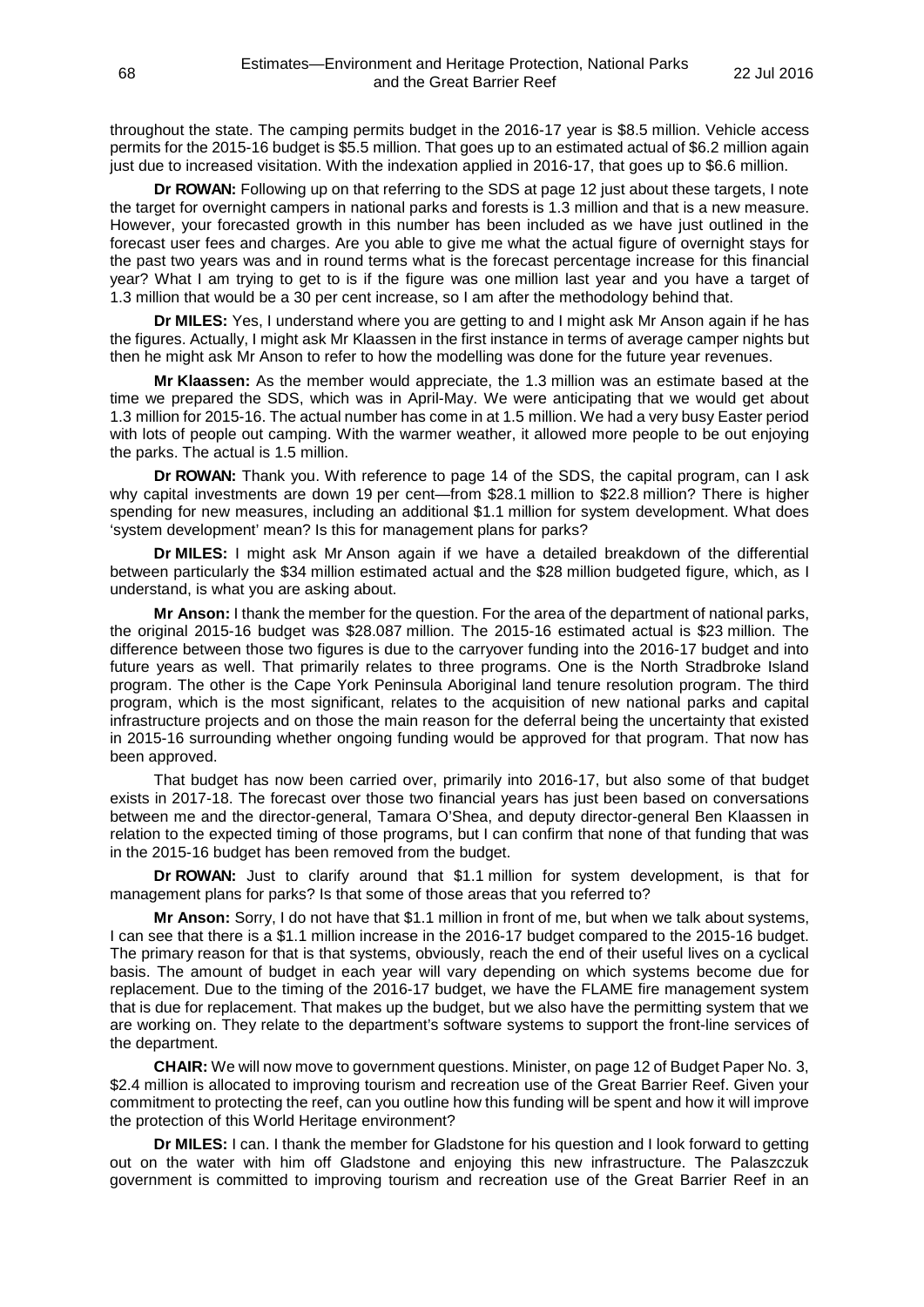appropriate and sustainable manner. I am proud to advise that the government will invest \$2.375 million over three years into an expanded mooring and reef protection program in the Great Barrier Reef World Heritage area. These funds will be used to build upon an existing network of public moorings and reef protection markers by installing 100 new public moorings and 150 reef protection markers.

Public moorings promote and provide safe, convenient and sustainable access at high-use destinations by reducing the need for boat users to drop their anchor. Reef protection markers are used to clearly designate no-anchoring areas, mitigating the risk of anchor damage, particularly on sensitive island-fringing reefs. Together, they achieve ongoing protection and provide for sustainable use of the reef's most popular dive and snorkelling destinations visited by both tourist and recreational boat users.

New public moorings and reef protection markers will be targeted around high-use fringing reef sites in the Cairns, Townsville, Whitsunday and Capricorn Coast regions. Work will commence in 2016 around the Keppel islands and offshore Cairns locations. This will be followed by additions to the existing mooring network in the Whitsundays in 2017.

As well as the environmental benefits, this investment will assist regional economies through contracted mooring construction and installation work and supporting the reef's tourism industry. Further, this project delivers on the Queensland government's commitment within the Reef 2050 Long-Term Sustainability Plan by ensuring the protection and sustainable use of the reef's popular and iconic destinations.

This investment is provided from the \$180 million Significant Regional Infrastructure Projects Program, as part of the Queensland government's State Infrastructure Plan. This project demonstrates the government's commitment to both understanding and strengthening the Great Barrier Reef's tourism industry needs while addressing concerns associated with managing the reef.

**Mrs GILBERT:** Minister, on page 12 of Budget Paper No. 3, \$2.4 million is allocated to improve the tourism and recreation use of the Great Barrier Reef.

**Dr MILES:** The moorings will be of benefit in Mackay also. I understand your interest.

**Mrs GILBERT:** I was quite excited to hear about the ones that are coming to Mackay. I refer to page 4 of the SDS in relation to the Great Barrier Reef field management program. Minister, can you describe how this joint state-Commonwealth funded program and other National Parks portfolio initiatives are helping to safeguard and improve the health of the reef?

**Dr MILES:** I thank the member for her question. The Queensland government, through its investment in the Great Barrier Reef field management program, continues to deliver practical, on-the-ground actions that are improving the resilience of the Great Barrier Reef. The field management program is a \$16.99 million partnership between the Queensland and Australian governments.

Under the intergovernmental agreement, the Queensland Parks and Wildlife Service jointly delivers the field management program across the length and breadth of the Great Barrier Reef in an award-winning partnership with the Great Barrier Reef Marine Park Authority. The joint program delivers practical actions and management to protect and maintain the marine and island ecosystems of the Great Barrier Reef, including in the great electorate of Mackay.

There is widespread concern that the Great Barrier Reef field management program is starved of funds and that the Great Barrier Reef Marine Park Authority is operating as a shell of its former self. The joint field management program funding, which does this critical work and supports around 100 state and Commonwealth officers who are employed on the reef, has not been receiving annual indexation to meet its costs. Funding for the program has not increased since 2008. In the meantime, costs and wages have risen, leaving an unacceptable shortfall. Without indexing inflation and EBA wage increases, the result is an effective funding cut in real terms. That is why the Palaszczuk government has committed a further \$1.66 million over four years and a future ongoing allocation to the FMP to ensure that there is no decline in current service levels that would result in an unacceptable risk to the Great Barrier Reef.

This funding, though, is reliant on the federal government committing to match our contribution, as has long been the arrangement. Importantly, our commitment is to invest new funding into the program and is not a diversion of current allocations from other Great Barrier Reef programs. This is a time when both the Commonwealth and the Queensland governments have called attention to the unprecedented coral-bleaching event and are highlighting the concerted efforts that are required to protect the reef, including the need for enhanced capacity and resourcing. If the Turnbull government really does want to save the Great Barrier Reef, it will invest in new funding, too, and it will ensure that other important Great Barrier Reef programs are not compromised in meeting these essential commitments to the sustainable and secure future management of the Great Barrier Reef.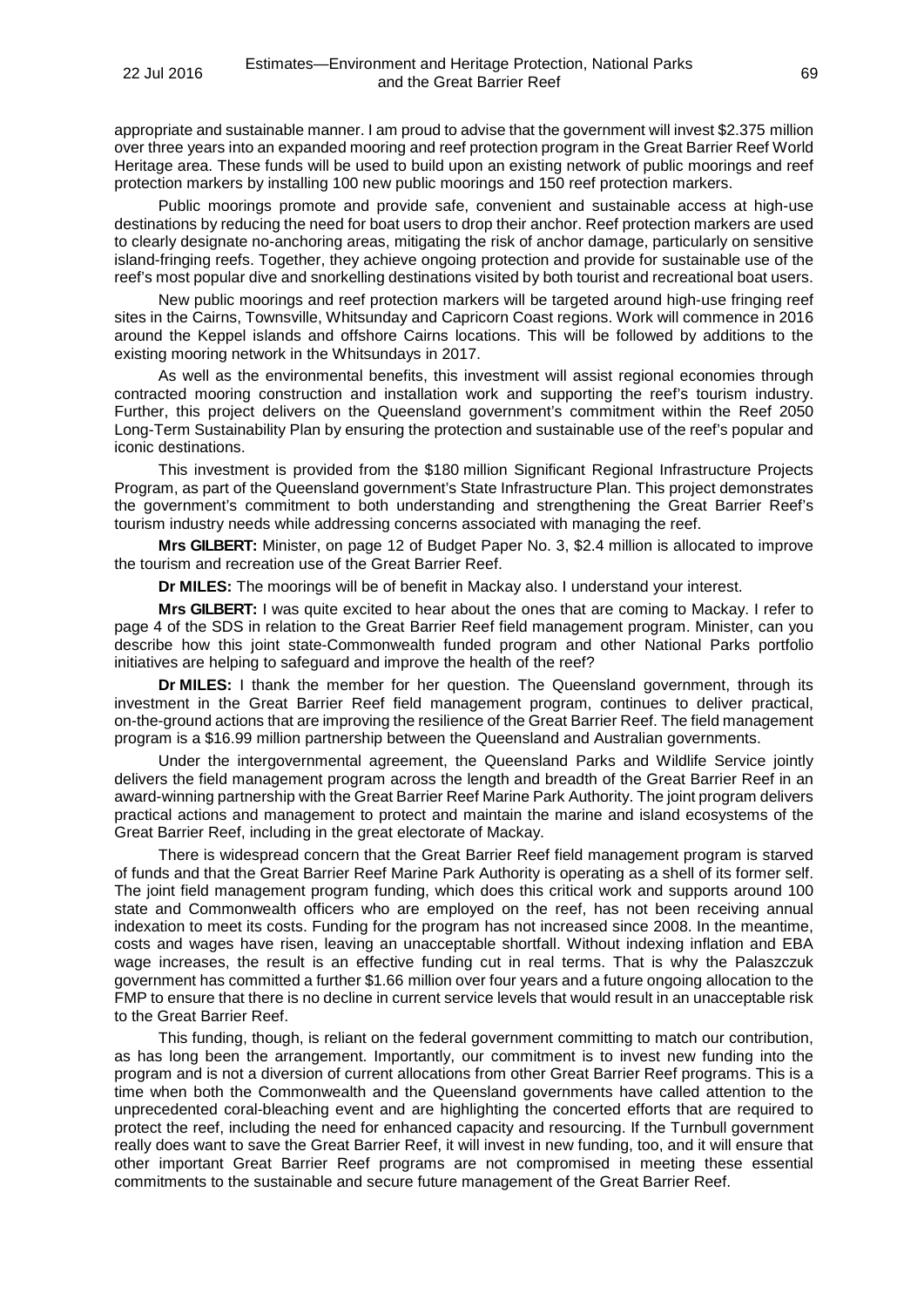The Queensland government is committed to ensuring that the reef continues to be the best managed and protected marine ecosystem in the world. In late 2015, the great work of the field management program was recognised. It received the Prime Minister's award for collaboration and excellence in public sector management. This award is a testament to the commitment of the approximately 105 officers and marine park rangers who are dedicated to delivering a number of actions from the Reef 2050 plan.

The field management program is at the front line of reef management, protecting important marine and island ecosystems while at the same time developing and maintaining world-class visitor facilities at the reef's most iconic natural tourism destinations. The work supports the reef's \$6 billion tourism industry and ensures that use remains sustainable. For example, marine park rangers have been responsible for collecting and recording the most up-to-date information on the impacts caused by coral bleaching and the crown-of-thorns starfish, conducting some 1,982 reef health and impact surveys over just the last 12 months. Additionally, the program continues to improve adult turtle survival and nesting and hatching success on Raine Island, the world's largest green turtle rookery, by rolling out adaptive management actions, such as cliff-top fencing and reprofiling sand above watertable levels.

The program is also committed to strengthening community stewardship and has been empowering Indigenous ranger groups and community volunteers in hands-on reef protection. For example, these groups now respond to over 60 per cent of marine animal strandings along the GBR coast, supported through the program's production of marine animal stranding guides and online and face-to-face training programs. In conjunction with all of this, marine park rangers have retained a strong on-water presence, delivering over 1,500 vessel days at sea. This contributes to informing park users of the values of the reef and, most importantly, ensuring user compliance with the reef zoning plan.

With regard to visitor infrastructure, rangers are maintaining a network of 163 kilometres of walking tracks, 111 camping grounds and day-use areas, 21 boardwalks, 128 public-use moorings and 123 reef protection markers. These facilities are aimed at not only protecting the reef but also ensuring enjoyable experiences for all visitors to the reef.

In addition, the Queensland government has also committed a further \$2.375 million to expand the vitally important and popular reef protection program, as I detailed earlier. The important role of the field management program cannot be understated, and I will continue to encourage the Commonwealth government to match this commitment to enable the program to continue its important work and strong on-the-ground presence. I have just been alerted that there are, in fact, 115 officers in the field management program, not 106, as I said earlier. I apologise to the committee for that error.

**Mr MADDEN:** Minister, with reference to page 14 of the Service Delivery Statements, titled 'Departmental capital program', can you advise the committee how much money is being spent on capital works and infrastructure projects to make sure that Queensland's national parks continue to attract nature lovers and international tourists?

**Dr MILES:** I can. I thank the member for his question and his pedantry when it comes to SDS page numbers. It is much appreciated and makes it easier to find the references. The Palaszczuk government recognises the importance of the tourism industry to the Queensland economy. It is a major export earner and a generator of jobs for the state. Queensland's world-class national parks, marine parks and World Heritage areas provide Queensland with its competitive advantage. This government supports the growth of high-quality best practice ecotourism in national and marine parks, as I have already outlined.

The department is also supporting Queensland's tourism industry through a total investment of over \$6.3 million in capital and business development across the 2014-15 to 2016-17 financial years at three ecotourism gateway visitor centres: the Walkabout Creek Discovery Centre at The Gap in Brisbane; David Fleay Wildlife Park on the Gold Coast; and Mon Repos just outside of Bundaberg.

The ranger guided turtle experience at Mon Repos Turtle Centre is widely regarded as a signature experience in the southern Great Barrier Reef and Bundaberg region. \$10 million has been allocated to the redevelopment of the Mon Repos Turtle Centre, including integration of the research and monitoring program in the centre. This will provide an impressive new visitor attraction which supports a continued significant economic contribution to the region from tourism. The investment of \$10 million in the turtle centre is in addition to an investment of over \$658,000 across the 2014-15 and 2015-16 years. This has delivered the construction of a new roof over the amphitheatre, a roadside entry feature, improved orientation signage, new ranger office and a new turtle encounters audio visual presentation for visitors, all of which I was able to see when I was visited with the Premier while we were there for community cabinet in October 2015.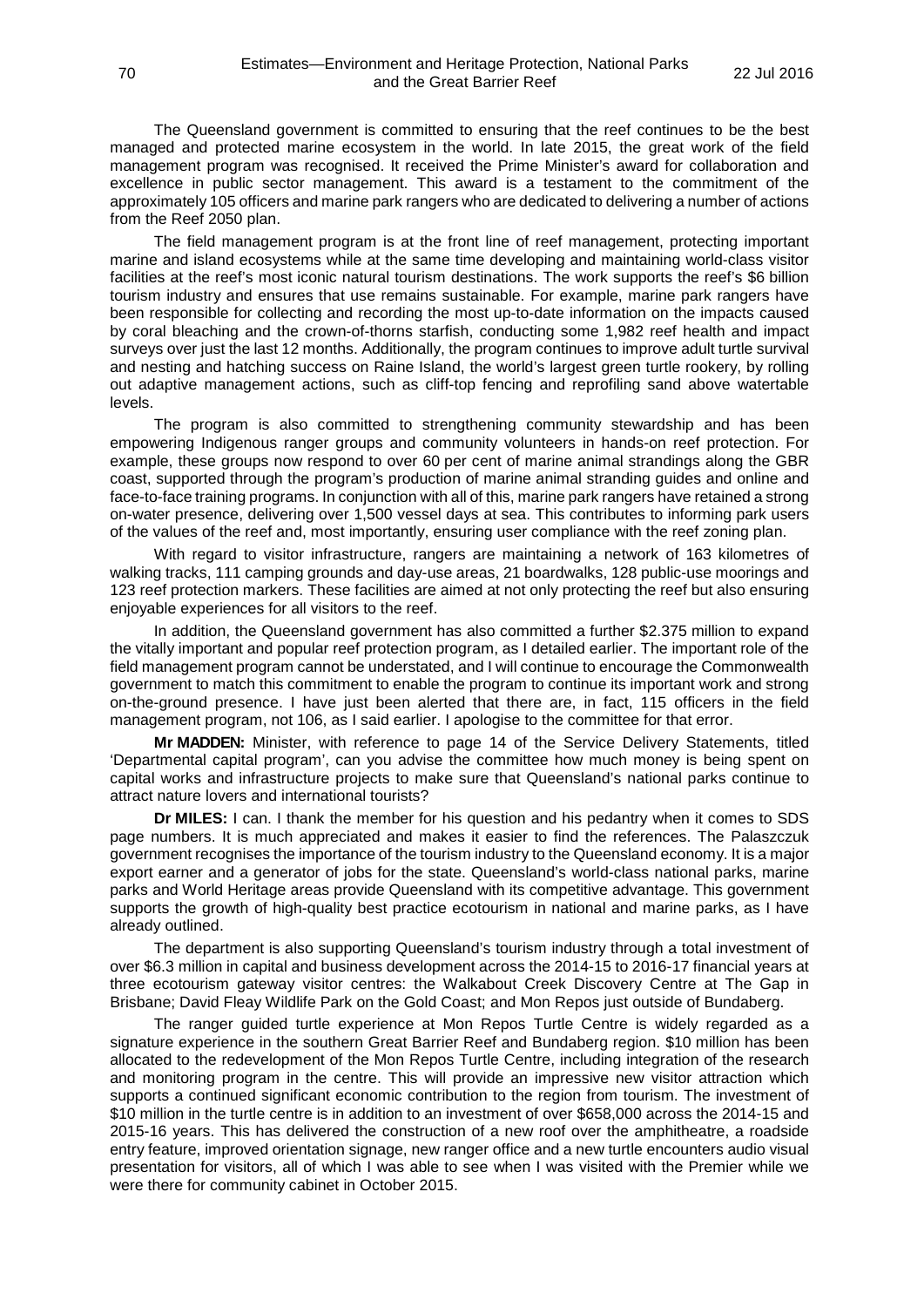The Walkabout Creek Discovery Centre, which is close to my electorate, was allocated a further \$2.1 million in 2015-16 to develop nature play areas, an events lawn, mountain bike skills course, new toilet facilities, new visitor signage, upgrades to wildlife exhibits and information centre. Further funding of over \$1.5 million has been allocated in 2016-17 to continue improvements at the Walkabout Creek Discovery Centre. A new access road, a southern car park and pedestrian access will be constructed from the nearby TransLink park-and-ride car park. This will improve accessibility for visitors travelling via public transport and also provide parking access to the events lawn, mountain bike skills centre and the nature play activity areas.

At David Fleay Wildlife Park a significant investment of over \$619,000 in 2015-16 has been allocated to the construction of a new outdoor amphitheatre, upgraded wildlife exhibits and visitor signage. A new canoe access facility and 80-metre boardwalk has been completed at Tallebudgera Creek adjacent to David Fleay Wildlife Park at a total project cost of \$516,000. This included a contribution of \$295,000 from the Gold Coast Waterways Authority. The new canoe facility opened on 2 February 2016 and is providing improved access to the wildlife park and allowing visitors to experience the scenic beauty of Tallebudgera Creek.

Together these significant investments in the national park gateway visitor centres will provide further opportunities for visitors to be engaged and inspired to keep discovering our national parks. After consultation with the local community and tourism industry, the Dubuji boardwalk in Daintree National Park has had a major facelift with sections of the existing timber boardwalk replaced to meet tourist operator, visitor and park management needs. \$646,000 has already been committed to this project, with \$1 million in additional funding planned over the next three years.

To improve other visitor experiences for nature lovers and ensure fragile environments are protected, QPWS committed \$2.6 million to upgrades of various public amenities and waste treatment systems in some of our most popular parks. These include Dundaburra and Eurong on Fraser Island, Freshwater in Great Sandy National Park at Cooloola, Inskip Point at Rainbow Beach and Bunyaville Regional Park. At Curtis Island \$1.3 million has been invested in roadways to improve access in anticipation of visitor growth to the national and conservation parks on the island. The member for Gladstone announced that just recently. Significant upgrades worth over \$660,000 were undertaken at some of the department's most popular park campground and day use areas at Danbulla State Forest near Tinaroo Dam where redevelopment includes showers, shelters, campsites, barbecues, access and signage at visitor nodes, and at Peach Trees camping area in Jimna State Forest where toilet buildings and waste treatment systems have been replaced, a safe swimming area provided and the site design upgraded. The Northern Spit campground in the Whitsunday islands has also had a toilet and waste management systems upgrade to minimise visitor impacts on the Great Barrier Reef and improve visitor experiences.

For visitors in the Mackay region, \$366,000 of upgrade works were undertaken at The Diggings and Broken River campgrounds. Day use areas were upgraded with \$680,000 committed, including \$156,000 of works at Mapleton Falls National Park where visitor access and the experience of picnickers, walkers, horseriders and trail bike riders have much improved, also at Trezkinn Cave in the Chillagoe-Mungana Caves National Park where \$164,000 was invested in replacing approximately 200 metres of rusting elevated walkway and a stainless steel and fibreglass decking boardwalk with strip lighting. In addition, over \$1.8 million has been invested in various tracks and trails across the state, including at Python Rock in Lamington National Park where the track was upgraded for wheelchair assisted access and Smithfield Conservation Park where a system of single and multiuse mountain bike trails have been built to a standard suitable to host major international events. The facilities and track work undertaken in Samford Regional Park are designed to make it a mountain bike hub for the Brisbane region, with improved CarParking, signs and maps. This work complements other mountain bike activity centres in Brisbane at Daisy Hill and the Bunyaville conservation parks.

Visitor projects approved for 2016-17 include over \$1.6 million for tracks and trails at Alligator Falls in Bowling Green Bay National Park near Townsville, Burleigh Heads National Park, Magnetic Island National Park, D'Aguilar National Park, Dubuji in the Daintree National Park, Cathedral Fig in the Danbulla State Forest on the Atherton Tablelands, Royal Arch Cave at Chillagoe and wood in Carnarvon National Park. Mountain Bike tracks will be upgraded at Bunyaville and Daisy Hill near Brisbane. Planning is underway for improvements to the popular walking track at Burleigh Heads National Park in 2016-17 following temporary closures caused by rock falls in previous years.

Mr Chair, clearly I could go on for much longer. I think you can get a pretty clear impression though from that just how much is happening in our national parks, how many improvements we are making and how fantastic that will make so many of these places for visitors to come and enjoy.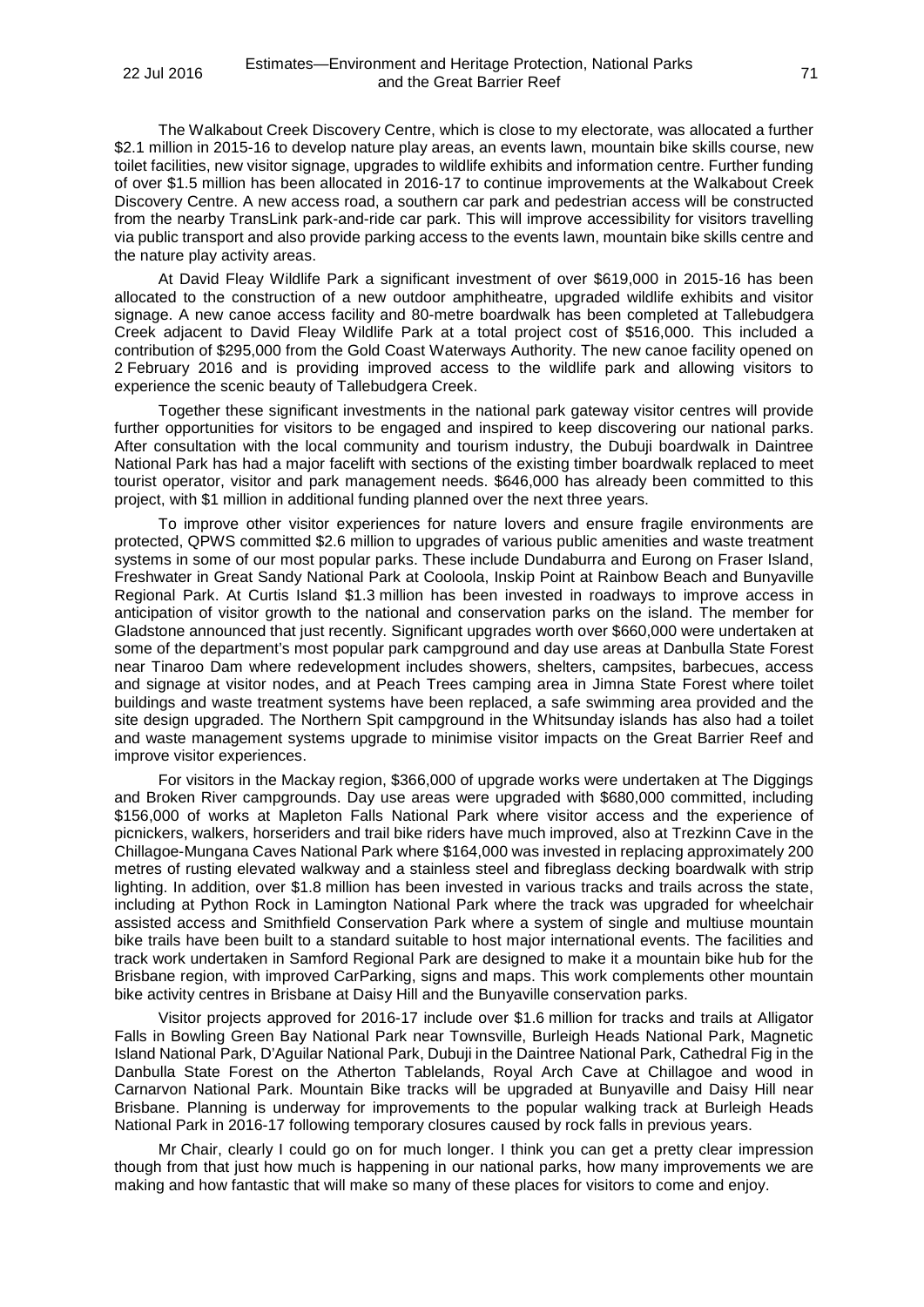**CHAIR:** Wonderful. Thank you very much. I will now move to non-government members' questions.

**Dr ROWAN:** Before the break we spoke about the function sponsored by the Department of Environment and Heritage Protection. I will seek leave to table the copy again given this is a new committee. Gold sponsorship has obviously been provided by the Department of Environment and Heritage Protection in relation to that event, but is there any gold sponsorship provided by the Department of National Parks to sponsor corporate events similar to those sponsored by the Department of Environment and Heritage Protection?

**Dr MILES:** Just while we check our records to see if there are any similar events, in the break I asked the department to contact Healthy Waterways and they have since provided me written confirmation which I will table. The confirmation says—

I can confirm the following—

- 1. No EHP core funding provided to Healthy Waterways Limited is used for the Healthy Waterways Awards, the awards are all covered by sponsorship dollars.
- 2. The \$10,000 Ministers Grand Prize goes in totality to the Ministers Grand Prize winner.
- 3. There were no Government Officers or Officials involved in the incident (therefore no code of conduct was broken).

They have confirmed the communication I outlined to the committee earlier between Healthy Waterways and my office on the first working day following the incident. I table that for the committee given your interest in it.

**CHAIR:** Leave is granted.

**Dr MILES:** With regard to sponsorships from QPWS, I am advised that in 2015-16 there was \$17,500 worth of sponsorships, excluding GST. That was \$10,000 for the Queensland Tourism Awards, \$5,000 for the Savannah Guides and \$2,500 for the Queensland Tourism Industry Council's World Environment Day luncheon and panel discussion. I attended that luncheon and I can assure the member it was much more tame than the Healthy Waterways one.

**Dr ROWAN:** Thank you for that reassurance. If I can come to reference SDS page 15 in relation to staffing, you have budgeted for an additional 23 staff for national parks. Again this is listed for the Cape York program, a similar increase to last year. I would like to ask, Minister, can you advise the roles and locations of these additional staff? A follow-on question is, is resourcing matching forecast growth?

**Dr MILES:** I thank the member for his question. This budget does provide resourcing for growth in both new and expanded national parks, including those that are scheduled to be declared as a result of the ongoing Cape York tenure resolution process. In terms of the breakdown of the additional staffing, both across the state and on Cape York, I might actually get Mr Klaassen to speak to that just for fear of getting one of the numbers wrong.

**Dr ROWAN:** There is no need to be fearful.

**Dr MILES:** It is better to not get the numbers wrong. Mr Klaassen can to speak to that, but there are additional rangers for both the new and expanded parks as well as on Cape York.

**Mr Klaassen:** As the minister outlined, the ranger positions are for those new protected areas that have been declared. Locations proposed for those appointments are Mackay Highlands, Clermont, Townsville, Princess Hills, Undara, Littleton, Taroom, Currawinya and across South-East Queensland. There will also be some positions to support the Cape York Tenure Resolution Program as well.

**Dr ROWAN:** With reference to the announced \$2.2 million over three years to progress world heritage nomination for areas including the Cooloola section of the Great Sandy National Park as part of an expanded Fraser Island World Heritage Area, as well as several parks of Cape York—I refer to SDS page 6—can you outline what consultation has already been undertaken, what will be undertaken and how were you specifically involved in any consultation with the commercial fishing industry?

**Dr MILES:** I thank the member for his question. The process of world heritage consultation and listing is managed by the Department of Environment and Heritage Protection. In the earlier session I had officers here equipped to address those specifics. Unfortunately, the chance to interrogate that was in the earlier session.

**Dr ROWAN:** I am specifically asking you what sort of consultation will you be involved in given that this is a decision that is coming from your portfolio area? I want to know what consultation given the significant economic impacts that will be had there.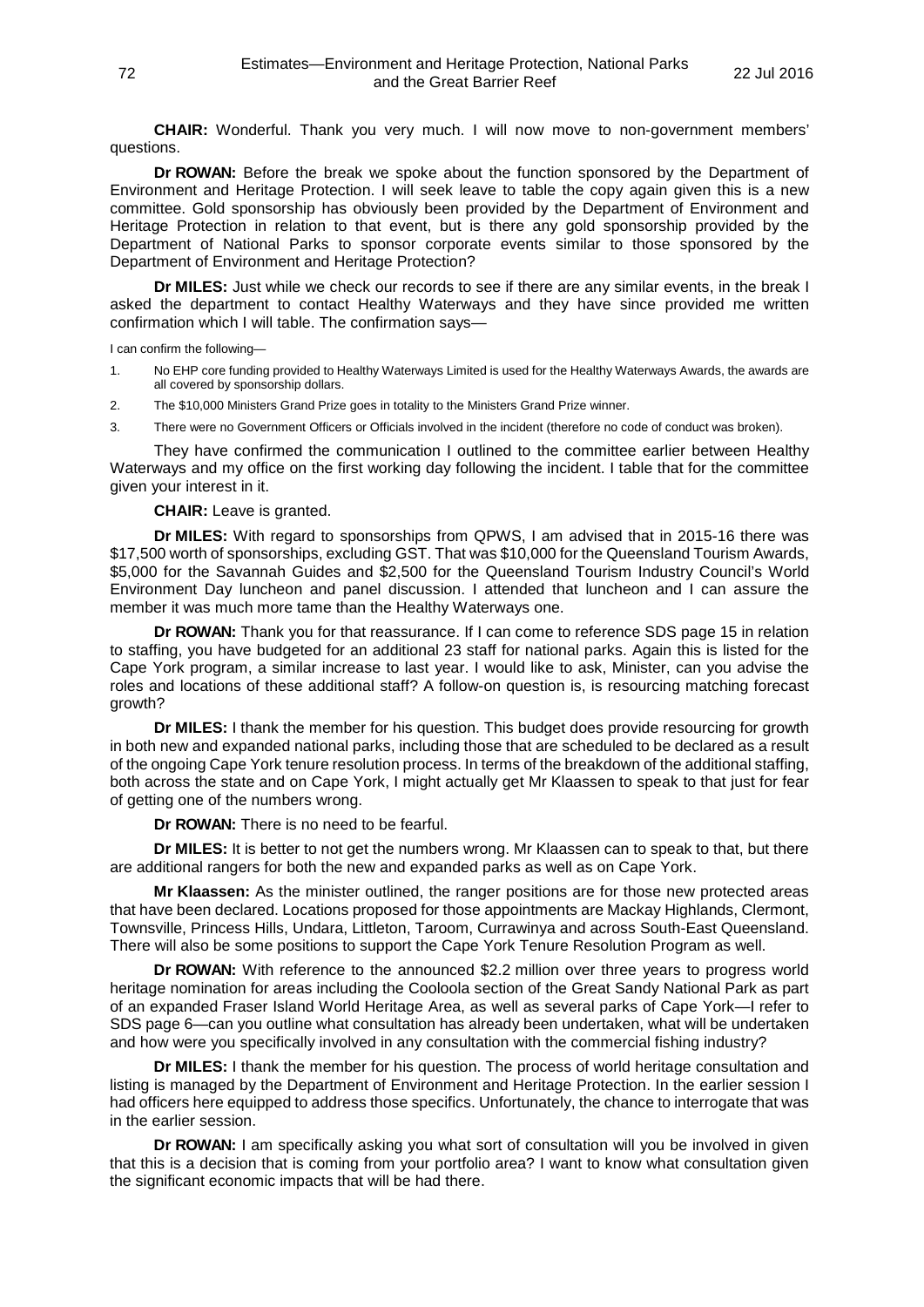**Dr MILES:** First of all, there will not be significant economic impacts on the commercial fishers. The scaremongering that other members of the LNP have been participating in is pretty unfortunate. I had understood the committee had resolved to deal with the EHP budget papers in the first session and the NPSR budget papers in the second session. The world heritage funding was clearly listed as an initiative under EHP rather than NPSR, but I am happy to provide some latitude there.

Just to be clear, with regard to commercial fishing, should the Fraser Island World Heritage Area be expanded and a listing ultimately occur, commercial fishing would and could continue to occur as it does in the Great Barrier Reef World Heritage Area and other marine world heritage areas. An investigative world heritage boundary will be released later this year for the purpose of consultation and all interested parties, including the commercial fishing industry, will have an opportunity to comment on the boundary and discuss what implications that might have. It is important though that we keep our eye on the positives of this story. What we know is that once a site is listed for world heritage, visitation increases on average 30 per cent each year for the following five years. Once on the list, the list comes with tourism and global recognition.

In fact, there are many tourists for whom the World Heritage List is a bit like a bucket list. Money just cannot buy the kind of status and visitations that come with a World Heritage listing. The listing gives tourists the knowledge that visiting the site will be a unique experience and, at the same time, provides the tourism industry with an easily promoted and almost fail-proof destination strategy.

Separate to the World Heritage listing process, the Department of National Parks, Sport and Racing has had initial conversations to address the concerns of commercial fishers about the review of the Great Sandy Marine Park zoning plan, and further consultation with key stakeholder groups will commence shortly. The review is about the marine park zoning, which was set some time ago, and achieving the intended biodiversity outcomes. Staff from the Department of Agriculture and Fisheries have met with the review officers and provide assistance that might be required from a fisheries perspective—things such as data and advice on how fisheries are managed and how that might impact on particular fisheries.

**Dr ROWAN:** I understand there are multiple competing interests here, but it is reassuring to know that there will not be any negative impacts on commercial fishermen. You have reassured us here today. Did you consult with the Minister for Agriculture and Fisheries prior to the announcement of the decision?

## **Dr MILES:** Which decision?

**Dr ROWAN:** This decision to look at World Heritage listing for the areas that we are talking about.

**Dr MILES:** This was a commitment made by the then opposition in the lead-up to the 2015 election. Nothing has changed here apart from this budget providing the funds necessary to do that consultation work.

**Dr ROWAN:** Director-General, if I can come to you please. Welcome to the committee. In reference to the expansion of protected estates, both through direct purchase of freehold land and tenure conversion, which is resulting in the removal of primary industries from leasehold land, as Director-General can you outline what new money and staff resources are being allocated to the management of these lands to cover pest, animal and weed control? Is there a specific reference in the SDS?

**Mrs O'Shea:** With respect to acquisitions of national parks, when the acquisitions occur the department negotiates closely with the EHP to undertake an analysis of what funding would be required when NPSR takes over management of that particular national park. With respect to funding for the new national parks, as the honourable member has mentioned, new funding has been secured for the establishment and ongoing management of over 700,000 hectares of new and future protected areas. With that, the government is investing new funding over the next four years, totalling \$21.6 million, to deliver this program, and that includes 29 full-time front-line ranger positions.

With respect to pest management programs on those particular parks, part of the process will be to undertake management planning. Part of that management planning will be to determine what pest management programs need to occur. At this juncture, we do not have that detail for the new areas. They will need to be worked through on a case-by-case basis.

**Dr ROWAN:** Is the intent with those management plans that they will be individualised?

**Mrs O'Shea:** Individualised for each of those parks? That will need to be determined through our adaptive management framework. The framework is designed to look at parks on a risk based process and under that risk based process we would determine whether an individual park needs an individual management plan.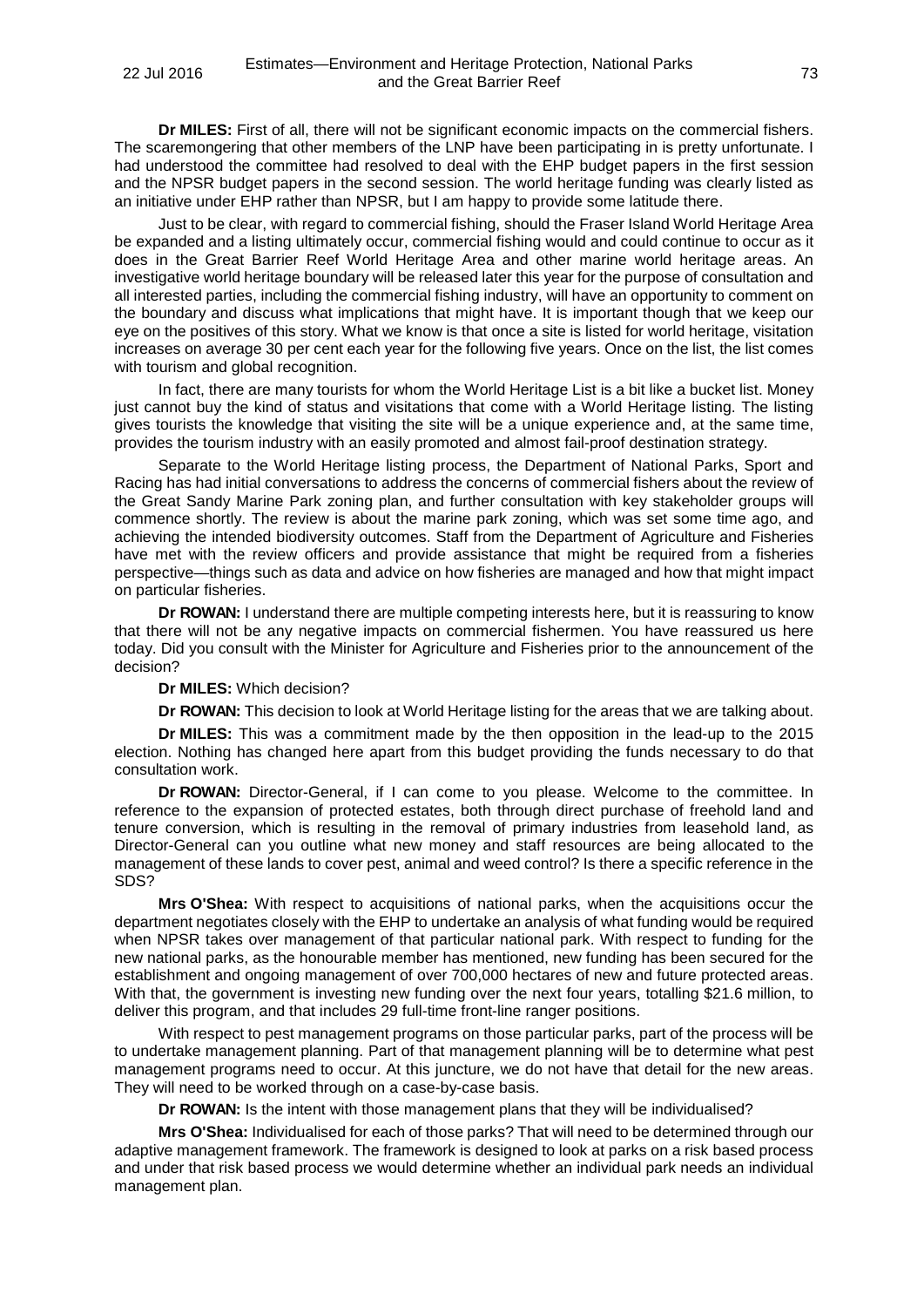**Dr ROWAN:** Director-General, you would be well aware that there is widespread concern, particularly with adjoining landholders to these areas, that the department could be failing to honour the good neighbour policy. How are you intending to address that through consultation and other means?

**Mrs O'Shea:** It is a fairly standard practice that we have with any national park, existing or new. We have quite a comprehensive good neighbour policy, which looks to work closely with our abutting neighbours. With respect to that, we have over 12 million hectares that we have to manage. In some parks we have many neighbours; in some not so many, depending on the number. With respect to that, this includes rural and primary producers, tourism operators, guesthouses, industrial, commercial, residential communities depending on whether they are urban parks or more remote parks.

As I said, we have an actual good neighbour policy. It includes cooperative risk management. With respect to fire, we work across boundaries to protect fire property biodiversity and we participate closely with Queensland Fire and Emergency Services. In a general sense, we actually work with local and state authorities and volunteers to determine the location of fire control lines and construction and maintenance; planning, implementation and communication of planned fuel burns; and training.

With respect to pest management, which I understand the member was particularly interested in, we undertake pest management activities on both protected areas and state forests. We take responsibility under the Biosecurity Act. Like most other landholders, we take practical steps to minimise the risks associated with plant and animal pests. In 2015-16 we spent an estimated \$7.5 million on pest management, which included 29 strategic pest management program projects across the state.

**CHAIR:** We will go to government questions.

**Mrs GILBERT:** I refer to page 76 of the Budget Paper No. 4. Minister, what is the Department of National Parks, Sport and Racing's role in the Cape York Tenure Resolution Program and how will the new funding deliver environmental benefits to the cape?

**Dr MILES:** The Palaszczuk government has provided QPWS with increased operational funding of \$11.5 million over four years to jointly manage Cape York Peninsula Aboriginal land with traditional owners. QPWS works closely with the Department of Aboriginal and Torres Strait Islander Partnerships in the Cape York Peninsula Tenure Resolution Program to deliver positive social, economic and environmental benefits on Cape York Peninsula.

QPWS is responsible for the joint management of national parks on Cape York Peninsula Aboriginal land once an existing national park has been transferred or a new national park has been dedicated in the area. These parks are referred as CYPAL national parks. In the creation of a new CYPAL national park, DATSIP consults with QPWS and the traditional custodians of the land throughout the process to ensure that conservation outcomes underpin land transfer negotiations and that future management arrangements and management challenges are well understood. This ensures that the QPWS relationship with traditional owners starts out in a really positive way.

The Cape York Tenure Resolution Program makes a substantial contribution towards this government's commitment to expand the Queensland protected area estate to 17 per cent of its landmass. The Cape York program is a strategic approach to returning ownership and management of lands on Cape York Peninsula to traditional owners, while ensuring that outstanding environmental values are protected in national parks and other classes of protected area.

To date the program has transferred almost 1.4 million hectares of existing national park to CYPAL national park and created six new CYPAL national parks, resulting in an increase of over 590,000 hectares of protected area on the peninsula. The program continues for a further three years to finalise the transfer of existing Cape York national parks and state lands, as well as progressing the conversion of national parks, including the Eastern Kuku Yalangi Indigenous land use agreement. Binera CYPAL national park, the newest national park created through the program, includes rock art galleries found in striking sandstone formations and conserves these significant cultural places and Indigenous story lines. A key environmental benefit in this transfer is the previously poorly represented sandstone escarpment country, which is now protected forever for future generations to enjoy. The state has recently reached agreement with the traditional owners of the sandstone west land dealing, to create approximately 16,500 hectares of new CYPAL national park on Mount Jack Station near Cooktown.

This \$11.5 million in new funding has been provided to meet the state's obligations under Indigenous management agreements and to provide for effective on-ground joint management. In addition to operational funding, new capital funding of \$2.8 million over four years has been provided for the establishment of visitor and management facilities. Joint management of national parks on Cape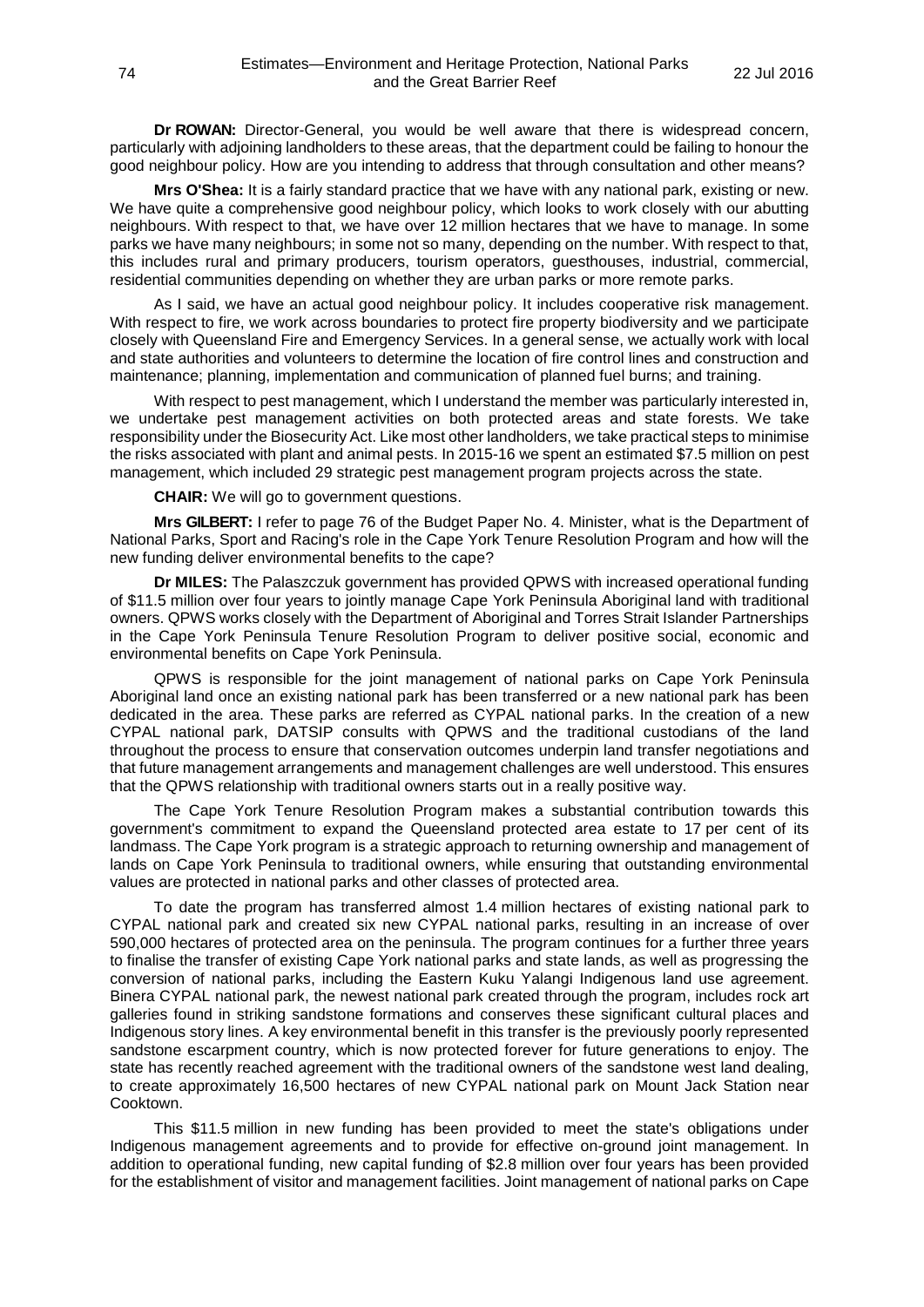York Peninsula is undertaken by QPWS rangers and traditional owners through natural resource management projects, as well as infrastructure, construction, cultural mapping, visitor management and compliance. The joint management partners share traditional, ecological and contemporary scientific land management knowledge and skills, and make decisions jointly to undertake park operational activities such as planned burning, weed control and the presentation of cultural values to visitors. Indigenous rangers coordinate and implement fencing and weed programs and work cooperatively with park rangers in feral animal and fire management.

The new funding allocation also provides for the establishment and running of the Cape York Peninsula Regional Protected Area Management Committee. The committee will have a role in advising about park planning instruments, Indigenous employment, allocation of resources and a review of existing Indigenous management agreements. Overall, the government partnership with the Cape York Tenure Resolution Program is integral to the success of existing and future joint management arrangements on Cape York Peninsula, in turn increasing and enhancing the delivery of social, economic and environmental benefits to this significant landscape.

**Mr MADDEN:** Minister, I refer to the Service Delivery Statements where the government commits to progress long-term protected area policy for the acquisition and management of the protected area estate. Could you provide the committee with details as to what action the government is taking to ensure that it continues to effectively manage its national parks, while looking towards the future with its goal of having 17 per cent of Queensland protected for its biodiversity and natural values?

**Dr MILES:** This government has ensured that major new additions to the estate have been supported by additional appropriations for ongoing management of these lands, including this year's budget measures totalling \$35.9 million over four years for new protected areas and joint management of Cape York parks. The Queensland Parks and Wildlife Service has a strong culture of innovation and will continue to improve its service delivery towards internationally recognised best practice protected area management. As a demonstration of this, 2015-16 represented the first full year that all protected areas managed solely by QPWS were being managed in accordance with an appropriate management instrument, either a management plan or a management statement. These planning tools are critical to the effective management of protected areas.

Also this year, the department initiated a new adaptive park management framework consistent with the International Union for the Conservation of Nature, IUCN, best practice management planning and evaluation approaches. The new adaptive park management framework focuses on identifying and managing key park values, for example key conservation, economic, social and cultural values, in a prioritisation framework that identifies the most appropriate levels of service for each park. With all protected areas prioritised within this framework, QPWS will be better placed to make decisions on where it focuses investment across the state and over time.

QPWS is making improvements to how it manages fire, pest and weeds with a new ICT system known as Flame, making fire management planning and prioritisation more effective and accessible to on-ground fire crews. It should be recognised that government is not the only custodian of national and marine parks. These areas are managed increasingly through cooperative partnerships with traditional owners of the land, with park neighbours and with conservation, recreation and volunteer organisations and the business sector.

The department will increasingly manage protected areas with traditional owners under Indigenous land use agreements and Indigenous management agreements, in accordance with the Nature Conservation Act 1992 and the native title determination over these areas. This past year alone, the department supported the resolution of four native title claims over protected areas. These covered the traditional countries of the Birriah peoples, the Wulli Wulli peoples, the Darumbal peoples and the Gangalidda and Garawa peoples. Such arrangements are expected to over time generate new and novel management opportunities that will be in keeping with the natural and cultural values of the areas and be beneficial for the traditional owners of the land, for the department and for local communities.

On North Stradbroke Island, for example, camping areas are managed as a partnership between the Quandamooka Yoolooburrabee Aboriginal Corporation and Indigenous Business Australia. Through its Cultural Capability Action Plan, the department aims to continue building the capacity of its staff to grow stronger working relationships and partnerships with traditional owners caring for their country.

The department will also continue to support and improve its volunteering programs. In 2015-16, more than 1,000 registered volunteers donated an estimated 96,000 hours of park management services, and a new program at Mon Repos Turtle Centre saw 51 volunteers provide a record 4,518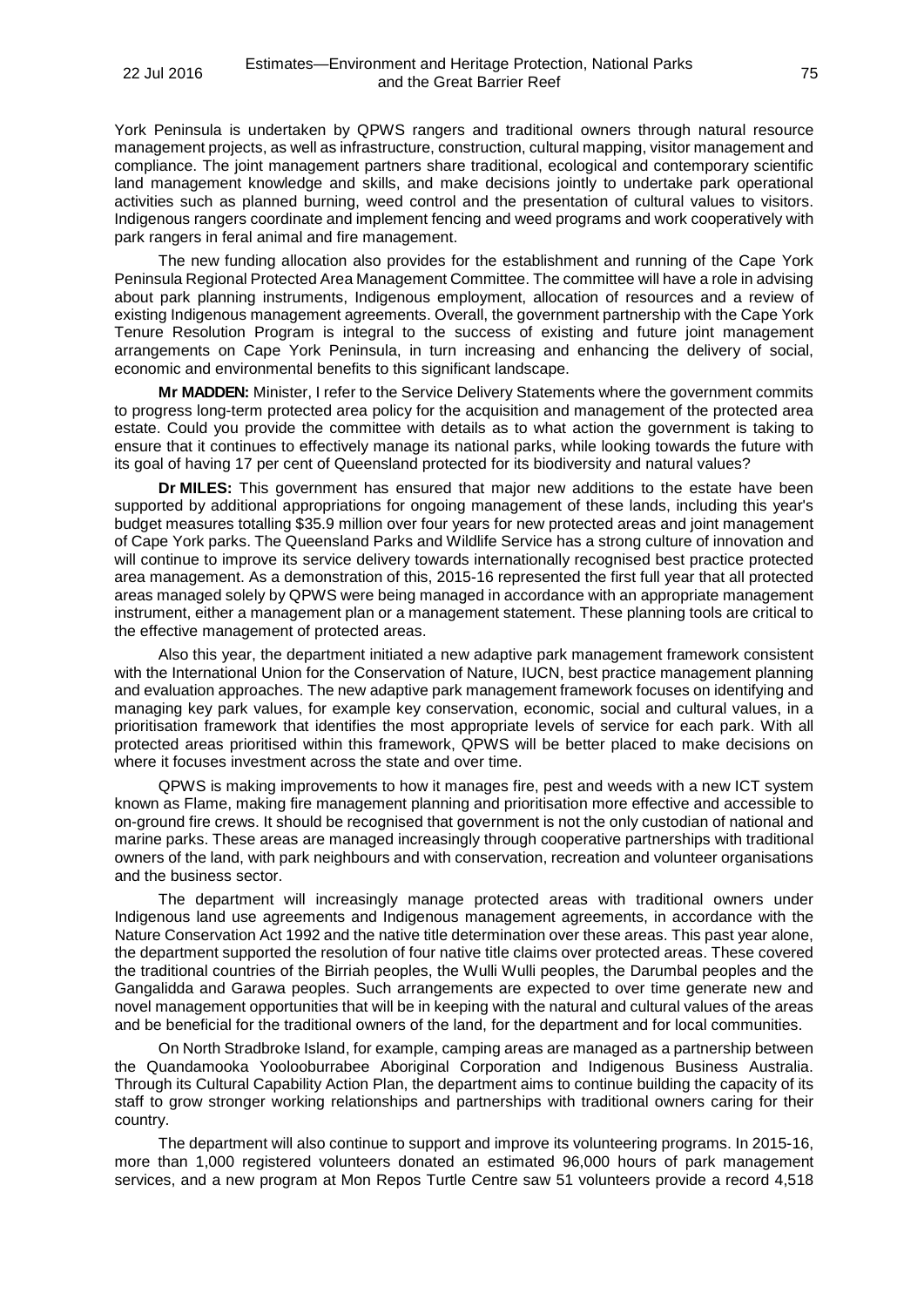hours of volunteering to support the seasonal turtle watching program. Through the year, up to 100 partners across the state provide practical support for park management. As an example, the Four Wheel Drive Queensland beach clean-up on Fraser Island in May this year attracted 500 volunteers.

The department is also exploring other innovative partnership opportunities. The Raine Island recovery project is a highly successful flagship partnership initiative and is a five-year almost \$8 million collaboration with BHP Billiton, the traditional owners and the Great Barrier Reef Foundation. It is improving the survival chances of the endangered green turtle. In the joint state-Commonwealth \$7 million nest to ocean program, turtle hatchling survival rates in the cape and other parts of the Queensland coast have been improved through projects delivered in partnership with traditional owners, natural resource management groups, universities and state agencies.

Recently, the Queensland Parks and Wildlife Service and the Save the Bilby Fund have worked in partnership to build predator-proof fences at Currawinya National Park. The department has formalised a 10-year trusteeship with the Wetlands and Grasslands Foundation over Wongaloo Regional Park, a significant wetland and migratory bird habitat south of Townsville. The Queensland government and the Australian government are also currently considering a proposal by the Australian Wildlife Conservancy to work together to protect wild populations of the greater bilby and other threatened species which has the potential to deliver beneficial management outcomes for many years to come. These initiatives demonstrate that the government has strong focus on making continued advances in contemporary, outward focused and innovative protected area management.

**CHAIR:** Minister, with reference to the service area highlights on page 4 of the SDS, please outline the results of the second round of consultation into the Central Queensland fish habitat area expansions and when the people of Queensland can expect the new areas to be finalised.

**Dr MILES:** I thank the member for his question. I know he has had an ongoing interest in the Central Queensland fish habitat area expansion. The Palaszczuk government is contributing to maximising the economic value that Queenslanders receive from sustainable management of their fisheries' resources while improving protection of the Great Barrier Reef. Declared fish habitat areas under the Fisheries Act 1994 provide a management layer over existing land tenures and waters and complement marine parks and other protected areas managed by the Queensland Parks and Wildlife Service. These areas protect all fish habitats within them, such as mangroves, salt marsh and seagrass, from development pressures while allowing limited appropriate infrastructure and legal commercial, recreational and Indigenous fishing.

In February this year, the Queensland Parks and Wildlife Service released the Declared Fish Habitat Area Network Strategy 2015-2020, with the objectives to consolidate, reinforce and strengthen management of the network. This includes currently 70 declared fish habitat areas covering over one million hectares of critical fish habitats. Through the Central Queensland Declared Fish Habitat Area Investigations Program, the department has investigated and undertaken consultation related to the possible declaration and expansion of fish habitat areas in the Calliope River in Gladstone, Leekes Creek on Great Keppel Island, the Cawarral Creek declared fish habitat area in Rockhampton and the Fitzroy River declared fish habitat area also in Rockhampton. There has been overwhelming public support for the proposed declaration of the two new fish habitat areas and the expansion of an existing fish habitat area in Central Queensland.

Feedback from the first round of consultation was incorporated into the revised proposed fish habitat areas released for the second round of consultation in February and March this year. I think we might have done that when we were in Gladstone in February. The Department of National Parks, Sport and Racing received 494 submissions in the second round of public consultation, with almost all of those in support of the proposals.

Expansion of the Fitzroy River declared fish habitat area will deliver on the Queensland government's commitment under the Reef 2050 Long-Term Sustainability Plan to protect the Fitzroy delta. Declaration of new fish habitat areas at Leekes Creek on Great Keppel Island and the Calliope River near Gladstone will protect important local fish habitats from the impacts of coastal development. With this considerable public support, NPSR is progressing the new and expanded fish habitat areas, with declarations anticipated by the end of this calendar year.

**CHAIR:** I will now hand over to non-government members.

**Dr ROWAN:** Minister, with reference to page 4 of the SDS where it refers to reforms to the Nature Conservation Act 1992, in relation to the additional staff that have been budgeted for in implementing this reform, how many are there and how many will be at the SES type level?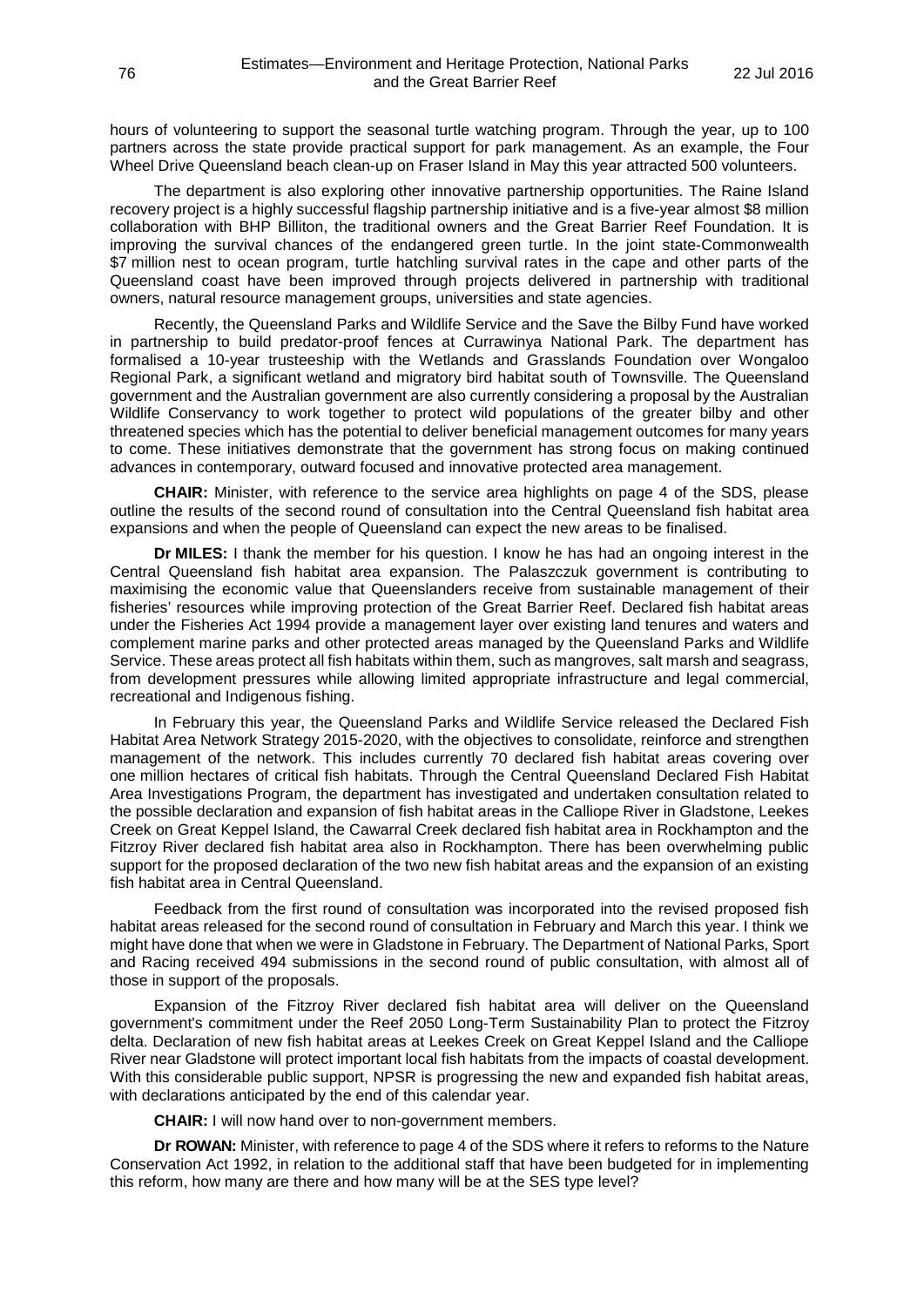**Dr MILES:** I thank the member for his question. At the outset I take the opportunity to note that the SDS was signed off before that bill had passed the parliament. That is why it is listed as an objective, although by the time the budget was released the parliament had endorsed those amendments. I will ask Mr Klaassen to speak to the classification of those officers, but the additional rangers are all rangers so they are all in the operational stream. I presume there are some rangers and some senior rangers, but there are no SES or executive level roles. I might ask Mr Klaassen to clarify that in more detail.

**Mr Klaassen:** In terms of your specific question about whether there are any staff to implement the reforms under the Nature Conservation Act, the answer to that is no. There are no new staff for that. The additional staff are for managing the protected areas that have been acquired. They are principally rangers, operational staff, who will be based in the field. There are no senior staff, SES or SO level staff to be employed through that.

**Dr ROWAN:** Minister, I refer to page 4 of the SDS of the Department of National Parks, Sport and Racing. I want you to outline or explain how a policy setting of a fixed target percentage of Queensland managed as protected area achieves ecological benefits, because surely such areas should have ecological value or be endangered habitat to warrant that protection. Is your fixed target percentage really a process metric as opposed to an outcome metric?

**Dr MILES:** I thank the member for his question. We addressed this in part in an answer to a question on notice from non-government members where you asked how the target was arrived at. We explained in that QON that the 17 per cent target is set by the Convention on Biological Diversity, which Australia is a signatory to. It is Labor's view—and it was the position Labor took to the election—that the 17 per cent target as listed in that convention was appropriate and should be the long-term aspiration for expansion of the protected areas.

As we noted earlier, the acquisition program itself is a program of EHP, but obviously there is significant crossover in responsibility because, when they transfer to NPSR, NPSR has to take over that management. Queensland has a lower proportion of land covered by national park than I think any other state—well lower than the other more populated states like Victoria and New South Wales. We can quibble over 17 per cent or 15 per cent or whatever, but it is certainly the aspiration of this government to continue to expand the protected area estate not just through new national parks. In fact, it is my view that that will be an important component of that growth but only a component of that growth. The Nature Refuges Program, which sees us work with private landholders—it is delivered in partnership with AgForce—is a really important opportunity to put conservation protections in place over private land. I think increasingly that will be an increasing proportion of the protected area estate as we seek to get closer to that 17 per cent.

All of that land, as I outlined earlier—nearly 500 nature refuges—gets included in our assessment for the protected area estate. The 17 per cent target is not 17 per cent of the state as national park; it is 17 per cent of the state protected for conservation purposes, whether that is by a landholder voluntarily agreeing to a perpetual conservation agreement like a nature refuge or, indeed, a trust like Bush Heritage Australia or Queensland Trust for Nature managing a nature refuge or even nature refuges like the Steve Irwin reserve in Cape York. All of that gets counted towards that 17 per cent target.

**Dr ROWAN:** Just to follow on from that, how are you proposing to measure the outcome? Given that this goes across, as you have outlined, two departments, there will be a percentage that is in place given that you are pursuing the policy. How is the outcome benefit of that policy going to be measured? What is the process?

**Dr MILES:** Again, I think this goes largely to the acquisition process which is measured by EHP, but I am happy to address it here. The way we make sure that that target is geographically biodiverse is at the acquisition end. The work we do at that end to map ecosystems to determine the most important, the most valuable properties to add to the estate is how you make sure you are not just adding land that does not come with a biodiversity value.

Importantly, EHP uses world-leading climate change modelling technology to also inform the acquisition strategy. It is not just looking at ensuring there are representative samples of different bioregions but also taking into account climate change resilience, which is really about saying that there are parts of the state which will become refuges for a species as the planet warms up. That tends to point towards land with variable altitudes so that as the summer gets hotter there is the opportunity for species to move to higher altitudes to maintain a similar climate to what they are accustomed to. All of that work, I think, is really crucial in making sure that the properties that we add to the national park estate, and indeed to the entire protected area estate, is valuable for all of the outcomes that we are trying to achieve.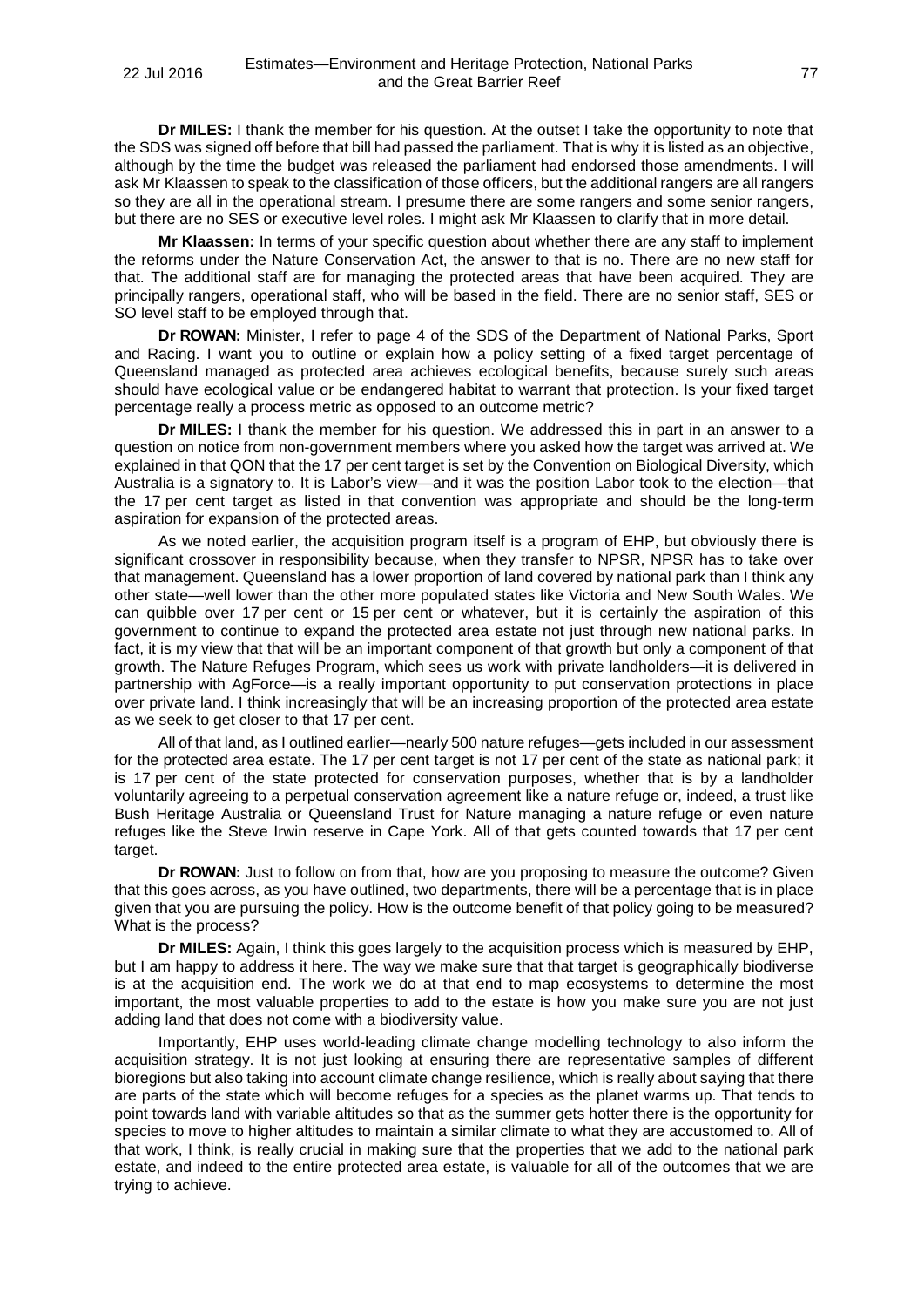I accept your point that the proportion of the state that is protected is one measure. The value of the land that it protects is another measure. That is the job of our acquisitions program and, indeed, I suppose the Nature Refuges Program, making sure that they are seeking to partner with landholders who have properties that have those kinds of conservation values that we are trying to protect.

**Dr ROWAN:** Given that it will be undertaken by the acquisition program, once that is measured, will it be reported in the public domain as to what the outcome is?

**Dr MILES:** Certainly. In the case of each acquisition, we can report on the values that are being sought to protect with that acquisition. We can report separately on things like how much of a certain kind of habitat has been protected—for example, how much cassowary habitat has been protected obviously seeking to provide over time measurable increases in the kinds of habitat for particularly endangered species that we are trying to protect. It is not the kind of thing that can necessarily be measured in a performance measure. That goal is useful in one sense, but I accept the value in being able to measure other outcomes of what is protected by the protected area estate.

Later this year we are also due to release the next state of the environment report, which will also go some way towards outlining what the state of the Queensland environment is generally and therefore the kind of biodiversity that has been protected by the protected area estate. The DG has just alerted me to the fact that the Queensland Parks and Wildlife Service is also in the process of establishing health checks to monitor the condition of key park values across a representative sample of parks and will regularly review its performance in managing parks across Queensland. It is our hope over time to release those as report cards for each individual national park and to describe the key park values, which will vary from park to park, but also outline what steps have been taken and what steps are planned to enhance those particular values.

**Dr ROWAN:** That is really what I was trying to get to with those report cards. I guess they will be publicly available and publicly reported and there will be measurable differences over time. Is that your intent?

**Dr MILES:** Our hope is to be much more open and transparent not just about the good news but also to say that there are parks that have particular challenges. Most of them are challenged by the change in climate but then there are many other threats and challenges that vary based on the location of the park. There is a piece of work that is underway, which we cannot fully outline yet, which will provide, park by park, much greater detail like that. We will hopefully engage with the local community that uses that park on what steps can be taken to improve on the values.

**Dr ROWAN:** I take your point about if there is bad news—in other words, if there are pests and weeds or a growth in a park. That will be as a result of legislative changes that that comes to pass in particular areas and that will all be transparent and in the public domain?

**Dr MILES:** It will. From the perspective of a government there are risks in that. My view is that being open and transparent and providing that information allows for an honest and sincere debate about how we manage not just each individual park but our parks in aggregate. While that might mean occasional uncomfortable questions for me about the state of a particular park, I think the overall outcome from the perspective of better managing our parks is going to be valuable.

I know that these kinds of conversations tend to go to the problems, but our park rangers really do an incredible job right across the state. I know they love their work. The work they do is amazing. I put that on the record so they do not think that we are always talking about the problems.

The fact is that we manage an enormous amount of land. We manage it for fire, pests and weeds and also visitors. The role they play in welcoming visitors to our parks and translating parks for visitors and filling young people with the inspiration that comes from someone who has decided to spend their life caring for the land is pretty special.

**Dr ROWAN:** I agree. Our park rangers do an exceptional job on behalf of all Queenslanders. Certainly the LNP opposition recognises that. Director-General, with reference to pages 3 and 4 of the SDS, I understand you are restructuring the national parks regions. I wanted to confirm that that is correct?

## **Mrs O'Shea:** Yes.

**Dr ROWAN:** What efficiencies are to be gained? What was the evidence base for the decision?

**Mrs O'Shea:** With respect to the member's question, in late 2012 the department decided to undertake a review of its executive management structure in particular with a view to looking at how it would manage across three portfolios in a much more coordinated way. As part of that process, the department commissioned an independent review that was done by Deloittes. They were contracted to carry out the review under a standing offer arrangement.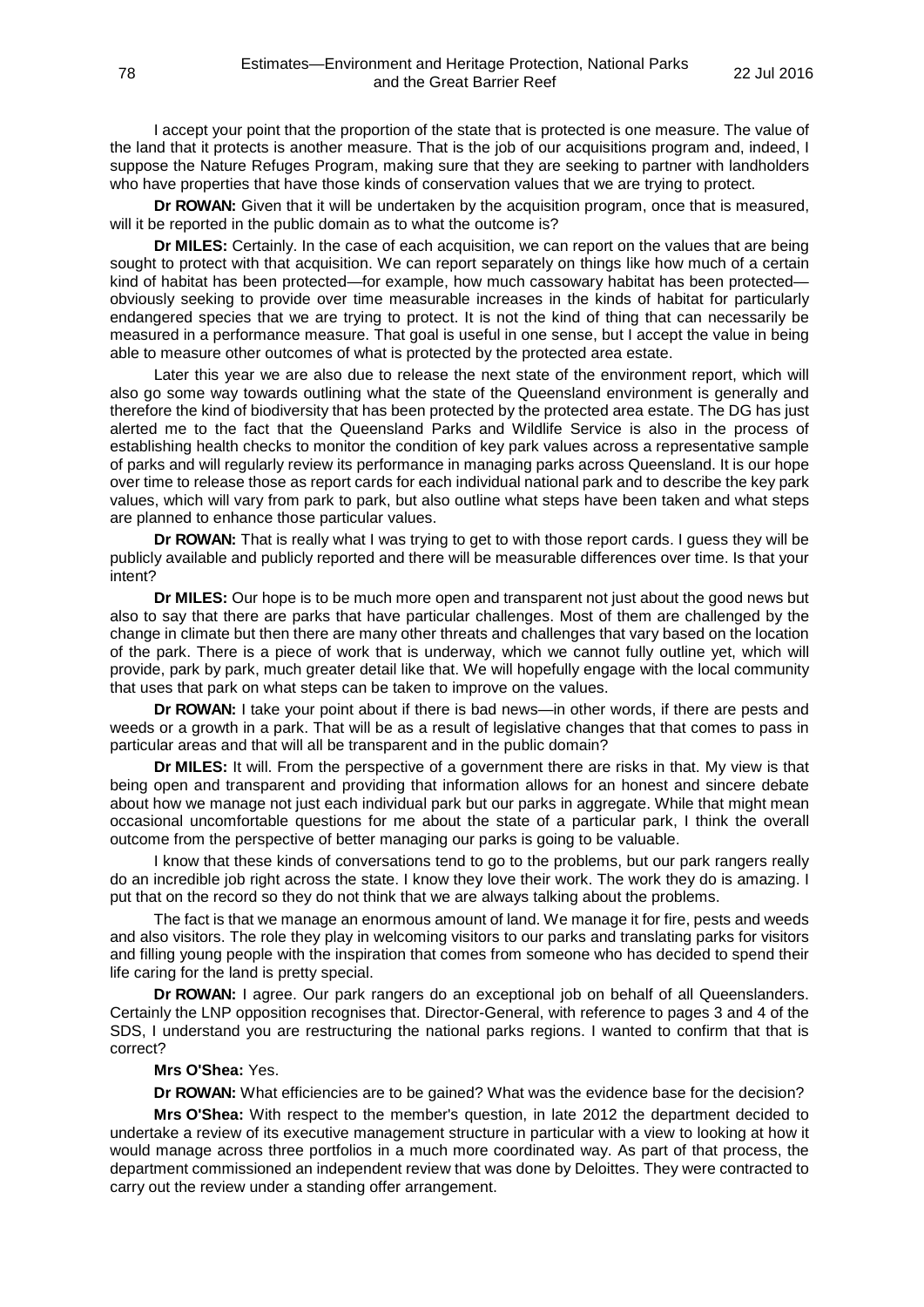The key finding of the review related to increasing the efficiency and effectiveness across the department and better alignment with some of the strategic functions. As the department's title would indicate, we have national parks, sport and racing. It was designed to look at efficiencies for the department to ensure it would deliver its remit across three portfolio areas.

With regard to the boundary realignments for the Queensland Parks and Wildlife Service, the new structure delineates between operational and support responsibilities but retains a split of service. The Queensland Parks and Wildlife Service continues to be the Queensland Parks and Wildlife Service and Sport and Recreation continues to be Sport and Recreation.

We have actually gone from two regional areas, which was a contraction under the previous government, to three regional areas. We had northern and central and south-west. We have now added a third dimension, which is marine and island parks. We have gone from two to three regions to provide greater senior executive support in very intense and front-line areas. That is with no additional senior executive positions but a repurposing of the existing senior structure we have.

**CHAIR:** We will move onto government questions. Minister, I draw your attention in the SDS specifically to visitor and tourism infrastructure. Given the Inskip Peninsula nearshore landslide event in late 2015, can you please outline how much funding will be allocated to capital works to restore and maintain this popular camping site to ensure that visitation and enjoyment of this area is not diminished?

**Dr MILES:** I thank the member for his question. I note the collaborative effort the member for Gympie provided in responding to this incident. It was good to work with him on it. I was pleased with the work undertaken by staff from the Queensland Parks and Wildlife Service in responding to both the immediate and the long-term impacts of the nearshore landslide that occurred at Inskip Peninsula Recreation Area on 26 September 2015. At the risk of overstepping the mark, I convey to National Parks the appreciation of the member for Gympie to the parks staff and rangers who kept him informed and responded to the incident. It was appreciated by both of us.

The Queensland Parks and Wildlife Service has shown professionalism in achieving a balance in ensuring visitor safety while minimising the impacts on overall camping capacity, supporting the local tourism and business community. After the initial event QPWS engaged a geotechnical firm, EDG Consulting, to undertake studies of the underlying causes of the instability affecting this section of coast and provide guidance on how to manage risks at this site into the future.

Hydrographic and side sonar surveys of the seabed and laser surveys of the beach area were undertaken on behalf of the geotechnical consultant by Port of Brisbane Hydrographic Solutions between 15 and 17 October 2015. The geotechnical report provided QPWS with recommendations on how to manage the area to minimise risks into the future. As a result, QPWS has installed a permanent buffer zone to camping along the shoreline in the areas assessed as being highly susceptible to possible future nearshore landslides. This buffer has been established to maximise visitor safety while minimising the impacts on the number of campers who can be accommodated at the site to as low a level as reasonably possible to ensure risks to visitors are minimised.

QPWS has also implemented a no-vehicle zone over the beach areas adjacent to the camping buffer zone and installed additional interpretative signage warning people and explaining the nature of these events. As I said, the member for Gympie was briefed on site by QPWS staff the day after the landslip and also met with senior QPWS staff in Brisbane for another briefing on 11 November.

QPWS spent approximately \$125,000 in response to the nearshore landslide, including commissioning an expert report, installation of a no-camping buffer zone and vehicle restriction areas and interpretative signage. These actions were implemented prior to the peak visitation period of Christmas 2015 and received overwhelming public support. Campers flocked back to Inskip Peninsula over the Christmas, New Year and Easter periods.

While there were earlier concerns of a loss of some camping capacity, the Christmas, New Year and Easter peak camping periods demonstrated that the number of available camping spots was sufficient, with capacity reached on two nights over the period—New Year's Eve and 26 March. Camping spots remained available for all other nights.

Moving forward, QPWS has allocated \$50,000 in the 2016-17 financial year to plan development works for future upgrades to the Inskip Peninsula camping area, including replacement of toilet facilities and consolidation and definition of camping zones. This work will be undertaken over several years. The funding complements \$414,000 previously allocated in 2014-15 to replace three toilet blocks. I am happy to ensure that the member for Gympie gets briefed as that work is planned and progresses.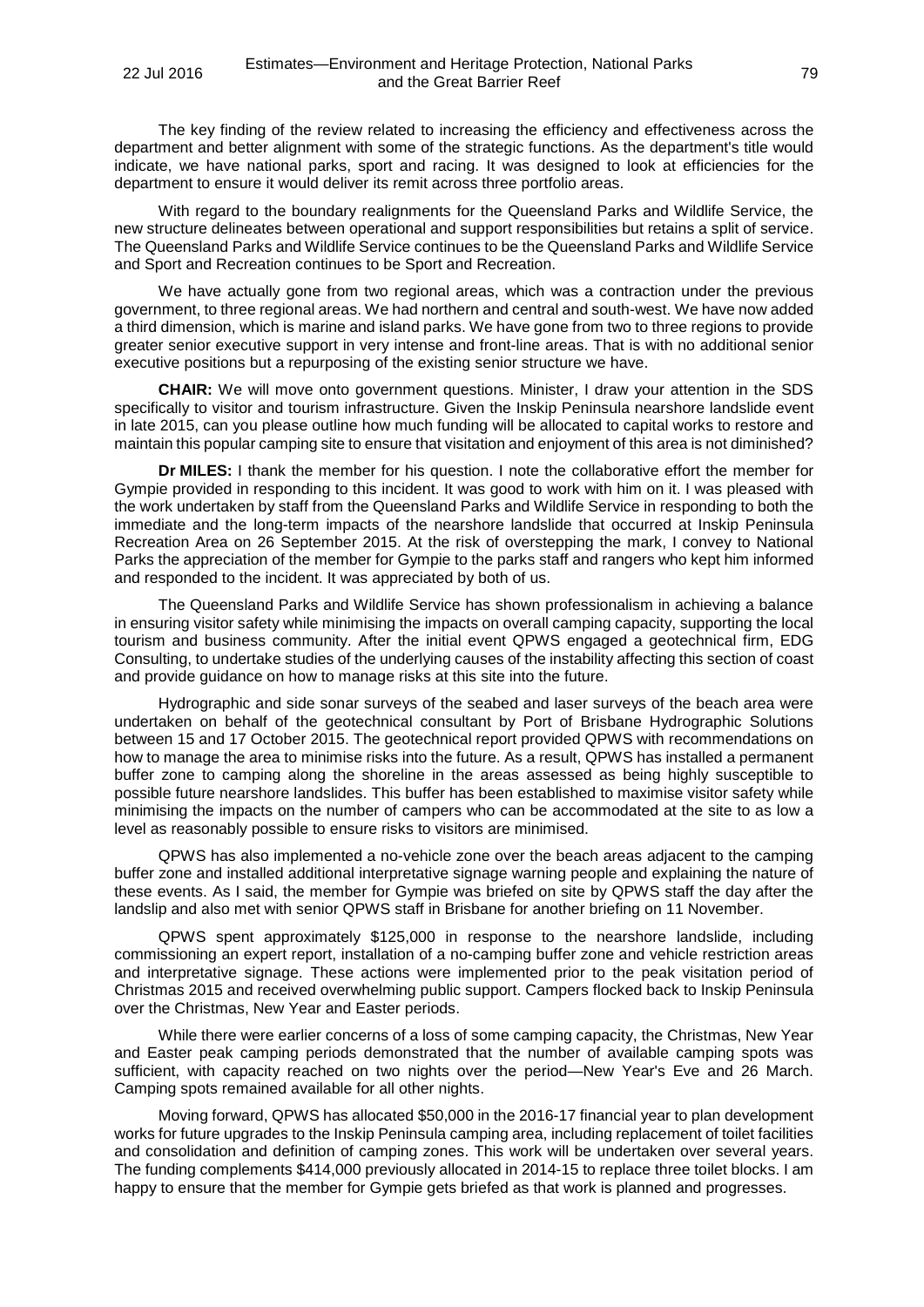**Mr MADDEN:** I refer to page 4 of the Service Delivery Statements which references facilitating recreational experiences within parks and forests. Could you outline for the committee how these different experiences are managed and why some activities such as quad bike use are restricted?

**Dr MILES:** I thank the member for his question. The Palaszczuk government is committed to ensuring parks and forests are protected, accessible and valued by all Queenslanders and visitors. Outdoor recreation is recognised for improving physical and mental health, reducing the cost of Queenslanders accessing our health systems and supporting tourism and contributing to regional economies.

The vast majority of visitors to QPWS parks are visiting to take part in non-motorised activities for example, bushwalking, swimming and diving, fishing, sightseeing and camping. While it is acknowledged that some quad bike owners want to ride their vehicles recreationally in QPWS managed land, quad bikes fall within a class of vehicles that cannot be freely operated on public roads because they fail to meet road safety standards. Therefore, their use is highly regulated and they may only be used on Queensland roads with conditional registration where there is a genuine need to do so.

In 2015 QPWS reviewed the findings of the Queensland Deputy State Coroner following his inquest into the quad bike related deaths of nine Queenslanders. In part, that further reinforced existing requirements which regulate the use of such vehicles on public roads.

More broadly, the Queensland government launched the *Statewide plan for improving quad bike safety in Queensland 2016-2019* in March this year in recognition of the prevalence of serious injuries and fatalities caused from recreational and work related quad bike use. The plan quotes the concerning statistic that over the past 15 years 69 people have been killed in quad bike incidents in Queensland and many more have been seriously injured. The existing prohibition on the recreational use of quad bikes on QPWS managed lands is therefore considered appropriate and will be continued.

**Mrs GILBERT:** Given that you have outlined a lot of progressive programs of the QPWS today, could you please outline to the committee what the QPWS is doing to harness the Pokémon Go craze to increase visitation to our national parks?

**Dr MILES:** I thank the member for her question. It is important that we ensure that our experiences in our national parks are contemporary and appeal to new generations of potential park lovers. We have been discussing how to make sure young people and not-so-young people hunting for Pokémons can do so in our national parks.

One of the things we discovered in that process was that, while there are a couple of Pokéstops in our national parks—there is one in Lamington National Park and one in the Bunya Mountains National Park—because our walking tracks are not currently mapped in the mapping software used by the Pokémon Go app to guide players around their environment, currently there is a disturbing lack of Pokémons within our national parks. We also know that the New South Wales government worked with Google to map their walking tracks into Google Maps. New South Wales now has more Pokémons in its national parks than Queensland does. There is work to be done to increase the number of Pokémons in our national parks.

We also need to ensure that there is an availability of incense and Pokéballs—the currency and trade of Pokémon hunters within national parks—because the last thing you want to do is identify a very highly valued Pokémon deep within a national park and run out of Pokéballs and not be able to catch it. We intend to work with the game developers to increase the number of Pokéstops in our national parks, and I hope that means that more young people—and not-so-young people—will find a new way to get out into nature and enjoy our national parks.

**Dr ROWAN:** Minister, I refer to page 2 of the SDS which talks about protecting the environment by managing parks and ensuring healthy species. Would you be able to advise the estimated koala population residing in national park areas? What population would be living in protected areas? What is the estimated population outside of those areas?

**Dr MILES:** That is an excellent question from the member but it is not one we can answer, unfortunately. While different surveys will provide some guidance as to koala populations, it is not possible for us to approximate koala populations in our parks or even not in our parks. Apart from the decline that was recorded in that UniQuest study, the study also highlighted many weaknesses in the historic survey and modelling of koala populations. That is why they were only able to make those assessments about those two discrete regions because they were the two regions where there was sufficient data. With regard to how our rangers record wildlife sightings and collate that information, I might ask the director-general or the deputy director-general to speak to it.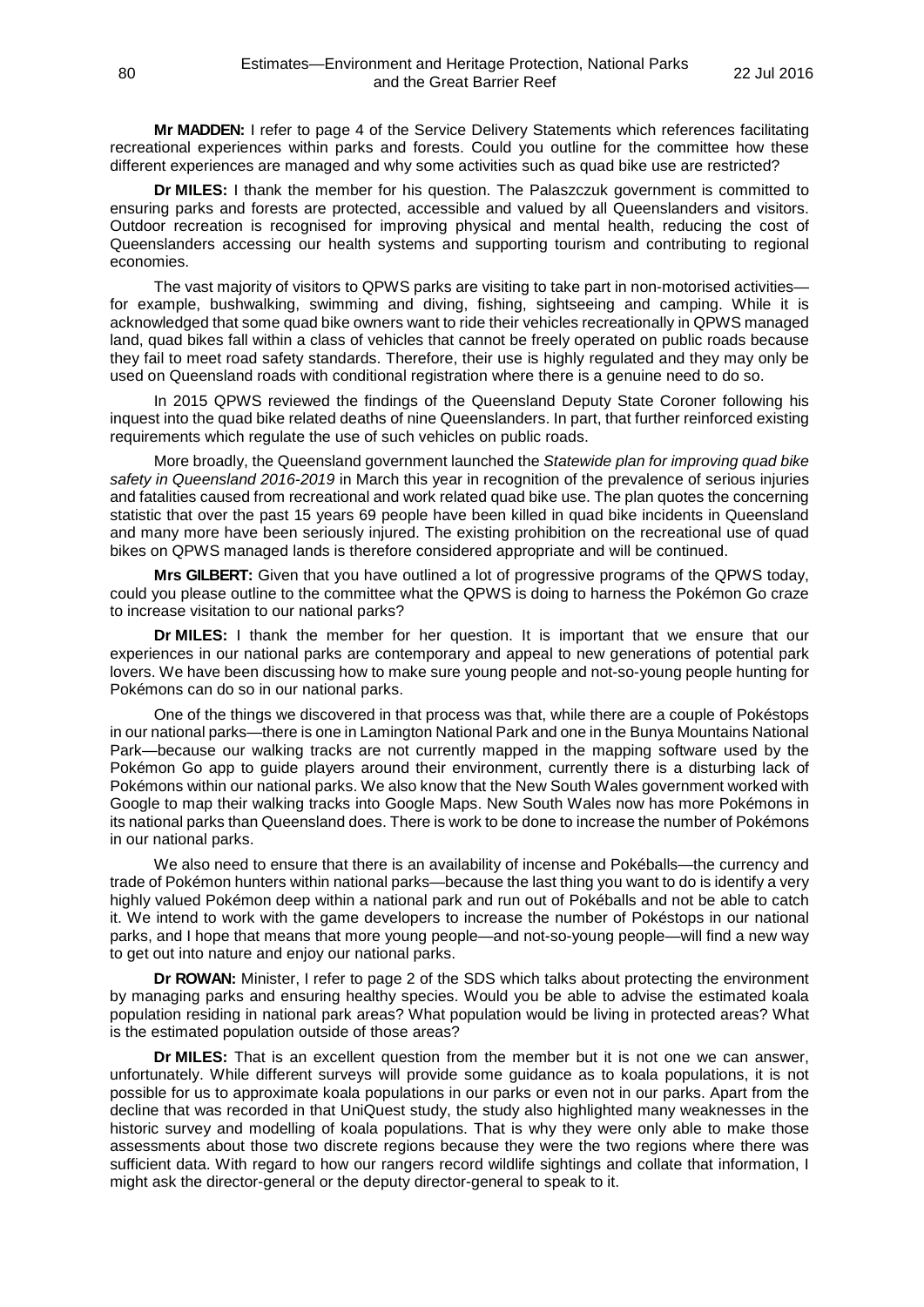**Mr Klaassen:** QPWS does not have a formal system of tracking wildlife because, as you would imagine, in our national parks there is a broad variety of wildlife that rangers would encounter. There is no formal system for monitoring koalas in QPWS.

**Dr ROWAN:** Minister, given that in your own words it was an excellent question, is there any capacity for your expert advisory council to look at that given that there are distinct populations in the areas that we talk about? Given that the government has not allocated funding in this year's budget for the purchase of koala habitat, are you concerned that national parks might become the last bastions of land areas in Queensland where you can find koalas?

**Dr MILES:** I think the most important interaction we can ensure occurs between not just the expert panel but also the wider koala research community in making our parks as accessible as possible to them for their koala research. There are existing arrangements in place for researchers to access our national parks and collect data that can then feed into the wider knowledge of koala populations and koala conservation efforts. A project of that kind would be eligible for the koala research funding that we have allocated from within the community sustainable action grants.

With regard to your second question, as I outlined earlier, the more I look at the impacts of climate change and land clearing on our wildlife populations, I am concerned for all of our endangered species. There is reason—and we should all be concerned—for ongoing declines in the whole range of endangered species that we as Queenslanders are charged with protecting and being the custodians of. That is not limited to koalas, but clearly it includes koalas. For all of the other endangered species that live in our national parks, under some scenarios those properties that allow for climate resilience could be very, very small. The efforts that we put in place to ensure that we are protecting them now is really important.

**Dr ROWAN:** To follow on from that, given that we do not know what the numbers are in national parks or protected estates at this stage, rather than putting money into Pokémon Go, which might be a noble endeavour for some reasons, would it be better putting that money into mapping and recording what is happening to our iconic species of koala in our national parks and our protected estates?

**Dr MILES:** I think you are talking an entirely different scale of investment, comparing it to the Pokémon Go activity which is really designed to create another reason to get people into our parks. I make no apologies for putting effort into new and interesting reasons to get people into our parks. I think that is quite separate to koala surveying work, which historically has been performed by universities. The EHP budget allocation for this year includes substantial funds for koala survey work, and I am happy to go back to the team implementing that survey work to explore with them if more of that should be done in national parks. I have no doubt that National Parks would be happy to partner with us on that work.

**Dr ROWAN:** With reference to page 4 of the SDS, have any staff from your department been seconded to the Deputy Premier's office to assist with the proposed changes to the vegetation management legislation?

**Dr MILES:** Not to my knowledge, but I will ask the director-general to speak to it.

**Mrs O'Shea:** There have been no staff seconded to the Department of the Premier and Cabinet or any other department on vegetation management issues.

**Dr ROWAN:** Minister, I refer to the Minister for Natural Resources and Mines' comments to estimates. I seek leave to table his comments, a copy of which I have here.

**CHAIR:** There being no objection, it is so tabled.

**Dr ROWAN:** Dr Lynham's comments to estimates were that the overwhelming majority of Queensland landholders do the right thing when it comes to vegetation management and only a minute percentage—something in the order of 0.4 per cent of land holdings—get picked by satellite imaging for further investigation. Given that there is such a high level of compliance, why have vegetation management laws been taken out of the hands of Minister Lynham and given to Deputy Premier Jackie Trad. Who do you have confidence in—Minister Lynham or Deputy Premier Trad?

**Dr MILES:** The member's question certainly does not relate to my portfolio responsibilities for Queensland Parks and Wildlife Services. It does not really relate to my portfolio responsibilities at all. The responsible minister for vegetation management is Minister Lynham and continues to be Minister Lynham. The opportunity to interrogate Minister Lynham was earlier in the week. The member refers to the role that the Deputy Premier has taken in introducing changes to that act. She is playing that role because of the number of agencies that have an interest and the need for it to be centrally coordinated by a central figure in the government such as the Deputy Premier, but the member's question really does not go to my budget papers at all and I would ask that any further question be ruled out of order.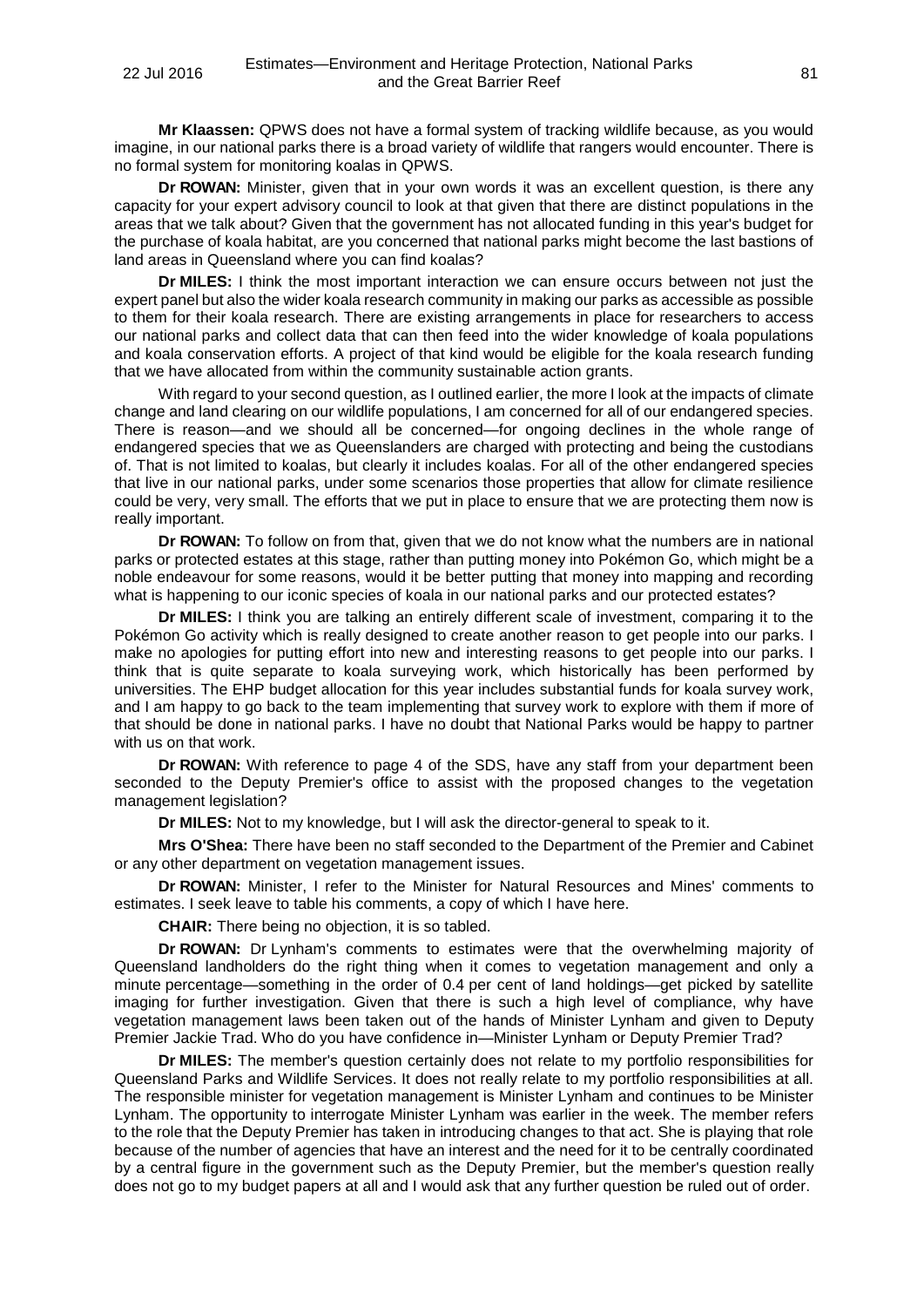**Dr ROWAN:** Do you have confidence in either Minister Lynham or Deputy Premier Trad?

**CHAIR:** I rule that question out of order. You cannot go back to it. Please move onto your next question.

**Dr ROWAN:** Minister, with reference to pages 2 and 3 of the SDS, has there been any discussion between your environment department or the department of national parks and the Department of Housing and Public Works about the potential cost impacts of proposed changes to vegetation management laws on property developments and housing markets?

**Dr MILES:** On pages 2 and 3? Page 2 is the name of the Queensland Racing Integrity Commissioner. Where are you referring to?

**CHAIR:** That question is not related to the member's portfolio. I would ask you to ask questions that relate to the minister's portfolio.

**Dr MILES:** Given the time, Mr Chair, I have some follow-up on the questions the member asked in the first session. Would it be okay to go to those now? If we have a few minutes I am happy to take another question after that.

**CHAIR:** Most definitely. Are these your questions on notice?

**Dr MILES:** I want to be clear about what I have taken on notice and I have some responses which might address the member's questions. The first question, as I understood it, was for the 129 new mine site approvals discussed in QON 636 and to give a breakdown of how many of these approvals were for sites in the Great Barrier Reef catchments; is that correct?

**Dr ROWAN:** That is correct.

**Dr MILES:** We will take that on notice and have a response to the committee within the time frame that the committee has advised us. The reason for that is that I am advised the department needs time to compile this information as it is not on hand in a readily accessible format.

The second was to give a breakdown of the number of new mine sites approved since 31 March 2016 and the number of these that were for sites located in the Great Barrier Reef catchments. For the same reason, we will take that on notice.

The third was from the member for Bundamba and related to what arrangements for staffing were in place in the Swanbank area. The department has since researched payroll records back to 2001 and cannot locate any employee located at Swanbank. I have been advised that there may have been a council officer stationed there which might be what the member was thinking of. The department has 10 people operating from the Ipswich office who respond swiftly to any complaints. Travel time from Ipswich to Swanbank is 15 minutes. Nine of those staff are authorised and one of them is an admin officer.

The fifth question, returning to the member for Moggill, was the amount of financial assurance that was forfeited and accessed by the state in the past two financial years. I am advised that the total value of financial assurance that was forfeited during the last two financial years was \$3,372,465. Suffice to say that that is far from adequate to meet the total value of rehabilitation expenses across the relevant sites.

The next question was the number of users expected to use the Connect system over the forward estimates broken down by financial year. I am advised that for financial forecasting purposes the department has estimated that 16,000 users will convert to become users in year 1. The system is expected to be popular with users as it saves business administrative time and cost. The department has assumed the use will steadily increase in the remaining outyears, with close to all permit holders being users by 2018-19. I am advised that full uptake is therefore forecast to be 23,000 users.

With regard to the decision-making process behind the purchase of Springvale as that relates to work from EHP, I will take that on notice and report in the committee time frames. With regard to the specific locations for planned burns this year and in the near future, we will have to take that on notice too. By my count, that is four questions on notice. Is that your understanding?

**Dr ROWAN:** It is. In relation to the mine questions, we were specifically looking for the names and the projects related to those as part of the response.

**Dr MILES:** In reef catchments or all of them?

**Dr ROWAN:** All.

**Dr MILES:** It is all public record so we can certainly do that. I have one clarification for the record. In response to the question on Inskip, I am told I said that we had spent \$414,000 on the toilet block. I am told it was actually \$400,000 so I was out by \$14,000. I apologise to the committee.